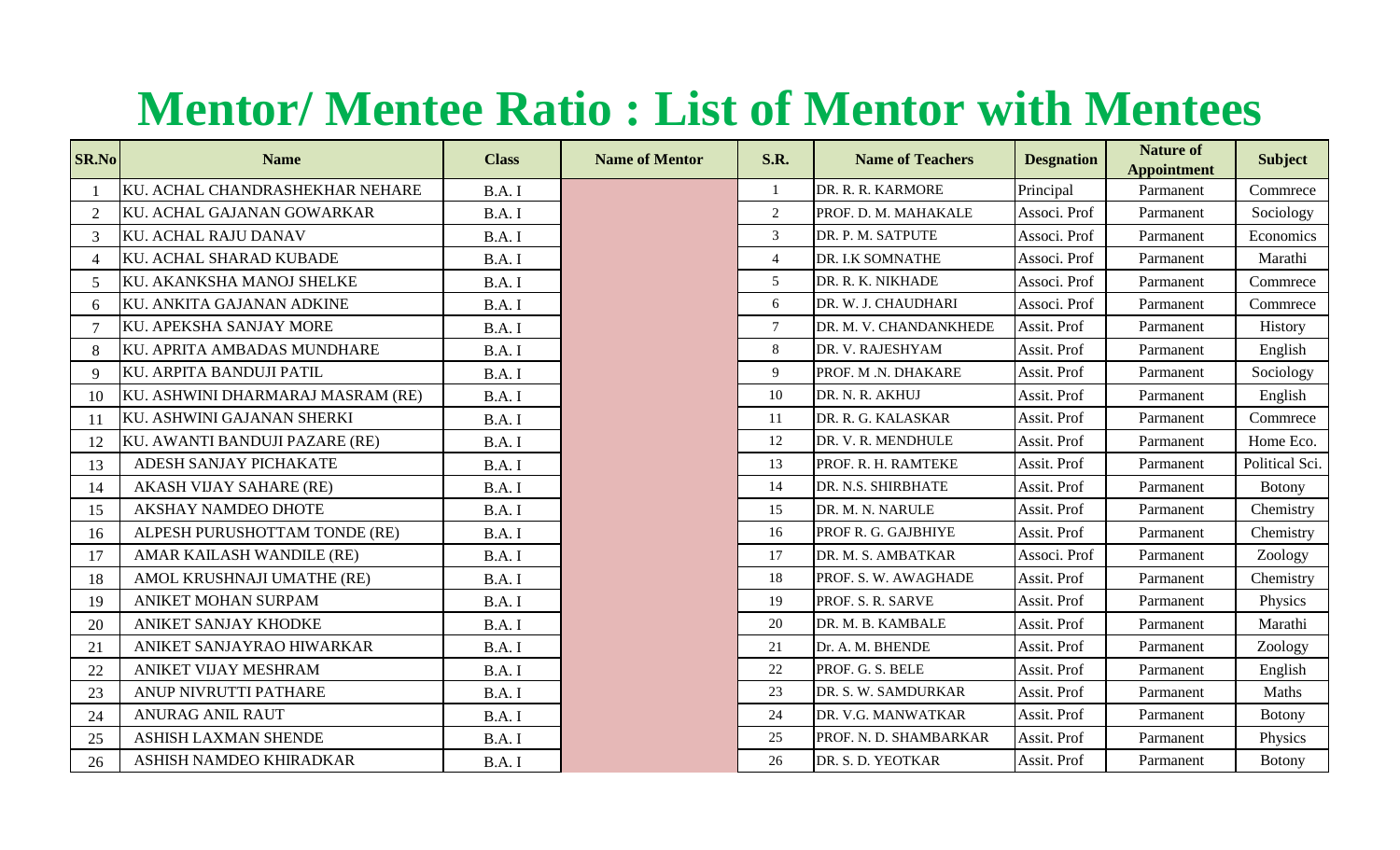| 27 | ASHISH TIKARAM MURKUTE           | B.A.I  |
|----|----------------------------------|--------|
| 28 | KU. BHAGYASHRI SHANKAR JAMBHULE  | B.A.I  |
| 29 | <b>BADAL RAJENDRA KADAM (RE)</b> | B.A.I  |
| 30 | KU. DARSHANA VIJAY MANGRULKAR    | B.A.I  |
| 31 | KU. DIVYA DATTUJI VAIRAGADE      | B.A.I  |
| 32 | <b>GIRISH RAMCHANDRA MODAK</b>   | B.A.I  |
| 33 | <b>GOKUL PRABHAKAR DAF</b>       | B.A.I  |
| 34 | <b>GOPAL FAKIRA SONTAKKE</b>     | B.A.I  |
| 35 | <b>HARSH GAJANAN PADADE</b>      | B.A.I  |
| 36 | KU. JUHI BHASHKAR WATANE (RE)    | B.A.I  |
| 37 | <b>JAY MANOHAR THUTE</b>         | B.A.I  |
| 38 | <b>JAYASHROSHAN MHAISKAR</b>     | B.A.I  |
| 39 | <b>KU. KIRTI MAROTI NANDE</b>    | B.A. I |
| 40 | <b>KARAN VILAS RAUT</b>          | B.A. I |
| 41 | KHUSHAL DILIP MAHURE             | B.A.I  |
| 42 | KRUSHNAKANT DHANRAJ MANGAM       | B.A.I  |
| 43 | KUNAL KAWDUJI THAKARE (RE)       | B.A.I  |
| 44 | KUNAL KHUSHAL DAWARE             | B.A. I |
| 45 | <b>LOKESH LAXMAN PAWDE</b>       | B.A.I  |
| 46 | LOKESH MUKUNDA NARNAWARE         | B.A.I  |
| 47 | <b>MAHESH UTTAM MADAVI</b>       | B.A.I  |
| 48 | <b>MAYUR ARUN BAGANE</b>         | B.A. I |
| 49 | MAYUR NANDKISHOR VARTHI          | B.A.I  |
| 50 | <b>MAYUR RAVINDRA TADAS</b>      | B.A.I  |
| 51 | MILIND CHINDUJI DHALE            | B.A.I  |
| 52 | MOHITKUMAR SUNIL JAISWAL         | B.A.I  |
| 53 | KU. NIKHITA BHARAT DIVE          | B.A.I  |
| 54 | KU. NIKITA SANJAY THAKARE        | B.A.I  |
| 55 | KU. NISHA NARENDRA VATANE        | B.A.I  |
| 56 | KU. PALLAVI ANKUSH PUNVATKAR     | B.A.I  |

| --<br>╌          | H TIKARAM MURKUTE<br>ASHISH                     | ו הרים |                        | <b>PRAKASH TALE</b><br>IDR. | Assit. Prof | Parmanent | English  |
|------------------|-------------------------------------------------|--------|------------------------|-----------------------------|-------------|-----------|----------|
| <b>KU</b><br>28  | <b>JAMBHULE</b><br>. BHAGYASHRI SHANKAR .       | ו הרים | $\sim$<br>$\angle$ O   | Miss<br>Pathekar<br>.<br>n. | Assit. Prof | CHB       | Maths    |
| 7Ο.<br><b>′−</b> | <b>KADAM</b> (RE)<br>. RAJENDRA<br><b>BADAL</b> | D.A. J | $\Delta$ c<br><u>.</u> | Prasad Chaudhari<br>Mr      | Assit. Prof | CHB       | Commerce |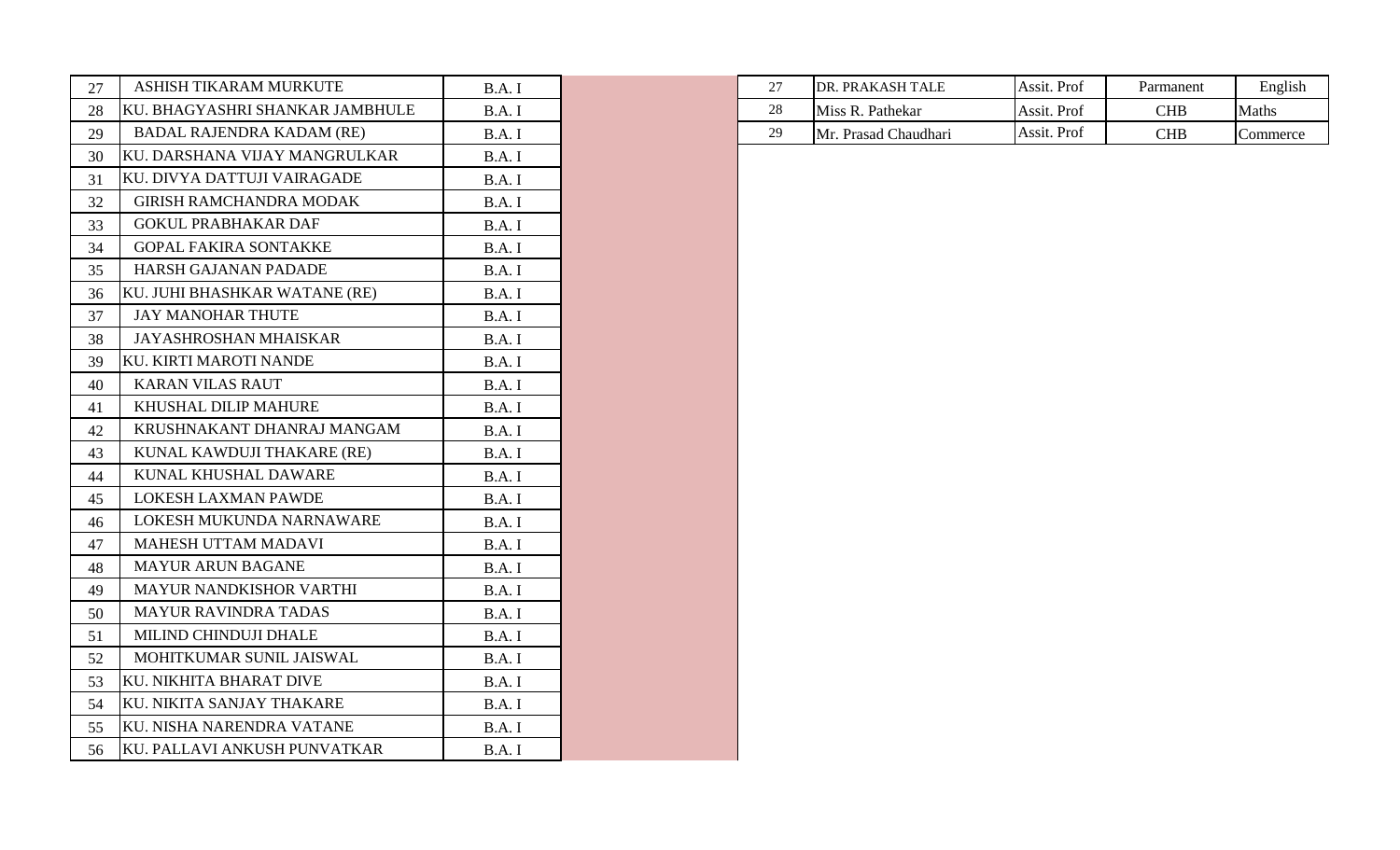| 57 | KU. POOJA MANOHAR BHURE          | B.A.I        |                    |
|----|----------------------------------|--------------|--------------------|
| 58 | KU. POONAM SHIVRAJ THUTE         | B.A.I        |                    |
| 59 | KU. PRANALI SHANKARRAO PARCHAKE  | B.A.I        |                    |
| 60 | KU. PRANJALI SHANKAR TUMDAM (RE) | <b>B.A.I</b> | DR. I. K. Somnathe |
| 61 | KU. PRITI MADHUKAR AMBADARE      | B.A.I        |                    |
| 62 | KU. PRIYANKA DILIP BORIKAR       | B.A.I        |                    |
| 63 | PAVAN SHAMSUNDAR MANDAVKAR       | B.A.I        |                    |
| 64 | POHIT SUKHDEO ADDAK              | B.A. I       |                    |
| 65 | PRAFUL DEORAO BOCHAR             | B.A.I        |                    |
| 66 | PRANAY VIKAS DEVGIRKAR           | B.A.I        |                    |
| 67 | PREM SUNILRAO BOREKAR            | B.A.I        |                    |
| 68 | PRITAM RAVINDRA BHAGAT           | B.A. I       |                    |
| 69 | RAHUL KRUSHNAJI MANDLIK          | B.A.I        |                    |
| 70 | RAJJAT RAJENDRA MOON             | B.A.I        |                    |
| 71 | RAJVIRSING NANAKSING JUNI        | B.A.I        |                    |
| 72 | <b>RAMJAN SALAM SHEIKH</b>       | B.A. I       |                    |
| 73 | ROHAN GIRDHAR LAKHAPURE          | B.A.I        |                    |
| 74 | ROSHAN PANDHARI MODAK            | B.A.I        |                    |
| 75 | KU. SAKSHI MUKUNDAJI SONKUSARE   | B.A.I        |                    |
| 76 | KU. SAPANA SUNILRAO KAWALE       | B.A.I        |                    |
| 77 | <b>KU. SAYLI FAKIR DEKATE</b>    | B.A.I        |                    |
| 78 | KU. SHRADDHA NARAYAN PAUNFASE    | B.A.I        |                    |
| 79 | KU. SUJATA ARUN SHAMBHARKAR      | B.A.I        |                    |
| 80 | KU. SWATI AMBADAS MUNDHARE       | B.A.I        |                    |
| 81 | <b>SAHIL DILEEP LOKHANDE</b>     | B.A.I        |                    |
| 82 | SAHIL KAILAS CHIKRAM             | B.A. I       |                    |
| 83 | <b>SAMIR GAJANAN TIWADE</b>      | B.A. I       |                    |
| 84 | <b>SAMIR SANTOSH ZORE (RE)</b>   | B.A.I        |                    |
| 85 | SAMYAK VISHWANATH PATIL (RE)     | B.A.I        |                    |
| 86 | <b>SATISH RAMESH NEWARE</b>      | B.A.I        |                    |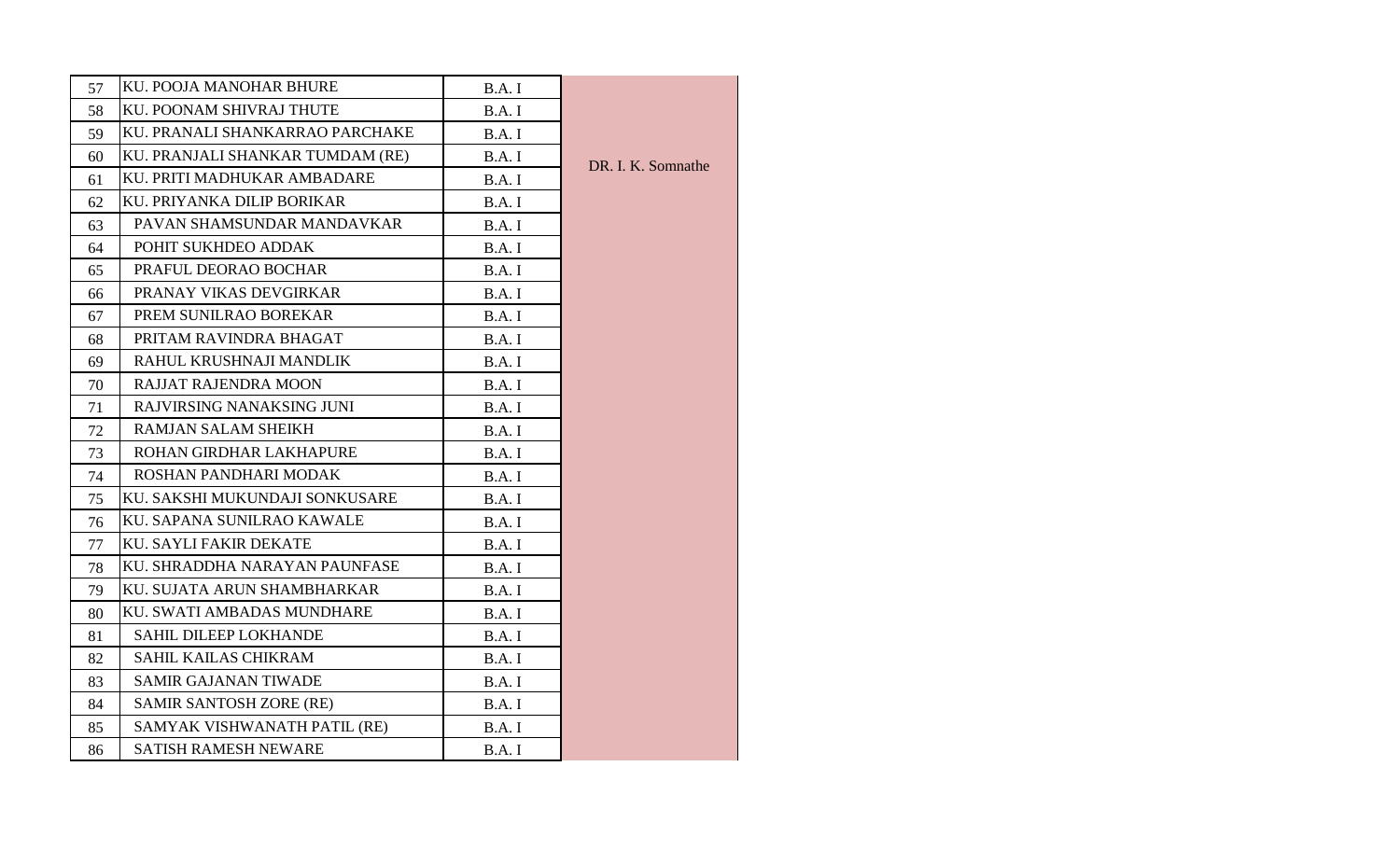| 87  | <b>SAURABH GAJANAN GANJUDE</b>     | B.A.I  |
|-----|------------------------------------|--------|
| 88  | SAURABH HEMRAJ KUBADE (RE)         | B.A.I  |
| 89  | SAURABHA YESHWANTA NAGPURE         | B.A.I  |
| 90  | SAURAV SHARADRAO TAMGADGE          | B.A.I  |
| 91  | SHEIKH SHABIL SHEIKH SHABBIR (RE)  | B.A.I  |
| 92  | SHIVAM MANOJ CHAKOLE               | B.A.I  |
| 93  | SHRIKANT PADMAKAR KOLHE            | B.A.I  |
| 94  | SHUBHAM GAJANAN SAHASTRABUDDHE     | B.A.I  |
| 95  | <b>SHUBHAM GOPAL NANKATE</b>       | B.A.I  |
| 96  | SHUBHAM NARAYAN BHOYAR             | B.A.I  |
| 97  | SHUBHAM RAJENDRA MASURKAR          | B.A.I  |
| 98  | SHUBHAM TULSHIRAM KORADE           | B.A.I  |
| 99  | SNEHAL KAILASH UIKE                | B.A.I  |
| 100 | SNEHAL NAMDEV PONGDE               | B.A. I |
| 101 | SOMESH DAWLATRAO KAIKADE           | B.A.I  |
| 102 | SUMERKHA MUSTAKHA PATHAN           | B.A.I  |
| 103 | <b>SURAJ BHASKAR TADAS</b>         | B.A.I  |
| 104 | <b>SURAJ SANJAY KARWATKAR</b>      | B.A. I |
| 105 | SWAPNIL DEVIDAS SAHARE (RE)        | B.A.I  |
| 106 | <b>SWAPNIL MAHADEO BAWANE</b>      | B.A.I  |
| 107 | KU. TANAYA SUBHASH KHUDSANGE       | B.A.I  |
| 108 | KU. TANAYA SURESHJI ZADE           | B.A.I  |
| 109 | KU. TEJASVINI RAMESHRAO KUMRE (RE) | B.A.I  |
| 110 | <b>TEJAS PRAKASH FOFARE</b>        | B.A.I  |
| 111 | <b>TUSHAR SURESH GIRADKAR</b>      | B.A.I  |
| 112 | UMESH MURLIDHAR SATIBAWANE         | B.A.I  |
| 113 | KU. VAISHALI GANESH PANDIT         | B.A.I  |
| 114 | VAIBHAV RAJESHWARRAO RAUT          | B.A.I  |
| 115 | VAIBHAV SANJAY SHARMA              | B.A.I  |
| 116 | VIVEK ANIL WAWARE (RE)             | B.A. I |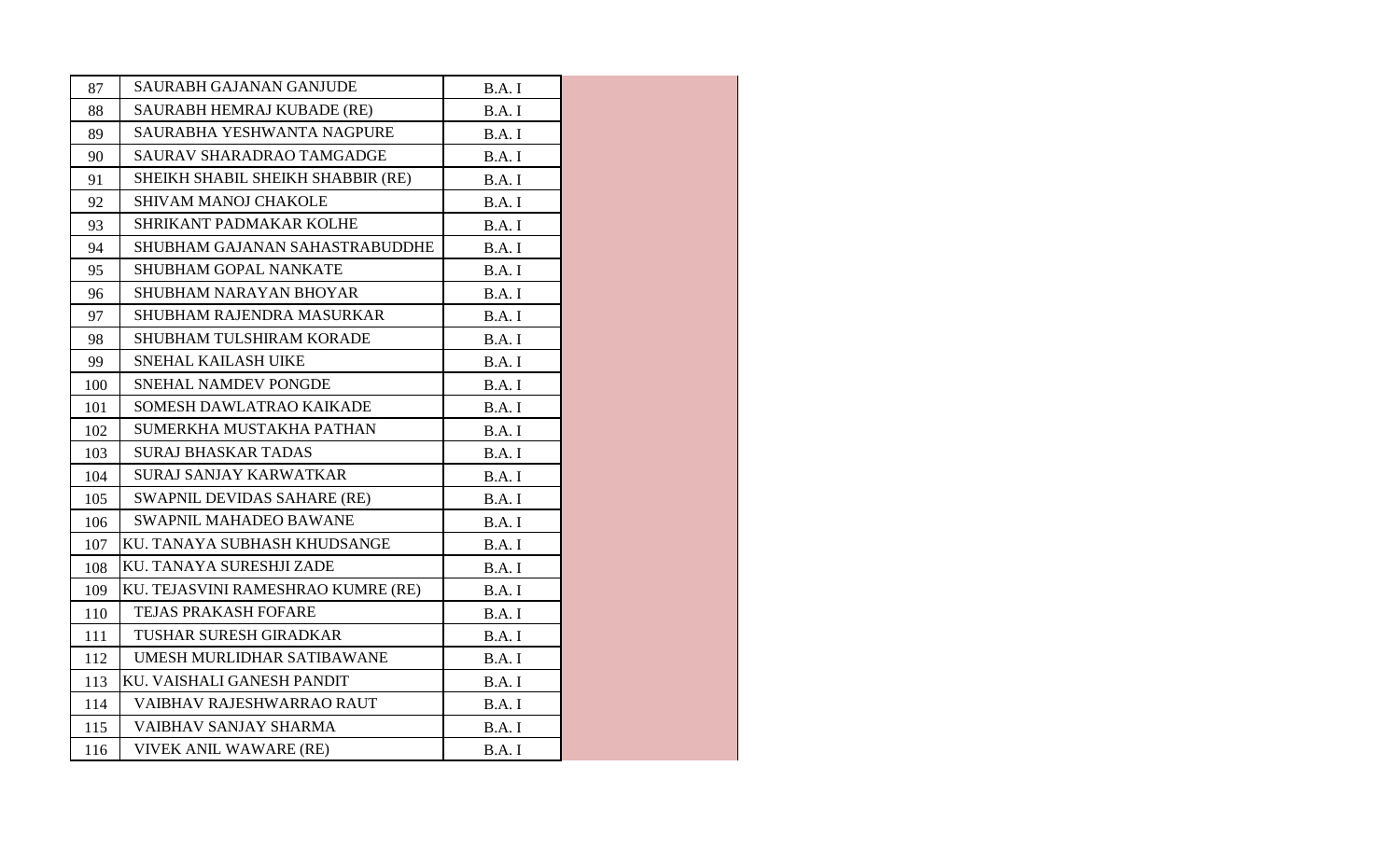| 117 | <b>VRUSHABH SOPAN MOON (RE)</b>   | B.A.I  |  |
|-----|-----------------------------------|--------|--|
| 118 | KU. YOGITA TUKARAMJI BARAI        | B.A.I  |  |
| 119 | YASH DILIP WANDHARE               | B.A.I  |  |
| 120 | YOGESH UTTAM GULGHANE             | B.A.I  |  |
| 121 | KU. ACHAL PUNDLIK YELMULE         | B.A.I  |  |
| 122 | KU. ANKITA ASHOKRAO RITHE         | B.A.I  |  |
| 123 | KU. ARATI KANIRAM POGALE          | B.A.I  |  |
| 124 | KU. ARPITA ASHOKRAO ATRAM         | B.A.I  |  |
| 125 | KU. ASHVINI ASHOKRAO BUTLE        | B.A.I  |  |
| 126 | KU. ASHVITA NANDKISHOR KUDMATE    | B.A.I  |  |
| 127 | KU. ASHWINI SANJAY PINJARKAR      | B.A.I  |  |
| 128 | KU. ASHWINI SHARAD DHARANE        | B.A.I  |  |
| 129 | KU. ASHWINI SUBHASH BAWANE        | B.A.I  |  |
| 130 | KU. AWANTI CHANGDEO MOON          | B.A. I |  |
| 131 | <b>ABHINAV BALDEO NAIK</b>        | B.A.I  |  |
| 132 | KU. BHAGYASHRI RAJESH MESHRAM     | B.A.I  |  |
| 133 | KU. BHARATI GOPICHAND DHARANE     | B.A. I |  |
| 134 | KU. BHUVANESHWARI GOWARDHAN CHAUI | B.A. I |  |
| 135 | KU. DAMINI MAROTRAO PANGUL        | B.A. I |  |
| 136 | KU. DARSHANA BHAYYAJI WADAFALE    | B.A.I  |  |
| 137 | KU. DIKSHA RAMDAS KAURATI         | B.A.I  |  |
| 138 | KU. DIVYA VIJAYRAO MALGAM         | B.A.I  |  |
| 139 | KU. DNYANESHWARI PREMANAND BULBUL | B.A. I |  |
| 140 | KU. FIZAPARVIN AYUB SHEIKH        | B.A.I  |  |
| 141 | <b>GANESH MURTI TOTI</b>          | B.A.I  |  |
| 142 | GAURAO RAMKRUSHAN CHANDANKHEDE    | B.A.I  |  |
| 143 | KU. KAJAL SUDHAKAR UIKE           | B.A.I  |  |
| 144 | KU. KALYANI ARUNRAO HIWANJ        | B.A.I  |  |
| 145 | KU. KANCHAN SANJAY DALAVE         | B.A.I  |  |
| 146 | KU. KARISHMA SURESH POGALE        | B.A. I |  |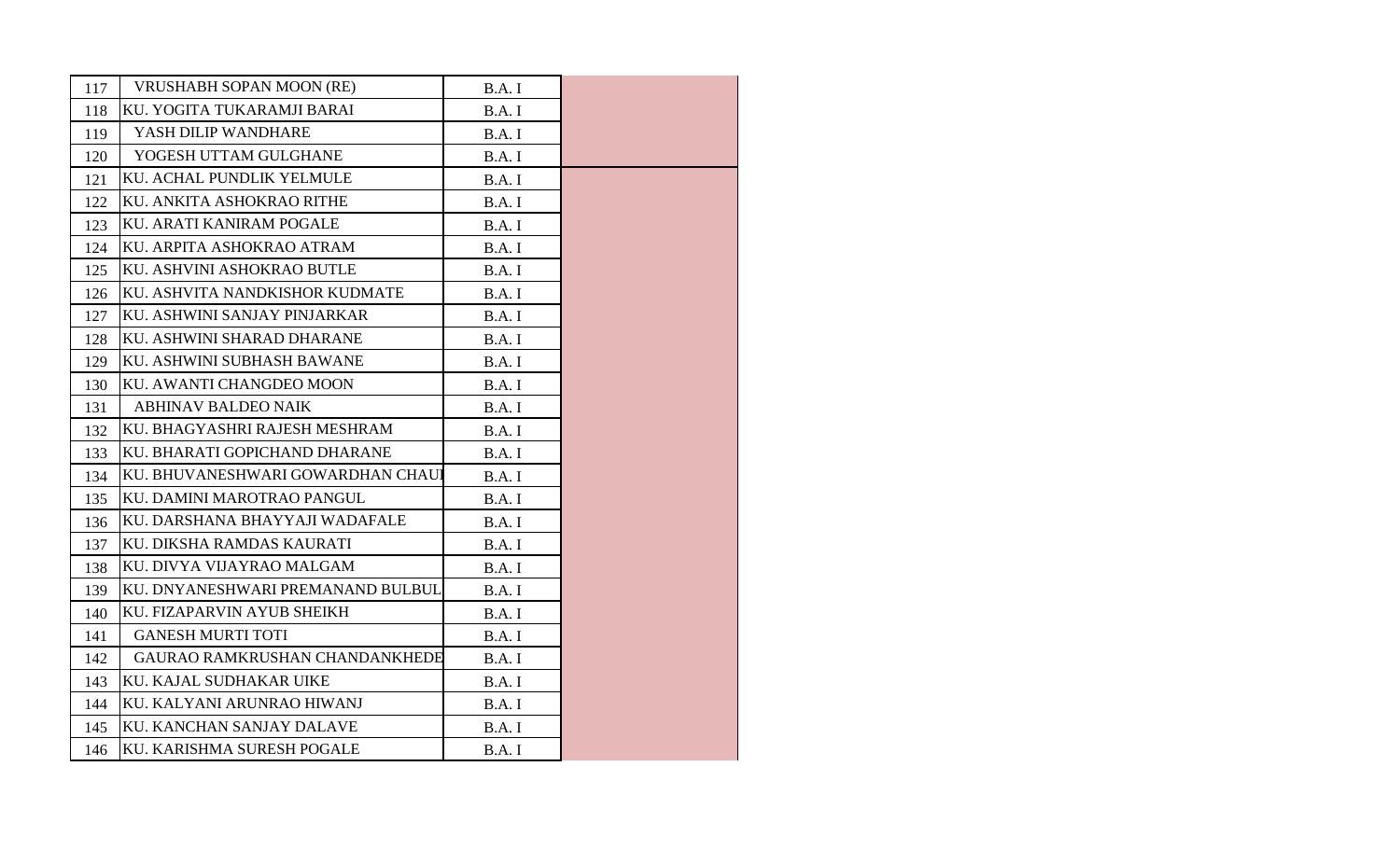| 147 | KU. KOMAL NARESH WAKUDKAR      | B.A.I |               |
|-----|--------------------------------|-------|---------------|
| 148 | KU. KOMAL UTTAMRAO DETHE       | B.A.I |               |
| 149 | KUNAL DIVAKAR POWARKAR (RE)    | B.A.I |               |
| 150 | KU. LAXMI PANDURANG KUDMATE    | B.A.I |               |
| 151 | KU. LAXMI SHALIK TUMDAM        | B.A.I |               |
| 152 | KU. MAMTA ASHOK KODAPE         | B.A.I |               |
| 153 | KU. MAYURI GIRIDHAR BALPANDE   | B.A.I |               |
| 154 | <b>MAHESH ANIL RAUT</b>        | B.A.I |               |
| 155 | MAHESH DADARAO MANDASKAR       | B.A.I |               |
| 156 | <b>MANOJ LAXMAN PRASAD</b>     | B.A.I |               |
| 157 | MAYUR SUDHAKAR MASARAM         | B.A.I |               |
| 158 | KU. NAYANA KAMLAKAR KHADSE     | B.A.I |               |
| 159 | KU. NEHA ARVIND SINGH (RE)     | B.A.I |               |
| 160 | KU. NIKHITA RAMAJI DHOTE       | B.A.I |               |
| 161 | KU. NIKHITA RAVINDRA DHURBADE  | B.A.I |               |
| 162 | KU. NIKITA AMBADAS AWADHAN     | B.A.I |               |
| 163 | KU. NIKITA ASHOKRAO RASOKAR    | B.A.I |               |
| 164 | KU. NIKITA WALMIKRAO MANDAOKAR | B.A.I |               |
| 165 | KU. NUTAN BHAGWANJI DAMBHARE   | B.A.I |               |
| 166 | KU. PALLAVI MADAN WAGHADE      | B.A.I |               |
| 167 | KU. PALLAVI RAJKUMAR POGALE    | B.A.I |               |
| 168 | KU. PALLAVI VILAS CHUTE        | B.A.I |               |
| 169 | KU. PAYAL PRAKASH BODHANKAR    | B.A.I |               |
| 170 | KU. PAYAL VINOD UMARE          | B.A.I | DR. P.S. Tale |
| 171 | KU. POONAM DHANRAJ GHODMARE    | B.A.I |               |
| 172 | KU. PRACHI MORESHWAR MESHRAM   | B.A.I |               |
| 173 | KU. PRACHITA SUDHAKAR DHOK     | B.A.I |               |
| 174 | KU. PRAGATI MAROTI JUGNAKE     | B.A.I |               |
| 175 | KU. PRATIKSHA NARAYAN DABHEKAR | B.A.I |               |
| 176 | KU. PRATIKSHA SANJAY DHAWLE    | B.A.I |               |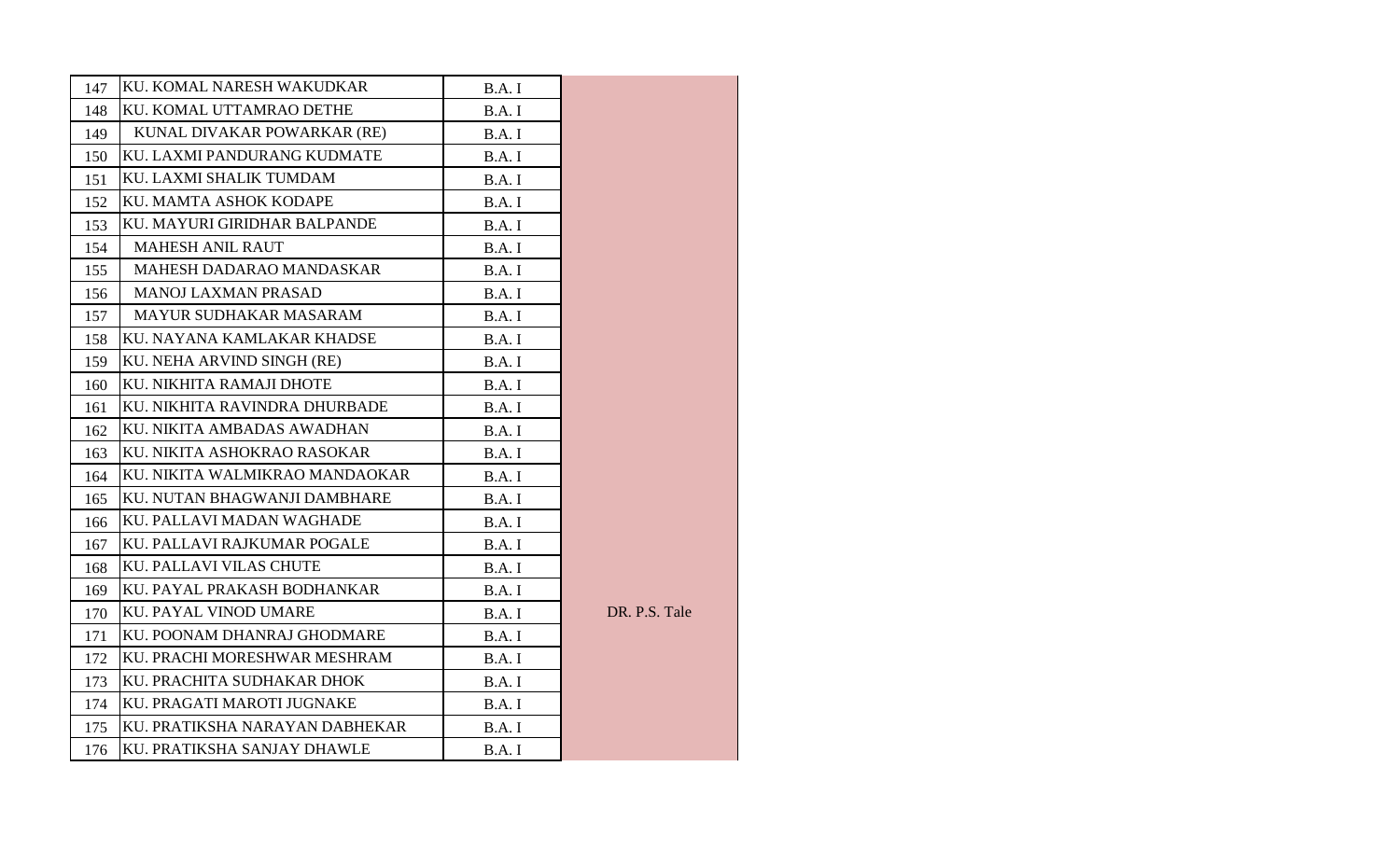| 177 | KU. PRATIKSHA SUNIL CHUTE         | B.A.I  |  |
|-----|-----------------------------------|--------|--|
| 178 | KU. PRATIKSHA VIJAY SHENDE        | B.A.I  |  |
| 179 | KU. PRITI LAXMANRAO UKE           | B.A.I  |  |
| 180 | PRAJOT ARVINDRAO LIHITKAR (RE)    | B.A.I  |  |
| 181 | PRATIK DILIP DALAL                | B.A.I  |  |
| 182 | KU. RANIKAUR GURUMUKHSINGH BAWARE | B.A. I |  |
| 183 | KU. RASHMI DILEEP DHOTE           | B.A.I  |  |
| 184 | KU. RINA VINODRAO RAKHUNDE        | B.A.I  |  |
| 185 | KU. ROHINI PURUSHOTTAM WAODHANE   | B.A.I  |  |
| 186 | KU. RUPALI ARUN URKUDE            | B.A. I |  |
| 187 | KU. RUPALI RAMESH UIKE            | B.A.I  |  |
| 188 | KU. RUTUJA GULABRAO BHOYAR        | B.A.I  |  |
| 189 | KU. SAHILI RAMESH BHOYAR          | B.A. I |  |
| 190 | KU. SAKSHI VILAS DAKHOLE          | B.A. I |  |
| 191 | KU. SAMIKSHA OMESHWAR VIRUTKAR    | B.A.I  |  |
| 192 | KU. SAMIKSHA RAMESHRAO NANDE (RE) | B.A.I  |  |
| 193 | KU. SAMRUDDHI SUDHAKAR GOMKALAE   | B.A.I  |  |
| 194 | KU. SAPNA SANTOSH KAMADI          | B.A. I |  |
| 195 | KU. SEEMA BHIMRAO GAWANDE         | B.A.I  |  |
| 196 | KU. SHEJAL NANAJI PATHARKAR       | B.A.I  |  |
| 197 | KU. SHRADDHA RAMESH DATE          | B.A.I  |  |
| 198 | KU. SHRADHA PRABHAKARRAO MASRAM   | B.A.I  |  |
| 199 | KU. SHUBHANGI SANJAY GURFODE      | B.A.I  |  |
| 200 | KU. SNEHAL VILAS THAKARE          | B.A.I  |  |
| 201 | KU. SRUSHTI RAVINDRA THOOL        | B.A.I  |  |
| 202 | KU. SUVARNA SHRIDHAR LANDGE       | B.A.I  |  |
| 203 | <b>SAHIL SUBHASH BAWANE</b>       | B.A.I  |  |
| 204 | <b>SAMEER PRAMODRAO BHALKAR</b>   | B.A.I  |  |
| 205 | SAURABH KRUSHNAJI MOHADURE (RE)   | B.A.I  |  |
| 206 | SHRIKANT VITTHAL JUGNAKE          | B.A. I |  |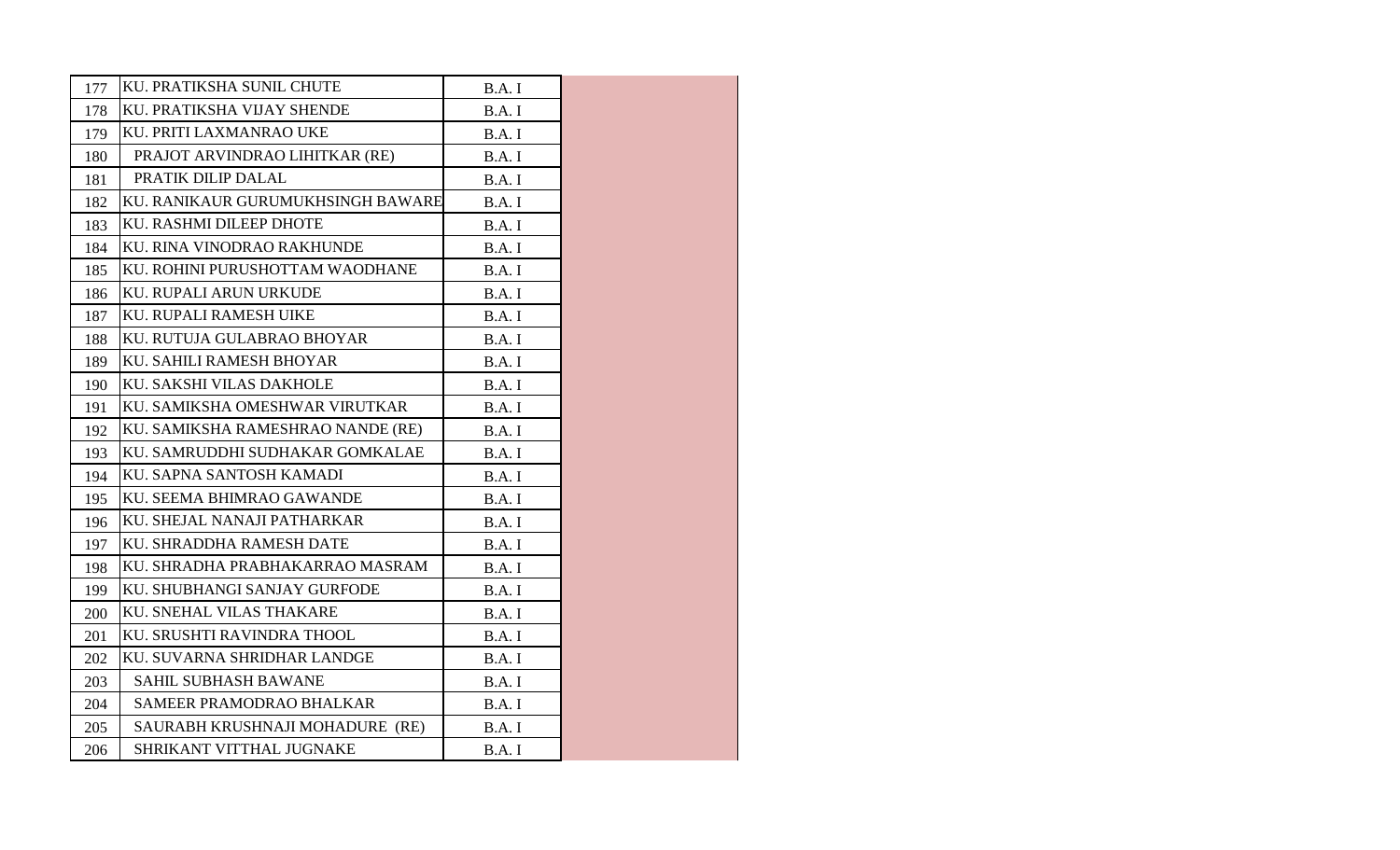| 207 | SHUBHAM KRUSHANAJI BORUTKAR       | B.A.I  |
|-----|-----------------------------------|--------|
| 208 | SUMIT JANGESHWAR GAURKAR          | B.A.I  |
| 209 | <b>SURAJ SUNIL YALANE</b>         | B.A.I  |
| 210 | <b>KU. TANU RAJU ANAKAR</b>       | B.A.I  |
| 211 | KU. TARANNUM KHATUM NAUSHAD ANSAR | B.A.I  |
| 212 | KU. UJJWALA NAMDEO ZADE (RE)      | B.A.I  |
| 213 | KU. VAIBHAVI RAMESHSRAO DAF       | B.A.I  |
| 214 | KU. VAISHALI VILASRAO BIDKAR      | B.A.I  |
| 215 | KU. VAISHNAVI PARASRAM CHAUDHARI  | B.A.I  |
| 216 | KU. VAISHNAVI RAMESH THAKARE      | B.A.I  |
| 217 | KU. VAISHNAVI VILAS DHOTE         | B.A.I  |
| 218 | KU. VAISHNAVI VINOD NARNAWARE     | B.A.I  |
| 219 | VISHAL ANIL NIGHOT (Handicap)     | B.A.I  |
| 220 | VISHAL SURESHRAO YENDE            | B.A.I  |
| 221 | KU. ACHAL NARAYAN DAMBHARE        | B.A.I  |
| 222 | ADITYA GOVINDRAO RANDYE           | B.A.I  |
| 223 | <b>AJAY VILAS WARKHADE</b>        | B.A.I  |
| 224 | <b>AKASH RAJUJI UIKE</b>          | B.A.I  |
| 225 | <b>AKSHAY VIJAY TELRANDHE</b>     | B.A.I  |
| 226 | <b>AMAR DATTAJI TIWADE</b>        | B.A. I |
| 227 | <b>AMIT ISA DURGE</b>             | B.A.I  |
| 228 | ANIKET BANDU TEMBHURNE            | B.A.I  |
| 229 | ANIKET JAGDISH MOHITE (RE)        | B.A.I  |
| 230 | ANIKET SHANKARRAO CHAFALE         | B.A.I  |
| 231 | ARSHAD SHAMSHER BEG (RE)          | B.A.I  |
| 232 | ASHISH ASHOKRAO DHONE             | B.A. I |
| 233 | ASHISH SURESHRAO HEDAU            | B.A.I  |
| 234 | ATUL SUDAM DARUNKAR               | B.A.I  |
| 235 | AVINASH GULAB SAYAM               | B.A.I  |
| 236 | <b>AYUSH RAJU MUSALE</b>          | B.A.I  |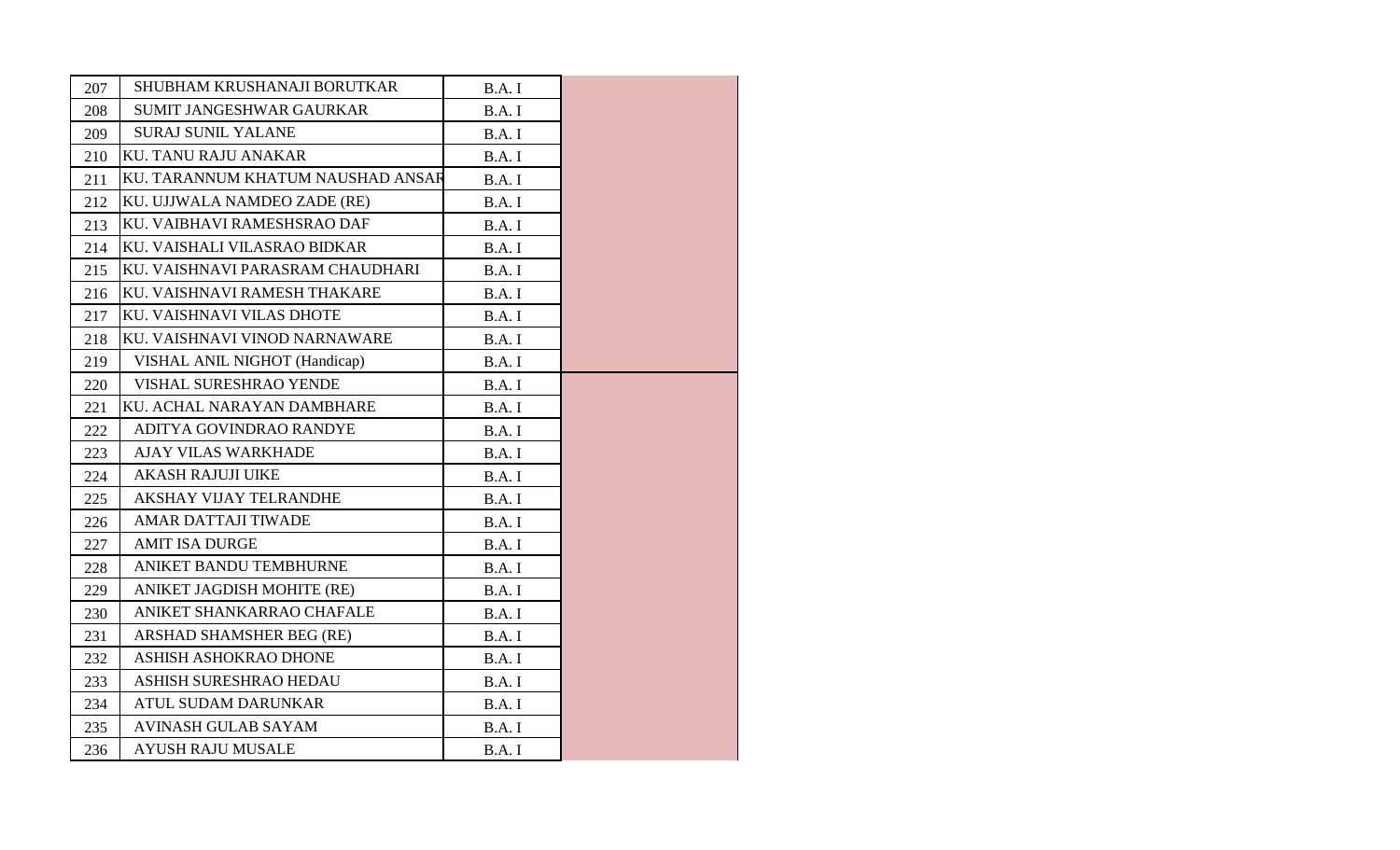| 237 | KU. BHAGYASHRI RAMUJI WAGH     | B.A.I  |  |
|-----|--------------------------------|--------|--|
| 238 | KU. BHARATI VINODRAO PATHARKAR | B.A.I  |  |
| 239 | <b>BHARAT GAJANAN WARBHE</b>   | B.A.I  |  |
| 240 | CHANDRASHEKHAR VIJAY KAMBALE   | B.A.I  |  |
| 241 | CHETAN CHINTAMAN DANGARI (RE)  | B.A.I  |  |
| 242 | KU. DARSHANA VILAS CHOUDHARI   | B.A.I  |  |
| 243 | KU. DIPALI KISNAJI SAWARKAR    | B.A. I |  |
| 244 | KU. DURGA HARISHCHANDRA BHOYAR | B.A. I |  |
| 245 | KU. DURGA VITTHAL BHUJADE      | B.A.I  |  |
| 246 | DASHRATH KAMALAKAR NARNAWARE   | B.A.I  |  |
| 247 | DEEPAK PADMAKAR MESHRAM (RE)   | B.A. I |  |
| 248 | DHIRAJ KESHAO DHARGAVE         | B.A. I |  |
| 249 | <b>GANESH KAWDU WALADE</b>     | B.A.I  |  |
| 250 | HAIDER ABDUL REHEMAN SHEIKH    | B.A.I  |  |
| 251 | HARSH JAGANNATH POGADE         | B.A. I |  |
| 252 | HARSHAL MAHADEO DHAWALE        | B.A. I |  |
| 253 | HARSHAL PURUSHOTTAM SONTAKKE   | B.A.I  |  |
| 254 | KU. JAYA DEORAO DESHMUKH       | B.A.I  |  |
| 255 | JITENDRA NARAYANRAO PETKAR     | B.A.I  |  |
| 256 | KU. KAJAL MANOHAR BHAGAT       | B.A. I |  |
| 257 | KU. KAJAL SHRIRAM BAREKAR      | B.A.I  |  |
| 258 | KU. KALYANI KAMAL DUMAR        | B.A.I  |  |
| 259 | KU. KARTIKA SHESHRAO BEHAR     | B.A.I  |  |
| 260 | KU. KHOMESHWARI BHOJRAJ KUBDE  | B.A. I |  |
| 261 | <b>KRUSHANA DEVIDAS KHADSE</b> | B.A.I  |  |
| 262 | LANKESHWAR ISHWAR ATRAM        | B.A.I  |  |
| 263 | KU. MONU MAROTI NAGOSE         | B.A.I  |  |
| 264 | MAYUR JAGDISH SAKHARKAR        | B.A.I  |  |
| 265 | MOHAMMAD WASEEM MOHAMMAD ZAKE  | B.A.I  |  |
| 266 | NAYAN MAHADEV DHAWALE          | B.A. I |  |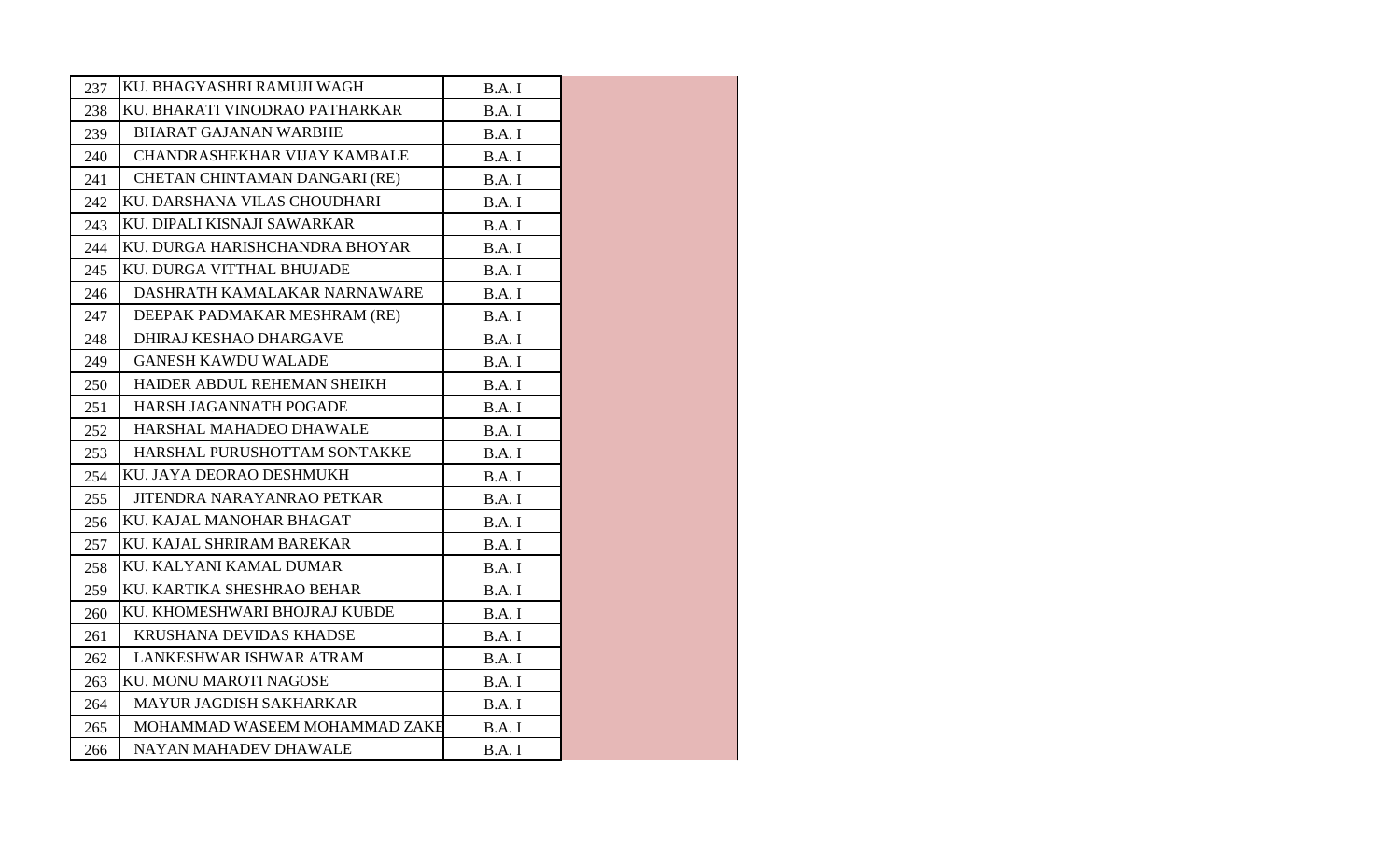| 267 | NIKHIL PRADIP TAKSANDE            | B.A.I  |                 |
|-----|-----------------------------------|--------|-----------------|
| 268 | NISHANSING GURUMUKHSING JUNI      | B.A.I  |                 |
| 269 | KU. PALLAVI BABARAO MASRAM        | B.A.I  | DR. M.B. Kamble |
| 270 | KU. PRACHI RAMCHANDRA RAUT        | B.A.I  |                 |
| 271 | KU. PRANITA DHANRAJ MODAK         | B.A.I  |                 |
| 272 | KU. PRANJALI DATTAJI KERAM        | B.A.I  |                 |
| 273 | KU. PRATIBHA MANOHAR BAREKAR      | B.A.I  |                 |
| 274 | KU. PRATIKSHA PANDURANGAJI ANDRAS | B.A.I  |                 |
| 275 | KU. PUJA SURESH DHOTE             | B.A.I  |                 |
| 276 | KU. PUNAM DATTUJI MADANKAR        | B.A.I  |                 |
| 277 | PRAFUL MANOHAR TODASE             | B.A.I  |                 |
| 278 | PRAJWAL VILASRAO WAKULKAR         | B.A.I  |                 |
| 279 | PRANAJL RAJU WAODHANE             | B.A.I  |                 |
| 280 | PRASANNAJIT SUBHASH LOHAKARE      | B.A. I |                 |
| 281 | PRATIK JAYANT KUMBHARE            | B.A.I  |                 |
| 282 | KU. RASHMI RAVINDRA GHUGGUSKAR    | B.A.I  |                 |
| 283 | KU. RASIKA ANEKAR FATE            | B.A.I  |                 |
| 284 | KU. RESHMA RAMCHANDRA KOTAMKAR    | B.A. I |                 |
| 285 | RAKESH DADAJI GAVHANE             | B.A.I  |                 |
| 286 | <b>RAKESH RAJU BAWANE</b>         | B.A.I  |                 |
| 287 | RANJEET ANILRAO AMBATKAR          | B.A.I  |                 |
| 288 | ROHIT NARAYAN CHOUDHARI           | B.A.I  |                 |
| 289 | ROSHAN VITTHAL DOYE               | B.A. I |                 |
| 290 | RUPESH BANDU PIMPALSHENDE         | B.A.I  |                 |
| 291 | RUTIK DILIPRAO BHOYAR             | B.A. I |                 |
| 292 | KU. SAPANA GAJANAN BAWANE         | B.A.I  |                 |
| 293 | KU. SAVITA MADHUKAR GAYKWAD       | B.A.I  |                 |
| 294 | KU. SHEJAL RAJU KHANDALE          | B.A.I  |                 |
| 295 | KU. SHITAL KANTESHWAR BHENDE (RE) | B.A.I  |                 |
| 296 | KU. SHRADDHA GORAKHANATH NAGRALE  | B.A.I  |                 |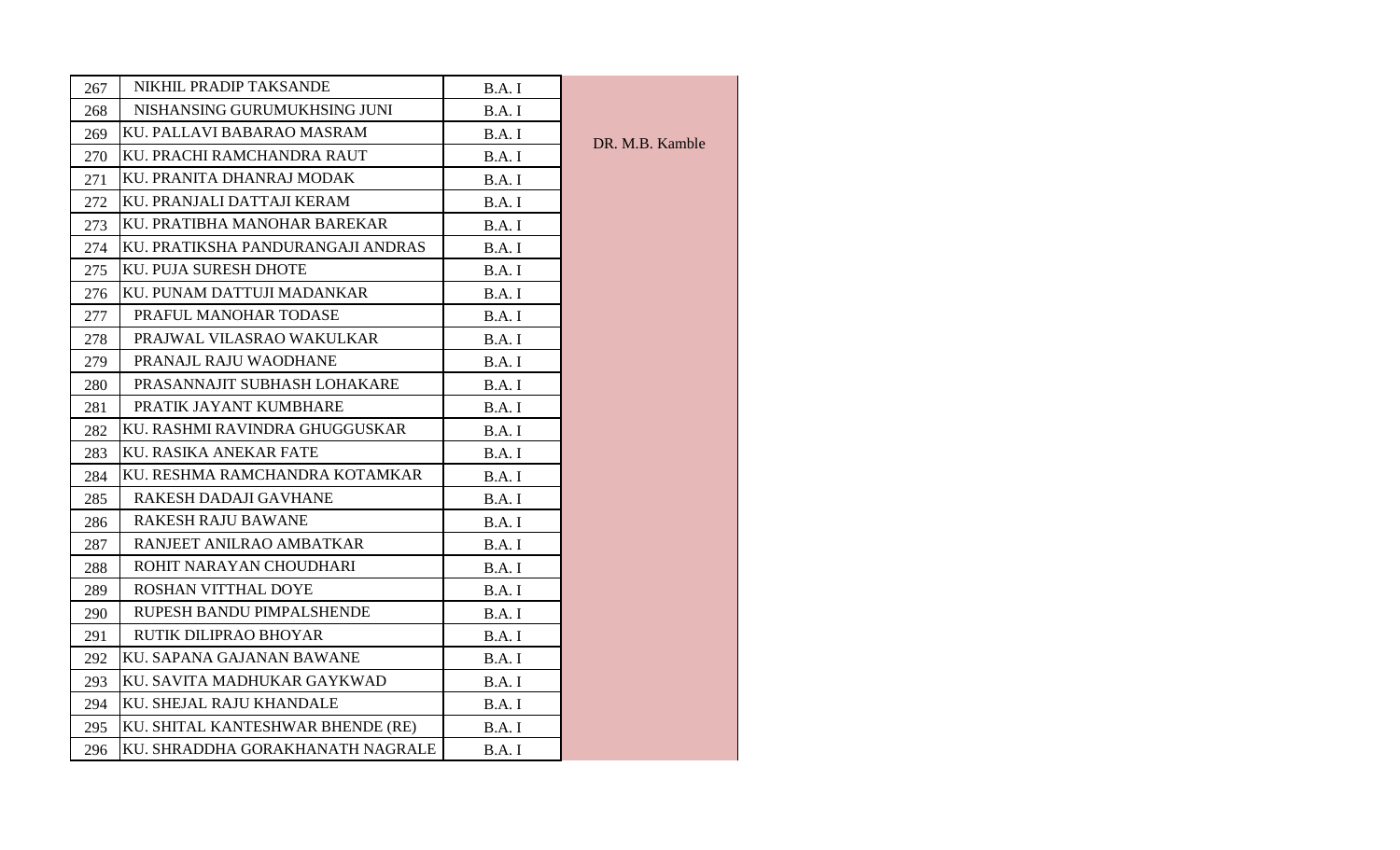| 297 | KU. SIMA SHANKAR BAWANE         | B.A.I  |  |
|-----|---------------------------------|--------|--|
| 298 | KU. SONALI ABHAY PANDHARE (RE)  | B.A.I  |  |
| 299 | <b>SAGAR PRAKASH KERAM</b>      | B.A.I  |  |
| 300 | SAHIL KHUSHABRAO CHAUDHARI      | B.A.I  |  |
| 301 | <b>SANKET HOMRAJ THUTE</b>      | B.A.I  |  |
| 302 | SANKET RAMESHRAO SELORE         | B.A.I  |  |
| 303 | <b>SAURABH PANDHARI CHOUKHE</b> | B.A.I  |  |
| 304 | SAURABH VIJAYRAO ZADE           | B.A.I  |  |
| 305 | SHRIKANT VINAYAK KARPE          | B.A.I  |  |
| 306 | SHUBHAM MOHANRAO DEODHE         | B.A.I  |  |
| 307 | SHUBHAM PUNDALIK BOREKAR        | B.A.I  |  |
| 308 | SHUBHAM RAVINDRAJI DHOBE        | B.A.I  |  |
| 309 | <b>SURESH SHANTARAM CHAFALE</b> | B.A.I  |  |
| 310 | SUSHANT VIJAYRAO JAGTAP (RE)    | B.A. I |  |
| 311 | TEJAS CHANDRABHAN NIKODE        | B.A.I  |  |
| 312 | KU. VAISHNAVI ASHOK BHUDE       | B.A.I  |  |
| 313 | KU. VAISHNAVI JOGENDRA DHABARDE | B.A.I  |  |
| 314 | KU. VAISHNAVI MOTIRAM KAPSE     | B.A.I  |  |
| 315 | KU. VAISHNAVI RAVINDRA CHATUR   | B.A.I  |  |
| 316 | VAIBHAV PUROHIT KAMBLE (RE)     | B.A.I  |  |
| 317 | VISHAL RAJENDRA MESHRAM         | B.A.I  |  |
| 318 | KU. YOGITA SUNIL SAHARE         | B.A.I  |  |
| 319 | YASH NARESHRAO TANDULKAR        | B.A.I  |  |
| 320 | YOGESH ISHWAR KSHIRSAGAR        | B.A.I  |  |
| 321 | <b>ADESH ANKUSH KODAPE</b>      | B.A.I  |  |
| 322 | ADITYA DNYANESHWAR DHOTE        | B.A. I |  |
| 323 | ADITYA RAJENDRA LADHI           | B.A.I  |  |
| 324 | <b>AJAY GULAB BAGADE</b>        | B.A.I  |  |
| 325 | <b>AKASH WASUDEO MANNE</b>      | B.A.I  |  |
| 326 | ANIKET RAGHUNATHJI UGE          | B.A.I  |  |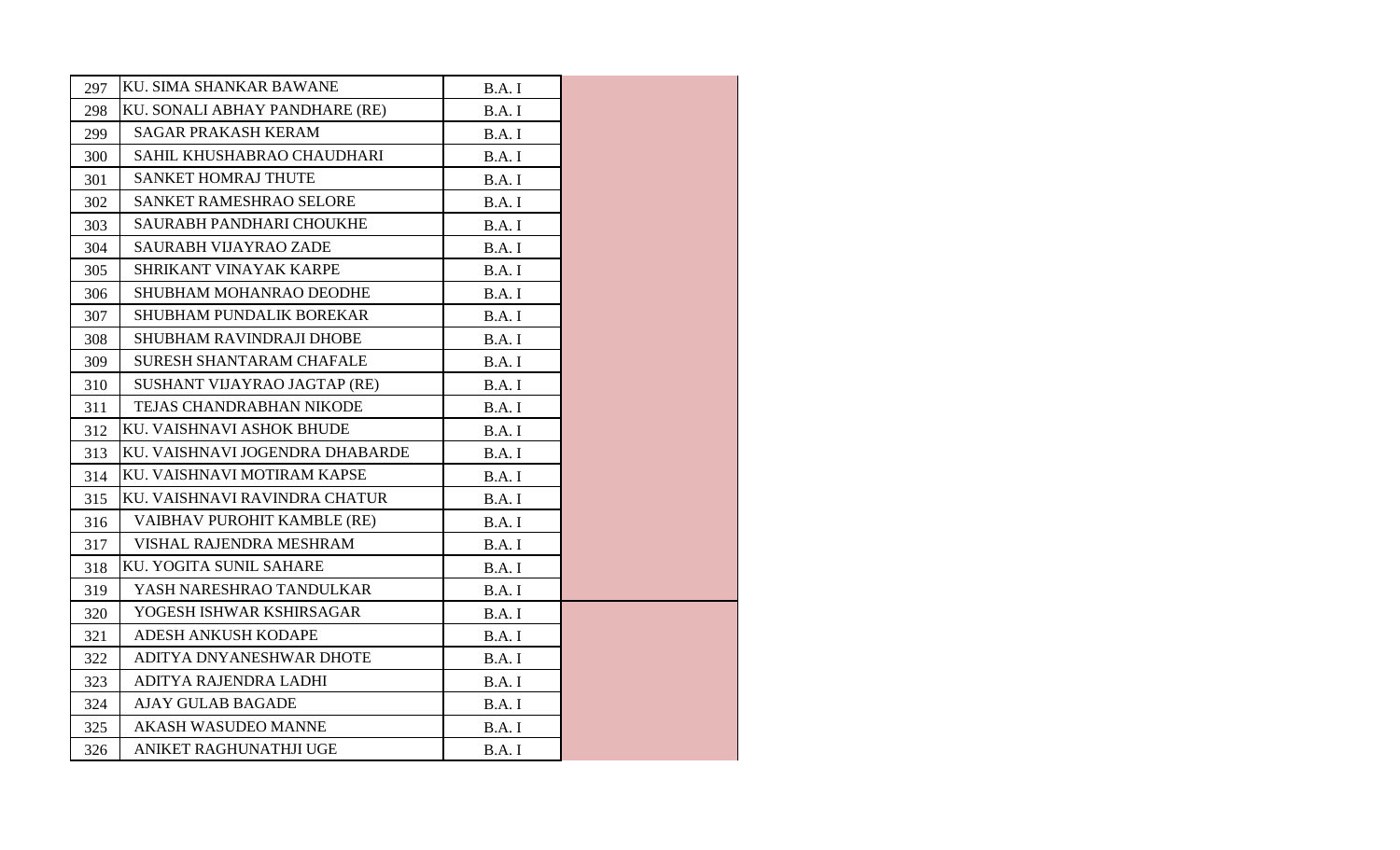| 327 | <b>AVINASH KAIKAS MOON</b>         | B.A.I    |                |
|-----|------------------------------------|----------|----------------|
| 328 | KU. BHARTI SHRIRAM LAKHE           | B.A.I    |                |
| 329 | KU. DHANSHREE SUNILRAO SAGANE (RE) | B.A.I    |                |
| 330 | DHARMRAJ ANILRAO WAGH (RE)         | B.A.I    |                |
| 331 | <b>GAURAV SURESH KADU</b>          | B.A.I    |                |
| 332 | HARSHAL MOHANRAO MADAVI            | B.A.I    |                |
| 333 | KU. KAJAL ASHOKRAO TELANG          | B.A.I    |                |
| 334 | KASTUR GIRISH GOTMARE (RE)         | B.A.I    |                |
| 335 | KU. MADHURI SAHEBRAO TELRANDHE     | B.A.I    | Mr. G. S. Bele |
| 336 | KU. MAHIMA DILIP DESHMUKH (RE)     | B.A.I    |                |
| 337 | PRAJWAL PRAMOD GAWANDE             | B.A.I    |                |
| 338 | PRATIK YOGRAJ GAWANDE              | B.A.I    |                |
| 339 | KU. SAKSHI PANDURANG PANGUL        | B.A.I    |                |
| 340 | KU. SARIKA DIWAKAR SHRIRAME        | B.A.I    |                |
| 341 | KU. SNEHA SHRIRAM WAODHANE         | B.A.I    |                |
| 342 | <b>SACHIN DILIP SALVE</b>          | B.A.I    |                |
| 343 | SACHIN NARESH SHAMBHARKAR (RE)     | B.A.I    |                |
| 344 | <b>SAGAR ANIL FUSATE</b>           | B.A.I    |                |
| 345 | <b>SAMIR DILIP BOCHAR</b>          | B.A.I    |                |
| 346 | SHEIKH HASIM SHEIKH MAKSUD SHEIKH  | B.A.I    |                |
| 347 | SOURABH RAMESHRAO LONDHE           | B.A.I    |                |
| 348 | KU. VIBHA BHARAT ROY (RE)          | B.A.I    |                |
| 349 | VISHAL DNYANESHWAR ZADE            | B.A.I    |                |
| 350 | KU. AALESHA RAJU WAGHMARE          | B.Com. I |                |
| 351 | KU. ACHAL SHRAWAN WARGHANE         | B.Com. I |                |
| 352 | KU. ACHAL SHYAMRAO DHURVE          | B.Com. I |                |
| 353 | KU. ACHAL VINAYAK KUMBHARE         | B.Com. I |                |
| 354 | KU. ACHAL VITTHAL SHERKI           | B.Com. I |                |
| 355 | KU. AKSHATA CHITARANJAN RAUT       | B.Com. I |                |
| 356 | KU. ANKITA PUNDALIK RAUT           | B.Com. I |                |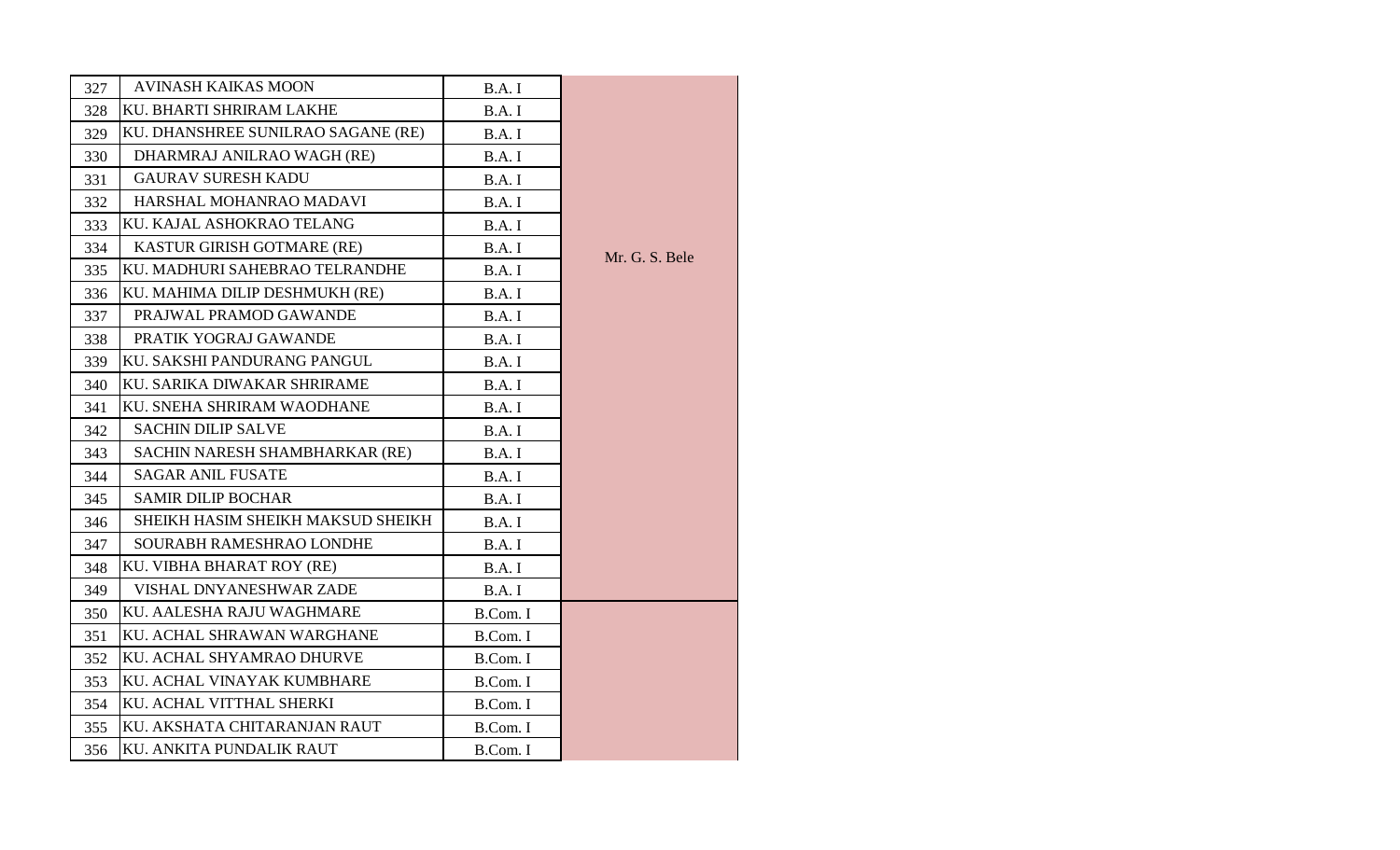| 357 | KU. ANKITA VIJAY WADAFALE         | B.Com. I |  |
|-----|-----------------------------------|----------|--|
| 358 | KU. ARATI PRABHAKAR RAUT          | B.Com. I |  |
| 359 | KU. ASHVINI SURESH GULGHANE       | B.Com. I |  |
| 360 | KU. ASHWINI KASHINATH PISE        | B.Com. I |  |
| 361 | KU. AVANTIKA WAMANRAO KALBANDE    | B.Com. I |  |
| 362 | ADITYA GANESH CHANUDE             | B.Com. I |  |
| 363 | ADITYA MADHUKAR RAUT              | B.Com. I |  |
| 364 | AMOL DASHRATH FUKAT               | B.Com. I |  |
| 365 | ANIKET DIWAKAR NEWARE (RE)        | B.Com. I |  |
| 366 | ANUP MAROTRAO KAWALE              | B.Com. I |  |
| 367 | <b>AVINASH RAMESH POTE</b>        | B.Com. I |  |
| 368 | KU. CHANCHAL KESHAO SHENDE        | B.Com. I |  |
| 369 | CHUNNILAL DHANRAJ CHANDEKAR       | B.Com. I |  |
| 370 | KU. DEVKANYA MANOJ KUDMATE        | B.Com. I |  |
| 371 | KU. DIPALI BANDU RAJURKAR         | B.Com. I |  |
| 372 | KU. DNYANESHWARI SANTOSH CHAMBHAR | B.Com. I |  |
| 373 | KU. GAYTRI SUBHASH GAYGAVHANE     | B.Com. I |  |
| 374 | <b>GANESH SARJERAO TIDKE</b>      | B.Com. I |  |
| 375 | <b>GAURAV AJABRAO WASADE</b>      | B.Com. I |  |
| 376 | <b>GAURAV ANKUSH DAREKAR</b>      | B.Com. I |  |
| 377 | <b>GAURAV ARUNRAO PARDHI</b>      | B.Com. I |  |
| 378 | KU. JOSHANA WAMAN BHUJADE         | B.Com. I |  |
| 379 | KU. KAJAL SANTOSH SHENDE          | B.Com. I |  |
| 380 | KU. KAJAL TUKARAM THAWARI         | B.Com. I |  |
| 381 | KU. KALYANI DIWAKAR MASRAM        | B.Com. I |  |
| 382 | KU. KARISHAMA MAROTI SATPUTE      | B.Com. I |  |
| 383 | KU. KIRTI SHARAD URKANDE          | B.Com. I |  |
| 384 | <b>KARAN GANPAT KORDE</b>         | B.Com. I |  |
| 385 | KARAN JITENDRA AWCHAT             | B.Com. I |  |
| 386 | KUNAL ANKUSH UPARKAR              | B.Com. I |  |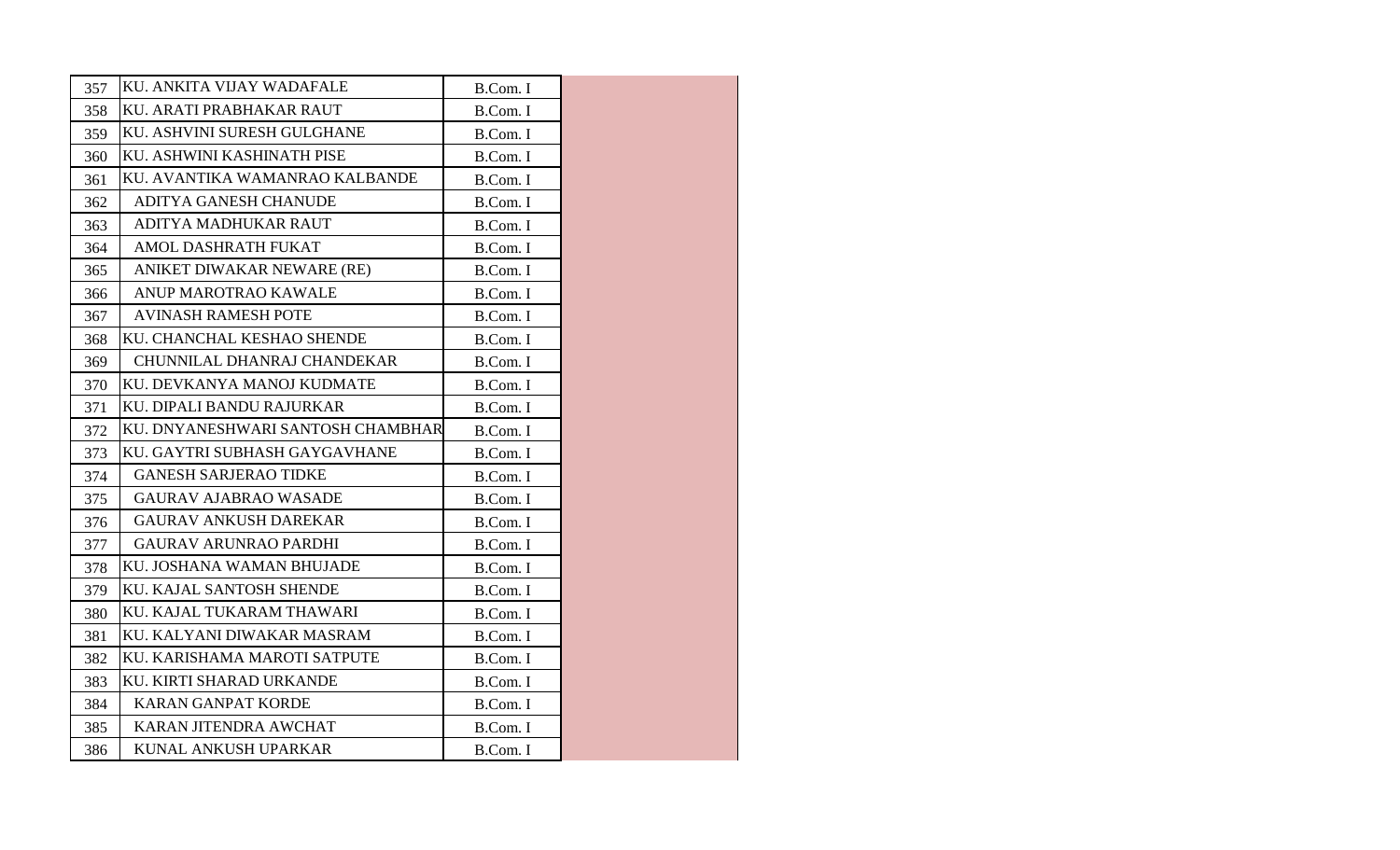| 387 | KUNAL PRABHAKAR DHAGE             | B.Com. I |                   |
|-----|-----------------------------------|----------|-------------------|
| 388 | KU. LAKSHMI KHUSHAL CHAFLE        | B.Com. I |                   |
| 389 | KU. MADHURI JANARDHAN NAGPURE     | B.Com. I |                   |
| 390 | KU. MAYURI GOVARDHAN JAWADE       | B.Com. I |                   |
| 391 | <b>MANTHAN VASANTA FULKAR</b>     | B.Com. I |                   |
| 392 | MAYUR SUBHASHRAO ADKINE           | B.Com. I |                   |
| 393 | KU. NIKITA SANGHAPAL SHAMBHARKAR  | B.Com. I |                   |
| 394 | NIKHIL GIRIDHAR JADHAO            | B.Com. I | Dr. R.G. Kalaskar |
| 395 | NILESH VIJAY MAHAJAN              | B.Com. I |                   |
| 396 | NISHANT ARUN KAKADE               | B.Com. I |                   |
| 397 | KU. PALLAVI MANOHAR KHADSE        | B.Com. I |                   |
| 398 | KU. POOJA WASUDEO NISHANE         | B.Com. I |                   |
| 399 | KU. PRACHI JANARDHAN BHISIKAR     | B.Com. I |                   |
| 400 | KU. PRACHI LAXMANRAO YEDE         | B.Com. I |                   |
| 401 | KU. PRAJAKTA NILKANTH SURYAVANSHI | B.Com. I |                   |
| 402 | KU. PRANALI DILIP HEDAU           | B.Com. I |                   |
| 403 | KU. PRANJALI BANDUJI HIWARKAR     | B.Com. I |                   |
| 404 | KU. PRANJALI VINOD BOBADE (RE)    | B.Com. I |                   |
| 405 | KU. PRATIKSHA GANPAT KUMRE        | B.Com. I |                   |
| 406 | KU. PRIYANKA KISHOR POTALE        | B.Com. I |                   |
| 407 | PRAJWAL RAMBHAU LOKHANDE          | B.Com. I |                   |
| 408 | PRAKASH GAJANAN TADAS             | B.Com. I |                   |
| 409 | PRANAY HANUMANJI BHOYAR           | B.Com. I |                   |
| 410 | PRANAY SUBHASHRAO MAHAKALKAR      | B.Com. I |                   |
| 411 | PRATHMESH PRAMOD PATIL            | B.Com. I |                   |
| 412 | KU. RASIKA VIJAY GOWARKAR         | B.Com. I |                   |
| 413 | KU. REHENUMA SHAUKAT ALI SAYYAD   | B.Com. I |                   |
| 414 | ROHIT MEGHARAJ SHELKE             | B.Com. I |                   |
| 415 | KU. SAMIKSHA ASHOK SAHASTRABUDDHE | B.Com. I |                   |
| 416 | KU. SANSKRUTI NARAYAN RAUT        | B.Com. I |                   |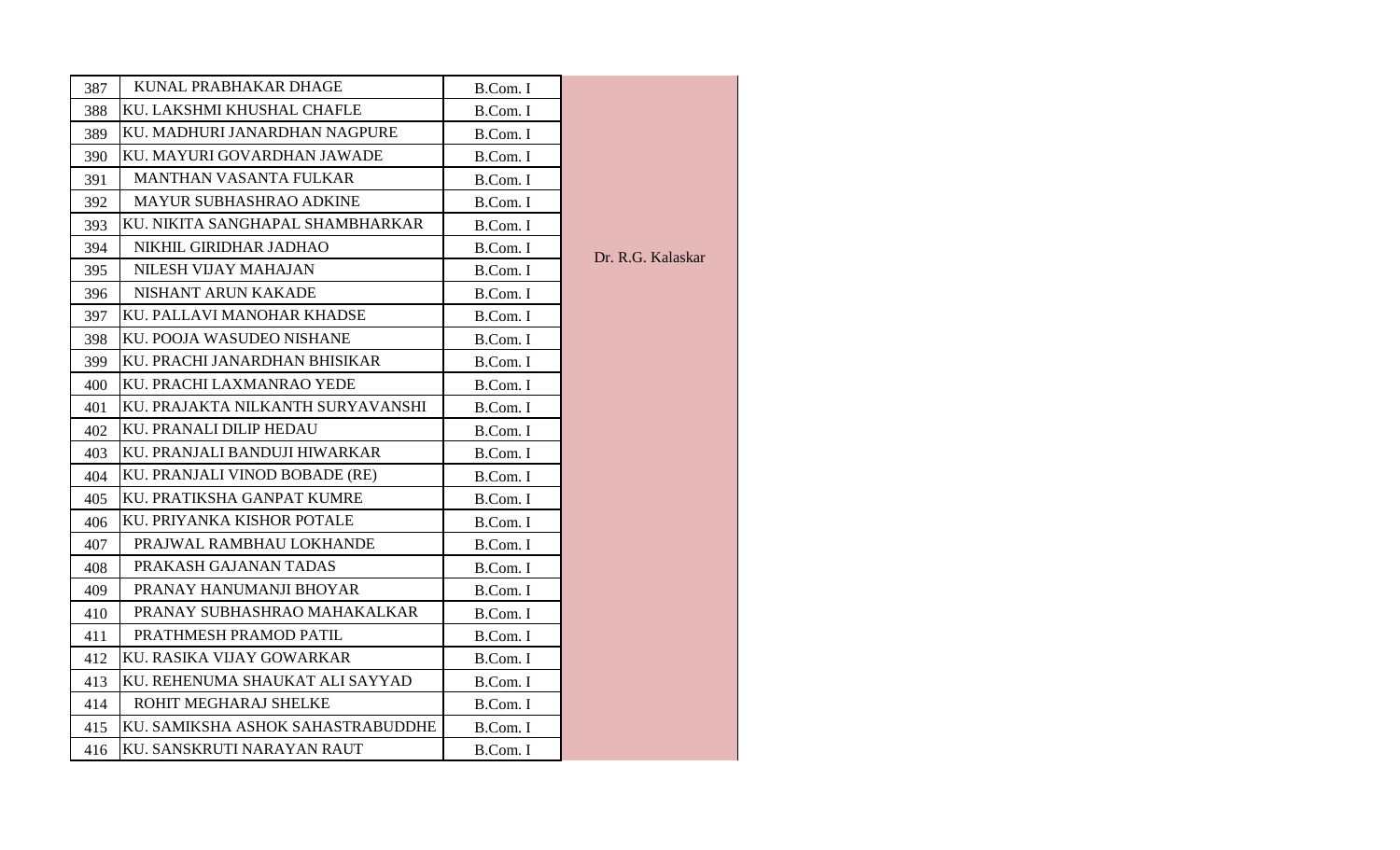| 417 | KU. SAPNA GANPAT DEKATE              | B.Com. I |
|-----|--------------------------------------|----------|
| 418 | KU. SHEETAL HARIOM KAUSHIK           | B.Com. I |
| 419 | KU. SHITAL DEVIDAS MASRAM            | B.Com. I |
| 420 | KU. SHIVANI WASUDEO MONDHE           | B.Com. I |
| 421 | KU. SHUBHANGI SUNILRAO VAIRAGADE (RE | B.Com. I |
| 422 | KU. SNEHA SANJAYRAO DAF              | B.Com. I |
| 423 | <b>SAURABH KESHAO MESHRAM</b>        | B.Com. I |
| 424 | <b>SAURABH NAMDEO LONARE</b>         | B.Com. I |
| 425 | SAURABH NARESH MESHRAM               | B.Com. I |
| 426 | SHUBHAM GAJANAN KHONDE (RE)          | B.Com. I |
| 427 | <b>SUMIT VILAS GAWATE</b>            | B.Com. I |
| 428 | SURAJ BHASHKARRAO ROHANKAR           | B.Com. I |
| 429 | KU. TANASHRI MURLIDHAR CHUTE         | B.Com. I |
| 430 | KU. TANNU SHANTARAM AWAGAN           | B.Com. I |
| 431 | <b>TEJAS DILIP MESHRAM</b>           | B.Com. I |
| 432 | KU. VAISHALI SHANKAR GHATURLE        | B.Com. I |
| 433 | KU. VAISHNAVI GAJANAN BHENDARE       | B.Com. I |
| 434 | KU. VAISHNAVI KISHOR KAMDI           | B.Com. I |
| 435 | KU. VAISHNAVI PRAKASH SAWSAKADE      | B.Com. I |
| 436 | KU. VIDYA SHRAVAN BHOYAR             | B.Com. I |
| 437 | VIKRAM ATMARAM WASAKE                | B.Com. I |
| 438 | YASHWANT DEVIDAS SHASTRAKAR          | B.Com. I |
| 439 | YOGIRAJ BHAGWANJI KAMBALE            | B.Com. I |
| 440 | KU. ALFIYA NAJ ASHFAQ AHEMAD         | B.Com. I |
| 441 | KU. ANSHU PREMSING SATIJA            | B.Com. I |
| 442 | KU. ARATI MOHAN SAWSAKDE             | B.Com. I |
| 443 | ABDUL SAHIL ABDUL KALIM              | B.Com. I |
| 444 | ABHIJIT VASANT DEWADE                | B.Com. I |
| 445 | ABHISHEK DIPAKRAO KHEKADE            | B.Com. I |
| 446 | ABHISHEK NANDKISHOR WANIKAR          | B.Com. I |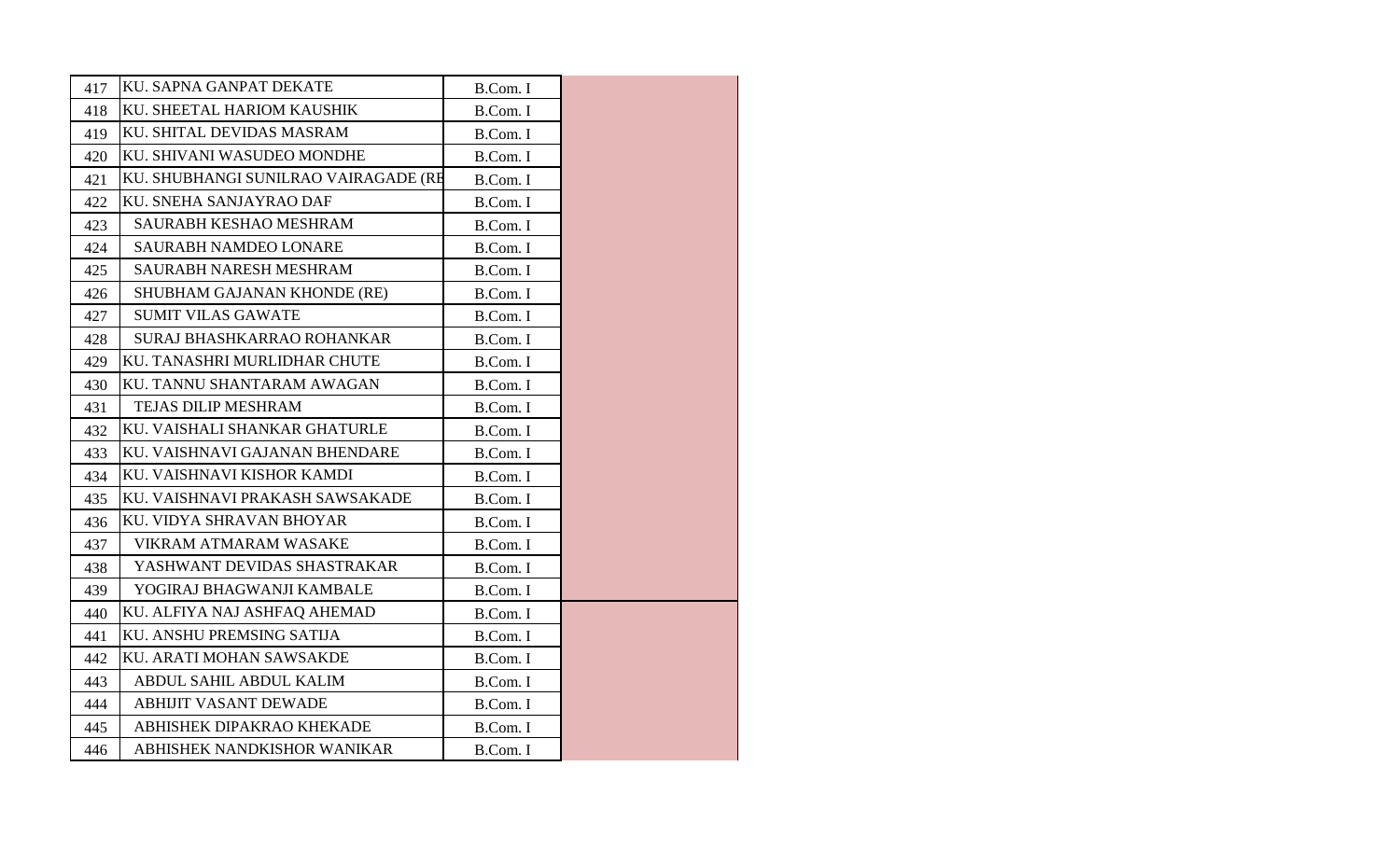|     | ADITYA BANDU SONTAKKE                  |          |
|-----|----------------------------------------|----------|
| 447 | <b>AHEFAZ ASLAM DOSHI</b>              | B.Com. I |
| 448 |                                        | B.Com. I |
| 449 | AJINKYA SIDHARTH DHAKANE               | B.Com. I |
| 450 | ANIKET DEWANANDJI LOHAKARE             | B.Com. I |
| 451 | ANIKET MAHADEO DADMAL                  | B.Com. I |
| 452 | ANIKET SUBHASH TIJARE (RE)             | B.Com. I |
| 453 | <b>ANSHUJ RAJESH CHATUR</b>            | B.Com. I |
| 454 | ARYAN RASHTRAPAL BHARSHANKAR           | B.Com. I |
| 455 | ASHISH LOMESHVAR NAGPURE               | B.Com. I |
| 456 | ATHARV PRASHANTRAO THAKARE             | B.Com. I |
| 457 | <b>CHETAN GAJANANRAO NAKSHINE</b>      | B.Com. I |
| 458 | DEVIDAS VIJAY AMBADARE                 | B.Com. I |
| 459 | DHANANJAY SHANKAR THAKARE              | B.Com. I |
| 460 | <b>DHIRAJ DINKAR KALE</b>              | B.Com. I |
| 461 | <b>GAURAV SANJAY MANMODE (RE)</b>      | B.Com. I |
| 462 | <b>GAURAV SANTOSH SAHARE</b>           | B.Com. I |
| 463 | <b>GOPAL VINOD JOSHI</b>               | B.Com. I |
| 464 | HARSH KUNDAN BAKSHI                    | B.Com. I |
| 465 | HARSH SUNIL SIDDHAMSITIWAR             | B.Com. I |
| 466 | ISHWAR SUNILRAOJI DOMDE                | B.Com. I |
| 467 | <b>JASVINDARSING SANTOSHSING BHADA</b> | B.Com. I |
| 468 | KALASH SURESHRAO RAROKAR               | B.Com. I |
| 469 | KUNAL GULABRAO KALASKAR                | B.Com. I |
| 470 | KUNAL YASHWANTRAO KOLHE                | B.Com. I |
| 471 | LUCKY MANOJKUMAR CHANGLANI             | B.Com. I |
| 472 | MAST AFTABKHAN MRS SHAMSHAD KHAN       | B.Com. I |
| 473 | <b>MOD SUNED MOD GOUS</b>              | B.Com. I |
| 474 | MOD ZAINULMOD HUSAIN RANGREZ           | B.Com. I |
| 475 | MOH MOINUDDIN MOH ROSHAN               | B.Com. I |
| 476 | MOHIT BUNTYKUMAR PAKHRANI              | B.Com. I |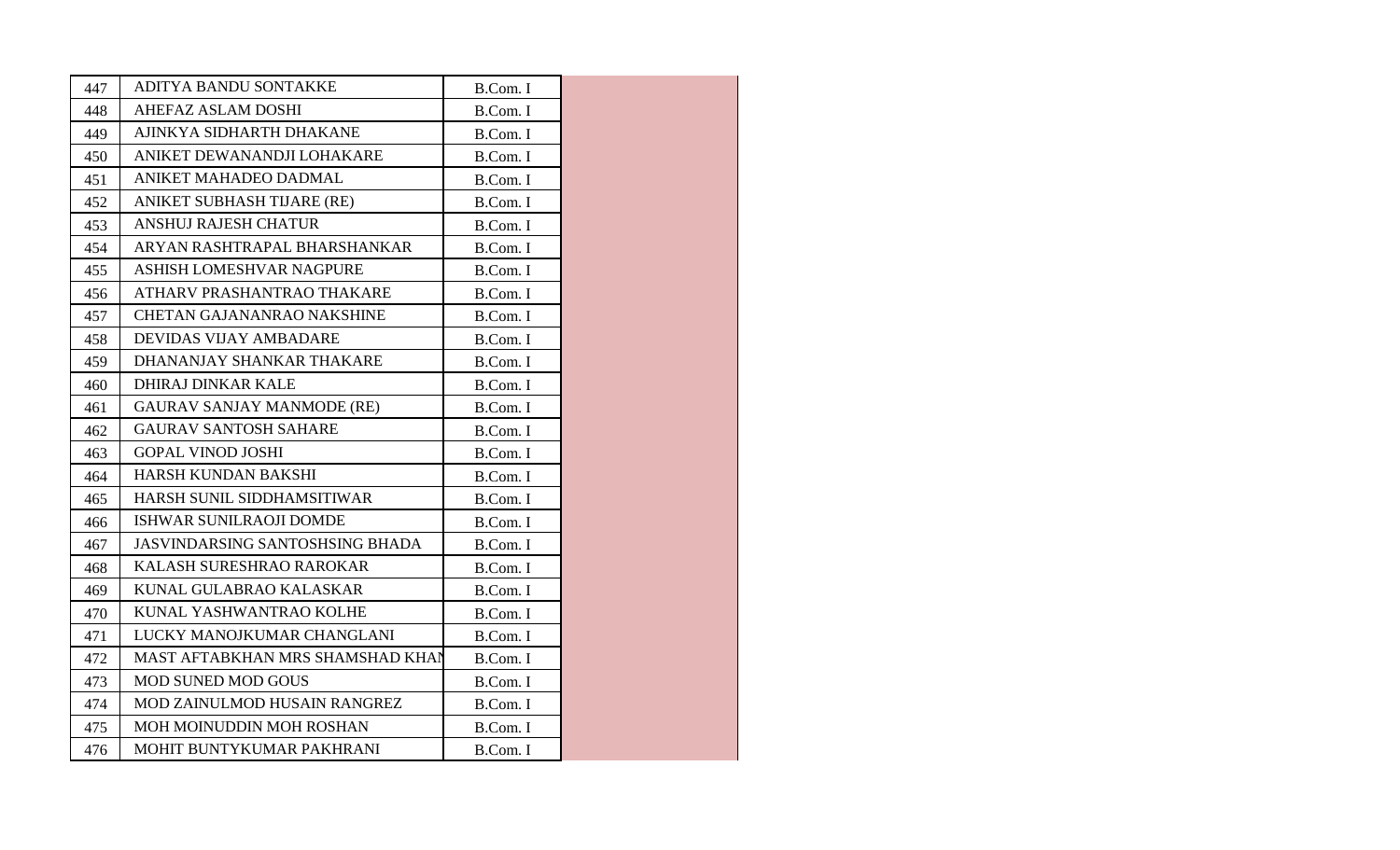| 477 | MOHMD IJAJ MOHMD SHAKIL         | B.Com. I |                     |
|-----|---------------------------------|----------|---------------------|
| 478 | MOHNISH SATISH THAKUR           | B.Com. I | DR. W. J. Chaudhari |
| 479 | KU. NIKHITA VIJAYRAO SABLE      | B.Com. I |                     |
| 480 | KU. NISHA RAMNARESH YADAV       | B.Com. I |                     |
| 481 | NIBHISHANT HARISHANKAR HARSHWAL | B.Com. I |                     |
| 482 | NISHAD RAFIQUE MOHAMMAD         | B.Com. I |                     |
| 483 | NISHIKANT HARISHANKAR HARSHWAL  | B.Com. I |                     |
| 484 | OM WALMIK PANDE                 | B.Com. I |                     |
| 485 | KU. PRAJAKTA GAJANANRAO KOLHE   | B.Com. I |                     |
| 486 | KU. PUJA GAJANAN THAKRE         | B.Com. I |                     |
| 487 | PRAJWAL KRUSHNAJI NIKHADE       | B.Com. I |                     |
| 488 | KU. RADHA SURESHRAO VAIRAGADE   | B.Com. I |                     |
| 489 | <b>KU. RENU BALRAM NISAD</b>    | B.Com. I |                     |
| 490 | KU. RUPALI PRAKASH RODE         | B.Com. I |                     |
| 491 | RAHUL SEVAKDAS KHEKARE          | B.Com. I |                     |
| 492 | <b>RAUNAK HISHOR INGALE</b>     | B.Com. I |                     |
| 493 | RISHI ANIL FULWADHWA            | B.Com. I |                     |
| 494 | ROHAN VINOD CHANDANI            | B.Com. I |                     |
| 495 | ROHIT BUNTY PAKHRANI (RE)       | B.Com. I |                     |
| 496 | ROSHAN KAWDUJI SAOTAKKE         | B.Com. I |                     |
| 497 | RUSHIKESH RAJU KHEKADE          | B.Com. I |                     |
| 498 | KU. SAKSHI SANJAYRAO KAKDE      | B.Com. I |                     |
| 499 | KU. SANA TABASSUM SHEIKH NAJIR  | B.Com. I |                     |
| 500 | KU. SHRUSHTI LAXMIKANT KARWA    | B.Com. I |                     |
| 501 | SAGAR LAXMAN PETKULE (RE)       | B.Com. I |                     |
| 502 | SAJAN VYANKAT YEDHANI           | B.Com. I |                     |
| 503 | <b>SANKET SANJAY TIKLE</b>      | B.Com. I |                     |
| 504 | SAURABH CHANDRAPRAKASH GHODKHOI | B.Com. I |                     |
| 505 | SHRIYASH ANILRAO VYAWAHAREY     | B.Com. I |                     |
| 506 | SHUBHAM HARIDAS DAF (RE)        | B.Com. I |                     |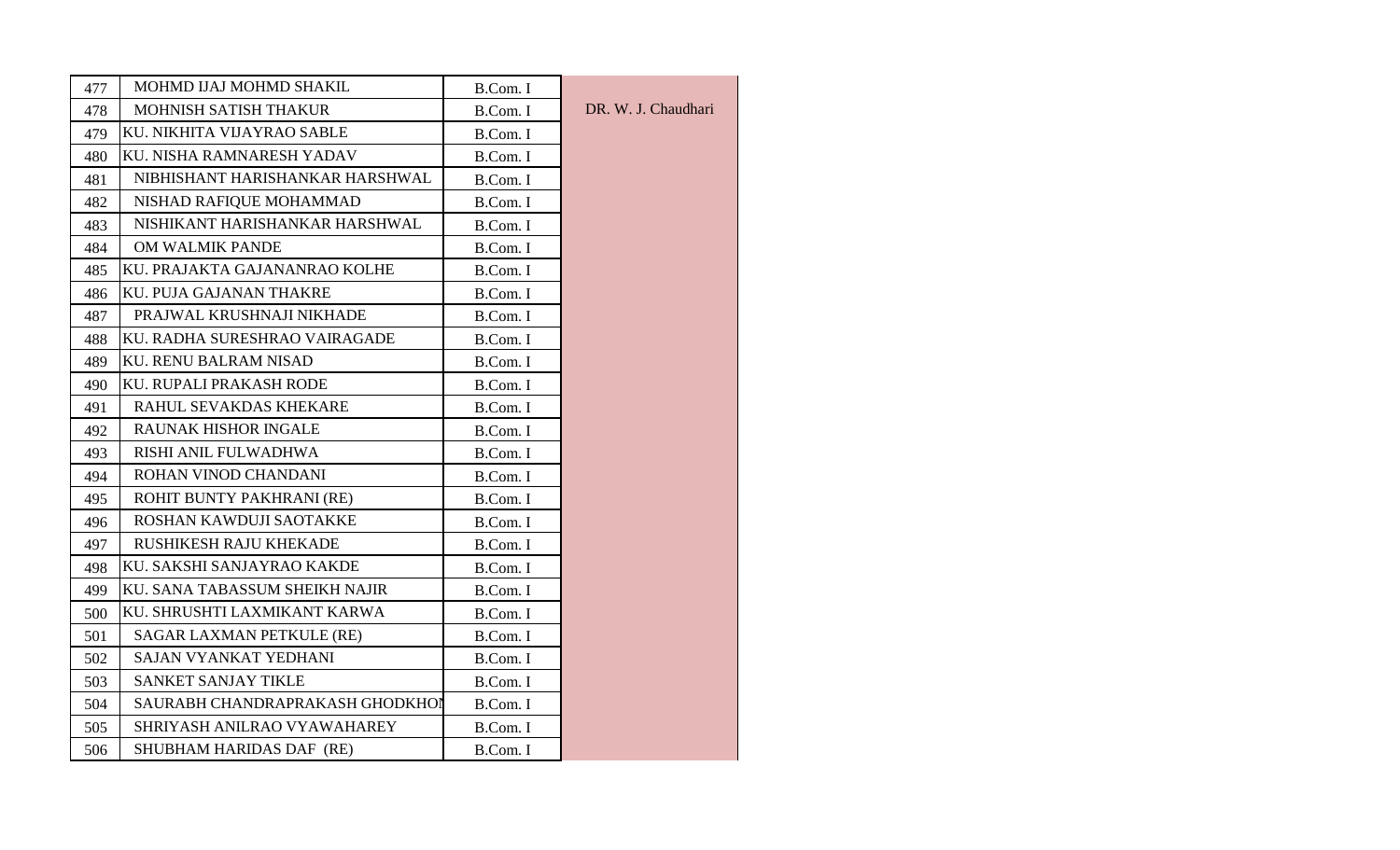| 507 | SWAPNIL VITTHALRAO ROHANKAR       | B.Com. I |  |
|-----|-----------------------------------|----------|--|
| 508 | UTKARSH KIRANRAO SALUNKE          | B.Com. I |  |
| 509 | KU. VAISHNAVI MANOJRAO BHOYAR     | B.Com. I |  |
| 510 | KU. VAISHNAVI SANJAY GAULKAR      | B.Com. I |  |
| 511 | VAIBHAV PRABHAKAR KUBDE           | B.Com. I |  |
| 512 | VANSH ASHOK KARARE                | B.Com. I |  |
| 513 | <b>VINIT RITESHRAO KHOBRAGADE</b> | B.Com. I |  |
| 514 | YASH AJAY JAISWAL                 | B.Com. I |  |
| 515 | YASH RAJENDRA CHINTAWAR           | B.Com. I |  |
| 516 | YOGESH PRAKASH SURJUSE            | B.Com. I |  |
| 517 | KU. ACHAL SANJAY GOWARKAR         | B.Sc. I  |  |
| 518 | KU. ACHAL BHARAT VAIDYA           | B.Sc. I  |  |
| 519 | KU. ACHAL MAROTI YELMULE          | B.Sc. I  |  |
| 520 | KU. ACHAL SUNILRAO DAF            | B.Sc. I  |  |
| 521 | KU. AMISHA VITTHALRAO DHOTE       | B.Sc. I  |  |
| 522 | KU. ANKITA ANKUSH NISHANE         | B.Sc. I  |  |
| 523 | ABHISHEK SURYABHANJI MANDLIK      | B.Sc. I  |  |
| 524 | ANIKET MAROOTI PANGUL             | B.Sc. I  |  |
| 525 | <b>ANUP RAJABHAU UMARE</b>        | B.Sc. I  |  |
| 526 | <b>ASHISH BHARAT WAGH</b>         | B.Sc. I  |  |
| 527 | <b>ASHWAJIT DILIP TUPE (RE)</b>   | B.Sc. I  |  |
| 528 | AYAZUDDIN NAEEMUDDIN KAZI         | B.Sc. I  |  |
| 529 | <b>BHUSHAN DHANRAJ JIKAR</b>      | B.Sc. I  |  |
| 530 | KU. CHAITALI MANIK BHAGAT         | B.Sc. I  |  |
| 531 | <b>KU. DURGA NAMDEO RODE</b>      | B.Sc. I  |  |
| 532 | KU. HARSHA GANESH SIDAM           | B.Sc. I  |  |
| 533 | KU. KALYANI MORESHWAR SHENDE      | B.Sc. I  |  |
| 534 | KU. KALYANI VASANTRAO GHARAT      | B.Sc. I  |  |
| 535 | KU. KRUTIKA BALU BARAI            | B.Sc. I  |  |
| 536 | <b>KARAN RAVINDRA ZADE</b>        | B.Sc. I  |  |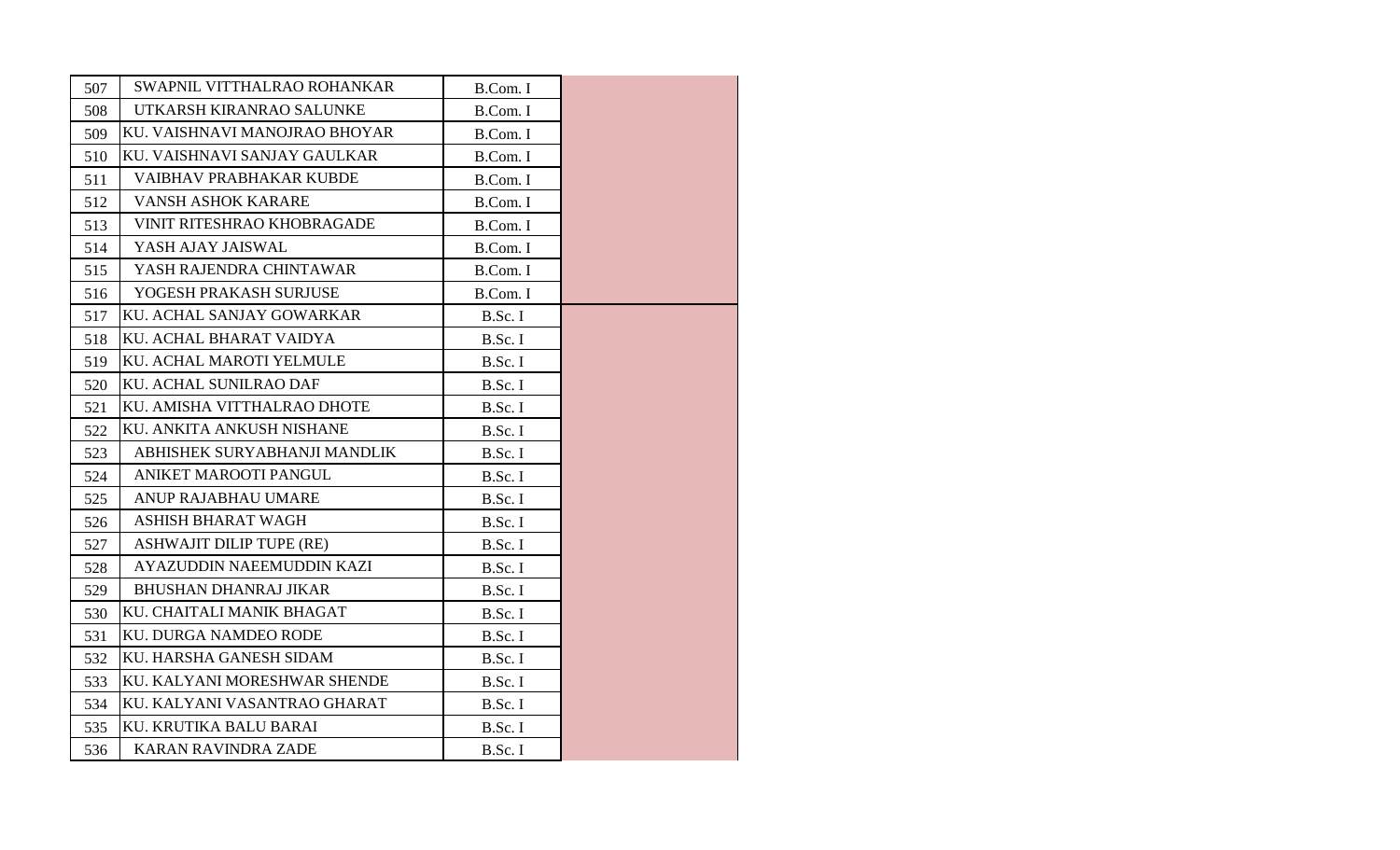| 537 | KUNAL SHANKAR YELMULE              | B.Sc. I |                    |
|-----|------------------------------------|---------|--------------------|
| 538 | KUNAL VINAYAK MENDHE               | B.Sc. I |                    |
| 539 | KU. MANSI KEWALDAS DHALE (RE)      | B.Sc. I |                    |
| 540 | KU. MAYURI SUDHAKAR RAUT           | B.Sc. I |                    |
| 541 | KU. MINAKSHAI KAWDUJI WANKHEDE     | B.Sc. I |                    |
| 542 | KU. MONALI RAJU THAWARE            | B.Sc. I |                    |
| 543 | KU. MONIKA SHANKARRAO PISE         | B.Sc. I |                    |
| 544 | KU. NIKHITA SANJAY CHAFALE         | B.Sc. I |                    |
| 545 | KU. NIKHITA SUDHAKAR THUTE         | B.Sc. I |                    |
| 546 | KU. NIKITA SHRAWAN KHADSE          | B.Sc. I |                    |
| 547 | KU. NILAM LAXMANRAO MANDADE        | B.Sc. I |                    |
| 548 | KU. PALLAVI VITTHAL TUMDAM         | B.Sc. I |                    |
| 549 | KU. POOJA GANESHSING JAISWAL       | B.Sc. I |                    |
| 550 | KU. POOJA SURESH DAYGAVHANE        | B.Sc. I |                    |
| 551 | KU. PRAGATI VILASRAO DHOTE         | B.Sc. I |                    |
| 552 | KU. PRANJALI CHANDRASHEKHAR BAWANE | B.Sc. I |                    |
| 553 | KU. PRANJU ASHOK JIKAR             | B.Sc. I | Dr. M. S. Ambatkar |
| 554 | KU. PRATIKSHA KASHINATH NIKHADE    | B.Sc. I |                    |
| 555 | KU. PRIYA KHUSHALRAO YENURKAR (RE) | B.Sc. I |                    |
| 556 | KU. PRIYANKA GANESH RAMTEKE        | B.Sc. I |                    |
| 557 | KU. PUSHAPALATA SHANKARRAO PAWADE  | B.Sc. I |                    |
| 558 | PIYUSH PURUSHOTTAM SHINDE          | B.Sc. I |                    |
| 559 | PRAJWAL RAJENDRA LOKHANDE          | B.Sc. I |                    |
| 560 | PRATIK KIRAN MARASKOLHE            | B.Sc. I |                    |
| 561 | PRECHU ARUN MAKADE                 | B.Sc. I |                    |
| 562 | KU. RADHA HEMRAJ MADAN             | B.Sc. I |                    |
| 563 | KU. RADHA PURUSHOTTAM ZADE         | B.Sc. I |                    |
| 564 | KU. RAJNANDINI TULSHIRAM WAGHMARE  | B.Sc. I |                    |
| 565 | KU. RASHMI SARANGDHAR VIRULKAR     | B.Sc. I |                    |
| 566 | KU. ROHINI KHUSHABRAO CHAUDHARI    | B.Sc. I |                    |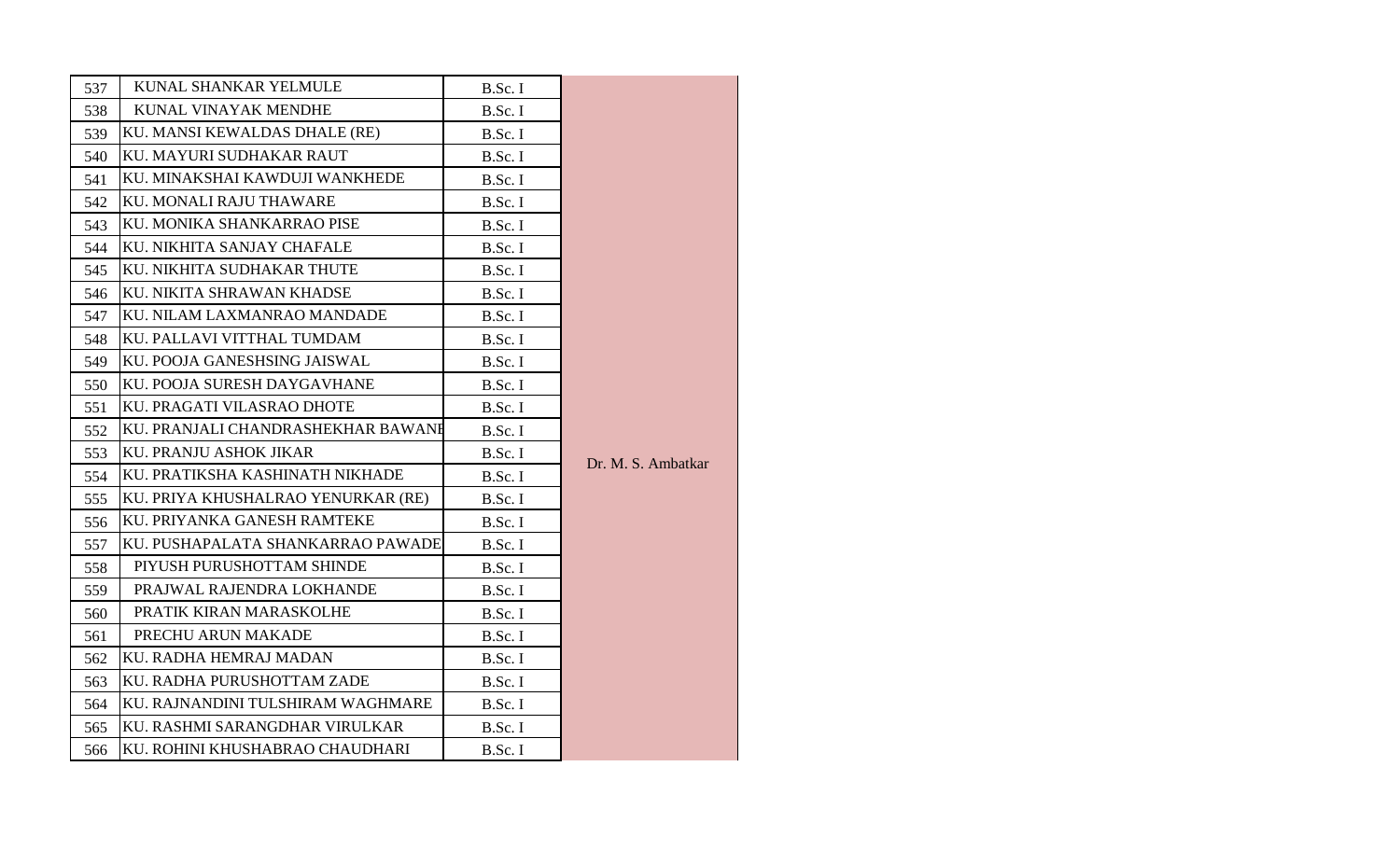| 567 | KU. RUPALI CHANDRASHEKHAR DAYGAVHA     | B.Sc. I |  |
|-----|----------------------------------------|---------|--|
| 568 | ROHIT HARISH PAKHRANI (RE)             | B.Sc. I |  |
| 569 | RUSHIKESH KAMLAKAR CHAFLE              | B.Sc. I |  |
| 570 | KU. SAKSHI SANJAY GULGHANE             | B.Sc. I |  |
| 571 | KU. SAMIKSHA CHINDHUJI KALE (RE)       | B.Sc. I |  |
| 572 | KU. SHITAL MAROTRAO NIKHAR             | B.Sc. I |  |
| 573 | KU. SHIVANI VILAS WADAFALE             | B.Sc. I |  |
| 574 | KU. SHWETA DURYODHAN DHAGE             | B.Sc. I |  |
| 575 | KU. SNEHA SURENDRA ASKAR               | B.Sc. I |  |
| 576 | KU. SONU SUNILRAO KIRDE                | B.Sc. I |  |
| 577 | <b>SAHIL RAJU MUDE</b>                 | B.Sc. I |  |
| 578 | SANKET LAXMAN DARVEKAR                 | B.Sc. I |  |
| 579 | SANKET RAJENDRA BAWANE                 | B.Sc. I |  |
| 580 | SANKET RAJESHWAR KUBADE                | B.Sc. I |  |
| 581 | <b>SAURABH GAJANAN TAJANE</b>          | B.Sc. I |  |
| 582 | KU. TANUJA PRAMOD GAIKWAD              | B.Sc. I |  |
| 583 | TEJAS PRAMODRAO JUMADE                 | B.Sc. I |  |
| 584 | TUSHAR DAULAT MURASKAR                 | B.Sc. I |  |
| 585 | KU. VAISHNAVI ARUNRAO THUTE            | B.Sc. I |  |
| 586 | KU. VAISHNAVI CHANDRASHEKHAR NAKSI     | B.Sc. I |  |
| 587 | KU. VAISHNAVI DHANRAJ KOTKAR (T.C) 22/ | B.Sc. I |  |
| 588 | KU. VAISHNAVI PUNDLIK KARWATKAR        | B.Sc. I |  |
| 589 | KU. VAISHNAVI SURESH MADAVI            | B.Sc. I |  |
| 590 | KU. VIKRANTA NARESH GAWANDE            | B.Sc. I |  |
| 591 | KU. ACHAL NARESH GURNULE               | B.Sc. I |  |
| 592 | KU. ANKITA NARAYAN POTALE              | B.Sc. I |  |
| 593 | KU. ANUSHKA TUKARAM PANDHARE           | B.Sc. I |  |
| 594 | KU. APEKSHA BHAGWAN PICHKATE           | B.Sc. I |  |
| 595 | KU. APEKSHA SUNILRAO PACHRUTKAR        | B.Sc. I |  |
| 596 | KU. ARATI NARAYAN DATE                 | B.Sc. I |  |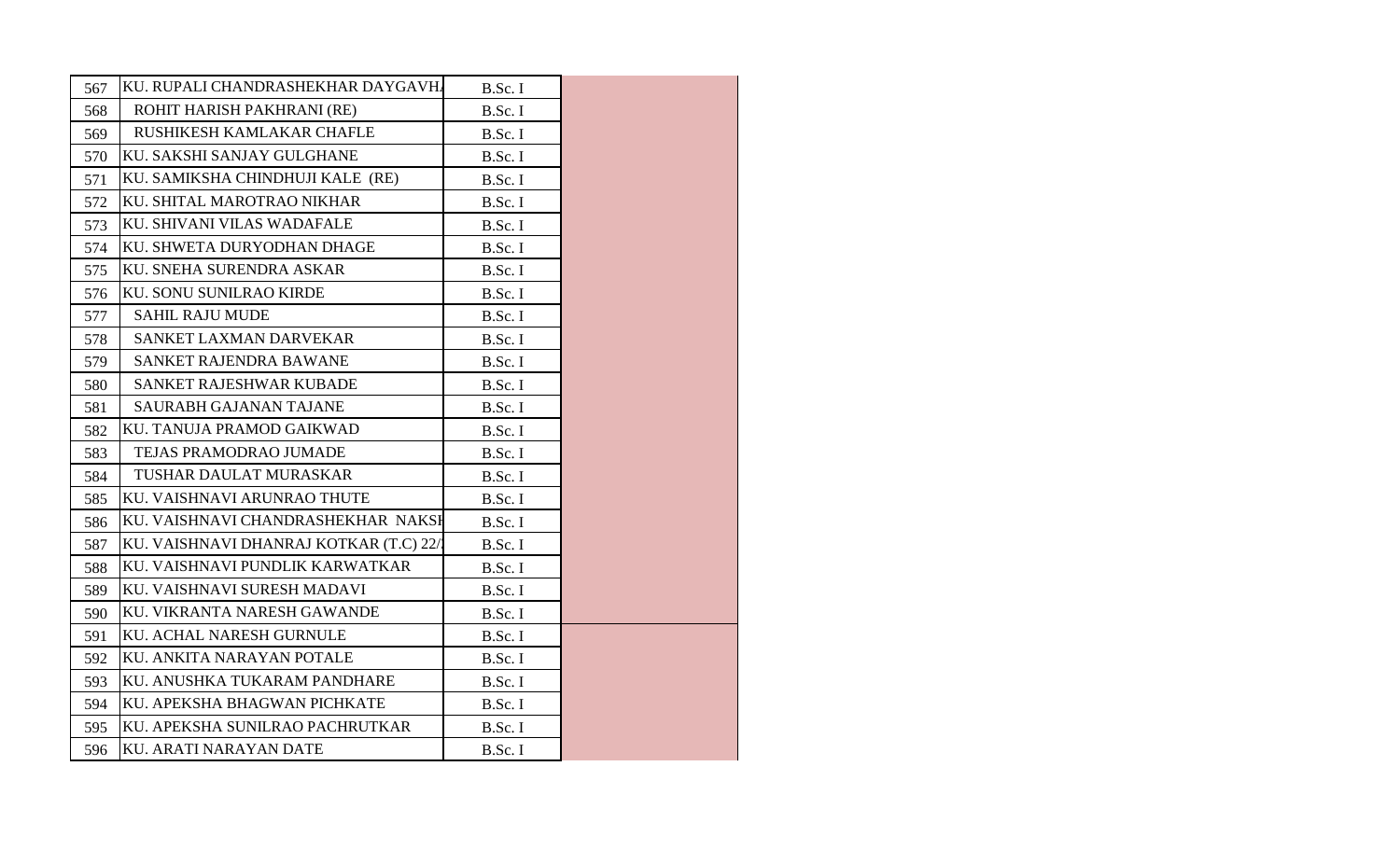| 597 | KU. ASHVINI VITTHAL CHAWARE      | B.Sc. I |                     |
|-----|----------------------------------|---------|---------------------|
| 598 | ABHISHEK VINOD KANHALKAR         | B.Sc. I |                     |
| 599 | ADESH DILIPRAO MOJE              | B.Sc. I |                     |
| 600 | ANIKET SANJAY WADHAI             | B.Sc. I |                     |
| 601 | KU. DIVYA ONKAR PAHUNE           | B.Sc. I |                     |
| 602 | <b>GAURAV SUDHAKAR WAGHMARE</b>  | B.Sc. I |                     |
| 603 | KU. KOMAL GUNVANTA PANDAV        | B.Sc. I |                     |
| 604 | KRUNAL SUNIL KOLHE               | B.Sc. I |                     |
| 605 | KUNAL RAMUJI BURANDE             | B.Sc. I |                     |
| 606 | KU. MAYURI ISHWARJI GHUMDE       | B.Sc. I |                     |
| 607 | KU. NIKITA SANJAY KUMBHARKAR     | B.Sc. I |                     |
| 608 | KU. NIKITA PRAKASHRAO URKANDE    | B.Sc. I |                     |
| 609 | <b>MAYUR WALMIK THUTE</b>        | B.Sc. I |                     |
| 610 | KU. PALLAVI KAMALAKAR DHOBALE    | B.Sc. I |                     |
| 611 | KU. PALLAVI PUNDLIK CHANDANKHEDE | B.Sc. I |                     |
| 612 | KU. PAYAL GOPAL PAL              | B.Sc. I |                     |
| 613 | KU. PAYAL SAMBHAJI DHUMNE        | B.Sc. I | Dr. S. W. Samdurkar |
| 614 | KU. PAYAL VILAS GALANDE          | B.Sc. I |                     |
| 615 | KU. POOJA GAJENDRA CHAUDHARI     | B.Sc. I |                     |
| 616 | KU. PORNIMA SUDHAKAR CHUTE       | B.Sc. I |                     |
| 617 | KU. PRACHI SANJAY TIWADE         | B.Sc. I |                     |
| 618 | KU. PRANALI DEVIDAS GATHE        | B.Sc. I |                     |
| 619 | KU. PRANALI TUKARAM THAKARE      | B.Sc. I |                     |
| 620 | KU. PRANJALI ASHOK ZADE          | B.Sc. I |                     |
| 621 | PIYUSH RANJIT THAKRE             | B.Sc. I |                     |
| 622 | PRATIK BHAIYA THUTE              | B.Sc. I |                     |
| 623 | RAM RANJEET CHAUDHARI            | B.Sc. I |                     |
| 624 | KU. SAMPADA DASHRATH WANARASE    | B.Sc. I |                     |
| 625 | KU. SHITAL MOHAN CHOUDHARI       | B.Sc. I |                     |
| 626 | KU. SHRUTI PUNDLIKRAO UMATE      | B.Sc. I |                     |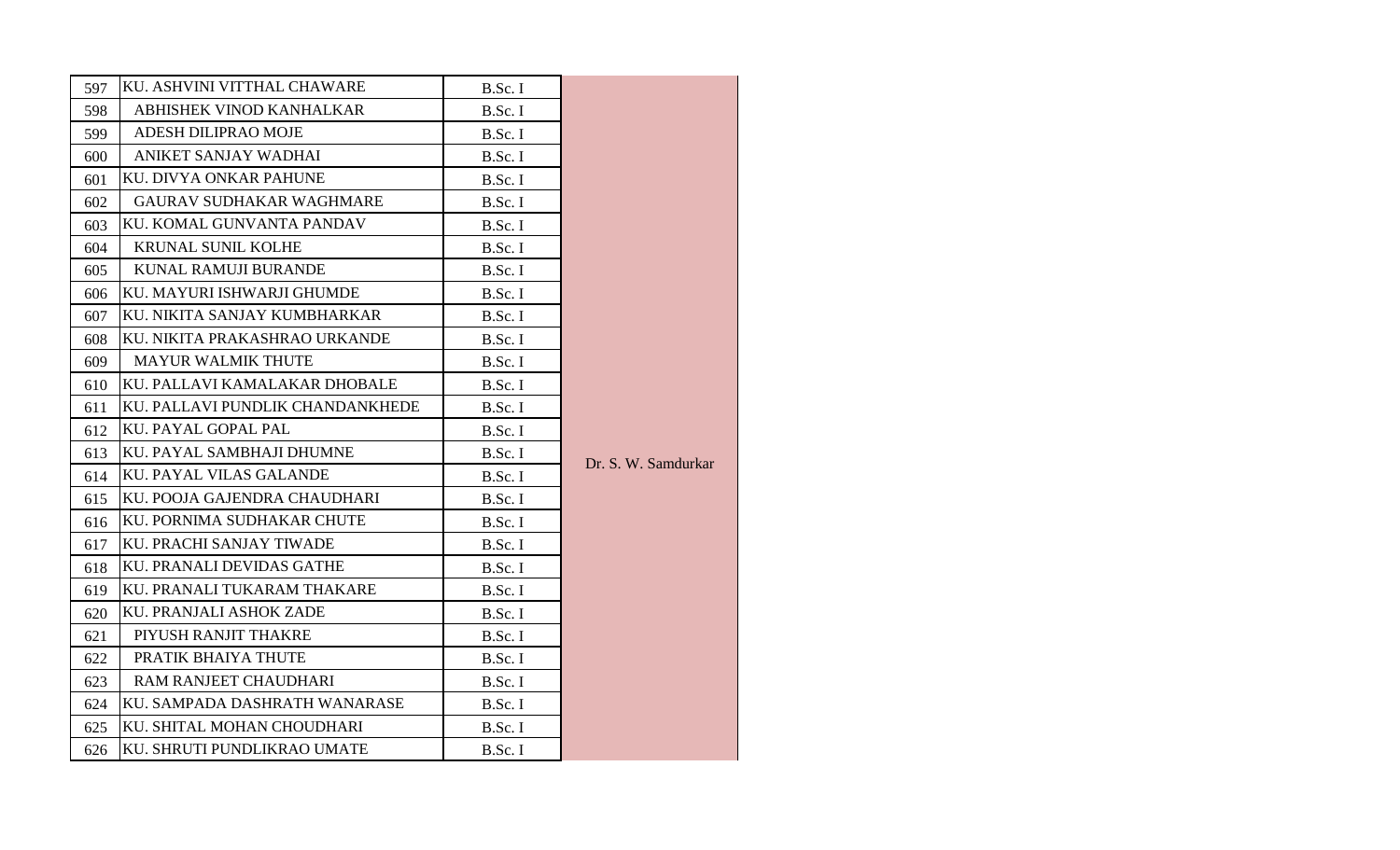| 627 | KU. SHWETA GAJANAN GURNULE       | B.Sc. I |                  |
|-----|----------------------------------|---------|------------------|
| 628 | SAHIL KAWDUJI LOKHANDE           | B.Sc. I |                  |
| 629 | <b>SAHIL VINODRAO UMARE</b>      | B.Sc. I |                  |
| 630 | SANKET GULABRAO GURNULE          | B.Sc. I |                  |
| 631 | SURAJ ANANDRAO BABHULKAR         | B.Sc. I |                  |
| 632 | <b>SURAJ BANDU LONARE</b>        | B.Sc. I |                  |
| 633 | KU. VAISHNAVI PRAKASH DEKATE     | B.Sc. I |                  |
| 634 | VEDANT ARVINDRAO PATOLE          | B.Sc. I |                  |
| 635 | VIDHYASAGAR SANJAY TUPE          | B.Sc. I |                  |
| 636 | YASH ANIL CHAUDHARI              | B.Sc. I |                  |
| 637 | KU. AKANKSHA NANA DHURBADE       | B.Sc. I |                  |
| 638 | ABHISHEK SUNILRAO DHOTE          | B.Sc. I |                  |
| 639 | ADITYA MADHUKAR MANDAOKAR        | B.Sc. I |                  |
| 640 | ANKIT DIPAK NIKHAR               | B.Sc. I |                  |
| 641 | ARPIT SANJAY NAGARWAR            | B.Sc. I |                  |
| 642 | <b>ASHWIN VITTHAL BARADE</b>     | B.Sc. I |                  |
| 643 | KU. DHANSHREE VIJAYRAO DHOTE     | B.Sc. I |                  |
| 644 | <b>DHIRAJ ARUNRAO JOGE</b>       | B.Sc. I |                  |
| 645 | <b>DHIRAJ ARUNRAO JOGE</b>       | B.Sc. I |                  |
| 646 | <b>KU. GUNJAN ANIL SALVE</b>     | B.Sc. I |                  |
| 647 | KU. NIKHITA PURUSHOTTAM SAWARKAR | B.Sc. I |                  |
| 648 | KU. NIKITA RAJU DUKRE            | B.Sc. I |                  |
| 649 | NAKUL CHANDRAKANT RAUT           | B.Sc. I |                  |
| 650 | KU. PRAGATI RAMAJI KOREKAR       | B.Sc. I |                  |
| 651 | KU. PRITI CHANDRASHEKHAR PURI    | B.Sc. I |                  |
| 652 | PRASHANT RAVINDRA KUMBHARE (RE)  | B.Sc. I |                  |
| 653 | PRATIK KISHOR MAHALLE            | B.Sc. I |                  |
| 654 | PRATIK SANJAY WELE               | B.Sc. I |                  |
| 655 | KU. RUPALI DEVRAOJI NANNAWARE    | B.Sc. I | DR. A. M. Bhende |
| 656 | ROHIT BHARAT SHAMBHARKAR         | B.Sc. I |                  |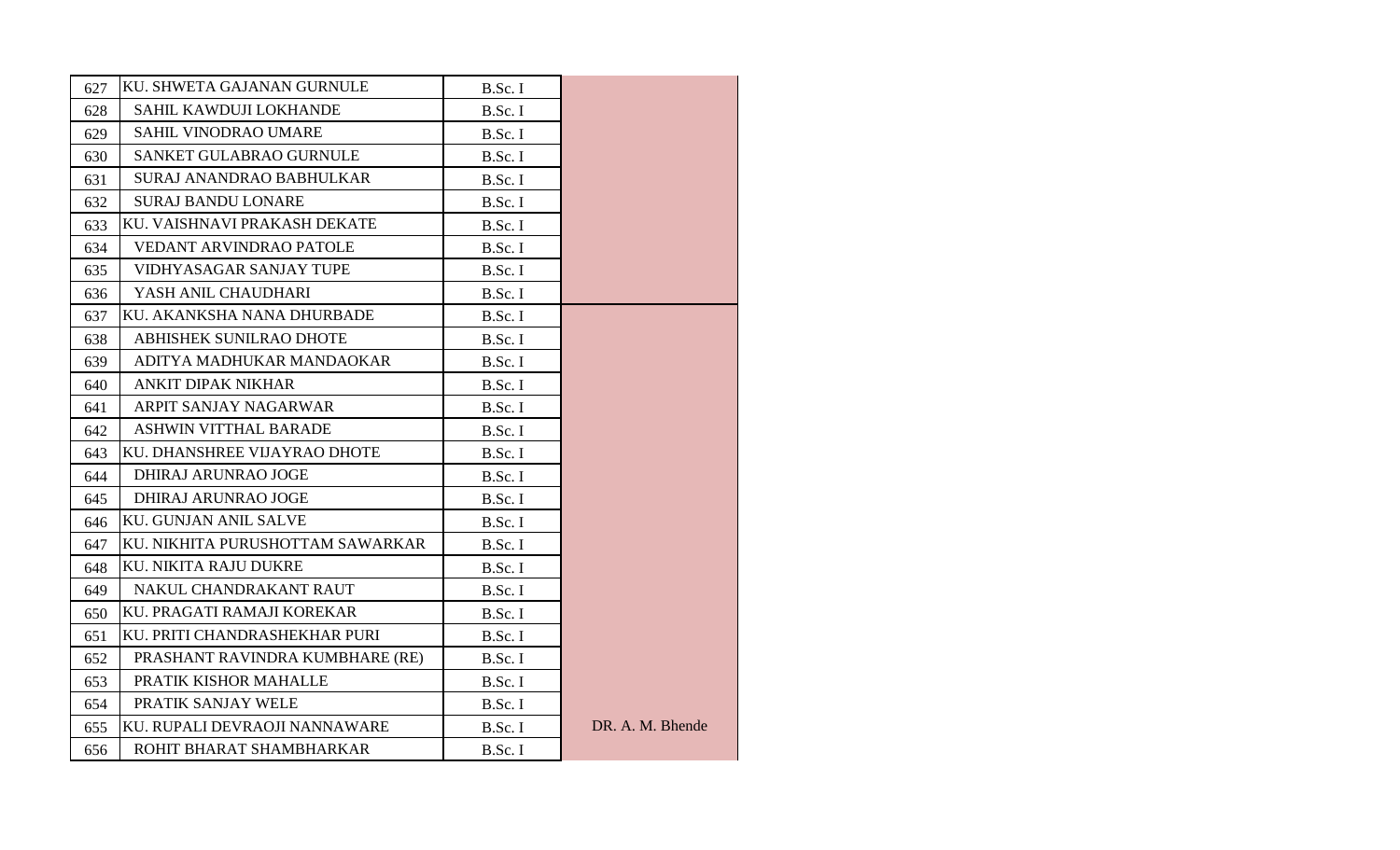| 657 | KU. SANJANA KESHAO AMBULKAR         | B.Sc. I |  |
|-----|-------------------------------------|---------|--|
| 658 | KU. SANTOSHI KISNAJI BANGADE        | B.Sc. I |  |
| 659 | KU. SHIVANI DINKAR BHANDAKKAR       | B.Sc. I |  |
| 660 | KU. SHRADDHA RAJUJI CHANPURKAR (RE) | B.Sc. I |  |
| 661 | KU. SHREYA YUVRAJ SHELKE            | B.Sc. I |  |
| 662 | KU. SHUBHADA RAVIKANT SAGARKAR      | B.Sc. I |  |
| 663 | KU. SHWEJAL MAHENDRA TUPE           | B.Sc. I |  |
| 664 | KU. SNEHA WALMIKRAO DAHULE          | B.Sc. I |  |
| 665 | KU. SONIYA MURLIDHAR GALANDE        | B.Sc. I |  |
| 666 | KU. SWATI MOHAN SAHARE              | B.Sc. I |  |
| 667 | SAURABH SURESH FATING (RE)          | B.Sc. I |  |
| 668 | SHREYASH HARIBHAU BHALKAR           | B.Sc. I |  |
| 669 | SHUBHAM SHALIKRAO DATE (RE)         | B.Sc. I |  |
| 670 | SUNNY SANTOSH BABHULKAR             | B.Sc. I |  |
| 671 | KU. VAISHNAVI INDRAKUMAR SARVARIYA  | B.Sc. I |  |
| 672 | KU. VIDYA VINOD TAPASE              | B.Sc. I |  |
| 673 | <b>VAIBHAV RAJU PISE</b>            | B.Sc. I |  |
| 674 | KU. ACHAL SUDHIR LAMBAT             | B.Sc. I |  |
| 675 | KU. ANKITA BANDU HIWARKAR           | B.Sc. I |  |
| 676 | <b>ABHAY PUNDLIK BAWANE</b>         | B.Sc. I |  |
| 677 | <b>AMAN SANJAY BHAGAT</b>           | B.Sc. I |  |
| 678 | KU. GAYATRI RAMDAS BABHULKAR        | B.Sc. I |  |
| 679 | <b>GOPAL RAMCHANDRA JOGE</b>        | B.Sc. I |  |
| 680 | KU. PRIYA SURESH PACHRUTKAR         | B.Sc. I |  |
| 681 | PRAJWAL RAJU MANDAOKAR              | B.Sc. I |  |
| 682 | PRAJWAL SUDHAKAR MADAVI             | B.Sc. I |  |
| 683 | PRAJWAL VIJAYKUMAR BOBADE           | B.Sc. I |  |
| 684 | KU. RAVINA VANDEO KAMBLE            | B.Sc. I |  |
| 685 | KU. RUSHALI GAJANAN ZANZADE         | B.Sc. I |  |
| 686 | KU. SHRUTIKA DEVRAO THUTE           | B.Sc. I |  |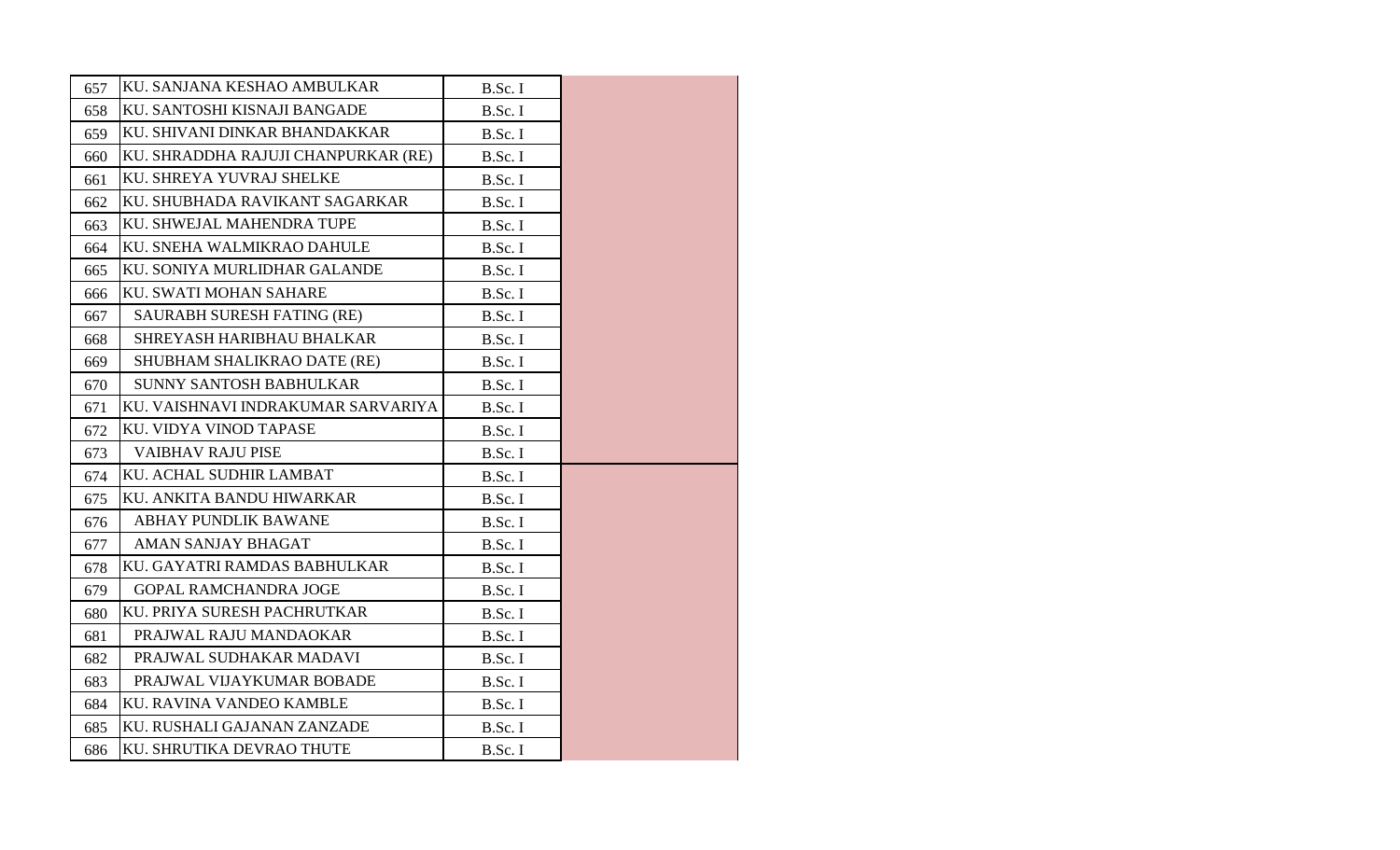| 687 | KU. SHWETA RAJU WADATKAR         | B.Sc. I   |                     |
|-----|----------------------------------|-----------|---------------------|
| 688 | SAHIL RAMKRUSHNA THAK            | B.Sc. I   |                     |
| 689 | SAMRAT YASHWANTRAO SURJUSE       | B.Sc. I   |                     |
| 690 | SAURAV GAJANANRAO BHEDURKAR (RE) | B.Sc. I   | Dr. S. W. Samdurkar |
| 691 | <b>SWARAJ SANJAY MHAISKE</b>     | B.Sc. I   |                     |
| 692 | KU. VAISHALI SEWAKRAO KUKADE     | B.Sc. I   |                     |
| 693 | <b>VIVEK PRADIPRAO DESHMUKH</b>  | B.Sc. I   |                     |
| 694 | ANIKET ARUN NEWARE (RE)          | B.Sc. I   |                     |
| 695 | <b>GAURAV NARENDRA BELEKAR</b>   | B.Sc. I   |                     |
| 696 | KU. HRUTUJA PRAFUL DHAPTE        | B.Sc. I   |                     |
| 697 | KUNAL REJENDRA KOHALE            | B.Sc. I   |                     |
| 698 | KU. MANJUSHA DEVIDASJI LONKAR    | B.Sc. I   |                     |
| 699 | PRATHAM BHOJRAJ TAKSANDE         | B.Sc. I   |                     |
| 700 | PRATIK ARUNRAO DHOMNE            | B.Sc. I   |                     |
| 701 | KU. RUTUJA SANJAY KHADSE         | B.Sc. I   |                     |
| 702 | ROSHAN SANJAY PAWADE             | B.Sc. I   |                     |
| 703 | KU. SHRAVANI SANJAY IKHAR        | B.Sc. I   |                     |
| 704 | YASH VIJAYRAO NIKHAR             | B.Sc. I   |                     |
| 705 | KU. SMITA SANJAY GUNDEWAR        | B.Sc. I   |                     |
| 706 | SAHIL HEMANT BHEDURKAR           | B.Sc. I   |                     |
| 707 | KU. ABOLI UMDEO HEDAU            | B.A. II   |                     |
| 708 | KU. ACHAL DILIP CHAYKATE         | B.A. II   |                     |
| 709 | KU. ACHAL RAJUJI DHANFULE        | B.A. II   |                     |
| 710 | KU. ACHAL RAMESH JUNGHARE        | $B.A.$ II |                     |
| 711 | KU. AISHWARYA SANJAY MESHRAM     | B.A. II   |                     |
| 712 | KU. ANKITA DEORAO GAIKWAD        | B.A. II   |                     |
| 713 | KU. ANKITA SANJAY PICHAKATE      | $B.A.$ II |                     |
| 714 | KU. ARATI RAJESHWAR CHUTE        | B.A. II   |                     |
| 715 | KU. ARTI RAJU CHAUKE             | $B.A.$ II |                     |
| 716 | KU. ASHWINI ARUNRAO DHOTE        | B.A. II   |                     |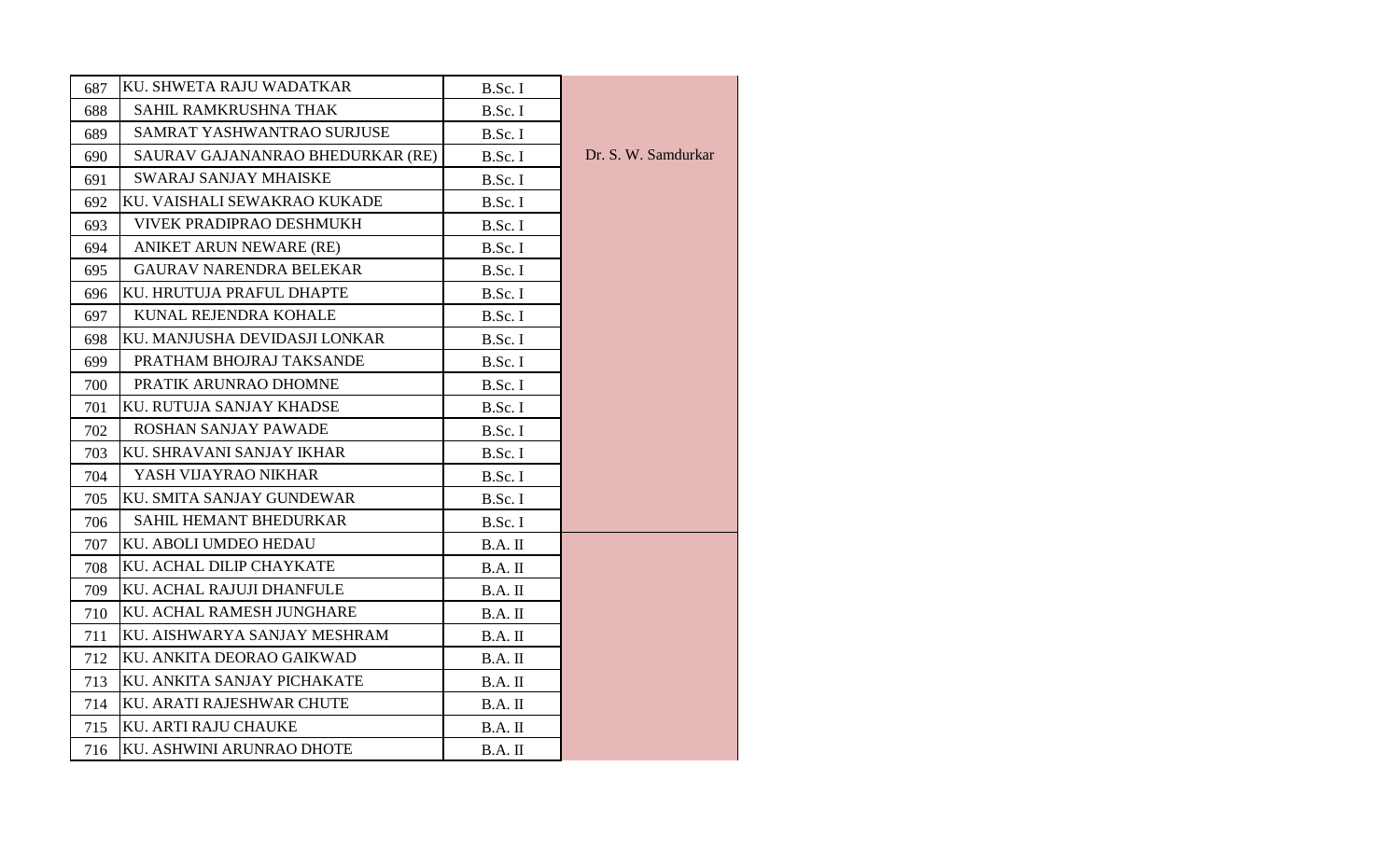| 717 | KU. ASHWINI KAWADU SATHAWANE     | B.A. II   |  |
|-----|----------------------------------|-----------|--|
| 718 | KU. ASHWINI PRAMOD BIRE          | $B.A.$ II |  |
| 719 | KU. ASHWINI RAMESH WADME         | $B.A.$ II |  |
| 720 | <b>ABHAY BABAN GHATURLE</b>      | $B.A.$ II |  |
| 721 | <b>ABHISHEK VITTHAL RAUT</b>     | B.A. II   |  |
| 722 | ADESH VASUDEO PAWAR              | B.A. II   |  |
| 723 | AJINKYA NANAJI DHOTE             | $B.A.$ II |  |
| 724 | <b>AKASH KAILAS GIRDE</b>        | $B.A.$ II |  |
| 725 | <b>AKASH SUNIL THOOL</b>         | B.A. II   |  |
| 726 | <b>AMIT BANDU LANDGE</b>         | B.A. II   |  |
| 727 | AVINASH PRAKASH BHASHASHANKAR    | $B.A.$ II |  |
| 728 | KU. BHAGYASHLI ARUN CHAUDHARI    | $B.A.$ II |  |
| 729 | KU. BHAGYASHRI BABARAO ARASPURE  | B.A. II   |  |
| 730 | KU. BHUMIKA KHOMRAJ SIDAM        | B.A. II   |  |
| 731 | KU. DHANSHREE SIDDHARTH BHAGAT   | $B.A.$ II |  |
| 732 | KU. DIPALI SANJAY THAKRE         | $B.A.$ II |  |
| 733 | KU. DIPAWALI ISHWAR WATGURE      | B.A. II   |  |
| 734 | KU. DIVYA VINOD ZADE             | $B.A.$ II |  |
| 735 | <b>GANESH VISHNUJI ZADE</b>      | $B.A.$ II |  |
| 736 | <b>GURUDEV RATNAKAR SELORE</b>   | $B.A.$ II |  |
| 737 | KU. HARSHADA DINKAR JAWADE       | B.A. II   |  |
| 738 | HARISH HARIDAS PAULKAR           | B.A. II   |  |
| 739 | KU. JAYA ANIL BHAGAT             | B.A. II   |  |
| 740 | JAYESH MOHANRAO DURGE (Handicap) | $B.A.$ II |  |
| 741 | KU. KAUSHALYA AMARU SURKHIYA     | B.A. II   |  |
| 742 | KALPESH RAJU NAITAM              | $B.A.$ II |  |
| 743 | KARAN SHANKAR DOLASKAR           | B.A. II   |  |
| 744 | KISHOR BHASKAR TANDULKAR         | B.A. II   |  |
| 745 | KUMESH SHALIK BAYAL              | B.A. II   |  |
| 746 | KUNAL DATTATRAY PANGUL           | $B.A.$ II |  |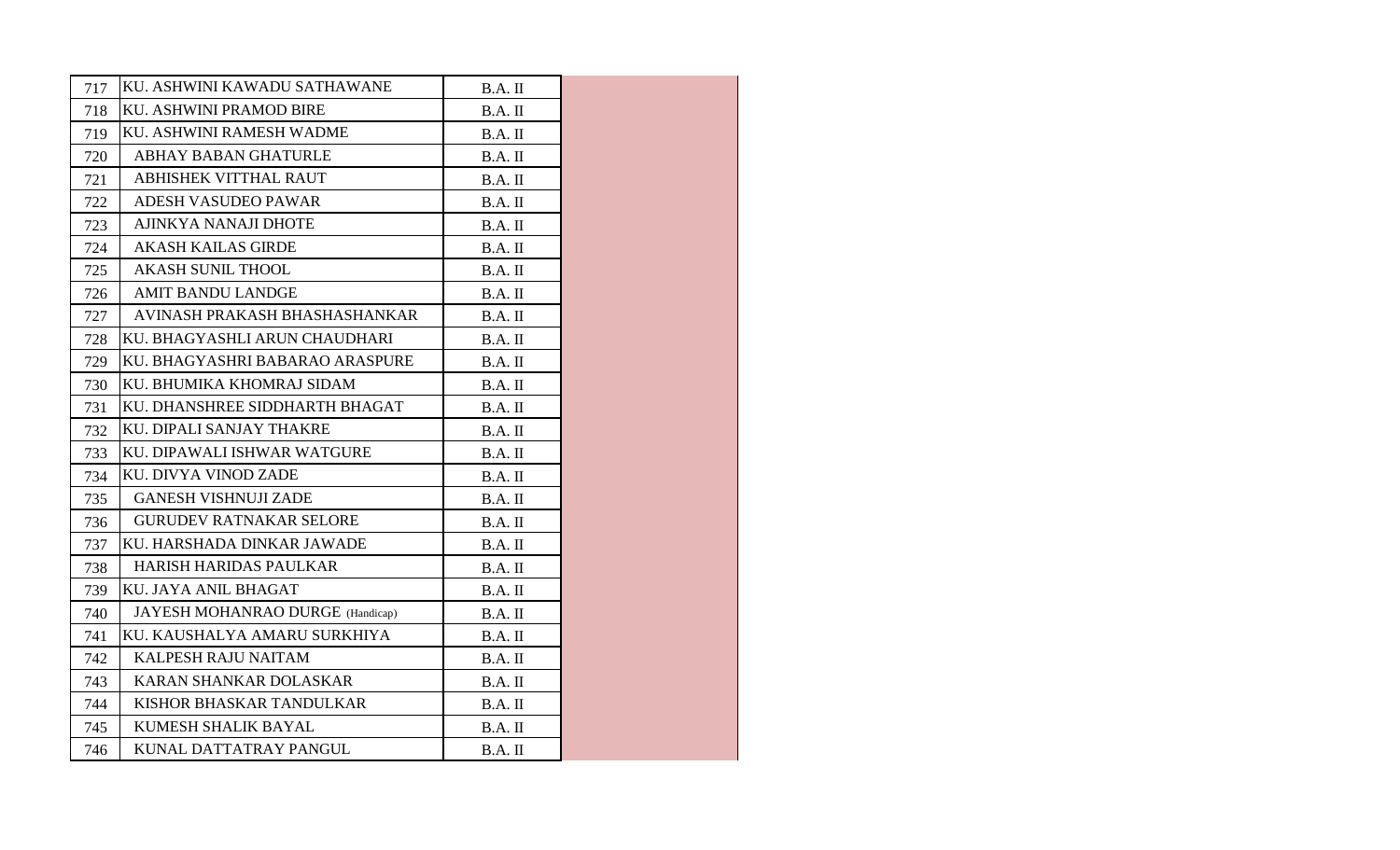| 747 | KUNAL MANOHAR WANKHEDE         | B.A. II   |                   |
|-----|--------------------------------|-----------|-------------------|
| 748 | LATIBKHA SHAKILKHA PATHAN      | B.A. II   |                   |
| 749 | KU. MAHIMA KAUSEKAR CHAUDHARI  | B.A. II   |                   |
| 750 | KU. MANISHA RAMDASJI YEWALE    | B.A. II   |                   |
| 751 | KU. MAYURI KRUSHNA MAHAKALKAR  | B.A. II   |                   |
| 752 | KU. MAYURI RAMHARI SONTAKKE    | $B.A.$ II |                   |
| 753 | MAHENDRA NILESH KUTE           | $B.A.$ II |                   |
| 754 | KU. NAINA KHEMRAJ KHURSANGE    | $B.A.$ II |                   |
| 755 | KU. NIKITA BANDUJI NAITAM      | B.A. II   |                   |
| 756 | KU. NILIMA AMBADAS DHURVE      | $B.A.$ II |                   |
| 757 | NILESH TEJRAM JANBANDHU        | $B.A.$ II |                   |
| 758 | NISHCHAY SURESH NAGRALE        | $B.A.$ II |                   |
| 759 | OMPRAKASH VISHNU PACHRUTKAR    | B.A. II   |                   |
| 760 | KU. PAYAL VINAYAK DAF          | B.A. II   | Dr. P. M. Satpute |
| 761 | KU. POOJA VILASRAO WADHAI      | $B.A.$ II |                   |
| 762 | KU. PRACHI ARUN MANDAVKAR      | B.A. II   |                   |
| 763 | KU. PRACHITA TUKARAM ZADE      | B.A. II   |                   |
| 764 | KU. PRAGATI DEVIDAS PIDURKAR   | B.A. II   |                   |
| 765 | KU. PRANALI ASHOKRAO YEDE      | B.A. II   |                   |
| 766 | KU. PRANALI GAJANAN KUMBHEKAR  | B.A. II   |                   |
| 767 | KU. PRANALI SURESH SONTAKKE    | B.A. II   |                   |
| 768 | KU. PRATIKSHA BHASKAR MOON     | B.A. II   |                   |
| 769 | KU. PREETI HANSRAJ SAYAM       | B.A. II   |                   |
| 770 | KU. PRIYA DIPAK MESHRAM        | B.A. II   |                   |
| 771 | KU. PRIYANKA DIWAKAR SATARKAR  | B.A. II   |                   |
| 772 | KU. PRIYANKA VITTHAL PICHAKATE | $B.A.$ II |                   |
| 773 | KU. PUJA JALANDHAR RAUT        | B.A. II   |                   |
| 774 | PRAMOD DILIP CHAMBHARE         | B.A. II   |                   |
| 775 | <b>KU. RANU RAJU SHAHARE</b>   | B.A. II   |                   |
| 776 | KU. RAVINA SHANKAR RAKHUNDE    | B.A. II   |                   |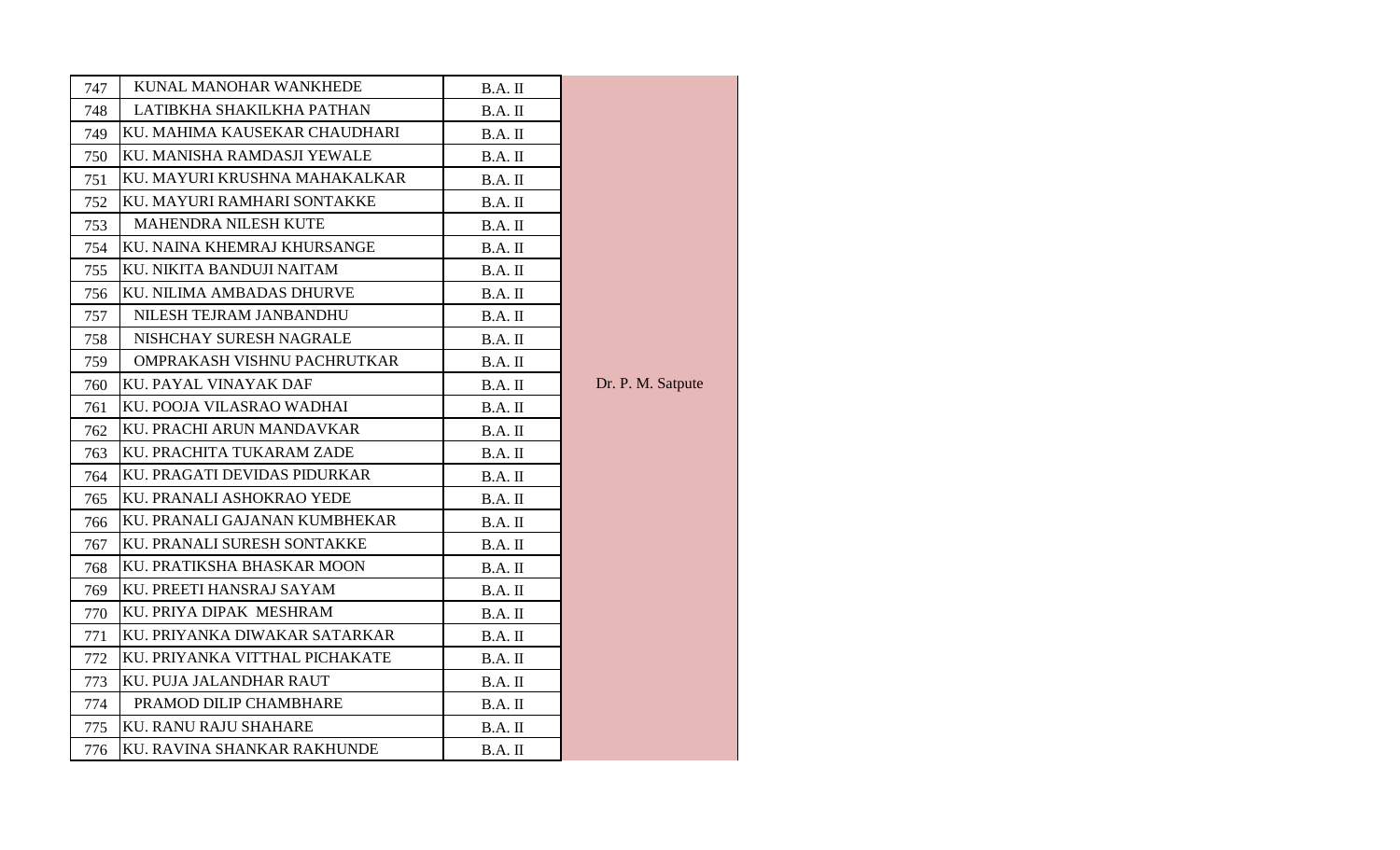| 777 | KU. RUPALI BABARAO THAKARE     | B.A. II   |  |
|-----|--------------------------------|-----------|--|
| 778 | KU. RUSHALI SHIRIRAMJI KICHAK  | B.A. II   |  |
| 779 | <b>KU. RUTIKA RAMDAS SABLE</b> | $B.A.$ II |  |
| 780 | RANJIT GAJANAN BENDE           | $B.A.$ II |  |
| 781 | RAVI DIGAMBARRAO CHAVHAN (RE)  | B.A. II   |  |
| 782 | ROHIT PANDURANG BAWANE         | B.A. II   |  |
| 783 | KU. SAMIKSHA DILIP CHAMBHARE   | B.A. II   |  |
| 784 | KU. SANDHYA ASHOK NIWATE       | $B.A.$ II |  |
| 785 | KU. SANDHYA KUNDLIKRAO BHOYAR  | B.A. II   |  |
| 786 | KU. SEJAL BANDUJI BORKAR       | B.A. II   |  |
| 787 | KU. SHARDA BANDUJI PARCHAKE    | $B.A.$ II |  |
| 788 | KU. SHITAL BHARAT TUMRAM       | B.A. II   |  |
| 789 | KU. SHIVANI PUNDLIKRAO GIRDE   | $B.A.$ II |  |
| 790 | KU. SHWETA LAXAMAN PAHUNE      | $B.A.$ II |  |
| 791 | KU. SHWETA VILAS SAWARKAR      | $B.A.$ II |  |
| 792 | KU. SONALI KISANA RAUT         | $B.A.$ II |  |
| 793 | KU. SUVARNA GUNVANTA BHOGEKAR  | $B.A.$ II |  |
| 794 | <b>SACHIN NARAYAN YEWALE</b>   | $B.A.$ II |  |
| 795 | SAHIL SHANKAR MOKHADE          | $B.A.$ II |  |
| 796 | <b>SAMIR BHASKAR MADAVI</b>    | $B.A.$ II |  |
| 797 | <b>SANKET GAJANAN BOCHAR</b>   | $B.A.$ II |  |
| 798 | <b>SHIVKUMAR RAVINDRA BURE</b> | B.A. II   |  |
| 799 | <b>SHUBHAM CHARANDAS UIKE</b>  | $B.A.$ II |  |
| 800 | SHUBHAM SUKHADEORAO ZADE       | $B.A.$ II |  |
| 801 | <b>SWAPNIL SUBHASH DHURVE</b>  | $B.A.$ II |  |
| 802 | KU. TEJASWINI ARVIND DHOKPANDE | B.A. II   |  |
| 803 | TEJAS DIWAKAR KIRTANE          | $B.A.$ II |  |
| 804 | KU. VAISHANAVI VASUDEO ADSAD   | $B.A.$ II |  |
| 805 | KU. VAISHNAVI PRABHAKAR BANAIT | $B.A.$ II |  |
| 806 | KU. VAISHNAVI PRAKASH BHURE    | $B.A.$ II |  |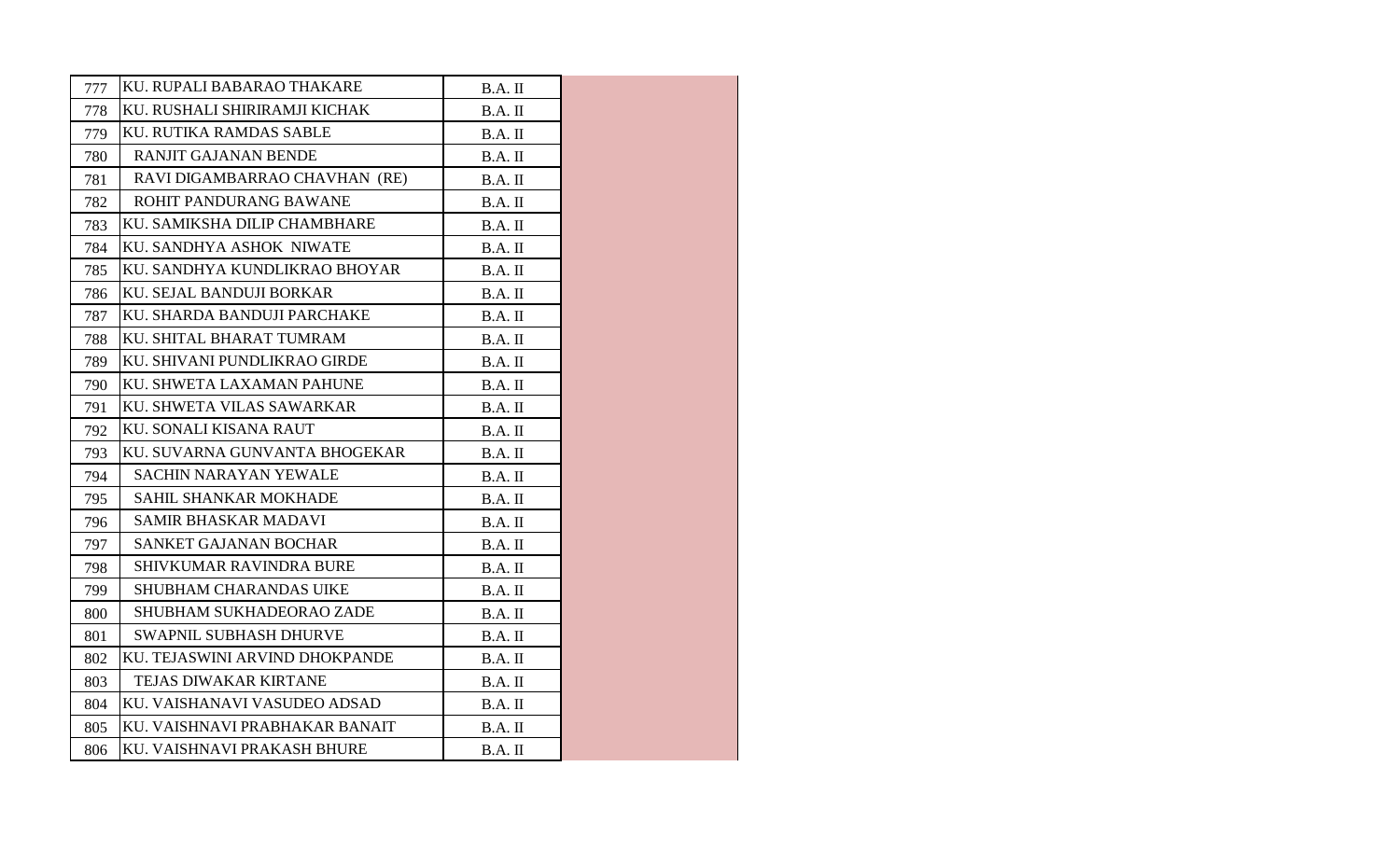| 807 | KU. VAISHNAVI PURUSHOTTAM CHIDE  | B.A. II   |  |
|-----|----------------------------------|-----------|--|
| 808 | KU. VAISHNAVI SUDHAKAR BAWANE    | B.A. II   |  |
| 809 | VAIBHAV DASHRATH NAGTHANE        | $B.A.$ II |  |
| 810 | <b>VAIBHAV DILIPRAO FATE</b>     | $B.A.$ II |  |
| 811 | VIKAS SUDHAKAR MASARAM           | B.A. II   |  |
| 812 | VISHAL SURENDRA WANODE           | B.A. II   |  |
| 813 | YUGAL PRABHAKARRAO WASAD         | $B.A.$ II |  |
| 814 | KU. ACHAL MOHAN GOHANE           | B.A. II   |  |
| 815 | KU. ACHAL SUKHADEO CHIDE         | B.A. II   |  |
| 816 | KU. ANURADHA VILAS POGALE        | B.A. II   |  |
| 817 | KU. ASHWINI VITTHAL LADHI        | $B.A.$ II |  |
| 818 | <b>ABHISHEK ARUN DHALE</b>       | $B.A.$ II |  |
| 819 | <b>ADESH KISHOR SHENDE</b>       | B.A. II   |  |
| 820 | AJAY KRUSHNAJI KUTTARMARE        | B.A. II   |  |
| 821 | <b>AKASH DNAYNESHWAR DATE</b>    | $B.A.$ II |  |
| 822 | AKASH JANARDHAN ATRAM            | B.A. II   |  |
| 823 | <b>AKASH SHRAVAN KULMETHE</b>    | B.A. II   |  |
| 824 | <b>AMITKUMAR RAJU RAHATE</b>     | B.A. II   |  |
| 825 | AMOL AVINASH CHAKOLE             | $B.A.$ II |  |
| 826 | ANIKET MURLIDHARRAO WAKULKAR     | $B.A.$ II |  |
| 827 | ATUL PURUSHOTTAM MADANKAR        | B.A. II   |  |
| 828 | <b>CHETAN EKNATH KAIKADI</b>     | $B.A.$ II |  |
| 829 | <b>CHETAN NARAYAN WANKHEDE</b>   | $B.A.$ II |  |
| 830 | <b>CHETAN PRAKASH KOSE</b>       | $B.A.$ II |  |
| 831 | KU. DAMINI CHINTAMAN PATIL       | B.A. II   |  |
| 832 | KU. DIKSHA SHESHRAO SAHARE       | B.A. II   |  |
| 833 | KU. DIVYA SHESHRAO NAVGHARE      | B.A. II   |  |
| 834 | KU. ESHARAT MOHAMMAD RAFIK SHEIK | B.A. II   |  |
| 835 | <b>GIRISH KAWADUJI NAITAM</b>    | B.A. II   |  |
| 836 | <b>KU. HEERA KANIRAM POGALE</b>  | $B.A.$ II |  |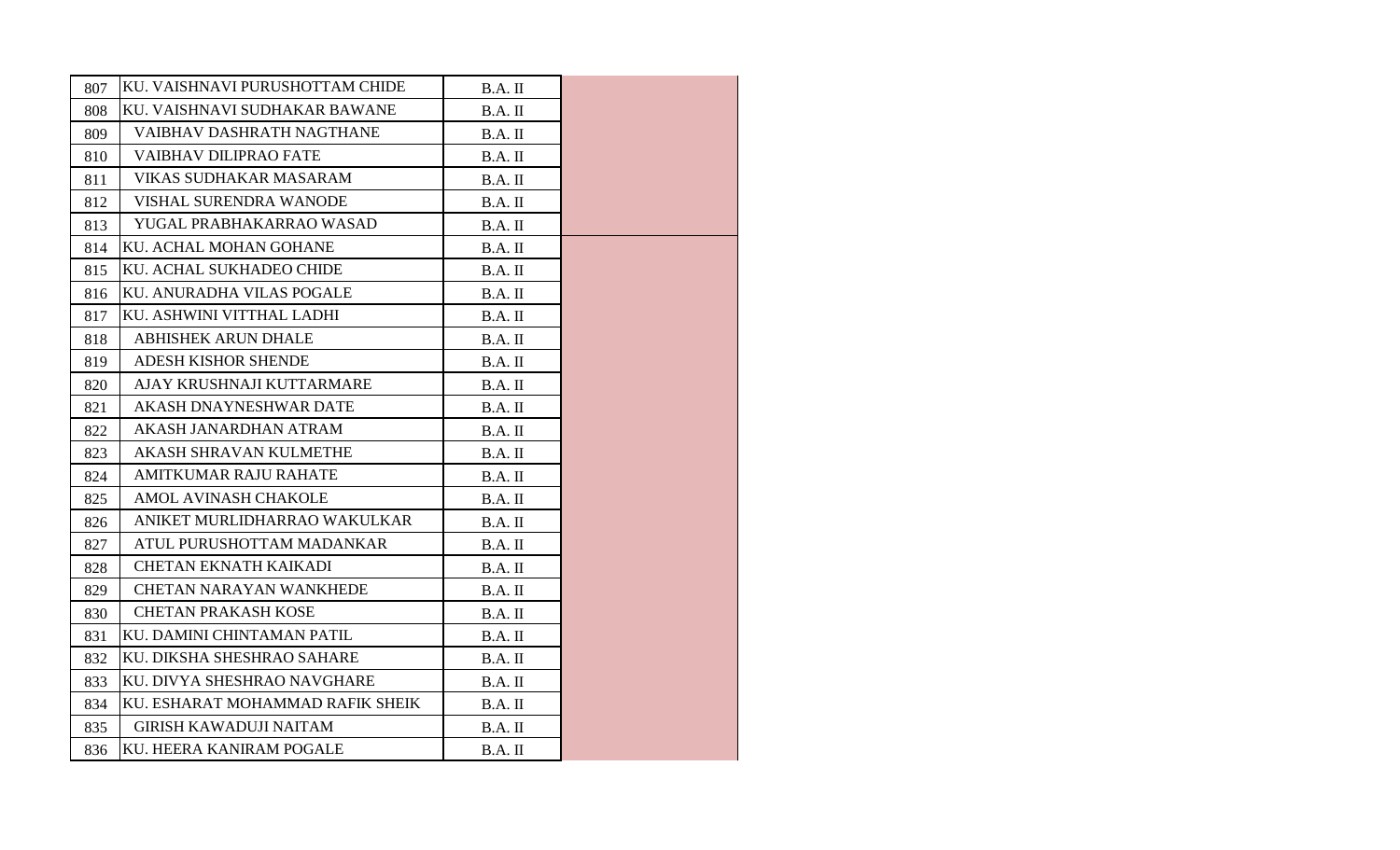| 837 | KU. JANHAVI JAGDISH KOLHE         | B.A. II   |                 |
|-----|-----------------------------------|-----------|-----------------|
| 838 | JAYPRASHANT DAMODHAR KALE         | B.A. II   |                 |
| 839 | KAMESH BHALCHANDRA BARWAD         | B.A. II   |                 |
| 840 | KUNAL SUDHAKAR LAJURKAR           | B.A. II   |                 |
| 841 | KU. LAXMI ASHOK PATHARKAR         | B.A. II   |                 |
| 842 | KU. MAYURI KISANA UMREDKAR        | B.A. II   |                 |
| 843 | <b>MAYUR CHANDRABHAN SABLE</b>    | $B.A.$ II |                 |
| 844 | KU. NAMRATA ARVIND JOGAWE         | B.A. II   |                 |
| 845 | KU. NIKITA RAMESHRAO KHOBARE      | B.A. II   |                 |
| 846 | KU. NILAM SHAMRAO DHARNE          | B.A. II   |                 |
| 847 | <b>NAGESH ANIL MAHALLE</b>        | $B.A.$ II |                 |
| 848 | NILESH MILIND BADHIYE             | B.A. II   |                 |
| 849 | NITIN DASHRATH DIWARE             | B.A. II   |                 |
| 850 | KU. PADMINI PANCHAMRAO SHIRUDE    | B.A. II   |                 |
| 851 | KU. PALLAVI BHAIYYAJI VARBHE      | B.A. II   |                 |
| 852 | KU. PALLAVI PRAKASH WALDE         | B.A. II   |                 |
| 853 | KU. POOJA BANDUJI WAKADE          | B.A. II   |                 |
| 854 | KU. POOJA SOMESHWAR ROKADE        | B.A. II   |                 |
| 855 | KU. PRACHI HIRAMAN KORDE          | B.A. II   |                 |
| 856 | KU. PRACHI SHANTARAM AWAGAN       | B.A. II   |                 |
| 857 | KU. PRAGATI GHANSHYAM KOTHEKAR    | B.A. II   | Dr. V. Rajesham |
| 858 | KU. PRAJAKTA CHANDESHWAR BHISEKAR | B.A. II   |                 |
| 859 | KU. PRANALI KISHOR PITALE         | B.A. II   |                 |
| 860 | KU. PRATIKSHA MURLIDHAR KOLHE     | B.A. II   |                 |
| 861 | KU. PRATIKSHA SHANKAR CHAUDHARI   | B.A. II   |                 |
| 862 | KU. PRITI SUNIL BHAJIPALE         | B.A. II   |                 |
| 863 | KU. PRIYA SUNILRAO DUDHKOHALE     | B.A. II   |                 |
| 864 | KU. PRIYANKA KHATU JIWATODE       | B.A. II   |                 |
| 865 | PAWAN SUNIL JOGE                  | B.A. II   |                 |
| 866 | PRAFUL MADHUKAR BARBATKAR         | B.A. II   |                 |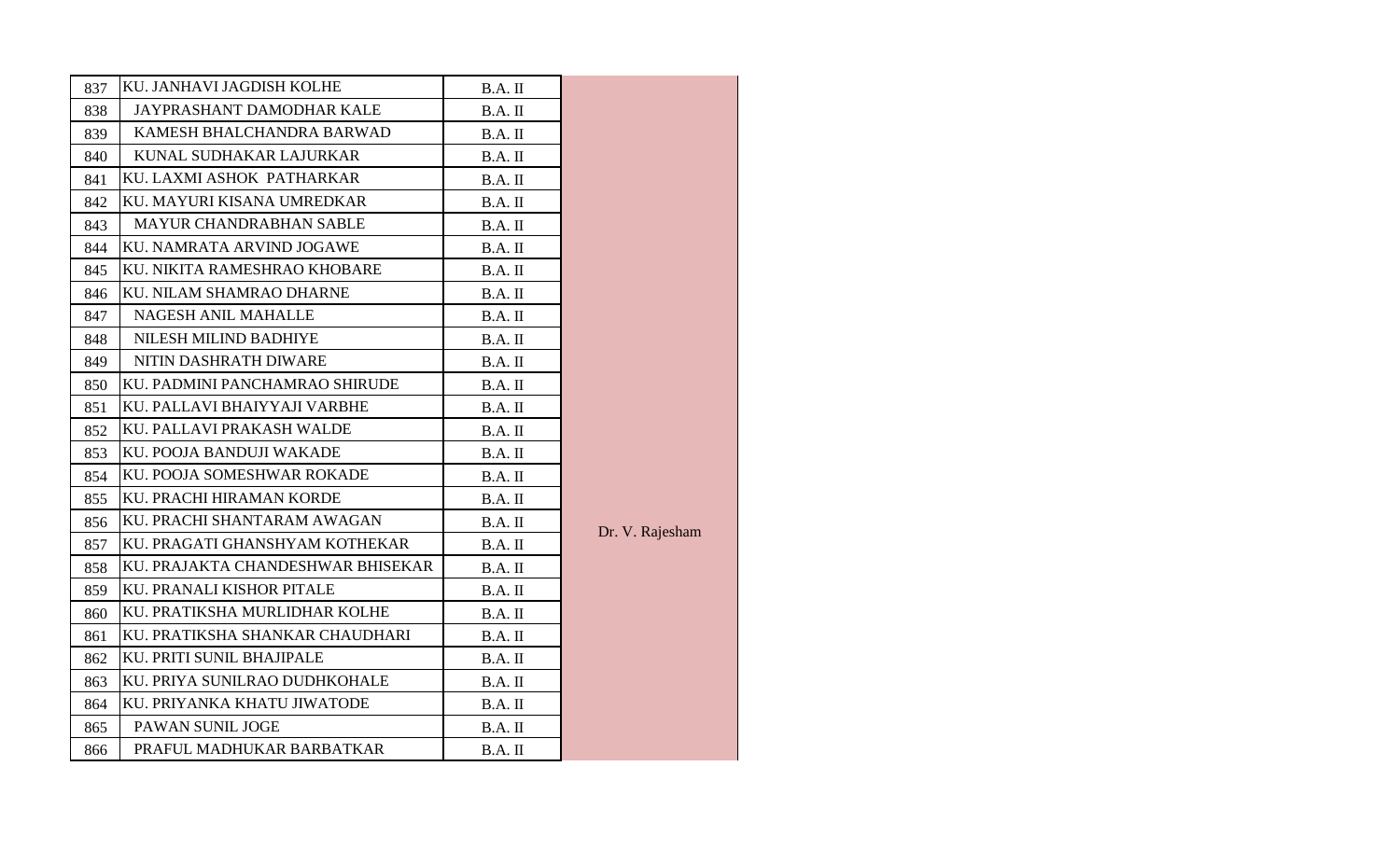| 867 | PRAJWAL PRAMODRAO DAF             | B.A. II   |  |
|-----|-----------------------------------|-----------|--|
| 868 | PRAJWAL VINOD JAMBUTKAR           | $B.A.$ II |  |
| 869 | KU. RADHA PUNDLIK BOREKAR         | $B.A.$ II |  |
| 870 | KU. RUCHIKA SANJAY WAODHANE       | $B.A.$ II |  |
| 871 | KU. RUSHALI RAMDAS TIMANDE        | $B.A.$ II |  |
| 872 | RAHUL DAYARAM DUKRE               | $B.A.$ II |  |
| 873 | RAHUL DEONATH KAMDI               | $B.A.$ II |  |
| 874 | RUPESH RAMBHAUJI THUTE            | B.A. II   |  |
| 875 | KU. SEJAL RAHUL BULKUNDE          | $B.A.$ II |  |
| 876 | KU. SHIVANI SANJAY RODE           | $B.A.$ II |  |
| 877 | KU. SHRADDHA SHESHRAOJI DHAPATE   | B.A. II   |  |
| 878 | KU. SNEHA SHANKAR KHAIRKAR        | B.A. II   |  |
| 879 | KU. SUPRIYA KESHAVRAO BORKAR      | $B.A.$ II |  |
| 880 | KU. SWEJAL NAGORAO DHULE          | $B.A.$ II |  |
| 881 | <b>SACHIN SUDHAKARRAO BHARDE</b>  | B.A. II   |  |
| 882 | <b>SAGAR PRAKASH DANDEKAR</b>     | B.A. II   |  |
| 883 | SAMIR DIVAKAR LADHI               | $B.A.$ II |  |
| 884 | <b>SHANKAR ANILRAO DEOTALE</b>    | $B.A.$ II |  |
| 885 | SHUBHAM MURLIDHAR SHRAWANE        | $B.A.$ II |  |
| 886 | <b>SHUBHAM VASANTRAO NIWATE</b>   | B.A. II   |  |
| 887 | SOURABH PRAKASH DHAVAS            | $B.A.$ II |  |
| 888 | <b>SURAJ ARUN DINDEKAR</b>        | $B.A.$ II |  |
| 889 | <b>SURAJ DIVAKAR BAWANE</b>       | B.A. II   |  |
| 890 | TIKESH SUBHASH ADKINE             | B.A. II   |  |
| 891 | KU. VAIHNAVI RAVINDRA BURANDE     | $B.A.$ II |  |
| 892 | KU. VAISHVNAVI SUBHASHRAO DEOTALE | $B.A.$ II |  |
| 893 | KU. VANDANA CHINDHUJI MASKAR      | $B.A.$ II |  |
| 894 | VAIBHAO RAMESH PAL                | B.A. II   |  |
| 895 | VAIBHAV BHASKAR HIWARKAR          | $B.A.$ II |  |
| 896 | VAIBHAV SHANKAR BHOYAR            | $B.A.$ II |  |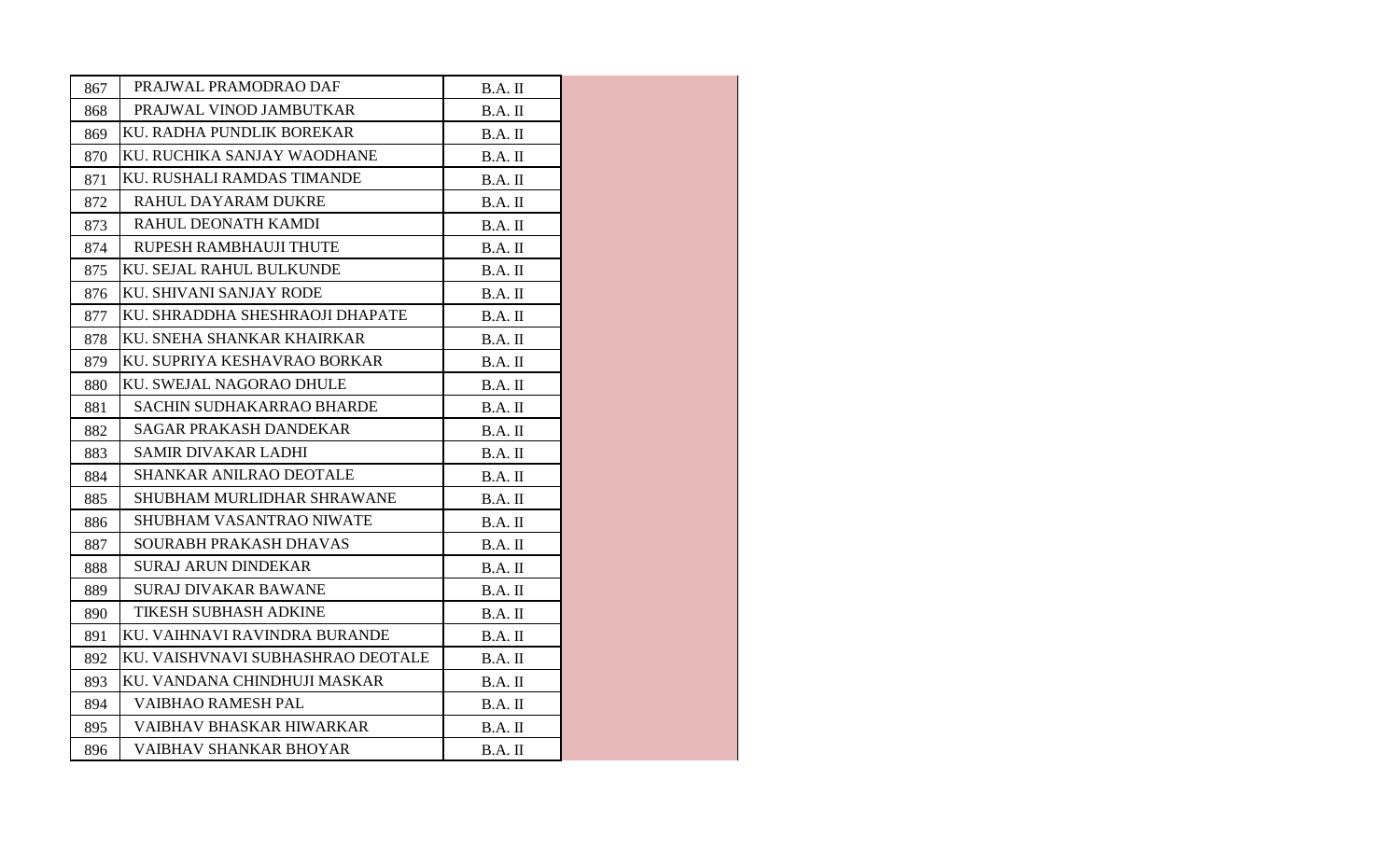| 897 | VAIBHAV SUBHASHRAO KADU (RE)  | B.A. II   |                    |
|-----|-------------------------------|-----------|--------------------|
| 898 | VITTHAL MORESHWAR KOLHE       | B.A. II   |                    |
| 899 | KU. YOGITA ARVINDRAO GAULKAR  | B.A. II   |                    |
| 900 | KU. ACHAL RAJENDRA KANNAKE    | B.A. II   |                    |
| 901 | KU. ANJALI RAHUL MHAISKE      | B.A. II   |                    |
| 902 | ABHISHEK NILESH BAILMARE      | B.A. II   |                    |
| 903 | ABHISHEK VINAYAKRAO NAGAPURE  | B.A. II   |                    |
| 904 | AJIT MORESHWAR PORTAKE        | B.A. II   |                    |
| 905 | AKASH SANJAY HIWARKAR         | B.A. II   |                    |
| 906 | <b>AMIT ARUNRAO UMARE</b>     | B.A. II   |                    |
| 907 | <b>ANIKET KISANA GHODE</b>    | B.A. II   |                    |
| 908 | ATUL BHAURAOJI NANDAGAWALI    | B.A. II   |                    |
| 909 | KU. DURGA BANDU PARCHAKE      | B.A. II   |                    |
| 910 | HEMANT VIJAYRAO INGALE        | B.A. II   |                    |
| 911 | HOMESHWAR NARESHRAO SHINDE    | $B.A.$ II |                    |
| 912 | HARSHAL NARAYAN PAUNFASE      | B.A. II   |                    |
| 913 | KUNAL VINODRAO DHOPATE        | B.A. II   |                    |
| 914 | <b>LALIT DILIP BAREKAR</b>    | B.A. II   |                    |
| 915 | KU. MEGHA GAJANAN KANNAKE     | $B.A.$ II |                    |
| 916 | MANGESH RAMESH CHAMBHARE      | B.A. II   |                    |
| 917 | MANISH UTTAMRAO HIWANJ        | $B.A.$ II |                    |
| 918 | NAYAN GAUTAM GAWANDE          | B.A. II   |                    |
| 919 | NIKHIL DASHARATH BAWANE       | $B.A.$ II |                    |
| 920 | KU. POOJA RAMESH KOLHE        | B.A. II   |                    |
| 921 | KU. PRATIKSHA KAWADUJI BHOYAR | B.A. II   |                    |
| 922 | KU. PUJA DEVIDAS BHOKARE      | B.A. II   |                    |
| 923 | KU. RUPALI PALASRAM YERCHE    | B.A. II   | Dr. V. R. Mendhule |
| 924 | ROHAN MANOHAR KUMARE          | B.A. II   |                    |
| 925 | KU. SAYALI RAMBHAU BHUTE      | B.A. II   |                    |
| 926 | KU. SHAMAL PANDURANG FATING   | B.A. II   |                    |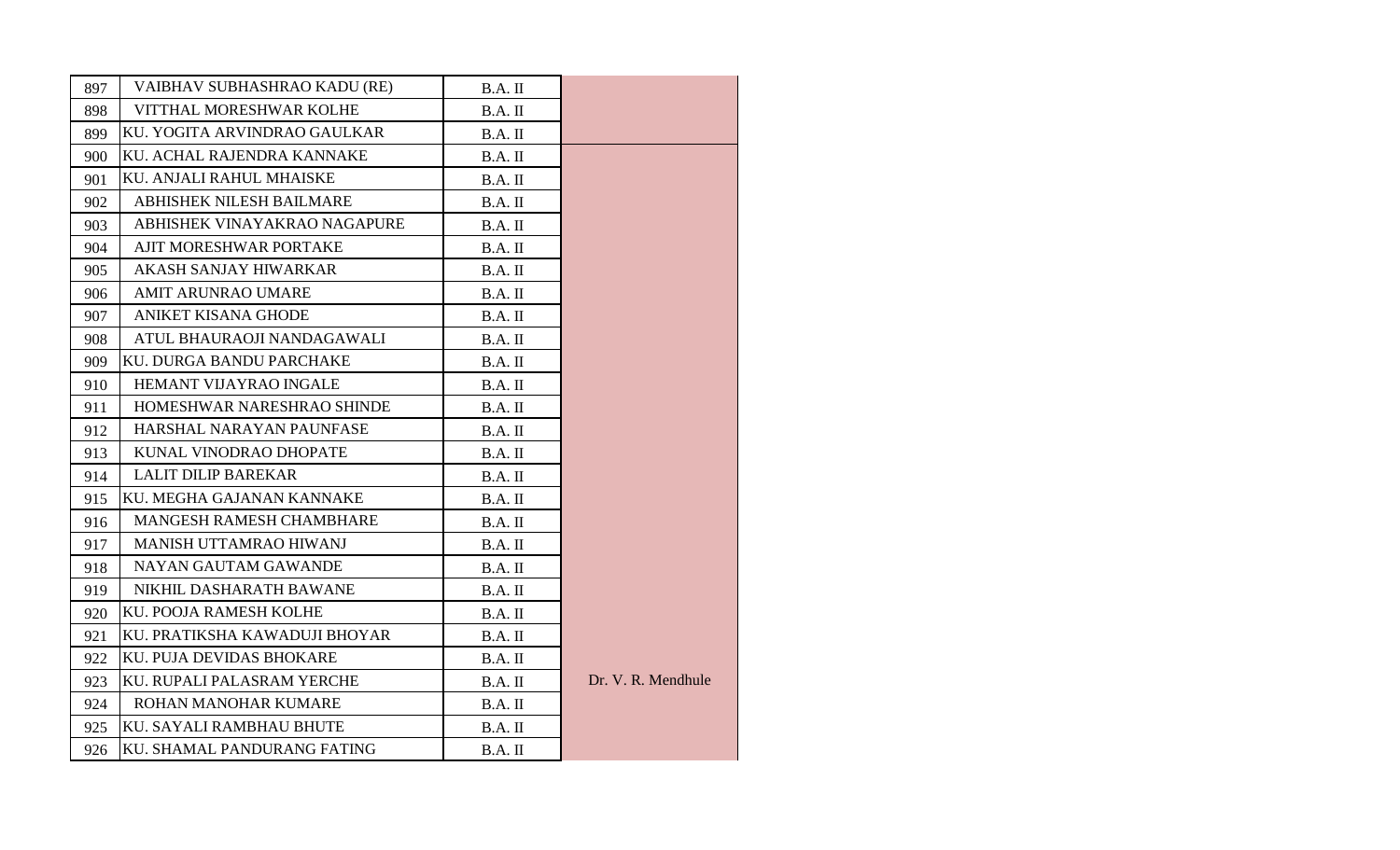| 927 | KU. SHWETA VIJAY PANASE         | B.A. II         |  |
|-----|---------------------------------|-----------------|--|
| 928 | KU. SNEHA KISHOR MASURKAR       | B.A. II         |  |
| 929 | SAMEER MAHADEORAO KATKAR (RE)   | B.A. II         |  |
| 930 | SANDEEP MAHADEO BAWANE          | $B.A.$ II       |  |
| 931 | SANKET JAYAPRAKASH KAMBLE       | B.A. II         |  |
| 932 | SHANKAR KISANAJI KATKAR         | B.A. II         |  |
| 933 | SHUBHAM VINODRAO JAMBHULE       | B.A. II         |  |
| 934 | SHUBHAM GOVINDA UMATE           | B.A. II         |  |
| 935 | <b>SURAJ RAJU KAWADE</b>        | B.A. II         |  |
| 936 | <b>SURAJ SHANTARAM MURKHE</b>   | B.A. II         |  |
| 937 | <b>SWAPNIL HIRAMANJI BAWANE</b> | B.A. II         |  |
| 938 | SWAPNIL SANTOSHRAO PAHUNE       | B.A. II         |  |
| 939 | TANAY LILADHAR PICHAKATE        | B.A. II         |  |
| 940 | TEJAS ANIL MASRAM               | $B.A.$ II       |  |
| 941 | VAIBHAO ARUN CHOUDHARI          | B.A. II         |  |
| 942 | VAIBHAV MADHUKARRAO ZADE        | B.A. II         |  |
| 943 | <b>VINOD KAWADUJI RANE</b>      | B.A. II         |  |
| 944 | <b>VIRAJ PRABHAKAR DHAGE</b>    | $B.A.$ II       |  |
| 945 | VISHAL NAMSUMRAN RAUT (RE)      | $B.A.$ II       |  |
| 946 | VRUSHABH NARENDRA HARDAS        | $B.A.$ II       |  |
| 947 | KU. ASMITA RAMESHWAR MADAVI     | <b>B.Com II</b> |  |
| 948 | <b>ABHISHEK SANTOSH SHENDE</b>  | <b>B.Com II</b> |  |
| 949 | AJAY RAJU SURYAWANSHI           | <b>B.Com II</b> |  |
| 950 | <b>AKASH RAMESH JUMADE</b>      | <b>B.Com II</b> |  |
| 951 | <b>AKASH SIDDARTH KASTURE</b>   | <b>B.Com II</b> |  |
| 952 | AMAN DIPAK SHAMBHARKAR          | <b>B.Com II</b> |  |
| 953 | <b>ANIKET ARUN AKHUD</b>        | <b>B.Com II</b> |  |
| 954 | <b>ANIKET RAJU BUKANE</b>       | <b>B.Com II</b> |  |
| 955 | <b>AVINASH PRAKASH BELE</b>     | <b>B.Com II</b> |  |
| 956 | KU. BHAWANA RAJU BAWANE         | <b>B.Com II</b> |  |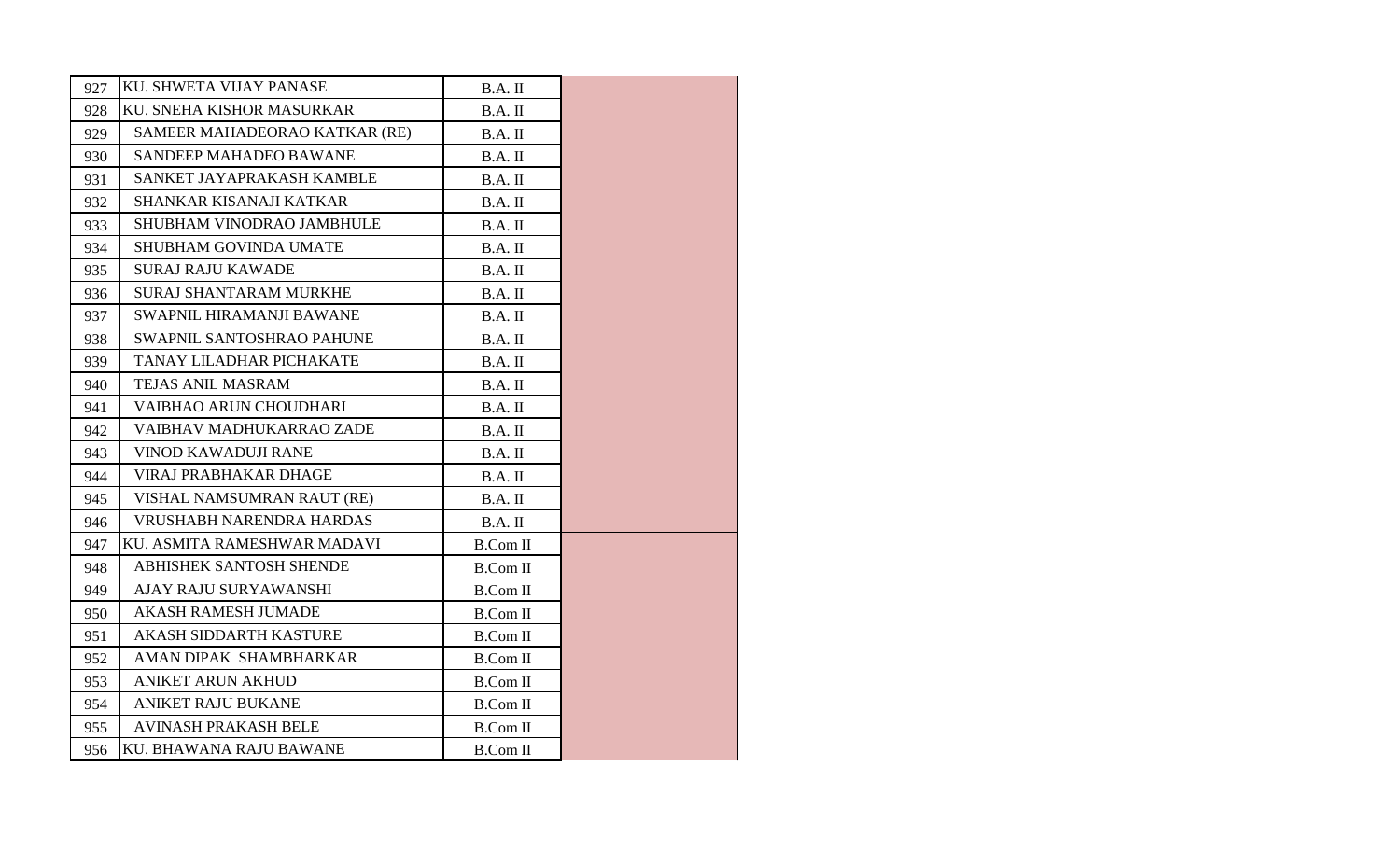| 957 | KU. CHAITALI ANIL LAKHE         | <b>B.Com II</b> |  |
|-----|---------------------------------|-----------------|--|
| 958 | <b>CHETAN PRAMOD DAF</b>        | <b>B.Com II</b> |  |
| 959 | CHETAN SURESH GULGHANE (RE-ADD) | <b>B.Com II</b> |  |
| 960 | DHANANJAY DATTATRAY CHAVAN      | <b>B.Com II</b> |  |
| 961 | DIPAK YADAVRAO RAIKWAR          | <b>B.Com II</b> |  |
| 962 | <b>GAURAV NAGORAO BALKI</b>     | <b>B.Com II</b> |  |
| 963 | HARASHAD GANGADHAR NEHARE       | <b>B.Com II</b> |  |
| 964 | HARSHAL GOVINDA LADHI           | <b>B.Com II</b> |  |
| 965 | HARSHAL RAJU GAWANDE            | <b>B.Com II</b> |  |
| 966 | HEMANT PRAMOD KHADATKAR         | <b>B.Com II</b> |  |
| 967 | KU. KAJAL DADA KADU             | B.Com II        |  |
| 968 | KU. KHUSHALI KAILASH NETE       | <b>B.Com II</b> |  |
| 969 | KU. KIRAN UTTAM KHADSE          | <b>B.Com II</b> |  |
| 970 | KU. KOMAL BHASHKARRAO KATRE     | <b>B.Com II</b> |  |
| 971 | KU. KOMAL RAJU DAMBHARE         | <b>B.Com II</b> |  |
| 972 | KU. KOMAL SUNIL SONKUSARE       | <b>B.Com II</b> |  |
| 973 | <b>KIRAN HANUMAN MADAVI</b>     | <b>B.Com II</b> |  |
| 974 | KUNAL RAMDASJI MOHARLE          | <b>B.Com II</b> |  |
| 975 | KU. MANSI JAYPAL PATIL          | <b>B.Com II</b> |  |
| 976 | <b>MAHESH KESHAORAO BORKAR</b>  | <b>B.Com II</b> |  |
| 977 | KU. NIKHITA PRABHAKAR RAUT      | <b>B.Com II</b> |  |
| 978 | KU. NIKITA BALAJI MADAVI        | <b>B.Com II</b> |  |
| 979 | KU. NISHITA ARUN DHOTE          | <b>B.Com II</b> |  |
| 980 | KU. NUTAN ISHWAR KANARKAR       | <b>B.Com II</b> |  |
| 981 | <b>NAYAN RAJU NIKHADE</b>       | <b>B.Com II</b> |  |
| 982 | KU. OMKARINI DADARAO SONWANE    | <b>B.Com II</b> |  |
| 983 | KU. PALLAVI DATTUJI BHUDE       | <b>B.Com II</b> |  |
| 984 | KU. PALLAVI PRAMOD AMBAGADE     | <b>B.Com II</b> |  |
| 985 | KU. PALLAVI GAJANAN GHUMDE      | <b>B.Com II</b> |  |
| 986 | KU. POOJA NARAYANRAO GIRADKAR   | <b>B.Com II</b> |  |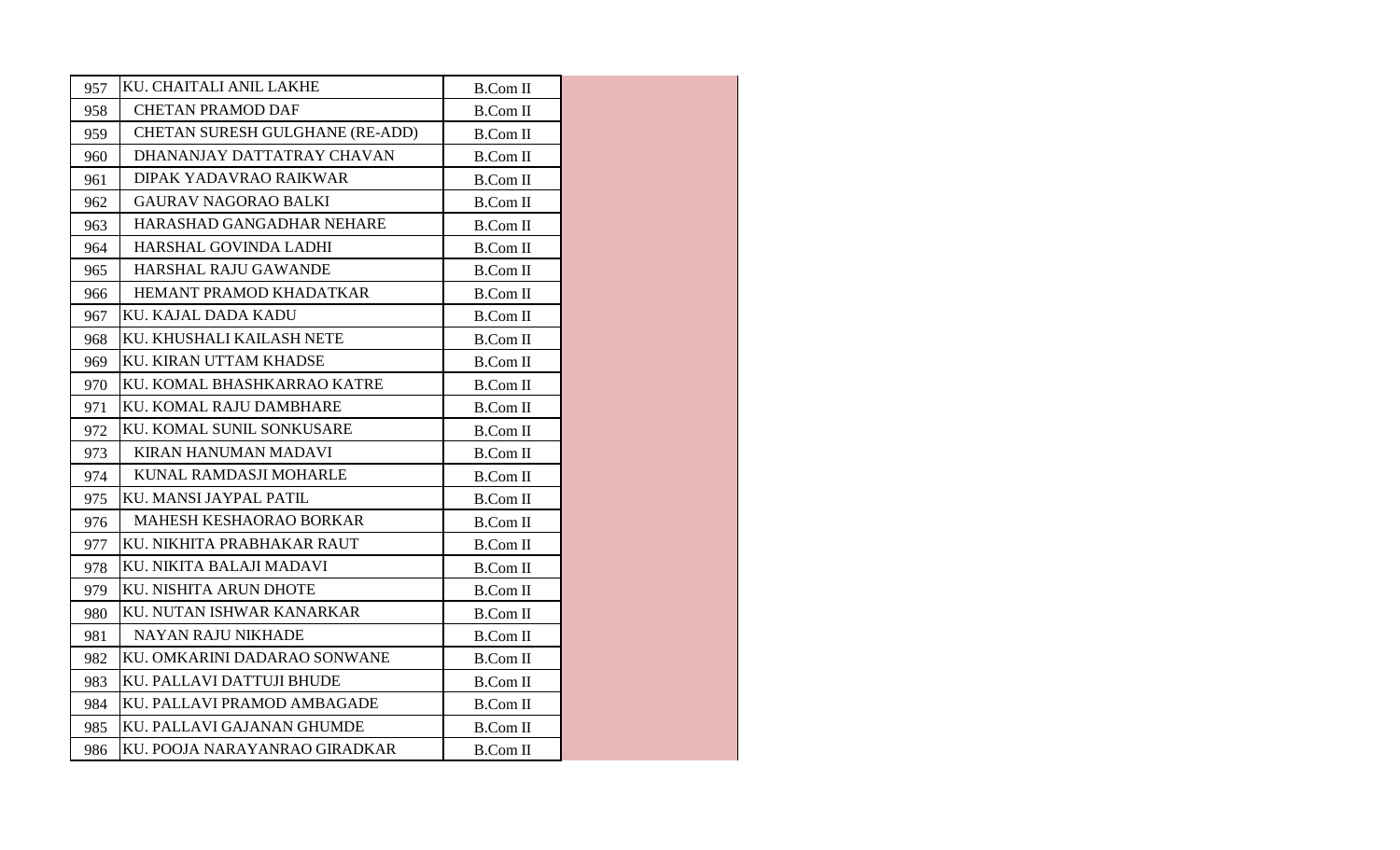| 987  | KU. POOJA VIJAY SHENDE           | <b>B.Com II</b> | Dr. R. K. Nikhade |
|------|----------------------------------|-----------------|-------------------|
| 988  | KU. PRACHI SHYAMRAOJI RAUT       | <b>B.Com II</b> |                   |
| 989  | KU. PRAGATI KHUSHAL SHELKE       | <b>B.Com II</b> |                   |
| 990  | KU. PRATIKSHA NARAYAN DODKE      | B.Com II        |                   |
| 991  | KU. PRIYA SUBHASHRAO TURANKAR    | <b>B.Com II</b> |                   |
| 992  | KU. PRIYANKA AMBADASJI BAWANE    | <b>B.Com II</b> |                   |
| 993  | KU. PRIYANKA KAWDUJI GANVIR      | <b>B.Com II</b> |                   |
| 994  | KU. PRIYANKA RAJU DHONE          | <b>B.Com II</b> |                   |
| 995  | KU. PRIYANKA TATOBAJI BARDE      | <b>B.Com II</b> |                   |
| 996. | PANKAJ RAMCHANDRA NARNAVRE       | <b>B.Com II</b> |                   |
| 997  | PRAJWAL GANESHRAO SAYANKAR       | <b>B.Com II</b> |                   |
| 998  | PRATIK GAJANAN DAWARE            | <b>B.Com II</b> |                   |
| 999  | PRAVIN ANIL BHOYAR               | <b>B.Com II</b> |                   |
| 1000 | KU. RAJSHRI HANUMANJI UPARE      | <b>B.Com II</b> |                   |
| 1001 | KU. RANI ABHIMANYA NAIK          | <b>B.Com II</b> |                   |
| 1002 | KU. RUCHIKA BHASHAKAR TAJANE     | B.Com II        |                   |
| 1003 | KU. RUCHITA BHARAT CHAFLE        | <b>B.Com II</b> |                   |
| 1004 | KU. RUPALI SURESHRAO ALNEWAR     | <b>B.Com II</b> |                   |
| 1005 | RAHUL PRABHAKAR DANDEKAR         | <b>B.Com II</b> |                   |
| 1006 | <b>RAHUL SUDHIR GUPTA</b>        | <b>B.Com II</b> |                   |
| 1007 | RAHUL SUNIL TINGARE              | <b>B.Com II</b> |                   |
| 1008 | RITIK SANJAY DHANREL             | B.Com II        |                   |
| 1009 | ROHAN NANDUJI NAKSHINE           | <b>B.Com II</b> |                   |
| 1010 | ROSHAN LALAJI TELRANDHE          | <b>B.Com II</b> |                   |
| 1011 | <b>RUTVIK ANIL DAF</b>           | <b>B.Com II</b> |                   |
| 1012 | KU. SAKSHI VILAS KAKPURE         | <b>B.Com II</b> |                   |
| 1013 | KU. SHIVANI VILAS KAKPURE        | <b>B.Com II</b> |                   |
|      | 1014 KU. SHRUTI PANDURANG TAJANE | <b>B.Com II</b> |                   |
| 1015 | KU. SHRUTIKA GULAB BAGDE         | <b>B.Com II</b> |                   |
|      | 1016 KU. SHWETA SANJAY BALSARAF  | <b>B.Com II</b> |                   |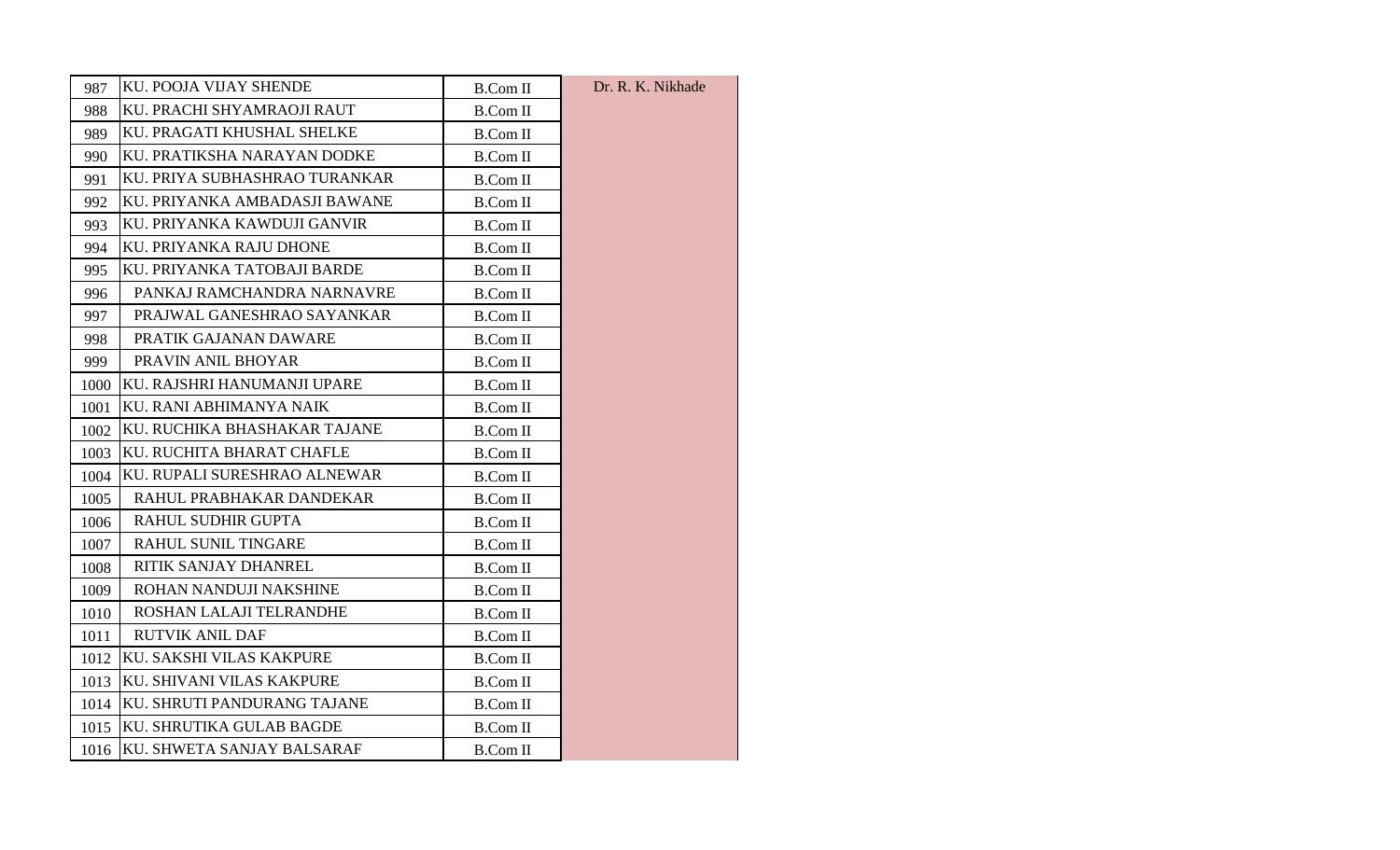| 1017 | KU. SUJATA LAXMANRAO KHADATKAR    | <b>B.Com II</b> |  |
|------|-----------------------------------|-----------------|--|
| 1018 | KU. SWETA BHASKAR TADAS           | <b>B.Com II</b> |  |
| 1019 | <b>SAMIR UTTAMRAO DEVTALE</b>     | <b>B.Com II</b> |  |
| 1020 | SAURABHA BALVANTRAO GHOTEKAR      | <b>B.Com II</b> |  |
| 1021 | <b>SHUBHAM GAJANAN KAPASE</b>     | <b>B.Com II</b> |  |
| 1022 | KU. TANU DNYANESHWAR DEKATE       | <b>B.Com II</b> |  |
| 1023 | KU. TEJASVI RAMBHAU RAUT          | <b>B.Com II</b> |  |
| 1024 | KU. VAISHNAVI DILIP SONTAKKE      | <b>B.Com II</b> |  |
| 1025 | KU. VAISHNAVI VINOD PATHARKAR     | <b>B.Com II</b> |  |
| 1026 | KU. VAISHVAVI PANDURANG CHAUDHARI | <b>B.Com II</b> |  |
| 1027 | VINOD PURUSHOTTAM WANKHEDE        | <b>B.Com II</b> |  |
| 1028 | KU. AARTI SANJAY NINAWE           | <b>B.Com II</b> |  |
| 1029 | KU. ASHWINI ARUNRAO NAIK          | <b>B.Com II</b> |  |
| 1030 | <b>ABHIJIT SANJAY FUSATE</b>      | <b>B.Com II</b> |  |
| 1031 | ABHISHEK MORESHWARRAO KHADSE      | <b>B.Com II</b> |  |
| 1032 | ADARSH DWARKAPRASAD DIXIT         | <b>B.Com II</b> |  |
| 1033 | ADARSH KISANRAO UMATE             | <b>B.Com II</b> |  |
| 1034 | ANIKET KAMLAKAR WELTURKAR         | <b>B.Com II</b> |  |
| 1035 | <b>ANIKET SANJAY SHELKE</b>       | <b>B.Com II</b> |  |
| 1036 | ANIKET SANJAYRAO TUMANE           | <b>B.Com II</b> |  |
| 1037 | ANKIT DNYANESHWAR ASHTANKAR       | <b>B.Com II</b> |  |
| 1038 | <b>AYUSH AJYA KARWA</b>           | <b>B.Com II</b> |  |
| 1039 | <b>BHUSHAN SHANTARAM HIWARKAR</b> | <b>B.Com II</b> |  |
| 1040 | <b>GAURAV KISHOR CHANDANI</b>     | <b>B.Com II</b> |  |
| 1041 | <b>HARSH SUNILRAO DOMADE</b>      | <b>B.Com II</b> |  |
| 1042 | HARSHAD PRASHANT ZADE             | <b>B.Com II</b> |  |
| 1043 | KU. JANHVI AJAYRAO SAYANKAR       | <b>B.Com II</b> |  |
| 1044 | KU. KHUSHBU AKASH DATEY           | <b>B.Com II</b> |  |
| 1045 | KU. KOMAL NARAYANRAO KOLHE (RE)   | <b>B.Com II</b> |  |
| 1046 | <b>KARTIK PRAMODRAP ZADE</b>      | <b>B.Com II</b> |  |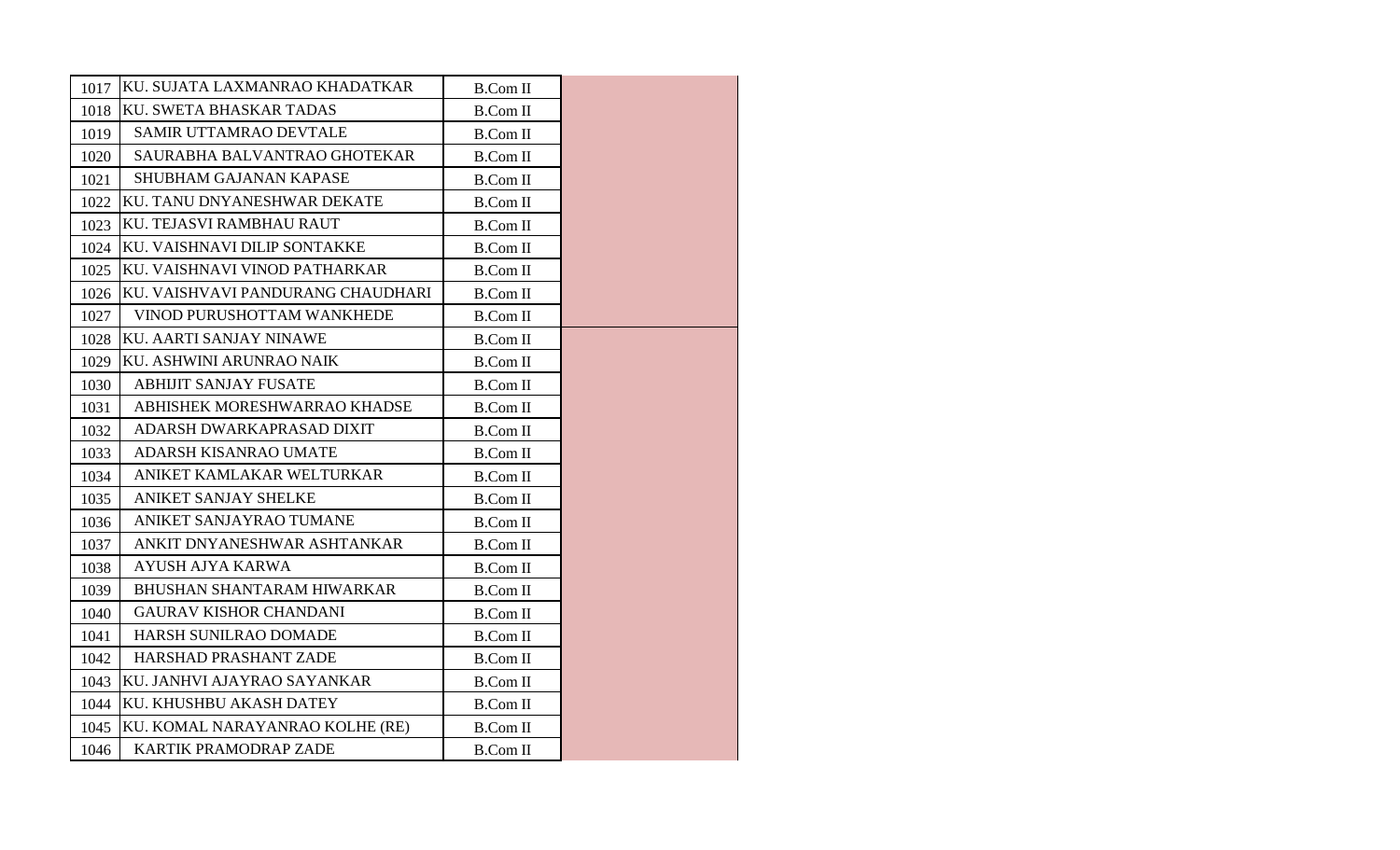| 1047 | <b>KARTIK RAGHUVIR PARDHE</b>    | <b>B.Com II</b>            |                 |
|------|----------------------------------|----------------------------|-----------------|
| 1048 | KULBHUSHAN DEEPAK MADE           | <b>B.Com II</b>            |                 |
| 1049 | <b>MAYUR RAJU TELRANDHE</b>      | <b>B.Com II</b>            |                 |
| 1050 | MOH HUSSAIN MOH NIZAM ANSARI     | <b>B.Com II</b>            |                 |
| 1051 | MOHD SALMAN MOHD RAFIQUE MALNAS  | <b>B.Com II</b>            |                 |
| 1052 | MOHD SHAHBAZ MOHD SHAKIL MALNAS  | <b>B.Com II</b>            |                 |
| 1053 | MOHD SHAHRUKH MOHD RAFIQUE MALNA | <b>B.Com II</b>            |                 |
| 1054 | MOHIT KISHOR CHANDANI            | $\operatorname{B.Com} \Pi$ |                 |
| 1055 | MUKESH ASHIKRAO ZADE             | <b>B.Com II</b>            |                 |
| 1056 | KU. NAUSHIN AHAMADALI SAYYAD     | <b>B.Com II</b>            |                 |
| 1057 | KU. PREMILA PRADIPRAO HATWAR     | <b>B.Com II</b>            |                 |
| 1058 | KU. PRIYA RAMBHAU KULMETHE       | <b>B.Com II</b>            |                 |
| 1059 | KU. PRIYANKA NARAYAN DEKATE      | <b>B.Com II</b>            |                 |
| 1060 | KU. PRIYANKA SHANKARRAO FUNNE    | <b>B.Com II</b>            |                 |
| 1061 | PAVAN SATYANARAYAN BOHRA         | <b>B.Com II</b>            |                 |
| 1062 | PIYUSH RATNAKAR GAWANDE          | <b>B.Com II</b>            |                 |
| 1063 | PRAJWAL VINOD MANDAOKAR          | <b>B.Com II</b>            | Dr. N. R. Akhuj |
| 1064 | PRANAY BANDU DONGRE              | <b>B.Com II</b>            |                 |
| 1065 | PRATHAMESH MILIND WAHUKAR        | <b>B.Com II</b>            |                 |
| 1066 | PRATIK DIWAKAR SAYAM             | <b>B.Com II</b>            |                 |
| 1067 | PRAVIN SURYABHAN BAGESAR         | <b>B.Com II</b>            |                 |
| 1068 | PRATIK FAKIRDAS DETHE            | <b>B.Com II</b>            |                 |
| 1069 | KU. RADHA VILASRAO UMAK          | <b>B.Com II</b>            |                 |
| 1070 | <b>KU. RANI RAJU GAWANDE</b>     | <b>B.Com II</b>            |                 |
| 1071 | KU. ROHINI VISHNUJI GHUNGRUD     | <b>B.Com II</b>            |                 |
| 1072 | RINKESH DIPAK DUBBANI            | <b>B.Com II</b>            |                 |
| 1073 | RITIK NARAYANRAO MOGHE           | <b>B.Com II</b>            |                 |
| 1074 | ROHIT DIVAKAR GHOTEKAR           | <b>B.Com II</b>            |                 |
| 1075 | RUTIK RAJENDRA BHANDE            | <b>B.Com II</b>            |                 |
| 1076 | KU. SAKSHI PRAFUL LAKHKWAR       | <b>B.Com II</b>            |                 |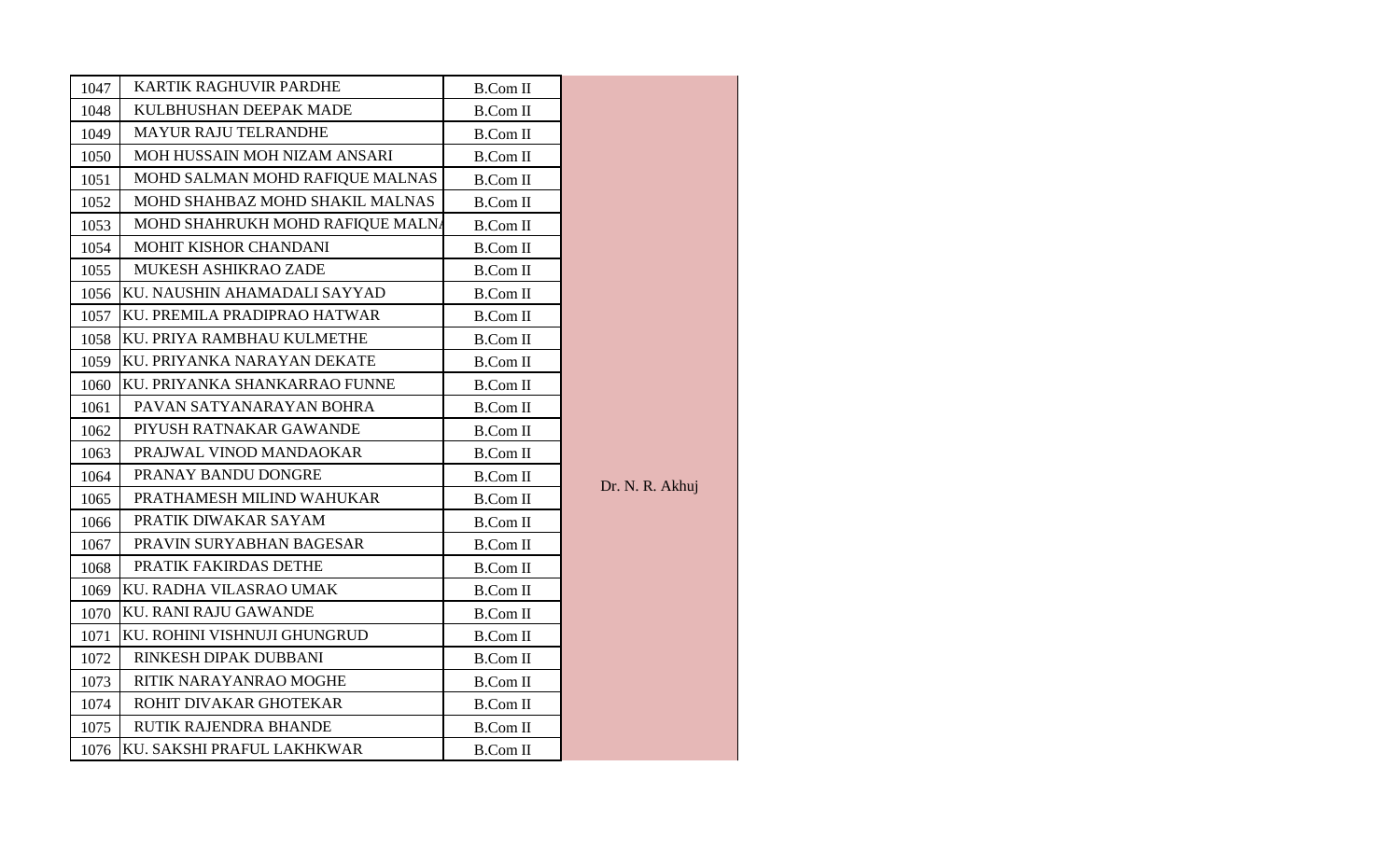| 1077 | IKU. SAROJ RAVINDRA BELE                | <b>B.Com II</b> |  |
|------|-----------------------------------------|-----------------|--|
| 1078 | KU. SAYALI PRAMOD BHIRANGE              | <b>B.Com II</b> |  |
| 1079 | KU. SNEHAL RAMESHWAR KATKAR             | B.Com II        |  |
| 1080 | <b>KU. SWEETY RAJU RAUT</b>             | <b>B.Com II</b> |  |
| 1081 | <b>SAGAR ARUNRAO PRADHAN</b>            | <b>B.Com II</b> |  |
| 1082 | SAHIL BABARAO YEWALE                    | <b>B.Com II</b> |  |
| 1083 | SALIL MAHENDRA THAMKE                   | <b>B.Com II</b> |  |
| 1084 | <b>SARTHAK ARUN KATARIYA</b> (handicap) | <b>B.Com II</b> |  |
| 1085 | SHIVAM MANMOHAN GIRADKAR                | <b>B.Com II</b> |  |
| 1086 | <b>SHUBHAM KISHOR GOTHE</b>             | <b>B.Com II</b> |  |
| 1087 | SHUBHAM KRUSHNA KALASKAR                | <b>B.Com II</b> |  |
| 1088 | SUNIL VISHWANTHA MISHRA                 | <b>B.Com II</b> |  |
| 1089 | TEJAS ASHOKRAO TUMANE                   | B.Com II        |  |
| 1090 | TEJAS MANOHARRAO DARUNKAR               | <b>B.Com II</b> |  |
| 1091 | KU. UMA ANIL GELANI                     | <b>B.Com II</b> |  |
| 1092 | <b>UMANG KISHOR RAUT</b>                | <b>B.Com II</b> |  |
| 1093 | KU. VAISHNAVI SUNILRAO BHIRANGE         | <b>B.Com II</b> |  |
| 1094 | <b>VAIBHAV KISHOR KUREKAR</b>           | <b>B.Com II</b> |  |
| 1095 | VAIBHAV MANOJ CHANDANKHEDE              | <b>B.Com II</b> |  |
| 1096 | <b>VEDANT SHAILESH PATHAK</b>           | <b>B.Com II</b> |  |
| 1097 | <b>VEDANT PRADIP DURGE</b>              | <b>B.Com II</b> |  |
| 1098 | VENKATESHWAR ANILRAO DEOGIRKAR (R       | <b>B.Com II</b> |  |
| 1099 | VIJAY RAMKRUSHNA PILKAWAR               | B.Com II        |  |
| 1100 | YASH PRAVIN KUREKAR                     | <b>B.Com II</b> |  |
| 1101 | YASH VILASRAO TUMANE                    | <b>B.Com II</b> |  |
| 1102 | KU. AAKANKSHA DHIRAJ PANCHBHAI          | B.Sc. II        |  |
| 1103 | KU. ACHAL ARUNRAO KAMBLE                | B.Sc. II        |  |
| 1104 | KU. ACHAL GAJANAN TAJANE                | B.Sc. II        |  |
| 1105 | KU. AJMINA SHAFIK PATEL                 | B.Sc. II        |  |
| 1106 | KU. ANUSHKA ARUN BOBADE                 | B.Sc. II        |  |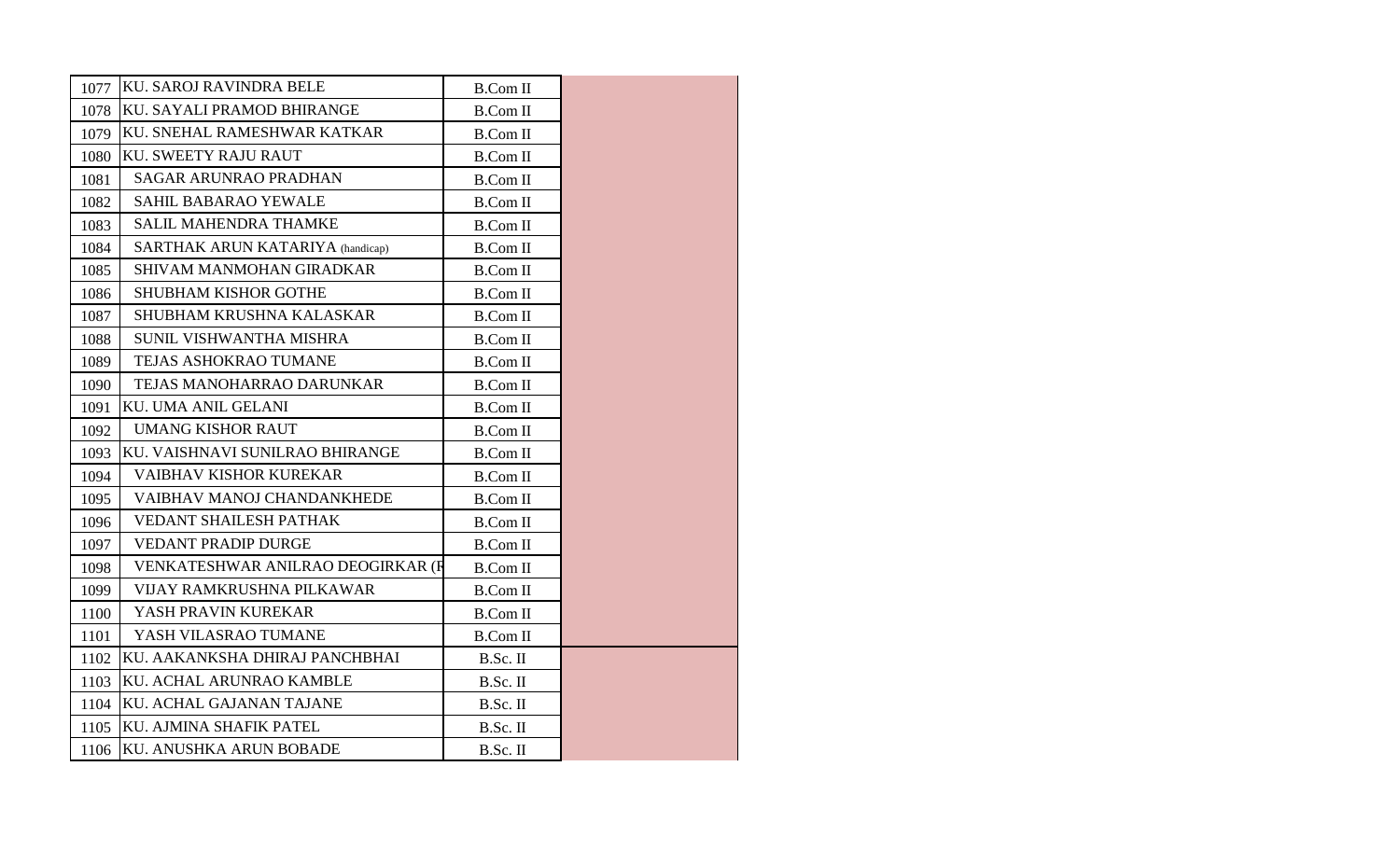| 1107 | KU. ARATI CHANDRABHAN NAITAM           | B.Sc. II   |  |
|------|----------------------------------------|------------|--|
| 1108 | KU. ASHVINI VITTHAL YELMULE            | B.Sc. II   |  |
| 1109 | KU. ASHWINI RAMESH ATRAM               | B.Sc. II   |  |
| 1110 | ANIKET DASHRATHRAO THAKARE             | B.Sc. II   |  |
| 1111 | ANIKET VISHNUJI DHOTE                  | B.Sc. II   |  |
| 1112 | KU. BHUVNESHWARI VINOD BELE (24/12/20) | B.Sc. II   |  |
| 1113 | CHANDRASHEKHAR SANJAY VAIRAGADE        | B.Sc. II   |  |
| 1114 | KU. DAMINI DILIP UGEMUGE               | B.Sc. II   |  |
| 1115 | KU. DARSHANA VIJAYRAO GAUTAM           | B.Sc. II   |  |
| 1116 | KU. DHANSHREE KISHOR PITALE            | B.Sc. II   |  |
| 1117 | KU. DARSHANA UMESH POLE                | B.Sc. II   |  |
| 1118 | KU. DIKSHA LILESHWAR PAULKAR           | B.Sc. II   |  |
| 1119 | KU. DIKSHA VIJAY DANGE                 | B.Sc. II   |  |
| 1120 | KU. DIPALI ASHOKRAO LADHI              | B.Sc. II   |  |
| 1121 | KU. DIPALI UMAKANT TEKAM               | B.Sc. II   |  |
| 1122 | <b>KU. DIVYA ARUN HIWARE</b>           | B.Sc. II   |  |
| 1123 | KU. DIVYA SHARADRAO GHUGASE            | B.Sc. II   |  |
| 1124 | KU. DIVYANI PURUSHOTTAM DHAGE          | B.Sc. II   |  |
| 1125 | <b>KU. GAURI HRAWAN SHID</b>           | B.Sc. II   |  |
| 1126 | KU. GYANESHWARY BANDU CHOUDHARI        | B.Sc. II   |  |
| 1127 | HARISH RAMKRUSHNA GHAWGHAWE            | $B.Sc.$ II |  |
| 1128 | KU. JAYASHRI RUSHI ATTRAM              | B.Sc. II   |  |
| 1129 | KU. KANCHAN DEVIDAS SONTAKKE           | B.Sc. II   |  |
| 1130 | KU. KANCHAN KISHOR NAGOSE              | B.Sc. II   |  |
| 1131 | KU. KIRAN RAOBA ADE                    | B.Sc. II   |  |
| 1132 | KU. KOMAL NARESH GAYAKWAD              | B.Sc. II   |  |
| 1133 | KARTIK SUDHAKARRAO WADHAI              | B.Sc. II   |  |
| 1134 | KUNAL PRASHANT BANDE                   | B.Sc. II   |  |
|      | 1135 KU. MAYURI DIWAKARRAO GALANDE     | B.Sc. II   |  |
|      | 1136 KU. MAYURI KESHAV YEREKAR         | B.Sc. II   |  |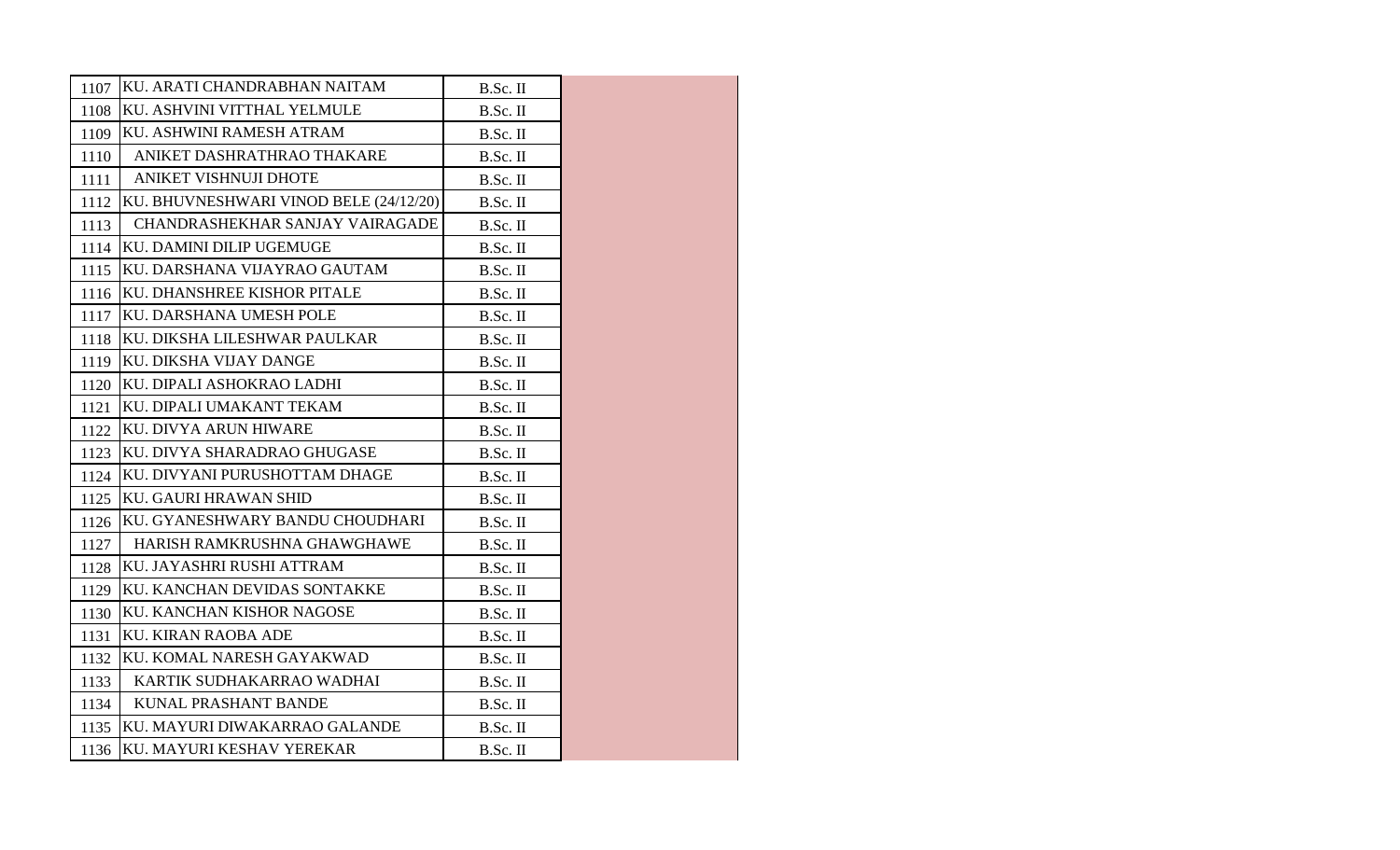| 1137 | KU. MEGHA RAJENDRA THAKARE        | B.Sc. II |                     |
|------|-----------------------------------|----------|---------------------|
| 1138 | KU. MEGHA SURENDRA GODGHATE       | B.Sc. II |                     |
| 1139 | <b>KU. MINAL SANJAY JIWTODE</b>   | B.Sc. II |                     |
| 1140 | KU. MUSKANPARVEEN NASIRKHA PATHAN | B.Sc. II |                     |
| 1141 | <b>MANGESH SURESH PATIL</b>       | B.Sc. II | Dr. V. G. Manwatkar |
| 1142 | KU. NIKHITA SHANKAR PANGUL        | B.Sc. II |                     |
| 1143 | KU. NIKITA GAJANAN RADKE          | B.Sc. II |                     |
| 1144 | KU. NIKHITA VITTHALRAO CHAWARE    | B.Sc. II |                     |
| 1145 | NANDAKISHOR DADAJI DODKE          | B.Sc. II |                     |
| 1146 | NITIN TULSIRAM MORE               | B.Sc. II |                     |
| 1147 | KU. PALLAVI MANOHAR SHEDMAKE      | B.Sc. II |                     |
| 1148 | KU. PAYAL AMBADAS CHAMBHARE       | B.Sc. II |                     |
| 1149 | KU. PRACHI BANDUJI DHAKANE        | B.Sc. II |                     |
| 1150 | KU. PRADNYA DEVIDAS SHEDAM        | B.Sc. II |                     |
| 1151 | KU. PRATIKSHA RAJU ATRAM          | B.Sc. II |                     |
| 1152 | KU. PRIYA KAWADU SOYAM            | B.Sc. II |                     |
| 1153 | PRASHANT DILIP VANJARI            | B.Sc. II |                     |
| 1154 | KU. RUCHALI NAMDEO PAULKAR        | B.Sc. II |                     |
| 1155 | KU. SAKSHI BABULAL MAHAKALKAR     | B.Sc. II |                     |
| 1156 | KU. SAKSHI RAJU GIRSAWARE         | B.Sc. II |                     |
| 1157 | KU. SAKSHI RAJU VAIDYA            | B.Sc. II |                     |
| 1158 | KU. SAMIKSHA MAHENDRA RODE        | B.Sc. II |                     |
| 1159 | KU. SAMIKSHA SANJAY HULKE         | B.Sc. II |                     |
| 1160 | KU. SANIYA SHARAD ORKE            | B.Sc. II |                     |
| 1161 | KU. SARITA PRASHANT BHALKAR       | B.Sc. II |                     |
| 1162 | KU. SHWETA PRABHAKAR PANGUL       | B.Sc. II |                     |
| 1163 | KU. SNEHA NARAYAN NIKHADE         | B.Sc. II |                     |
| 1164 | KU. SURABHI VINOD GIROLE          | B.Sc. II |                     |
| 1165 | KU. SWATI CHANDRASHEKHAR MOON     | B.Sc. II |                     |
| 1166 | <b>SAGAR SHATRUGHAN UIKE</b>      | B.Sc. II |                     |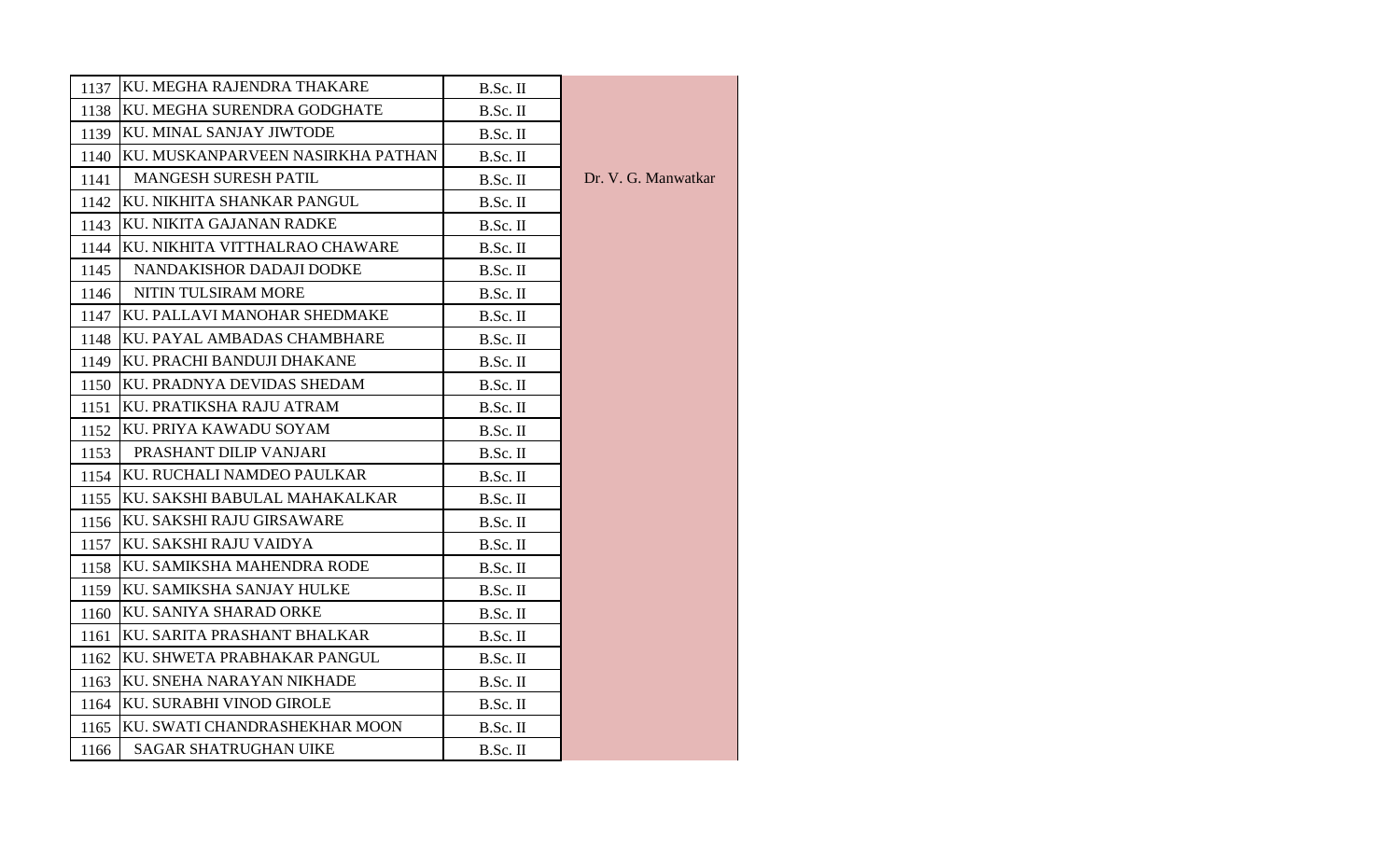| 1167 | SAHIL SUDHAKAR LAMBAT            | B.Sc. II   |  |
|------|----------------------------------|------------|--|
| 1168 | <b>SAURABH ISHWAR DASUDE</b>     | B.Sc. II   |  |
| 1169 | SAURABH RADHESHYAM KAPTE         | $B.Sc.$ II |  |
| 1170 | SAURABHA DAMODHARRAO KUMBHEKAR   | B.Sc. II   |  |
| 1171 | <b>SHUBHAM KAILAS DANAO</b>      | $B.Sc.$ II |  |
| 1172 | KU. TAMANNA FIROJ KHAN           | B.Sc. II   |  |
| 1173 | KU. TEJASWINI HANUMANJI TADAS    | B.Sc. II   |  |
| 1174 | KU. TRUPTI SHIVDAS SADMAKE       | B.Sc. II   |  |
| 1175 | KU. VAISHNAVI HIRAMANJI VIHIRKAR | B.Sc. II   |  |
| 1176 | KU. VAISHNAVI PRABHAKAR KOWARATE | B.Sc. II   |  |
| 1177 | KU. VARSHA DILIP ADDAK           | $B.Sc.$ II |  |
| 1178 | KU. VIMLA RAMNARESH YADAV        | B.Sc. II   |  |
| 1179 | <b>VAIBHAV ESHWAR SHIRUDE</b>    | B.Sc. II   |  |
| 1180 | YOGESH NARESH GIRI               | B.Sc. II   |  |
| 1181 | KU. AARATI SAMPATRAO BHAJIKHAYE  | $B.Sc.$ II |  |
| 1182 | KU. ACHAL BHASHKARRAO MESHRAM    | B.Sc. II   |  |
| 1183 | KU. AYUSHA ANILRAO LOHKARE       | B.Sc. II   |  |
| 1184 | <b>ABHISHEK MAROTI ARADE</b>     | B.Sc. II   |  |
| 1185 | ANIKET VIJAYRAO KITE             | B.Sc. II   |  |
| 1186 | ASHWJEET ANANDRAO MUNJEWAR       | B.Sc. II   |  |
| 1187 | KU. DEEPALI SURESHRAO GHUMADE    | B.Sc. II   |  |
| 1188 | KU. DIVYA DEVIDAS THOMBARE       | B.Sc. II   |  |
| 1189 | KU. DIVYA KAMALAKAR YENURKAR     | B.Sc. II   |  |
| 1190 | KU. DIVYA PRAKASH SAKUDE         | B.Sc. II   |  |
| 1191 | DEVANAND ANANDRAO SATPUTE        | $B.Sc.$ II |  |
| 1192 | DHIRAJ RAVINDRARAO KOPARKAR      | B.Sc. II   |  |
| 1193 | HRUSHIKESH VIJAY ZADE            | B.Sc. II   |  |
| 1194 | KU. KALYANI KAILAS TELRANDHE     | B.Sc. II   |  |
| 1195 | KU. KOMAL RAMESH GIRI            | $B.Sc.$ II |  |
| 1196 | KUNAL BHARAT RAUT                | B.Sc. II   |  |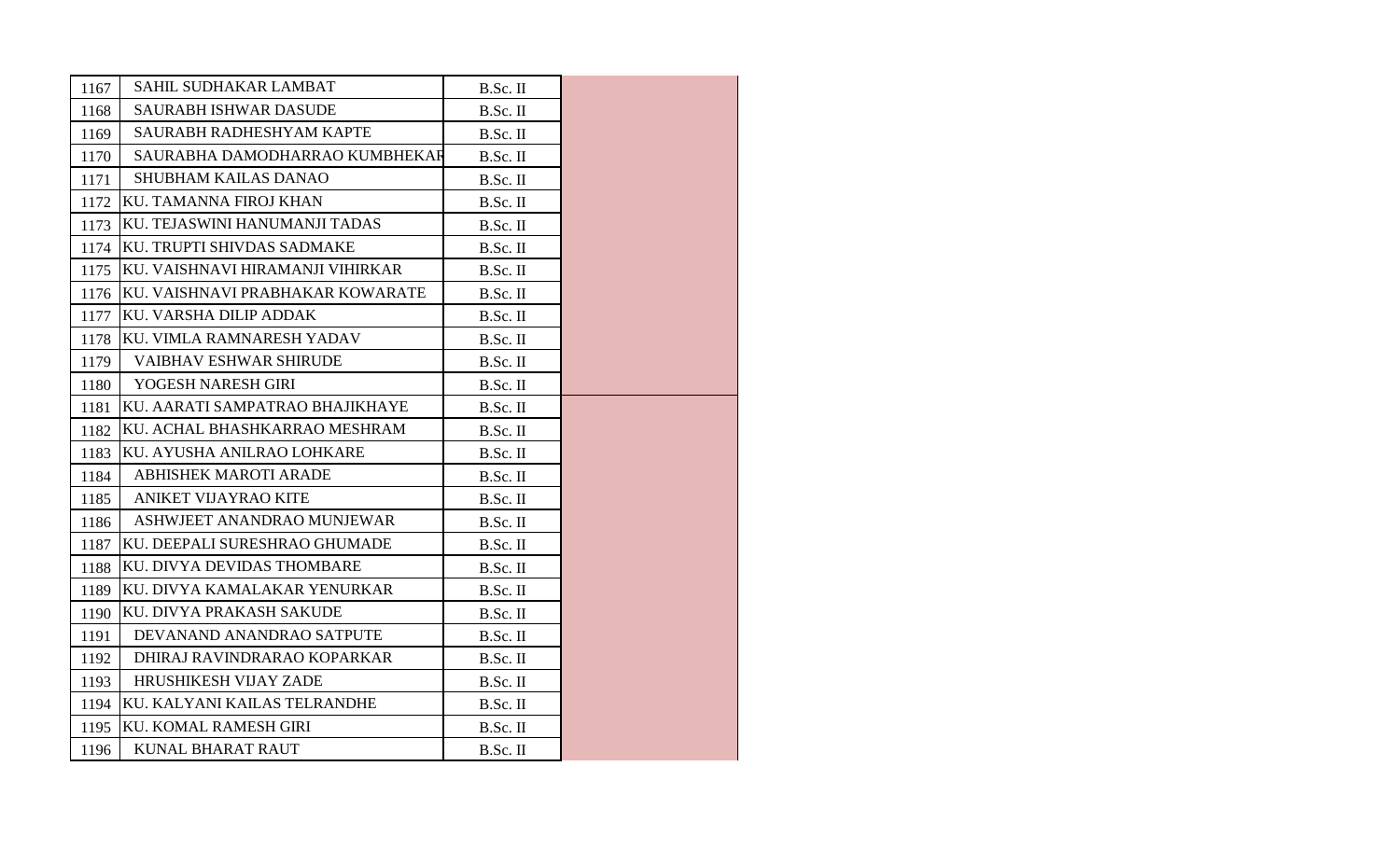| 1197 | KU. MANISHA RAMUDAS SWAMI          | B.Sc. II   |                 |
|------|------------------------------------|------------|-----------------|
| 1198 | KU. MONALI BALAJI JAMUNKAR         | B.Sc. II   |                 |
| 1199 | KU. MRUNAL TUKARAMJI THAKARE       | B.Sc. II   |                 |
| 1200 | MOHAN NARENDRA MUTE                | B.Sc. II   |                 |
| 1201 | KU. PAYAL GAJANAN ARADE            | B.Sc. II   |                 |
| 1202 | KU. PAYAL OMKAR PAHUNE             | B.Sc. II   |                 |
| 1203 | KU. PRAJAKTA NAMDEORAO PIMPALAPURE | B.Sc. II   | Mr. S. R. Sarve |
| 1204 | PRANAY DILIP BANGADE               | B.Sc. II   |                 |
| 1205 | PRASAD SUDHAKAR DHAGE              | B.Sc. II   |                 |
| 1206 | KU. RASHMI DURVASRAO BACHATE       | B.Sc. II   |                 |
| 1207 | ROHIT SHRIKRUSHNA HATWAR           | B.Sc. II   |                 |
| 1208 | RUSHIKESH MANGESHKUMAR HAMAND      | B.Sc. II   |                 |
| 1209 | <b>RUTIK SANTOSH MOON</b>          | B.Sc. II   |                 |
| 1210 | KU. SAKSHI ABHAY SELKAR            | B.Sc. II   |                 |
| 1211 | KU. SIMRAN HAMIDKHA PATHAN         | B.Sc. II   |                 |
| 1212 | KU. SOMIYA MUSTAKKHAN PATHAN       | B.Sc. II   |                 |
| 1213 | KU. SUCHITA DHANANJAY DAHULE       | B.Sc. II   |                 |
| 1214 | KU. SWETA RAJU BHAGAT              | B.Sc. II   |                 |
| 1215 | <b>SAURABH SUNIL DHALE</b>         | B.Sc. II   |                 |
| 1216 | SHUBHAM VINAYAKRAO UIKE            | $B.Sc.$ II |                 |
| 1217 | SULEMANKHA ISMAILKHA PATHAN        | B.Sc. II   |                 |
| 1218 | <b>SURAJ GUNVANTRAO MUJBAILE</b>   | B.Sc. II   |                 |
| 1219 | TUSHAR GAJANAN RAUT                | B.Sc. II   |                 |
| 1220 | KU. VAISHNAVI CHHATRAPATI DARNE    | B.Sc. II   |                 |
| 1221 | KU. VAISHNAVI VITHOBAJI DANDARE    | B.Sc. II   |                 |
| 1222 | VAIBHAO RAMKRUSHNA THUNE           | B.Sc. II   |                 |
| 1223 | VISHAL PRAKASH MANDAOKAR           | B.Sc. II   |                 |
| 1224 | YASH DEVIDAS DHAGE                 | B.Sc. II   |                 |
| 1225 | KU. ACHAL DHANRAJJI TEMBHARE       | B.Sc. II   |                 |
| 1226 | KU. AMRUTA YADAO LANDE             | B.Sc. II   |                 |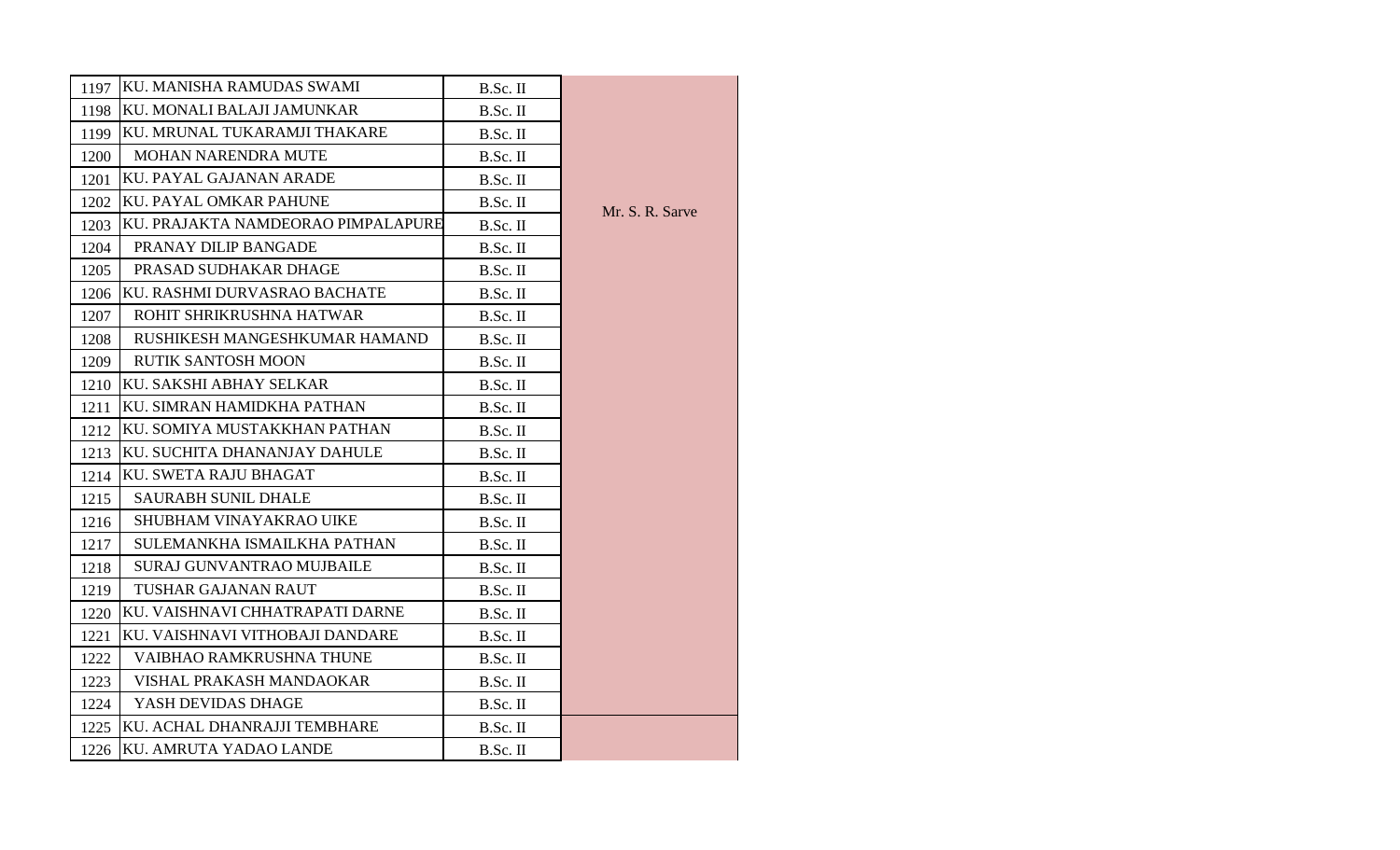|      | 1227 KU. ANAMIKA PRABHAKAR NIMBARTE | B.Sc. II   |                   |
|------|-------------------------------------|------------|-------------------|
| 1228 | <b>ADITYA RAJESH JUMDE</b>          | B.Sc. II   |                   |
| 1229 | ANKIT KAWADUJI MASKAR               | B.Sc. II   |                   |
| 1230 | KU. CHANDRAKALA RAJU TELRANDHE      | B.Sc. II   |                   |
| 1231 | <b>CHETAN YASHWANT LIKHAR</b>       | $B.Sc.$ II |                   |
|      | 1232 KU. DIMPAL BABAN SHENDE        | B.Sc. II   |                   |
| 1233 | KU. DIPALI ARUN CHAUDHARI           | $B.Sc.$ II |                   |
|      | 1234 KU. DIPALI KHEMRAJ SHINDE      | B.Sc. II   |                   |
|      | 1235 KU. GAURI SOMESHWAR ROKADE     | $B.Sc.$ II |                   |
|      | 1236 KU. HEMLATA VITHAL MAHAKALKAR  | B.Sc. II   |                   |
| 1237 | IKU. HIMANI RAMBHAU DHOKE           | $B.Sc.$ II |                   |
| 1238 | KU. KAJAL DILIP BAHE                | B.Sc. II   |                   |
| 1239 | KU. KALYANI MORESHWAR NEHARE        | $B.Sc.$ II |                   |
| 1240 | KU. KALYANI RAMESHRAO GAURKAR       | B.Sc. II   |                   |
| 1241 | KU. KARISHMA WASUDEO NANDURKAR      | $B.Sc.$ II |                   |
| 1242 | KU. KRUNALI RAMESHRAO TELRANDHE     | B.Sc. II   |                   |
| 1243 | <b>MANISH MURLIDHAR BHOYAR</b>      | $B.Sc.$ II |                   |
| 1244 | <b>MAYUR RAJU GIROLE</b>            | B.Sc. II   |                   |
| 1245 | KU. NEHA PURUSHOTTAM CHANGLE        | $B.Sc.$ II |                   |
|      | 1246 KU. NIKITA OMKAR INGOLE        | B.Sc. II   |                   |
| 1247 | KU. PAYAL BHANUDAS THUTE            | $B.Sc.$ II |                   |
| 1248 | KU. PAYAL SUDHIR MOTGHARE           | B.Sc. II   |                   |
| 1249 | KU. POOJA MAROTI BORKAR             | $B.Sc.$ II |                   |
| 1250 | KU. PRACHI MADAN JAWADE             | B.Sc. II   |                   |
| 1251 | KU. PRACHITA JAYENDRA YELMULE       | $B.Sc.$ II |                   |
| 1252 | KU. PRAGATI JAYRAM YELMULE          | B.Sc. II   |                   |
| 1253 | <b>KU. PRAJAKTA SASHIM HADAKE</b>   | $B.Sc.$ II | Dr. S. D. Yeotkar |
|      | 1254 KU. PRANALI MILINDRAO HEPAT    | B.Sc. II   |                   |
| 1255 | KU. PRANJALI GAJANAN UMAREDKAR      | $B.Sc.$ II |                   |
|      | 1256 KU. PRAVINA DEORAO GOWARKAR    | B.Sc. II   |                   |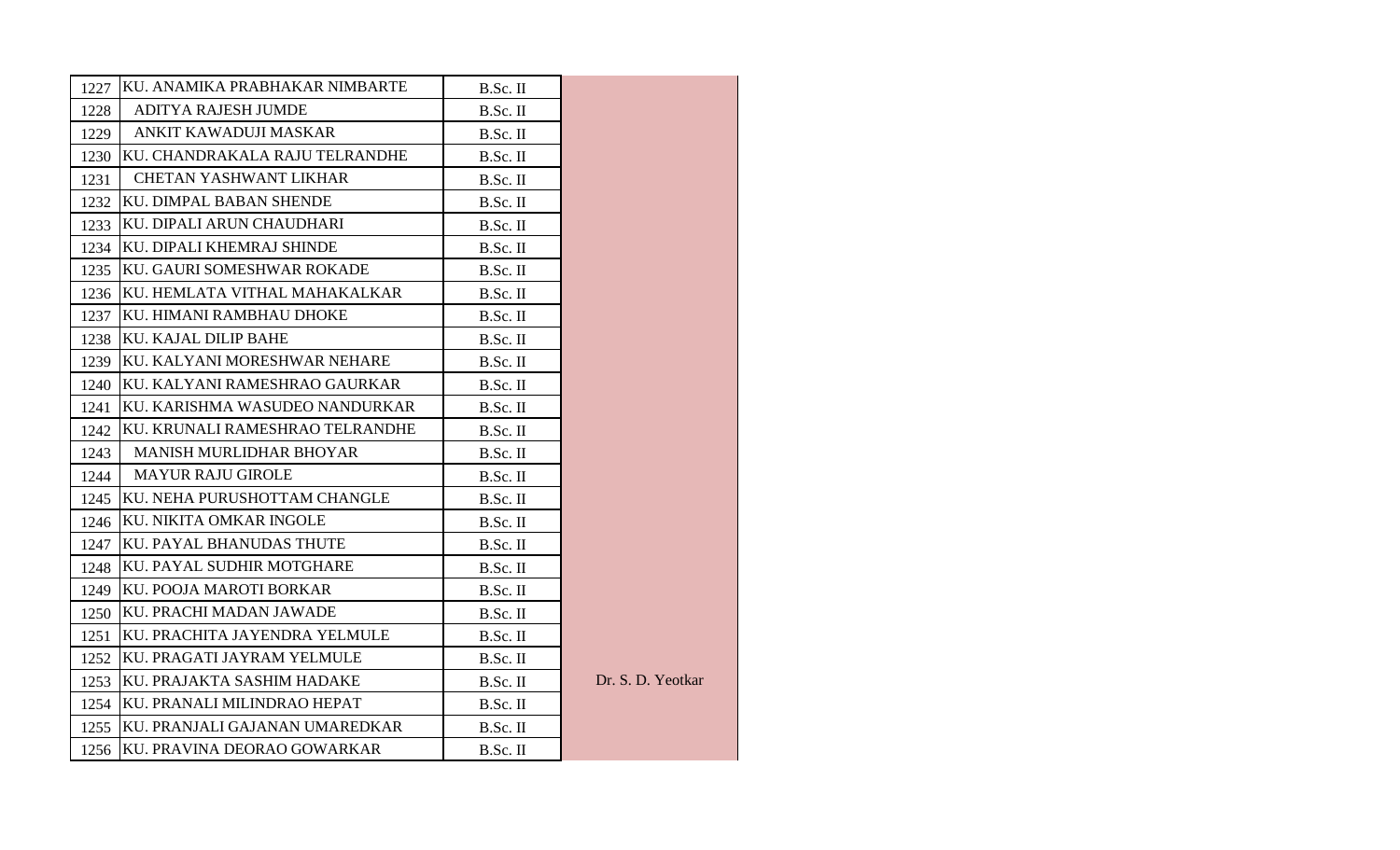| 1257 | KU. PRIYA NEHRU GADIKAR                 | B.Sc. II   |  |
|------|-----------------------------------------|------------|--|
| 1258 | <b>KU. PUNAM LAXMAN MANDADE</b>         | B.Sc. II   |  |
| 1259 | KU. RASHMI NILKANTH AWACHAT             | $B.Sc.$ II |  |
| 1260 | KU. REVATI NARAYAN ZADE                 | B.Sc. II   |  |
| 1261 | KU. SAKSHI SANJAY BAHURE                | B.Sc. II   |  |
| 1262 | KU. SAMIKA GANGADHARRAO NAGTHANE        | B.Sc. II   |  |
| 1263 | KU. SAMIKSHA SUNIL HADKE                | $B.Sc.$ II |  |
| 1264 | KU. SHEETAL SUNIL SUKHADEVE             | B.Sc. II   |  |
| 1265 | KU. SHEIKH FFIZA SHEIKH IQBAL SHEIKH (R | B.Sc. II   |  |
| 1266 | KU. SHITAL VASANTA KALWATE              | B.Sc. II   |  |
| 1267 | KU. SHRUTIKA BHAURAO KORADE             | $B.Sc.$ II |  |
| 1268 | KU. SHIVANI GAJANAN NIKORE              | B.Sc. II   |  |
| 1269 | <b>SAKET GOVIND WAGHMARE</b>            | B.Sc. II   |  |
| 1270 | SAURABHA RAMCHANDRA NARNAWARE           | B.Sc. II   |  |
| 1271 | SAURABHA SUDHAKAR GHUGARE               | B.Sc. II   |  |
| 1272 | SUMIT DHARMANANDA JANGALE               | B.Sc. II   |  |
| 1273 | <b>SURAJ RAMESH DHOKE</b>               | $B.Sc.$ II |  |
| 1274 | KU. TARKESHWARI DNYANESHWAR MESHR       | $B.Sc.$ II |  |
| 1275 | KU. TEJASWINI VINOD THAKRE              | B.Sc. II   |  |
| 1276 | KU. UMESHWARI KAWADUJI DAHULE           | B.Sc. II   |  |
| 1277 | KU. VAISHNAVI GANESH DATE               | B.Sc. II   |  |
| 1278 | KU. VAISHNAVI SITARAM PINE              | B.Sc. II   |  |
| 1279 | <b>VAIBHAV DHANRAJ SHINDE</b>           | $B.Sc.$ II |  |
| 1280 | <b>VIVEK VILAS TAYWADE</b>              | B.Sc. II   |  |
| 1281 | YOGESH ARUNRAO DATE                     | B.Sc. II   |  |
| 1282 | KU. ANKITA ARUNRAO BODEKAR              | B.Sc. II   |  |
| 1283 | AADARSH RAJESH KOPARKAR                 | B.Sc. II   |  |
| 1284 | ABHISHEK MAHENDRA SHEGOKAR              | B.Sc. II   |  |
| 1285 | ADITYA GAJANAN MOHOD                    | B.Sc. II   |  |
| 1286 | <b>AKASH SHANKAR FULZELE</b>            | B.Sc. II   |  |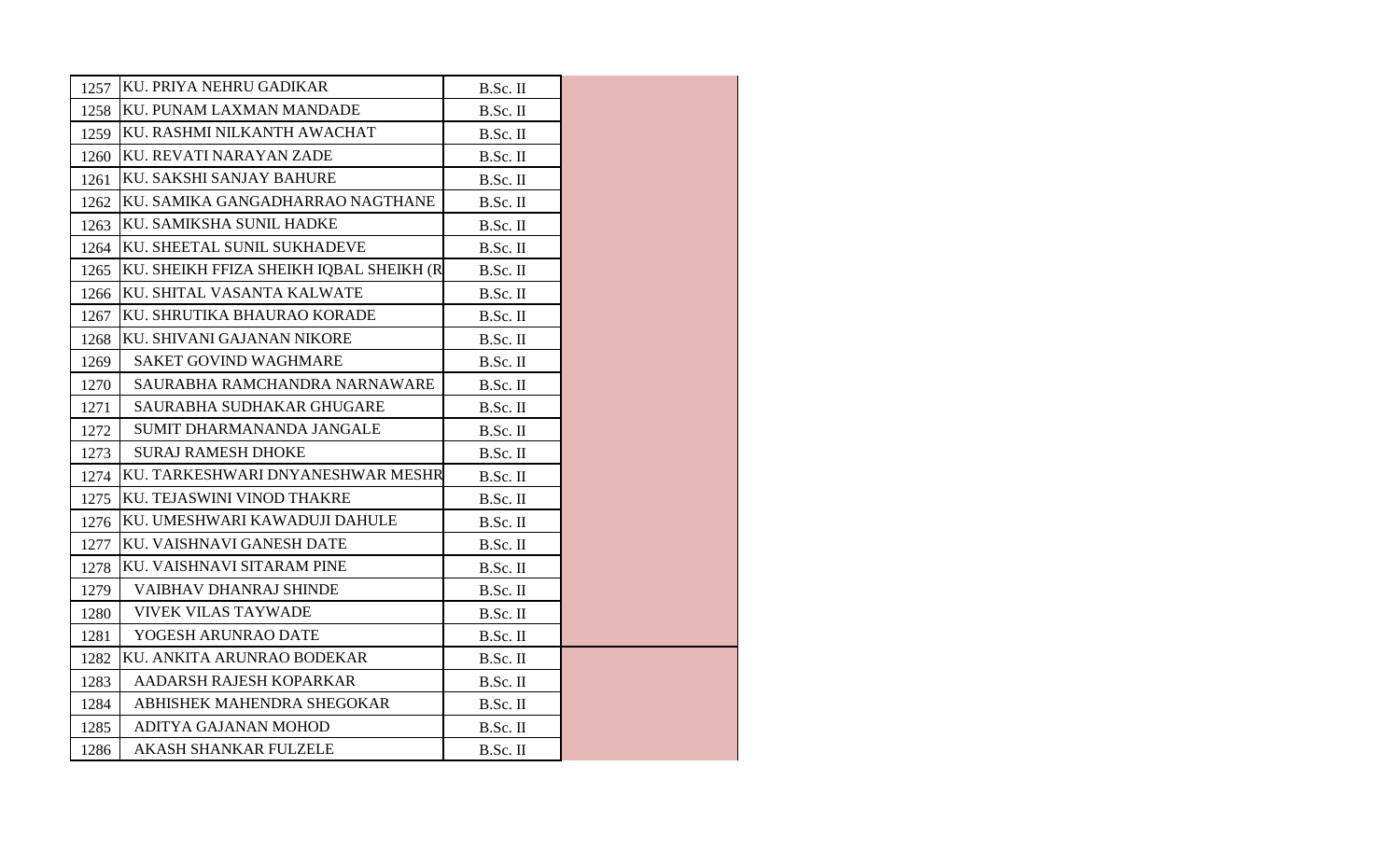| 1287 | AKSHAY VILASRAO NAVGHARE         | B.Sc. II   |                       |
|------|----------------------------------|------------|-----------------------|
| 1288 | DHIRAJ MANISHRAO BELKHODE        | B.Sc. II   |                       |
| 1289 | KU. HARSHALI MAHADEO BHUTE       | B.Sc. II   |                       |
| 1290 | LANKESH VITTHAL RAUT             | B.Sc. II   |                       |
| 1291 | MAHESH SANJAYRAO ZOTING          | B.Sc. II   |                       |
|      | 1292 KU. POONAM SUBHASH LAKHE    | B.Sc. II   |                       |
| 1293 | KU. PRAJKTA GAJANAN MAHAJAN      | $B.Sc.$ II |                       |
|      | 1294 KU. PRIYANKA ARUN POTE      | B.Sc. II   |                       |
| 1295 | PRAJWAL YASHWANT THOOL           | B.Sc. II   |                       |
| 1296 | RUSHIKESH SUNIL CHIVANE          | B.Sc. II   |                       |
| 1297 | KU. SHUBHANGI GURUDATTA DATARKAR | B.Sc. II   |                       |
| 1298 | KU. SNEHA DURYODHAN BAGDE        | B.Sc. II   |                       |
| 1299 | KU. SNEHA PRAKASH GAJBHIYE       | B.Sc. II   |                       |
| 1300 | <b>SAHIL MADHUKAR DHOTE</b>      | B.Sc. II   | Mr. N. D. Shambharkar |
| 1301 | SAHIL SANJAY FULZELE             | B.Sc. II   |                       |
| 1302 | <b>SAURABH RAMESH PATIL</b>      | B.Sc. II   |                       |
| 1303 | <b>UMESH RAJENDRA NIRGUDE</b>    | B.Sc. II   |                       |
| 1304 | VEDANT SHANKARRAO LOKHANDE       | B.Sc. II   |                       |
| 1305 | VISHAL MOTIRAM KOLHE             | B.Sc. II   |                       |
| 1306 | <b>VIVEK RAJESHWAR TAMGADGE</b>  | B.Sc. II   |                       |
| 1307 | VRUSHABH ANKUSHRAO CHAFALE       | B.Sc. II   |                       |
| 1308 | KU. YOGITA PURUSHOTTAM ATRAM     | B.Sc. II   |                       |
| 1309 | YASH PRASHANT MAHABUDHE          | B.Sc. II   |                       |
| 1310 | YASH VASANTRAO MANDAVKAR         | B.Sc. II   |                       |
| 1311 | <b>GANESH SHANKARRAO SHENDE</b>  | B.Sc. II   |                       |
| 1312 | NIKHIL SUBHASH GUDADHE           | B.Sc. II   |                       |
| 1313 | KU. PAYAL DHANRAJ TALWEKAR       | B.Sc. II   |                       |
| 1314 | PALASH BHASKAR GIRI              | B.Sc. II   |                       |
| 1315 | RITESH MUKUNDRAO DUDHKOHALE      | $B.Sc.$ II |                       |
| 1316 | RITESH SHAILENDRA BHOSALE        | B.Sc. II   |                       |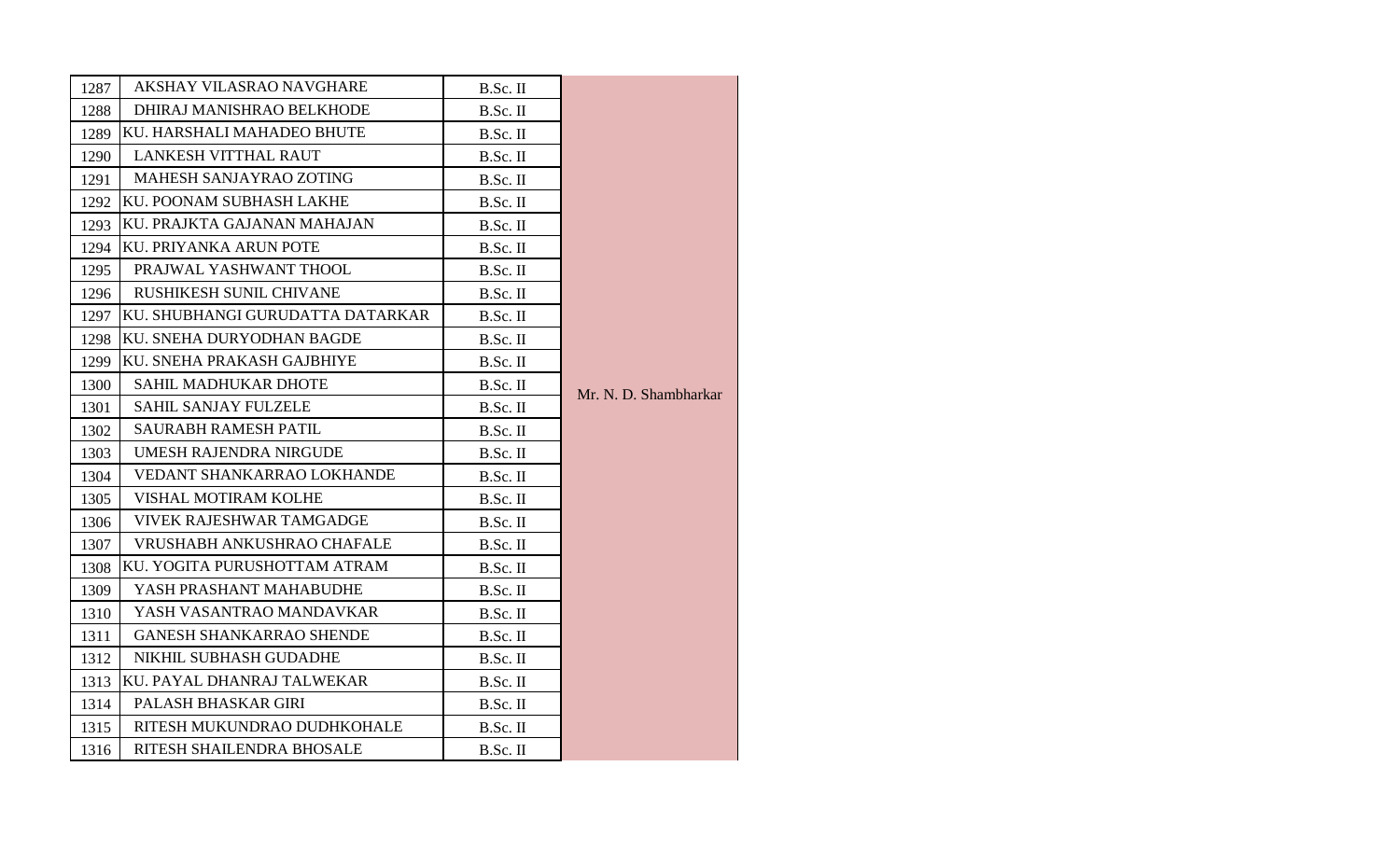| 1317 | <b>SHEKHAR RAMESH LOHARE</b>            | B.Sc. II |  |
|------|-----------------------------------------|----------|--|
| 1318 | TEJAS DATTARAMJI PIMPALKAR              | B.Sc. II |  |
| 1319 | <b>VINOD MOTIRAM NAGOSE</b>             | B.Sc. II |  |
| 1320 | KU. ACHAL DASHRATH ADDAK                | B.A. III |  |
| 1321 | KU. ACHAL DIWAKAR POHURKAR              | B.A. III |  |
| 1322 | KU. ACHAL RAMESHRAO YELGUNDE            | B.A. III |  |
| 1323 | KU. ACHAL SHRIRAM NAGRALE               | B.A. III |  |
| 1324 | KU. ANJUMNISA SHEIKH RAFIC SHEIKH TUR   | B.A. III |  |
| 1325 | IKU. ANKITA DEORAO MAHAKALKAR           | B.A. III |  |
| 1326 | KU. ANKITA SANJAYRAO KSHIRSAGAR         | B.A. III |  |
| 1327 | KU. APEKSHA DNYANESHWAR GHANODE         | B.A. III |  |
| 1328 | <b>IKU. ASHWINI MORESHWAR BHANKHEDE</b> | B.A. III |  |
| 1329 | KU. ASMITA RAJU DESHMUKH                | B.A. III |  |
| 1330 | <b>ABHISHEK CHINDU RAUT</b>             | B.A. III |  |
| 1331 | ABHISHEK SATISH WAGHMARE                | B.A. III |  |
| 1332 | <b>AJAY BANDUJI THATE</b>               | B.A. III |  |
| 1333 | AJAY DHANRAJ YESANSURE                  | B.A. III |  |
| 1334 | AKASH CHANDRAMANI GOTEKAR               | B.A. III |  |
| 1335 | AKASH KAWDU KUTTARMARE                  | B.A. III |  |
| 1336 | AKASH RAJENDRA CHANDANKHEDE             | B.A. III |  |
| 1337 | <b>AKHIL VIKAS KANNAKE</b>              | B.A. III |  |
| 1338 | <b>AKSHAY BALWANT GANAR</b>             | B.A. III |  |
| 1339 | AKSHAY BHARATRAO FUKAT                  | B.A. III |  |
| 1340 | AKSHAY KAWDUJI GANVIR                   | B.A. III |  |
| 1341 | AKSHAY RAJENDRA SHAMBHARKAR             | B.A. III |  |
| 1342 | <b>AMAN SANJAY UIKE</b>                 | B.A. III |  |
| 1343 | <b>AMIT BABARAO MADAVI</b>              | B.A. III |  |
| 1344 | <b>AMOL PANJAB SURJUSE</b>              | B.A. III |  |
| 1345 | ANIKET DHARMRAJAJI YELMULE              | B.A. III |  |
| 1346 | <b>ANIL KHEMRAJ DHOTE</b>               | B.A. III |  |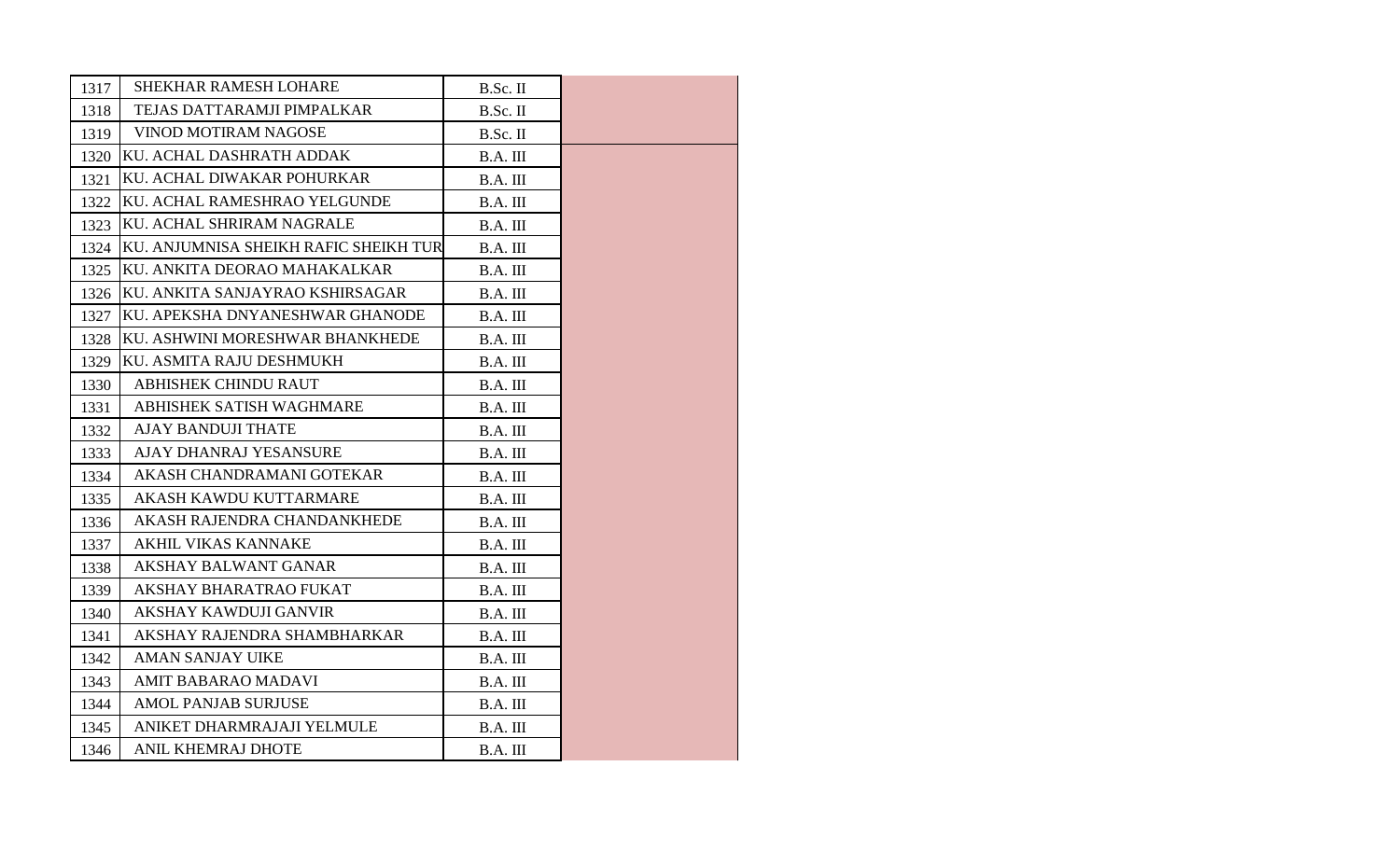| 1347 | ANKIT DHANRAJ MOON              | B.A. III |                   |
|------|---------------------------------|----------|-------------------|
| 1348 | <b>ARMAN TAKBIR SHEIKH</b>      | B.A. III |                   |
| 1349 | ASHISH SHALIKRAO DESHAMUKH      | B.A. III |                   |
| 1350 | <b>ASHVIN NAMO MANKAR</b>       | B.A. III |                   |
| 1351 | KU. BHAGYASHREE VIJAY DHOTE     | B.A. III |                   |
| 1352 | KU. DAMINI RAMDAS BAVISKAR      | B.A. III |                   |
| 1353 | KU. DAMINI SHARAD HIWANJ        | B.A. III |                   |
| 1354 | KU. DHANSHRI DAULAT MURASKAR    | B.A. III |                   |
| 1355 | KU. DIPALI MANIK LAJURKAR       | B.A. III |                   |
| 1356 | KU. DIVYA EKNATH KHADASE        | B.A. III |                   |
| 1357 | KU. DURGA SAMBHAJI KAPTE        | B.A. III |                   |
| 1358 | <b>GANESH DEORAO MAHAKALKAR</b> | B.A. III |                   |
| 1359 | <b>GITESH MAROTI ASUTKAR</b>    | B.A. III |                   |
| 1360 | KU. HARSHA VITTHALRAO WARGHANE  | B.A. III |                   |
| 1361 | KU. JAYSHRI DEVIDAS NAGOSE      | B.A. III |                   |
| 1362 | <b>JIVAN MAROTI KAPASE</b>      | B.A. III |                   |
| 1363 | KU. KALYANI ANKUSH BAWANE       | B.A. III |                   |
| 1364 | KU. KALYANI RAMAJI DHOTE        | B.A. III |                   |
| 1365 | KU. KIRAN CHINDHU BHOGEKAR      | B.A. III |                   |
| 1366 | KU. KOMAL DILIPRAO BHANDARE     | B.A. III |                   |
| 1367 | <b>KUNAL DEWAJI DABLE</b>       | B.A. III |                   |
| 1368 | KU. LAXMI SUDHAKAR LAJURKAR     | B.A. III |                   |
| 1369 | KU. MANISHA RAJU BORKAR         | B.A. III |                   |
| 1370 | KU. MONALI SURESHRAO BORKUTE    | B.A. III | Dr. R. H. Ramteke |
| 1371 | KU. NIKITA JAYANT LANDE         | B.A. III |                   |
| 1372 | KU. NIKITA NATTHU TEMBHARE      | B.A. III |                   |
| 1373 | KU. NILIMA NANA ZANZADE         | B.A. III |                   |
| 1374 | KU. NISHA GANESHRAO KAPTE       | B.A. III |                   |
| 1375 | KU. NUTAN PUNDLIK MOON          | B.A. III |                   |
| 1376 | NIKHIL ARUNRAO ZADE             | B.A. III |                   |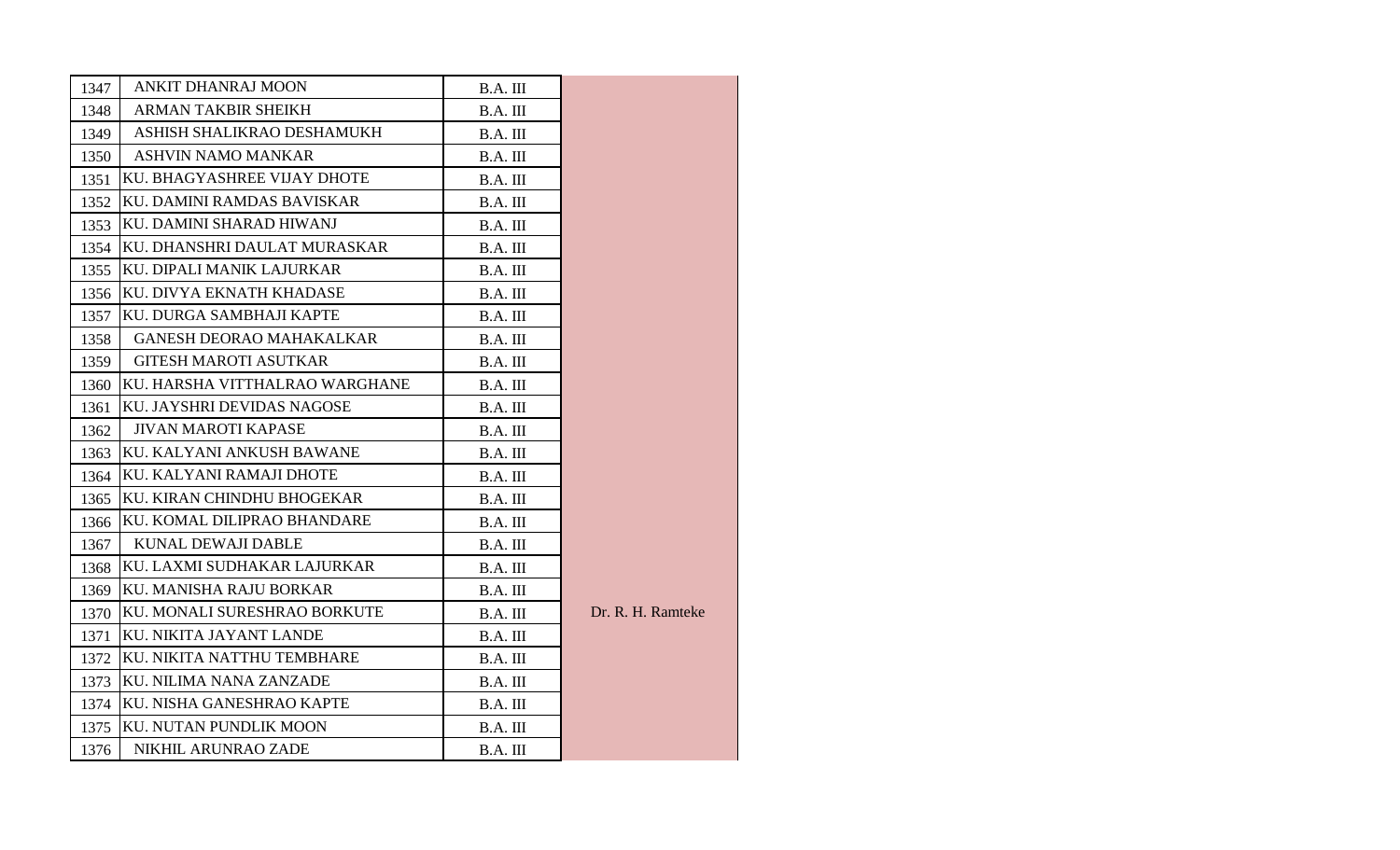| 1377 | NIKHIL SHANKARRAO KHAIRKAR         | B.A. III |  |
|------|------------------------------------|----------|--|
| 1378 | KU. PAYAL RAJENDRA YESANKAR        | B.A. III |  |
| 1379 | <b>KU. PAYAL RAJU DANAV</b>        | B.A. III |  |
| 1380 | KU. PAYAL SANJAY GAJBHIYE          | B.A. III |  |
| 1381 | KU. POOJA NIVRUTTI PARKHI          | B.A. III |  |
| 1382 | KU. PRAGATI DIPAKRAO BHAGAT        | B.A. III |  |
| 1383 | KU. PRAGATI DIWAKRRAO GALANDE      | B.A. III |  |
| 1384 | KU. PRANALI WASUDEORAO ASUTKAR     | B.A. III |  |
| 1385 | KU. PRATIKSHA RAJENDRA KAMBLE      | B.A. III |  |
| 1386 | KU. PRAVINA GAJANAN DHOTE          | B.A. III |  |
| 1387 | KU. PRITEE GANGADHAR SADMAKE       | B.A. III |  |
| 1388 | KU. PRIYA NARESH NAGRALE           | B.A. III |  |
| 1389 | KU. PRIYA PANDURANG KUMBHEKAR      | B.A. III |  |
| 1390 | KU. PUJA DNYANESHWAR AVGAN         | B.A. III |  |
| 1391 | PRAJWAL MANIKRAO KAMBLE            | B.A. III |  |
| 1392 | KU. RANI BABAN VAIDYA              | B.A. III |  |
| 1393 | <b>KU. RASHMI SANJAY RODE</b>      | B.A. III |  |
| 1394 | KU. RENUKA JAGDISH SAKHARKAR       | B.A. III |  |
| 1395 | KU. ROHINI GANGARAM DIVE           | B.A. III |  |
| 1396 | KU. ROSHANI RAJU WAODHANE          | B.A. III |  |
| 1397 | KU. RUCHITA GAJANAN DEKATE         | B.A. III |  |
| 1398 | RAHUL SHIVSHANKAR DHOKE            | B.A. III |  |
| 1399 | RAKESH ISHWAR CHACHANE             | B.A. III |  |
| 1400 | ROHIT RAJENDRA KACHHAWA            | B.A. III |  |
| 1401 | KU. SHRADDHA SUNIL BANSOD          | B.A. III |  |
| 1402 | KU. SHUBHANGI SHRIDHARRAO DANDEKAR | B.A. III |  |
| 1403 | KU. SNEHA JANARDHAN KOLHE          | B.A. III |  |
| 1404 | KU. SONU JANARDHAN KUDMATE         | B.A. III |  |
|      | 1405 KU. SONU SHARAD KOLHE         | B.A. III |  |
|      | 1406 KU. SWATI HANUMAN TAMGADGE    | B.A. III |  |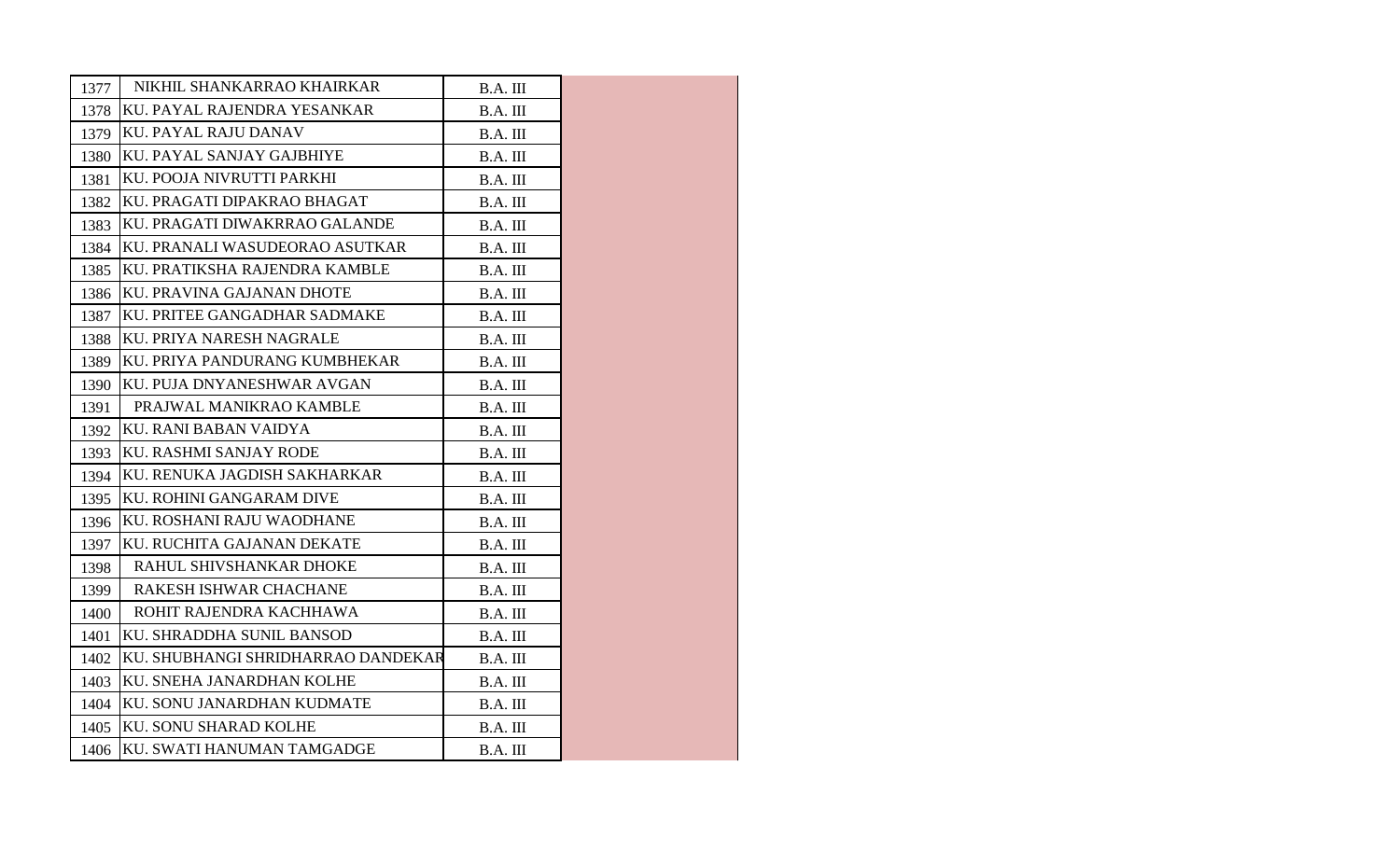| 1407 | <b>SAGAR DIWAKAR KHADSE</b>      | B.A. III         |                |
|------|----------------------------------|------------------|----------------|
| 1408 | <b>SAGAR SHESHRAO NEHARE</b>     | B.A. III         |                |
| 1409 | <b>SAURABH DILIP MUNGALE</b>     | B.A. III         |                |
| 1410 | SHUBHAM PRAMOD KAMBLE            | B.A. III         |                |
| 1411 | <b>SHUBHAM VILAS MENGHARE</b>    | B.A. III         |                |
| 1412 | <b>SUHAS DIWAKAR PATIL</b>       | B.A. III         |                |
| 1413 | SUNIL YOGESHWAR CHACHANE         | B.A. III         |                |
| 1414 | TUSHAR AVAKASH KUBDE             | B.A. III         |                |
| 1415 | KU. UTKARSHA ANAND LOHANDE       | B.A. III         |                |
| 1416 | KU. VAISHANAVI PANDURANG MUNGASE | B.A. III         |                |
| 1417 | KU. VAISHANVI RAJENDRA DEHANE    | B.A. III         |                |
| 1418 | KU. VIBHA GANESH KAMDI           | B.A. III         |                |
| 1419 | <b>VRUSHABH BHAURAO PARMORE</b>  | B.A. III         |                |
| 1420 | KU. YOGITA KRUSHNAJI PINJARKAR   | B.A. III         |                |
| 1421 | ATUL TULSHIRAM KOTNAKE           | B.A. III         |                |
| 1422 | KU. DEVYANI KESHV RAUT           | B.A. III         |                |
| 1423 | <b>HARSHAL HARIDAS POTHARE</b>   | B.A. III         |                |
| 1424 | HEMANT ARUN CHAUDHARI            | B.A. III         |                |
| 1425 | KU. MOHINI ISHWAR GHUMADE        | B.A. III         |                |
| 1426 | KU. NIKHITA VITHOBAJI DANDARE    | B.A. III         |                |
| 1427 | NIKHIL RAJU CHUTE                | B.A. III         | Mr. G. S. Bele |
| 1428 | KU. PAYAL RAJU HIWARKAR          | B.A. III         |                |
| 1429 | KU. PRAGATI KOTHERAO TADAS       | B.A. III         |                |
| 1430 | KU. RINA BHARAT SHAMBHARKAR      | B.A. III         |                |
| 1431 | <b>KU. SAVITA BABAN HEDAU</b>    | B.A. III         |                |
| 1432 | SHUBHAM MANIK KAMBLE             | B.A. III         |                |
| 1433 | SHUBHAM SANDESH PUNVATKAR        | B.A. III         |                |
| 1434 | KU. ACHAL SHIVDAS DEOGADE        | <b>B.Com III</b> |                |
| 1435 | KU. ANJALI ASHOKRAO CHAFLE       | <b>B.Com III</b> |                |
| 1436 | KU. ARATI DHANRAJ DATARKAR       | <b>B.Com III</b> |                |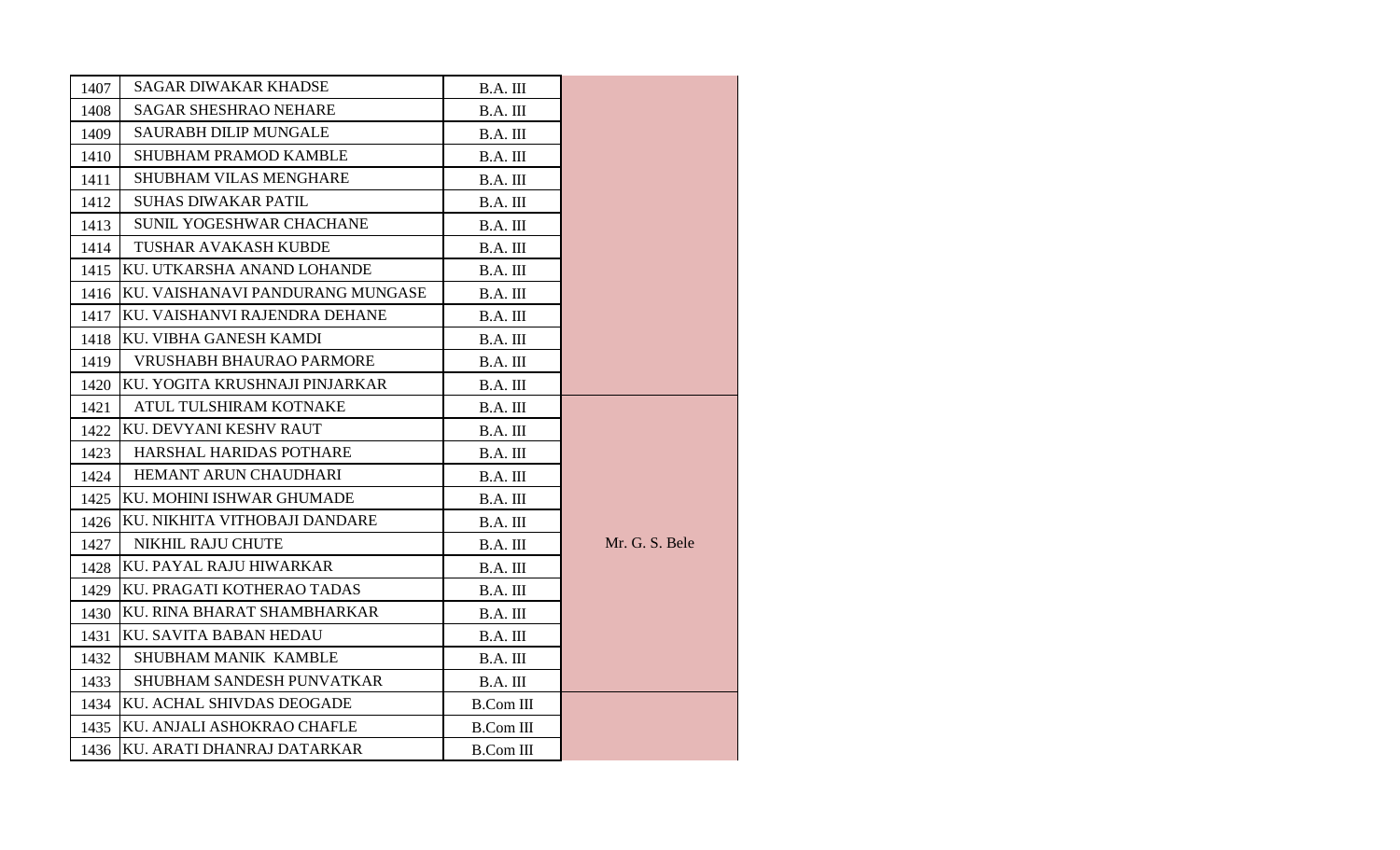| 1437 | KU. ARATI DILIP SALAVE           | <b>B.Com III</b> |
|------|----------------------------------|------------------|
| 1438 | KU. ASHWINI DEVRAO MENDHULE      | <b>B.Com III</b> |
| 1439 | KU. ASHWINI MORESHWAR BHURE      | <b>B.Com III</b> |
| 1440 | ANANT JITENDRA PANCHABHAI        | <b>B.Com III</b> |
| 1441 | ANIKET MAROTRAO THAKARE          | <b>B.Com III</b> |
| 1442 | ASHISH SURESH KUTTARMARE         | <b>B.Com III</b> |
| 1443 | ANKIT SHANKAR LANDAGE            | B.Com III        |
| 1444 | KU. BHAGYALAXMI PRABHAKAR LATKAR | <b>B.Com III</b> |
| 1445 | KU. BHAVANA GANPATRAO WANKHEDE   | <b>B.Com III</b> |
| 1446 | KU. CHITRA CHANDRABHAN BOBHATE   | <b>B.Com III</b> |
| 1447 | KU. DIKSHA BHARAT BHOYAR         | <b>B.Com III</b> |
| 1448 | KU. DIPALI DNYANESHWAR TAPASE    | <b>B.Com III</b> |
| 1449 | KU. DIVYA SURESH PACHARUTKAR     | <b>B.Com III</b> |
| 1450 | DINESH SANTOSHRAO CHAUDHARI      | <b>B.Com III</b> |
| 1451 | KU. JAGRUTI PRAVIN PAWAR         | <b>B.Com III</b> |
| 1452 | KU. KALYANI RAJU KHONDE          | <b>B.Com III</b> |
| 1453 | KU. KALYANI SURYABHAN MONDHE     | <b>B.Com III</b> |
| 1454 | KU. KANCHAN VINAYAKRAO TURANKAR  | <b>B.Com III</b> |
| 1455 | KU. KAVITA RAMKRUSHNA SONKUSARE  | <b>B.Com III</b> |
| 1456 | KU. KOMAL SHANKAR CHITADE        | <b>B.Com III</b> |
| 1457 | KU. MADHURI ASHOK WAHADUDE       | <b>B.Com III</b> |
| 1458 | KU. MADHURI GAJANAN POLE         | <b>B.Com III</b> |
| 1459 | KU. MADHURI VIJAY KHADATKAR      | <b>B.Com III</b> |
| 1460 | KU. NAYANA RAGHUVIR BHOYAR       | <b>B.Com III</b> |
| 1461 | NIKHIL FATTUJI DHURVE            | <b>B.Com III</b> |
| 1462 | NITESH ISHWAR DHAGE              | <b>B.Com III</b> |
| 1463 | KU. PALLAVI WASUDEO PAWANKAR     | <b>B.Com III</b> |
| 1464 | KU. PAYAL DHANRAJ JIKAR          | <b>B.Com III</b> |
| 1465 | <b>KU. PORNIMA RAJU FUTANE</b>   | <b>B.Com III</b> |
| 1466 | KU. PRAGATI VINAYAKRAO CHAUDHARI | <b>B.Com III</b> |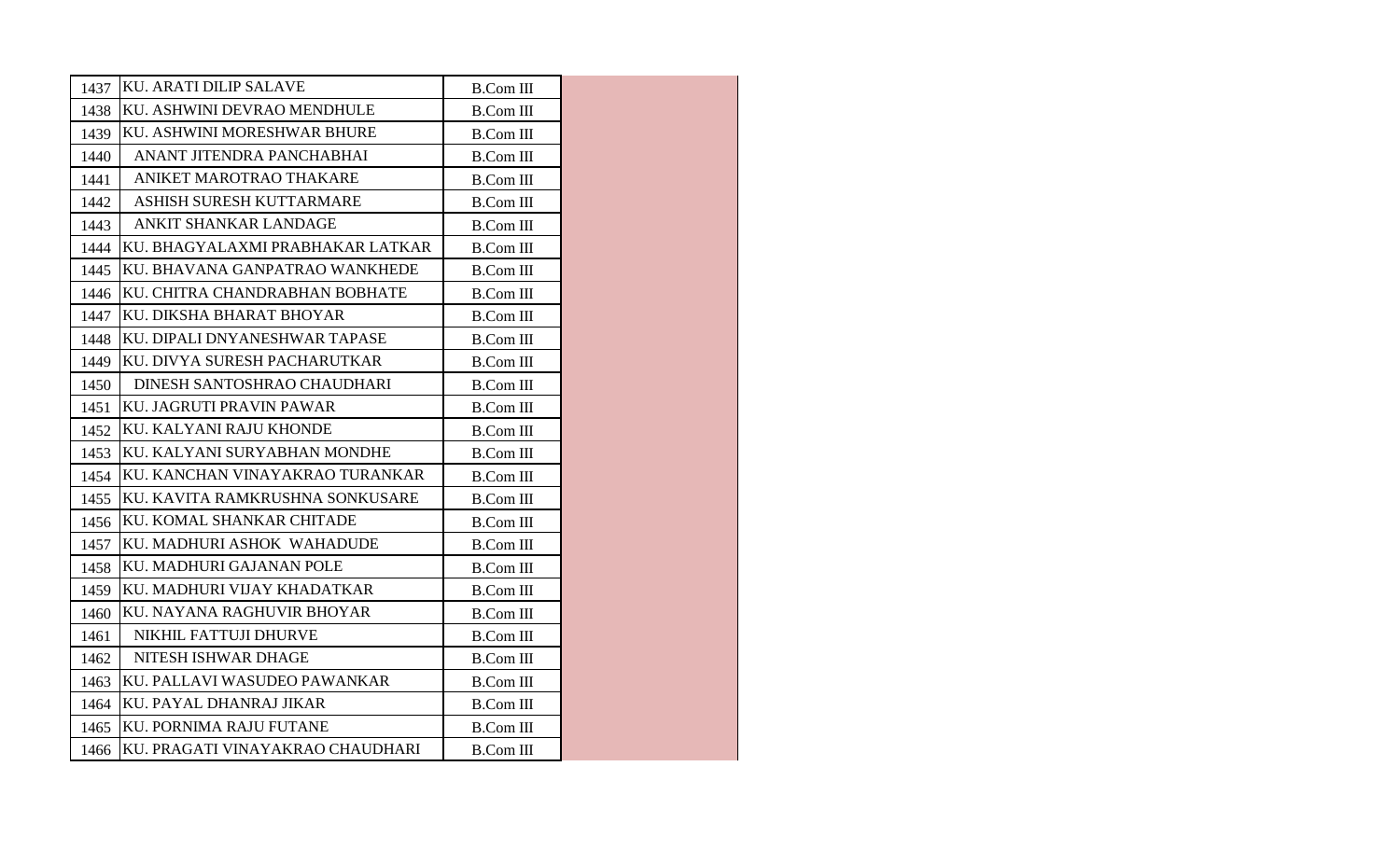| 1467 | KU. PRIYANKA VILAS KAKPURE      | <b>B.Com III</b> |                     |
|------|---------------------------------|------------------|---------------------|
| 1468 | KU. PRANALI NARAYAN YENURKAR    | <b>B.Com III</b> | Dr. W. J. Chaudhari |
| 1469 | KU. PRANALI VINAYAK BARBATKAR   | <b>B.Com III</b> |                     |
| 1470 | KU. PRATIKSHA PANDHARI GALANDE  | <b>B.Com III</b> |                     |
| 1471 | PRAJWAL SHANTARAM BHAGAT        | <b>B.Com III</b> |                     |
| 1472 | PRAVIN PRAMOD KOLHE             | <b>B.Com III</b> |                     |
| 1473 | KU. RANI SUBHASH DHABEKAR       | <b>B.Com III</b> |                     |
| 1474 | KU. ROHINI BALAKRAM CHAUDHARI   | <b>B.Com III</b> |                     |
| 1475 | KU. ROSHANA SHANKAR BHASPALKAR  | <b>B.Com III</b> |                     |
| 1476 | KU. RUCHIKA PALASRAM GANVIR     | <b>B.Com III</b> |                     |
| 1477 | KU. RUCHITA LAXMAN BUCHE        | <b>B.Com III</b> |                     |
| 1478 | RAJJAT PANDURANGAJI BRAMHANWADE | <b>B.Com III</b> |                     |
| 1479 | RITIK NARAHARI WANGE            | <b>B.Com III</b> |                     |
| 1480 | ROSHAN KOTHERAO KHODE           | <b>B.Com III</b> |                     |
| 1481 | <b>RUSHIKESH RAMDAS SUTE</b>    | <b>B.Com III</b> |                     |
| 1482 | KU. SANGITA GUNDERAO DHORE      | <b>B.Com III</b> |                     |
| 1483 | KU. SHILAP RAJU GAULKAR         | <b>B.Com III</b> |                     |
| 1484 | KU. SHIVANI MAROTI GAWANDE      | <b>B.Com III</b> |                     |
| 1485 | KU, SHIWANI GAJANAN ARADE       | <b>B.Com III</b> |                     |
| 1486 | KU. SHITAL SANTOSHRAO CHAUDHARI | <b>B.Com III</b> |                     |
| 1487 | KU. SHUBHANGI KHUSHAL GURNULE   | <b>B.Com III</b> |                     |
| 1488 | KU. SWATI RAMKRUSHNA DEVULKAR   | <b>B.Com III</b> |                     |
| 1489 | <b>SACHIN ANIL KHERKAR</b>      | <b>B.Com III</b> |                     |
| 1490 | SAMEER RATNAKAR TADAS           | <b>B.Com III</b> |                     |
| 1491 | SATISH PURUSHOTAAM PICHKATE     | <b>B.Com III</b> |                     |
| 1492 | <b>SHUBHAM VILAS BALKHANDE</b>  | <b>B.Com III</b> |                     |
| 1493 | <b>SURAJ VIJAY SALAVE</b>       | <b>B.Com III</b> |                     |
| 1494 | KU. TEJASWINI WASANT BHAGAT     | <b>B.Com III</b> |                     |
| 1495 | KU. UNNATI SUDHIR SHENDE        | <b>B.Com III</b> |                     |
|      | 1496 KU. URMILA SIDDHARTH BHALE | <b>B.Com III</b> |                     |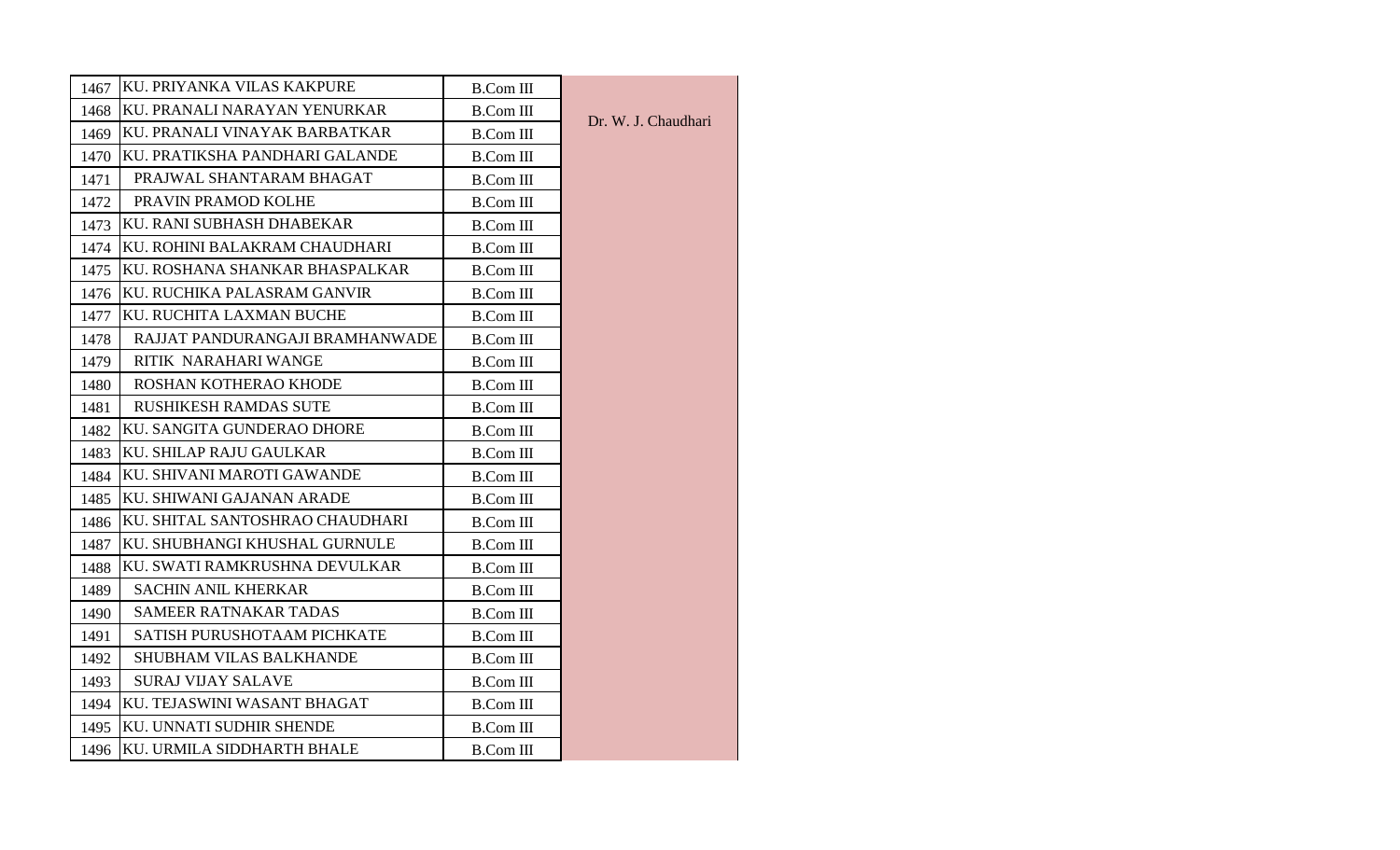| 1497 | <b>KU. VRUSHALI SURESH LEWADE</b> | <b>B.Com III</b> |  |
|------|-----------------------------------|------------------|--|
| 1498 | VAIBHAV NATTHUJI KALAMKAR         | <b>B.Com III</b> |  |
| 1499 | VISHAL MAROTI CHOUDHARI           | <b>B.Com III</b> |  |
| 1500 | VISHNU ANANTRAO KOLHE             | <b>B.Com III</b> |  |
| 1501 | VYANKTESHWAR PRAKASH CHAMBHARE    | <b>B.Com III</b> |  |
| 1502 | YASH NAMDEORAO BHOYAR             | <b>B.Com III</b> |  |
| 1503 | YOGESH SURESH JUNGHARE            | <b>B.Com III</b> |  |
| 1504 | KU. AMITA DILIPRAO BHOSALE        | <b>B.Com III</b> |  |
| 1505 | KU. ASHWINI DEVIDAS THOMBARE      | <b>B.Com III</b> |  |
| 1506 | AJAY GAJANAN MAHALLE              | <b>B.Com III</b> |  |
| 1507 | AKASH DIPAK SHAMBHARKAR           | <b>B.Com III</b> |  |
| 1508 | AKASH MADHUKARRAO LANDGE          | <b>B.Com III</b> |  |
| 1509 | <b>ANIKET VIJAY GIRI</b>          | <b>B.Com III</b> |  |
| 1510 | <b>BHUSHAN VINAYAK TURANKAR</b>   | <b>B.Com III</b> |  |
| 1511 | BHUSHAN MANIKRAO NIKHADE          | <b>B.Com III</b> |  |
| 1512 | KU. DIVYA LAKHAMICHAND BULANI     | <b>B.Com III</b> |  |
| 1513 | <b>GAURAV DILIPRAO DAMBHARE</b>   | <b>B.Com III</b> |  |
| 1514 | <b>GOVIND VINODKUMAR JOSHI</b>    | <b>B.Com III</b> |  |
| 1515 | HARSHIT CHANDRASHEKHAR NERALWAR   | <b>B.Com III</b> |  |
| 1516 | HEMANT RAMESH DHODKIYA            | <b>B.Com III</b> |  |
| 1517 | <b>JITENDRA VIJAYRAO MULE</b>     | <b>B.Com III</b> |  |
| 1518 | KU. KAJAL JAIRAM BODHANI          | <b>B.Com III</b> |  |
| 1519 | KESHAV JUGALKISHOR GOPA           | <b>B.Com III</b> |  |
| 1520 | KU. MOHINI RAJENDRA DAFARE        | <b>B.Com III</b> |  |
| 1521 | KU. MEGHANA SANJAYRAO KULKARNI    | <b>B.Com III</b> |  |
| 1522 | MANAV MADHUKAR DAMBHARE           | <b>B.Com III</b> |  |
| 1523 | MAYUR MAHADEO BHAGAT              | <b>B.Com III</b> |  |
| 1524 | <b>MAYUR RAMAN HURKAT</b>         | <b>B.Com III</b> |  |
| 1525 | KU. NILIMA HOMRAJ CHAFLE          | <b>B.Com III</b> |  |
| 1526 | <b>NIRAJ SUHAS GUJAR</b>          | <b>B.Com III</b> |  |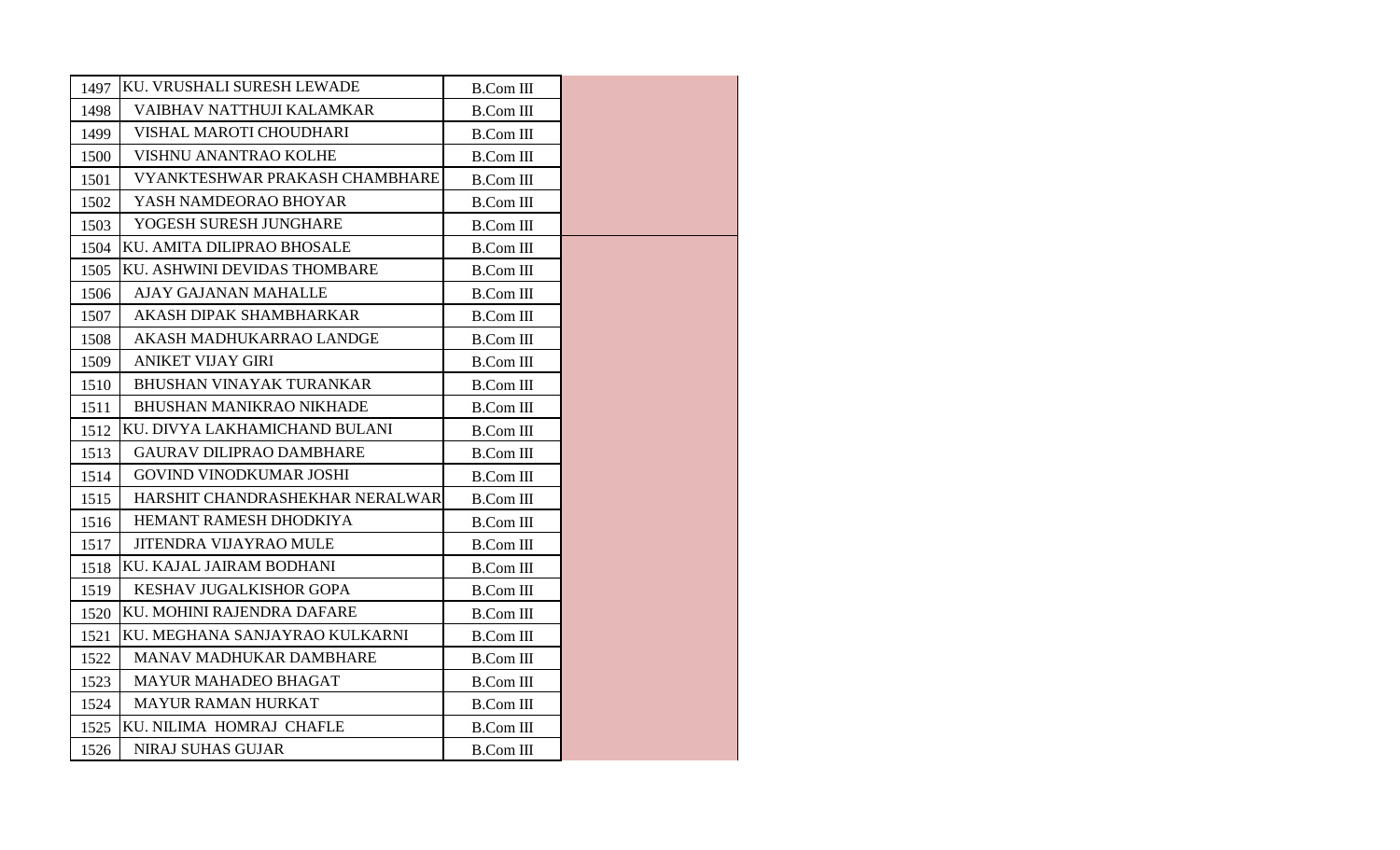| 1527 | <b>KU. PAYAL NARAYANRAO BHOYAR</b> | <b>B.Com III</b> |                  |
|------|------------------------------------|------------------|------------------|
| 1528 | KU. POOJA JEETMAL SHARMA           | <b>B.Com III</b> |                  |
| 1529 | KU. PRITI MURAHARAM DUSAD          | <b>B.Com III</b> | Mr. P. Chaudhari |
| 1530 | KU. PREETI MAROTI SAHARE           | <b>B.Com III</b> |                  |
| 1531 | KU. PRAJAKTA CHANDRAKANT DAF       | <b>B.Com III</b> |                  |
| 1532 | KU. PRATIKSHA ANANDRAO AWARI       | <b>B.Com III</b> |                  |
| 1533 | KU. PRATIKSHA DIWAKARRAO WAGHMARE  | <b>B.Com III</b> |                  |
| 1534 | PIYUSH DILIP GAIKWAD               | <b>B.Com III</b> |                  |
| 1535 | PIYUSH DILIP GATHE                 | <b>B.Com III</b> |                  |
| 1536 | PRAFUL SATISHRAO TEMBHURKAR        | <b>B.Com III</b> |                  |
| 1537 | PRANAY BABARAO BHAGAT              | <b>B.Com III</b> |                  |
| 1538 | PRATIK KISHOR SAYANKAR             | <b>B.Com III</b> |                  |
| 1539 | PRATIK SURESH DHABARDE             | <b>B.Com III</b> |                  |
| 1540 | PRATIK AJAY YENORKAR               | <b>B.Com III</b> |                  |
| 1541 | RAHUL KHUSHALRAO THOMBRE           | <b>B.Com III</b> |                  |
| 1542 | RAHUL SANDIPRAO TALVEKAR           | <b>B.Com III</b> |                  |
| 1543 | RITESH GOPAL THAKRE                | <b>B.Com III</b> |                  |
| 1544 | KU. SAMIKSHA PANDURANG BALPANDE    | <b>B.Com III</b> |                  |
| 1545 | KU. SHIVANI ARUNRAO LADHI          | <b>B.Com III</b> |                  |
| 1546 | KU. SHIVANI SUNIL SIDDAMSHETTIWAR  | <b>B.Com III</b> |                  |
| 1547 | <b>SHIWAM BABARAO FALKE</b>        | <b>B.Com III</b> |                  |
| 1548 | SHRIYOG ANILRAO VYAWAHAREY         | <b>B.Com III</b> |                  |
| 1549 | <b>SHUBHAM RAMDAS TURALE</b>       | <b>B.Com III</b> |                  |
| 1550 | SHUBHAM GULABRAO TANDULKAR         | <b>B.Com III</b> |                  |
| 1551 | SUMIT KAMLAKARRAO MUSALE           | <b>B.Com III</b> |                  |
| 1552 | <b>KU. VRUSHALI RAJU DATE</b>      | <b>B.Com III</b> |                  |
| 1553 | VISHAL NARESH KATADE               | <b>B.Com III</b> |                  |
| 1554 | <b>KU. AMISHA DILIP YEWALE</b>     | B.Sc III         |                  |
| 1555 | KU. ANJALI TUKARAM BAWANE          | B.Sc III         |                  |
| 1556 | KU. ANKITA GAJANAN VIHIRKAR        | <b>B.Sc III</b>  |                  |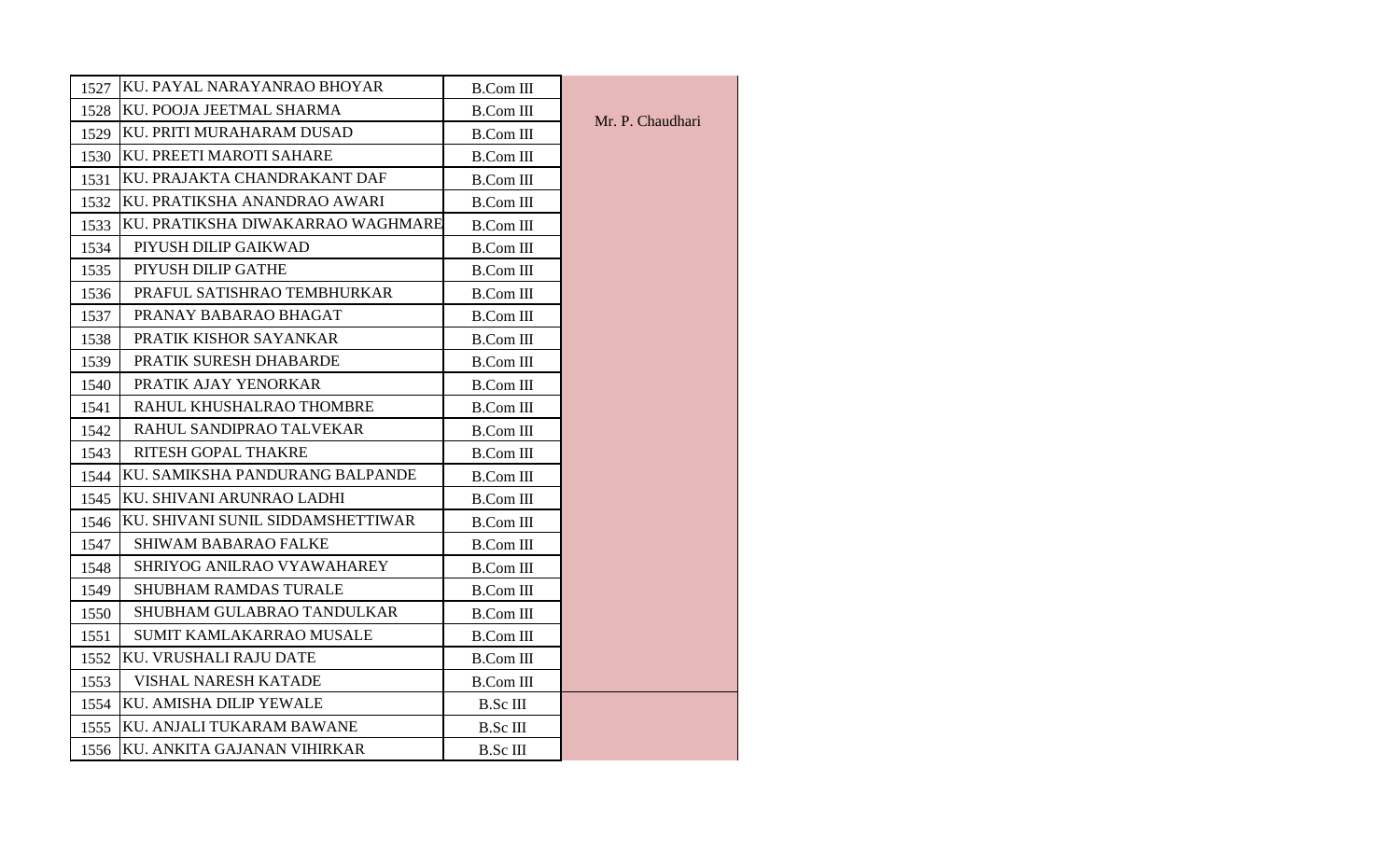| 1557 | KU. ARBEENA PARVEEN MATEEN ABDUL  | <b>B.Sc III</b> |                  |
|------|-----------------------------------|-----------------|------------------|
| 1558 | KU. ARATI LOMESHWAR NAGPURE       | B.Sc III        |                  |
| 1559 | KU. ARTI ARJUN KATHODE            | B.Sc III        |                  |
| 1560 | KU. ANAM SHABBIR KURESHI          | <b>B.Sc III</b> |                  |
| 1561 | ADESH LAXMANRAO WADKAR            | B.Sc III        |                  |
| 1562 | ANIL PRABHUJI DADMAL              | B.Sc III        |                  |
| 1563 | KU. BHAGYASHRI DNYANESHWAR ZADE   | B.Sc III        |                  |
| 1564 | KU. BHAWANA VENUDAS JAMBHULE      | B.Sc III        |                  |
| 1565 | KU. BHAWANA ARUN PACHARUTKAR      | B.Sc III        |                  |
| 1566 | KU. DARSHANA SUDHAKARRAO MANGRUTI | <b>B.Sc III</b> |                  |
| 1567 | KU. DIPIKA GULABRAO RAHATE        | B.Sc III        |                  |
| 1568 | KU. DIVYA SURESHRAO GALANDE       | <b>B.Sc III</b> |                  |
| 1569 | DHIRAJ SHANKARRAO MAHAJAN         | B.Sc III        |                  |
| 1570 | KU. GITA RAMBHAUJI YENORKAR       | <b>B.Sc III</b> |                  |
| 1571 | KU. GUNJAN PRABHAKAR MADAVI       | B.Sc III        |                  |
| 1572 | KU. HARSHA SUBHASHRAO MAHAKALKAR  | <b>B.Sc III</b> |                  |
| 1573 | HARSHAL RAJENDRA YEWALE           | B.Sc III        |                  |
| 1574 | KU. KALYANI REKHRAM SHINDE        | B.Sc III        |                  |
| 1575 | KU. KANCHAN LAXMAN DHAWADE        | <b>B.Sc III</b> |                  |
| 1576 | KU. KARISHMA BABARAO MANDAOKAR    | <b>B.Sc III</b> |                  |
| 1577 | KU. KHUSHBU KAWADU UMARE          | <b>B.Sc III</b> |                  |
| 1578 | KU. KOMAL RAMESHRAO YELEKAR       | <b>B.Sc III</b> |                  |
| 1579 | KU. KRUTIKA KISHOR LADHI          | B.Sc III        |                  |
| 1580 | KUNAL WAMANRAO MASLE              | <b>B.Sc III</b> |                  |
| 1581 | KU. MAYURI UMESHRAO NARNAWARE     | <b>B.Sc III</b> |                  |
| 1582 | KU. MAYURI RAJU DHANFULE          | <b>B.Sc III</b> |                  |
| 1583 | KU. MINAKSHI GOWARDHAN JAWADE     | B.Sc III        |                  |
| 1584 | KU. NIKHITA VIJAYRAO RAUT         | <b>B.Sc III</b> | Dr. M. N. Narule |
| 1585 | KU. NIKHITA DEVIDAS SUPARE        | <b>B.Sc III</b> |                  |
| 1586 | KU. NISHA RAMESHRAO DHOTE         | <b>B.Sc III</b> |                  |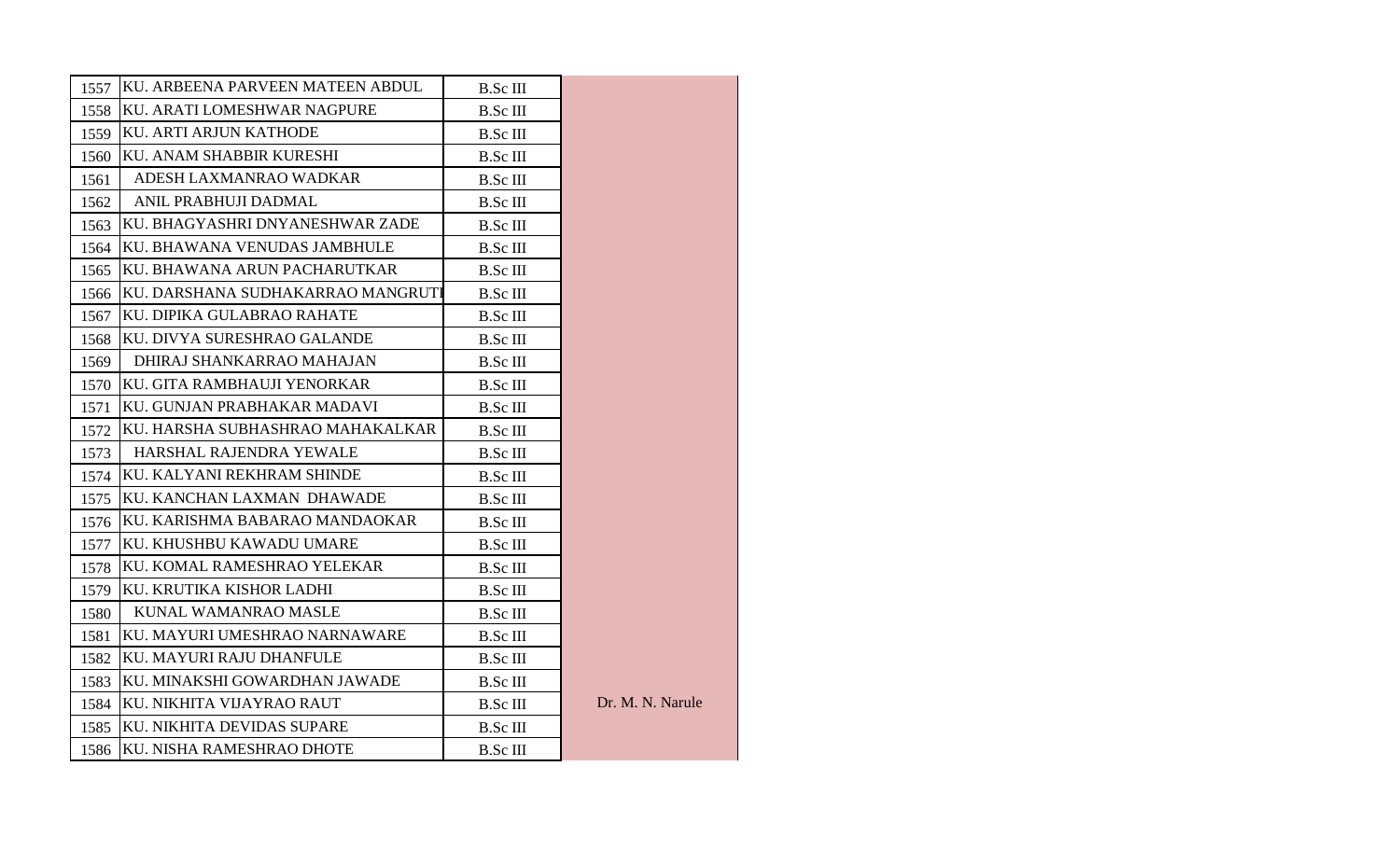| 1587 | NISHANT VILASRAO KHELKAR           | <b>B.Sc III</b> |  |
|------|------------------------------------|-----------------|--|
| 1588 | KU. PAYAL BANDU BHOYAR             | <b>B.Sc III</b> |  |
| 1589 | <b>KU. PAYAL ARUN DAHAKE</b>       | <b>B.Sc III</b> |  |
| 1590 | KU. PAYAL MANOHAR BAWANE           | <b>B.Sc III</b> |  |
| 1591 | KU. POOJA NARAYANRAO RAUT          | <b>B.Sc III</b> |  |
| 1592 | KU. POOJA PRAKASH WANDHARE         | <b>B.Sc III</b> |  |
| 1593 | KU. PUJA PADMANATH VIRULKAR        | <b>B.Sc III</b> |  |
| 1594 | KU. PRANALI NANAJI DHOTE           | <b>B.Sc III</b> |  |
| 1595 | KU. PRANALI SHIVAJI SHINDEKAR      | <b>B.Sc III</b> |  |
| 1596 | KU. PRIYA NATTHUJI SHENDE          | <b>B.Sc III</b> |  |
| 1597 | KU. PRIYA RAJESH DANDARE           | <b>B.Sc III</b> |  |
| 1598 | KU. PRIYANKA BHAGWAN RAKHADE       | <b>B.Sc III</b> |  |
| 1599 | KU. PRIYANKA CHANDRABHANJI SADAWAR | B.Sc III        |  |
| 1600 | PRATIK GANGADHAR KODAPE            | <b>B.Sc III</b> |  |
| 1601 | KU. RAKSHA VILAS KHATDEO           | <b>B.Sc III</b> |  |
| 1602 | ROHIT MILIND GOTE                  | <b>B.Sc III</b> |  |
| 1603 | KU. SAMIKSHA SUBHASH CHAUDHARI     | <b>B.Sc III</b> |  |
| 1604 | KU. SHRADDHA ARUNRAO NIKHADE       | B.Sc III        |  |
| 1605 | KU. SHRADDHA MANOJ WANODE          | <b>B.Sc III</b> |  |
| 1606 | KU. SHUBHANGI BHIMRAO BHAGAT       | <b>B.Sc III</b> |  |
| 1607 | KU. SHUBAHNGI DILIPRAO BOCHAR      | <b>B.Sc III</b> |  |
| 1608 | KU. SIMRAN SANJAY PATIL            | <b>B.Sc III</b> |  |
| 1609 | KU. SNEHA JAGDISH MOHITE           | B.Sc III        |  |
| 1610 | KU. SNEHA KISHOR MAHALLE           | <b>B.Sc III</b> |  |
| 1611 | KU. SNEHAL ASHOKRAO BORKAR         | <b>B.Sc III</b> |  |
| 1612 | <b>SAGAR GAJANAN BENDE</b>         | <b>B.Sc III</b> |  |
| 1613 | SARANG GANESH HIWANJ               | <b>B.Sc III</b> |  |
| 1614 | SHUBHAM KAWADUJI NAITAM            | B.Sc III        |  |
| 1615 | <b>SURAJ PINESHWAR BURBURE</b>     | <b>B.Sc III</b> |  |
| 1616 | SHYAM CHANDRAKANT ASEKAR           | <b>B.Sc III</b> |  |
|      |                                    |                 |  |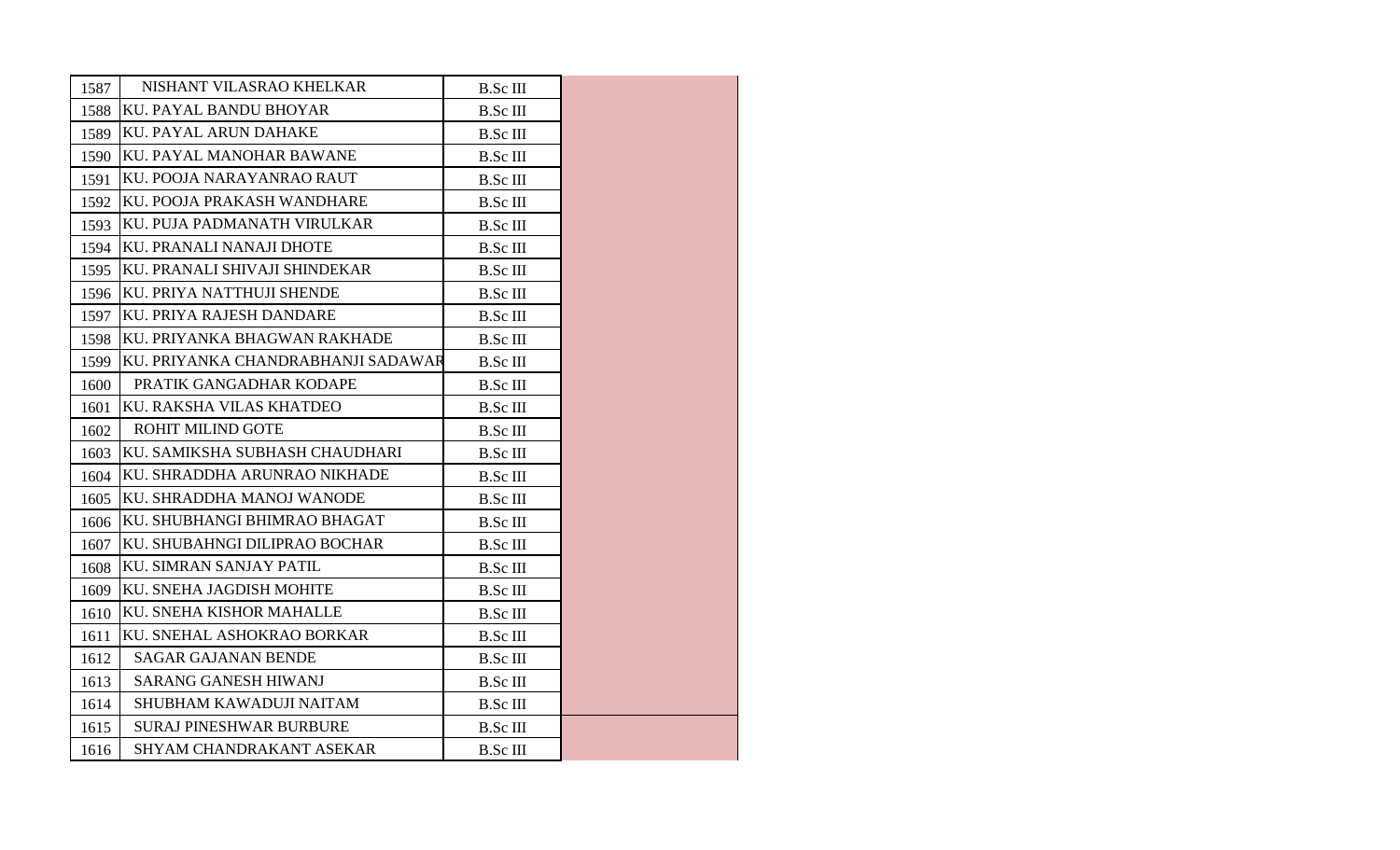| 1617 | <b>SWARUP MANOHAR PADOLE</b>      | <b>B.Sc III</b> |                    |
|------|-----------------------------------|-----------------|--------------------|
| 1618 | KU. TANUJA DHANRAJ CHAUDHARI      | <b>B.Sc III</b> |                    |
| 1619 | KU. TRINKAL CHARANDAS JOUNJAL     | <b>B.Sc III</b> |                    |
|      | 1620 KU. TRUPTI DILIP GIRADE      | <b>B.Sc III</b> |                    |
| 1621 | KU. VAISHNAVI DEVIDAS THAKARE     | <b>B.Sc III</b> |                    |
|      | 1622 KU. VAISHNAVI DILIP WAGHMARE | <b>B.Sc III</b> |                    |
| 1623 | KU. VAISHNAVI MAROTI WADKAR       | <b>B.Sc III</b> |                    |
|      | 1624 KU. VISHAHA YADAV MANE       | <b>B.Sc III</b> |                    |
|      | 1625 KU. VRUNDA ARUN RAUT         | <b>B.Sc III</b> |                    |
|      | 1626 KU. VRUSHALI NANAJI VAIDHYA  | <b>B.Sc III</b> |                    |
| 1627 | KU. ACHAL ARVIND TAMGADGE         | <b>B.Sc III</b> |                    |
| 1628 | KU. ANKITA PANDURANG BABHULKAR    | <b>B.Sc III</b> |                    |
| 1629 | KU. ANKITA DILIP GIRADE           | <b>B.Sc III</b> |                    |
| 1630 | KU. AKANSHA TARACHAND DESAI       | <b>B.Sc III</b> |                    |
| 1631 | ABDUL MONIS MATEEN ABDUL          | <b>B.Sc III</b> |                    |
| 1632 | AKSHAY SUNIL LAYSATWAR            | <b>B.Sc III</b> |                    |
| 1633 | <b>AKSHAY SANJAY THOOL</b>        | <b>B.Sc III</b> |                    |
| 1634 | ANKIT HARIBHAU KAKADE             | <b>B.Sc III</b> |                    |
| 1635 | ANIKET KHUSHALRAO MUDE            | B.Sc III        |                    |
| 1636 | KU. CHAITALI MAHADEO GANDHARE     | <b>B.Sc III</b> |                    |
| 1637 | KU. DHANSHRI DIGAMBAR BURE        | <b>B.Sc III</b> |                    |
| 1638 | DHAMMADIP DIGAMBAR GAWANDE        | <b>B.Sc III</b> |                    |
| 1639 | <b>GAURAV SHANTARAM RAUT</b>      | <b>B.Sc III</b> |                    |
| 1640 | KU. HARSHADA GAJANAN DAMBHARE     | <b>B.Sc III</b> |                    |
| 1641 | KU. JAYASHRI RAJU GAULKAR         | <b>B.Sc III</b> |                    |
| 1642 | KU. KIRAN NILKANTH KSHIRSAGAR     | <b>B.Sc III</b> |                    |
| 1643 | <b>KRUNAL VITTHAL SHERKI</b>      | <b>B.Sc III</b> |                    |
| 1644 | KUNAL PRABHAKAR CHAMCHOR          | <b>B.Sc III</b> |                    |
| 1645 | KU. LATA SUBHASHRAO DHOBALE       | <b>B.Sc III</b> | Dr. R. G. Gajbhiye |
|      | 1646 KU. MAYURI MINANATH DHAWANE  | <b>B.Sc III</b> |                    |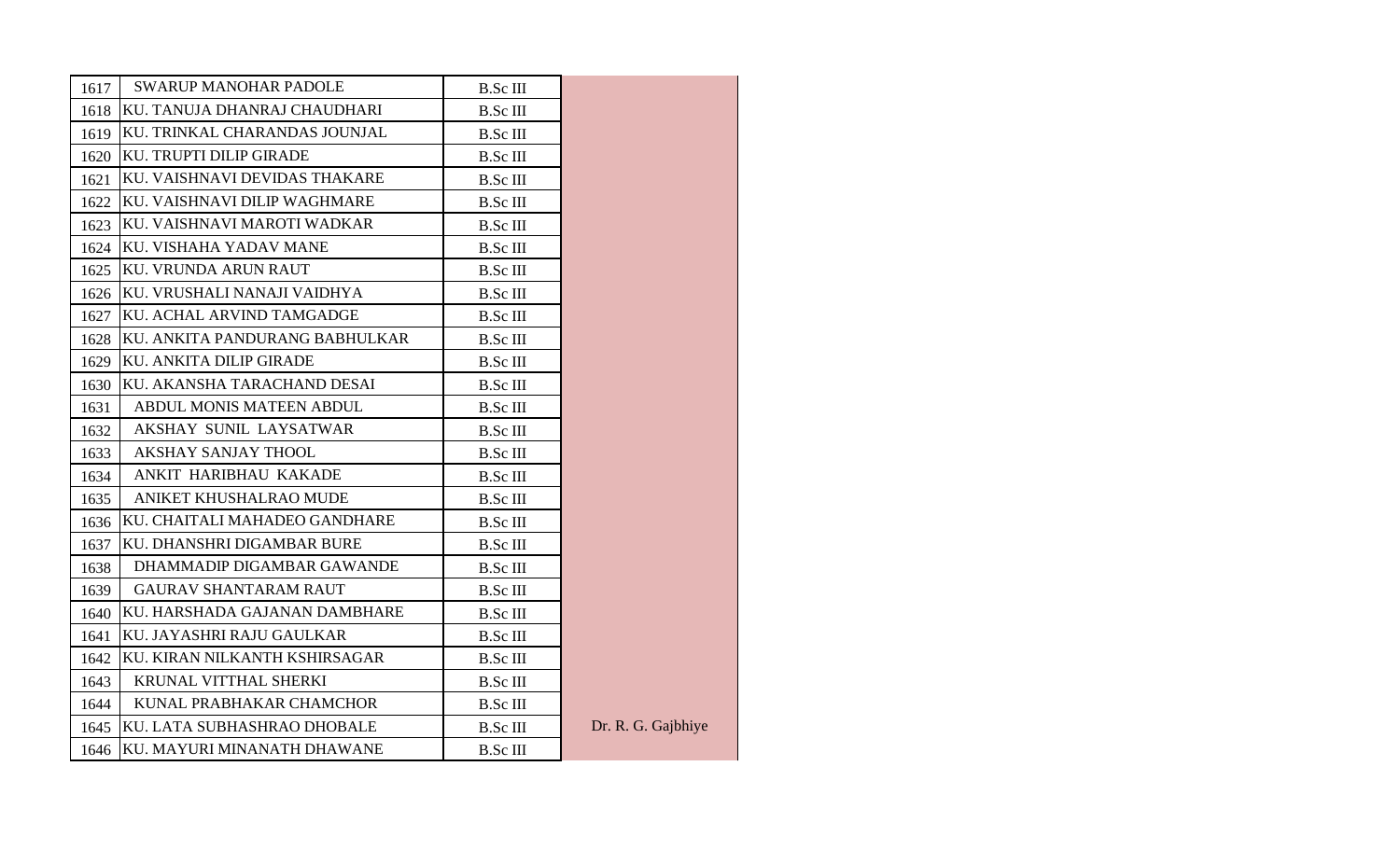| 1647 | MAHESH GAJANAN THAKARE          | <b>B.Sc III</b> |  |
|------|---------------------------------|-----------------|--|
| 1648 | <b>MANGESH BALAJI PARBAT</b>    | <b>B.Sc III</b> |  |
| 1649 | NAYAN ARUNRAO AKHUD             | B.Sc III        |  |
| 1650 | KU. PAYAL VIJAY DEODHE          | <b>B.Sc III</b> |  |
| 1651 | KU. PRANALI RAMESH PATIL        | <b>B.Sc III</b> |  |
| 1652 | KU. PRATIKSHA DEVIDAS MOGARE    | <b>B.Sc III</b> |  |
| 1653 | KU. PRATIKSHA GULAB MUNGASE     | <b>B.Sc III</b> |  |
| 1654 | KU. PRATIKSHA SURESH TIRPUDE    | <b>B.Sc III</b> |  |
| 1655 | KU. PUNAM HARIDASJI KALWADE     | <b>B.Sc III</b> |  |
| 1656 | PRAJWAL JITENDRARAO RANGARI     | <b>B.Sc III</b> |  |
| 1657 | PRATIK MUKESH PATHAK            | <b>B.Sc III</b> |  |
| 1658 | KU. SAHELI DHANRAJJI MOHDARE    | <b>B.Sc III</b> |  |
| 1659 | KU. SAKSHI NANDKISHOR HIWASE    | <b>B.Sc III</b> |  |
| 1660 | KU. SANDHYA RAMESH TEMBHARE     | <b>B.Sc III</b> |  |
| 1661 | KU. SANTOSHI RAVINDRA SHENDE    | B.Sc III        |  |
| 1662 | KU. SHRUTIKA DEVIDAS HADKE      | <b>B.Sc III</b> |  |
| 1663 | KU. SNEHA VILAS SAWSAKADE       | <b>B.Sc III</b> |  |
| 1664 | KU. SNEHAL VILASRAO DEVDHE      | <b>B.Sc III</b> |  |
| 1665 | KU. SONU MADHUKAR DUKRE         | <b>B.Sc III</b> |  |
| 1666 | KU. SWATI NILKANTHRAO MAKADE    | <b>B.Sc III</b> |  |
| 1667 | KU. SWATI KISNA MEHARKURE       | <b>B.Sc III</b> |  |
| 1668 | SANKET SANJAYRAO SATHE          | <b>B.Sc III</b> |  |
| 1669 | SAMEER PANDURANGJI MANDAOKAR    | <b>B.Sc III</b> |  |
| 1670 | <b>SARANG PRASHANT SALVE</b>    | <b>B.Sc III</b> |  |
| 1671 | SHRIKANT PANDURANG CHANDANKHEDE | B.Sc III        |  |
| 1672 | SHUBHAM NAMDEO JAMUNKAR         | <b>B.Sc III</b> |  |
| 1673 | <b>SUYASH PRAMOD NAGLE</b>      | <b>B.Sc III</b> |  |
| 1674 | KU. VARSHA NARAYAN KOLHE        | B.Sc III        |  |
| 1675 | VAIBHAV PANDHARINATH ROKADE     | <b>B.Sc III</b> |  |
| 1676 | KU. ACHAL BABAN WATKAR          | <b>B.Sc III</b> |  |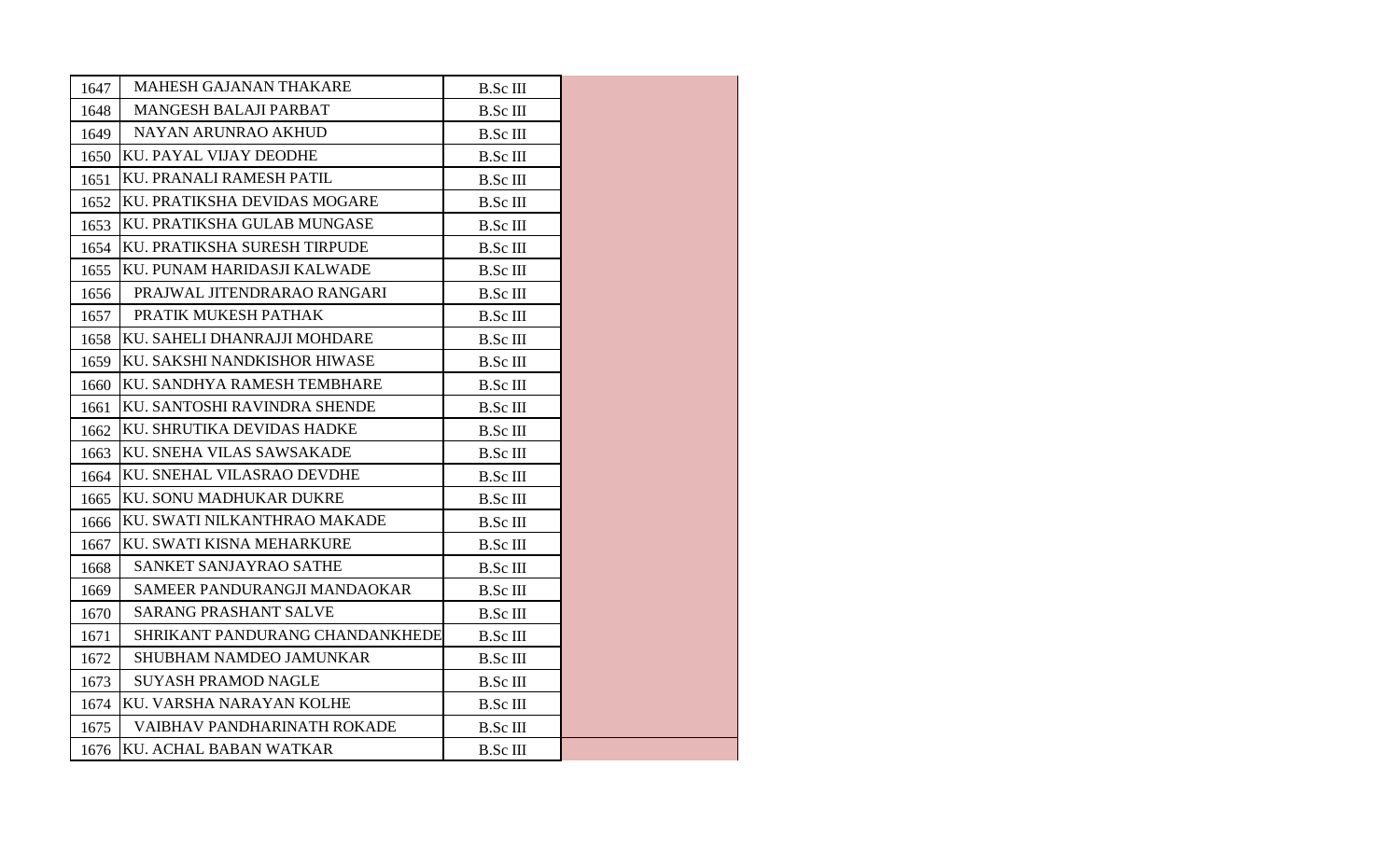| 1677 | KU. AKANKSHA CHANDRASHEKHAR KAMBI | <b>B.Sc III</b> |  |
|------|-----------------------------------|-----------------|--|
| 1678 | KU. ANKITA SUDHIR MAHAKALKAR      | <b>B.Sc III</b> |  |
| 1679 | KU. APEKSHA CHANDRAKANT JILHARE   | <b>B.Sc III</b> |  |
| 1680 | ADITYA RAJESH TIMANDE             | <b>B.Sc III</b> |  |
| 1681 | ARPIT SHANKARRAO KAMDI            | <b>B.Sc III</b> |  |
| 1682 | <b>AVINASH LILADHAR MOTE</b>      | <b>B.Sc III</b> |  |
| 1683 | KU. DHANASHREE DIGAMBER BURILE    | B.Sc III        |  |
| 1684 | KU. DIPALI PRABHAKAR GHUMADE      | <b>B.Sc III</b> |  |
| 1685 | KU. DHARATI DIPAK KUMBHARE        | <b>B.Sc III</b> |  |
| 1686 | KU. DEVAYANI DHANRAJ GOTMARE      | <b>B.Sc III</b> |  |
| 1687 | KU. KALYANI WALMIK GULGHANE       | B.Sc III        |  |
| 1688 | KU. KOMAL GANESH BHOGE            | <b>B.Sc III</b> |  |
| 1689 | KU. KOMAL NATTHUJI BHUSARI        | <b>B.Sc III</b> |  |
| 1690 | NIKHIL HARIDAS KALWADE            | <b>B.Sc III</b> |  |
| 1691 | KU. PALLAVI PANDURANG DEODHE      | B.Sc III        |  |
| 1692 | KU. PALLAVI DOMAJI PAZARE         | <b>B.Sc III</b> |  |
| 1693 | KU. PALLAVI GANGADHAR KALAMKAR    | <b>B.Sc III</b> |  |
| 1694 | KU. PAYAL NATTHUJI KHADASE        | <b>B.Sc III</b> |  |
| 1695 | KU. PRIYANKA BHARATRAO BAILMARE   | <b>B.Sc III</b> |  |
| 1696 | KU. POOJA FAKIRCHAND CHAMBHARE    | B.Sc III        |  |
| 1697 | KU. PRACHI SUBHASHRAO GAULKAR     | <b>B.Sc III</b> |  |
| 1698 | KU. PRAGATI RAJKUMAR TELTUMBADE   | <b>B.Sc III</b> |  |
| 1699 | IKU. PRANALI KAWDUJI MATTE        | <b>B.Sc III</b> |  |
| 1700 | KU. PRATIKSHA DHANRAJ ZADE        | B.Sc III        |  |
| 1701 | KU. PRIYANKA DNYANESHWAR BODHE    | <b>B.Sc III</b> |  |
| 1702 | PRAFUL DNYANESHWAR DUKRE          | <b>B.Sc III</b> |  |
| 1703 | RUPAM RAMDASJI SUTE               | <b>B.Sc III</b> |  |
| 1704 | KU. SAKSHI JITENDRA BURBURE       | <b>B.Sc III</b> |  |
| 1705 | KU. SAPNA GANESH YEDE             | <b>B.Sc III</b> |  |
|      | 1706 KU. SAPANA VASANTA GOHANE    | <b>B.Sc III</b> |  |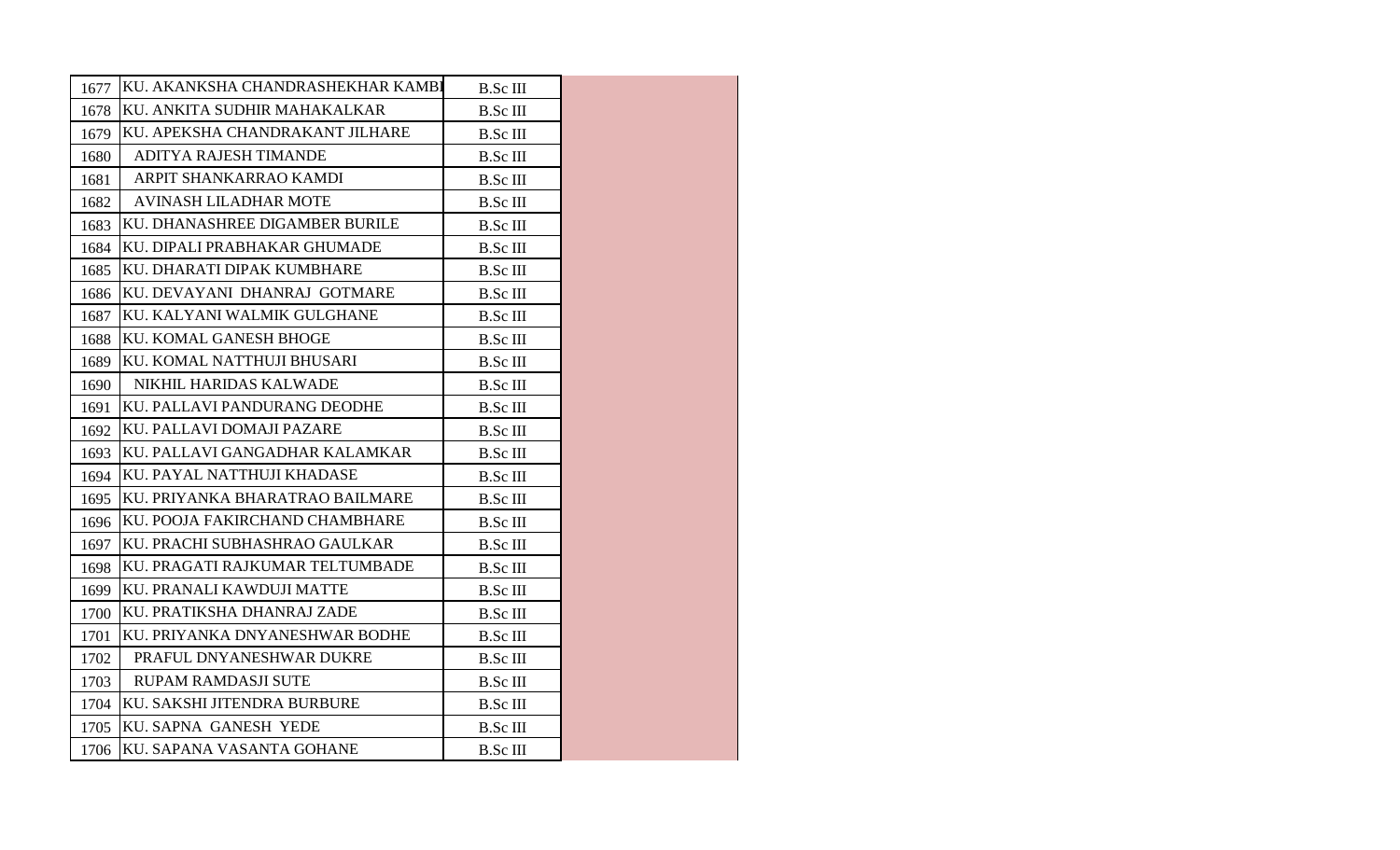| 1707 | KU. SWATI RAMBHAU DHOTE            | <b>B.Sc III</b> |                     |
|------|------------------------------------|-----------------|---------------------|
| 1708 | SANKET BHANUDAS WADHAI             | <b>B.Sc III</b> |                     |
| 1709 | SAURABH MANOHARRAO LANDGE          | <b>B.Sc III</b> |                     |
| 1710 | SHUBHAM BHAGWAT GULGHANE           | <b>B.Sc III</b> |                     |
| 1711 | <b>SHUBHAM SURESH DHOKPANDE</b>    | B.Sc III        |                     |
| 1712 | SUMIT VASANTRAO UGHADE             | <b>B.Sc III</b> | Miss. S.W. Awaghade |
| 1713 | KU. TEJASWITA MAHADEV SAHASTRABUDI | <b>B.Sc III</b> |                     |
| 1714 | TUSHAR CHANDRAKANT TIRMARE         | <b>B.Sc III</b> |                     |
| 1715 | KU. VAISHNAVI RAMESHRAO GOHADE     | B.Sc III        |                     |
| 1716 | VAIBHAV ASHOKRAO MAHAJAN           | <b>B.Sc III</b> |                     |
| 1717 | <b>WASUDEO MANOHAR KOWE</b>        | <b>B.Sc III</b> |                     |
| 1718 | KU. ANKITA PRABHAKAR RAUT          | <b>B.Sc III</b> |                     |
| 1719 | AMIT GAJANAN MASKAR                | <b>B.Sc III</b> |                     |
| 1720 | ANIKET ASHOKRAO GOHANE             | <b>B.Sc III</b> |                     |
| 1721 | AJAY SUBHASHRAO RAUT               | <b>B.Sc III</b> |                     |
| 1722 | KU. BHAGYASHRI GIRIDHARRAO THAWARI | <b>B.Sc III</b> |                     |
| 1723 | <b>CHETAN SANJAYRAO BABHULKAR</b>  | <b>B.Sc III</b> |                     |
| 1724 | KUNAL RAJU THUTE                   | <b>B.Sc III</b> |                     |
| 1725 | KUNAL VIJAY SHENDE                 | <b>B.Sc III</b> |                     |
| 1726 | NAYAN SANJAYRAO KOPARKAR           | <b>B.Sc III</b> |                     |
| 1727 | KU. MEGHA SHARADRAO SATPUTE        | <b>B.Sc III</b> |                     |
| 1728 | NISHANT RAJESH BHENDE              | <b>B.Sc III</b> |                     |
| 1729 | KU. PALLAVI VINAYAKRAO MANDAWKAR   | B.Sc III        |                     |
| 1730 | KU. PRADNYA VINAYAKRAO ZALWADE     | B.Sc III        |                     |
| 1731 | KU. PRACHI SHARAD KHATDEO          | B.Sc III        |                     |
| 1732 | KU. PRANALI PRAKASH SAHASTRABUDDHE | <b>B.Sc III</b> |                     |
| 1733 | KU. PUSHPA SUBHASH SHEGAONKAR      | <b>B.Sc III</b> |                     |
| 1734 | PANKAJ GAJANANRAO GURNULE          | <b>B.Sc III</b> |                     |
| 1735 | PRATHAMESH SANJAY WADHAI           | B.Sc III        |                     |
|      | 1736 KU. RAKHI DILIP HADWE         | <b>B.Sc III</b> |                     |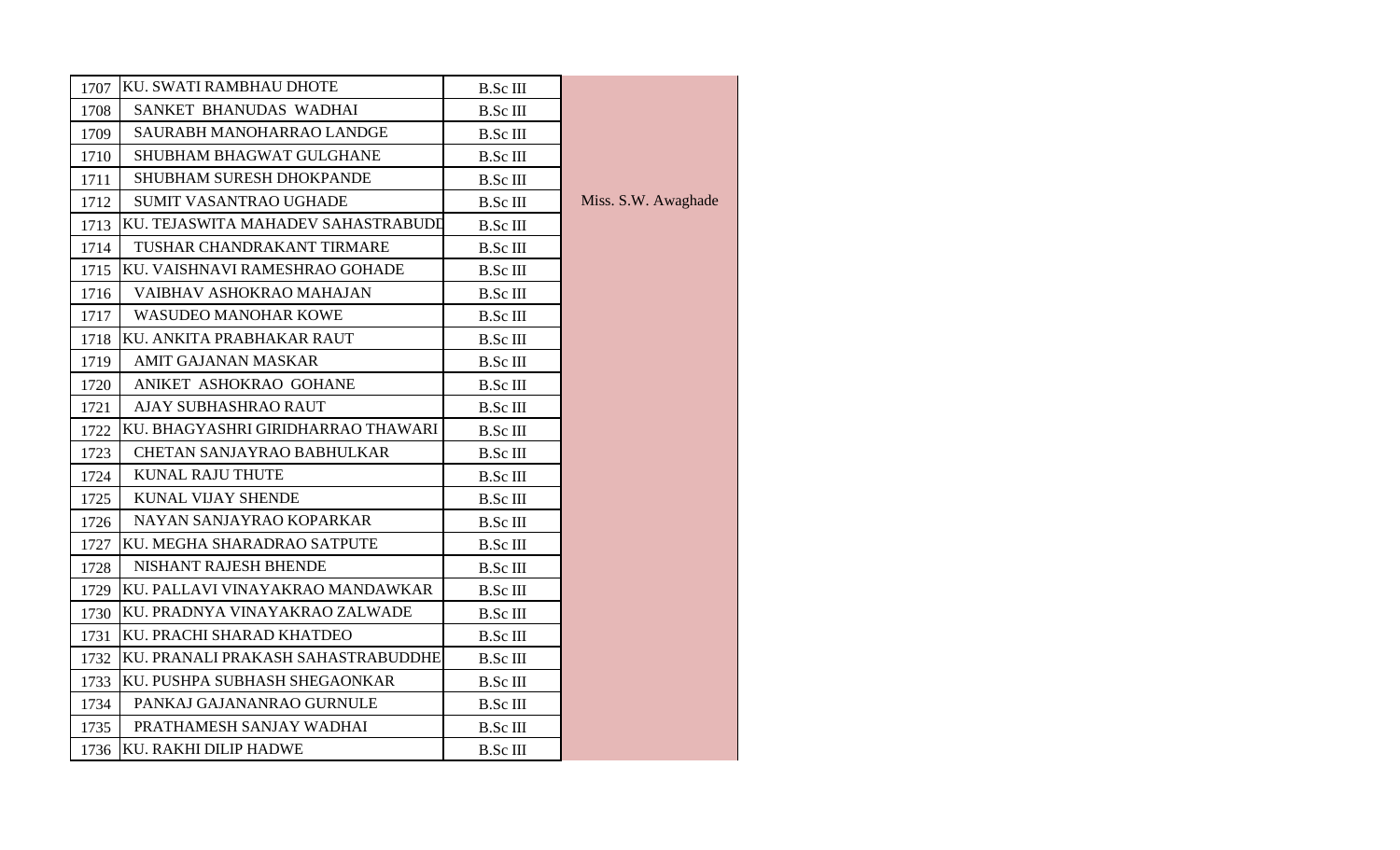| 1737 | KU. RUBINA SAYYAD HUSSAIN      | B.Sc III        |  |
|------|--------------------------------|-----------------|--|
| 1738 | RAVINDRA SURESH JIVTODE        | <b>B.Sc III</b> |  |
| 1739 | ROHIT MAROTRAO RAUT            | <b>B.Sc III</b> |  |
| 1740 | KU. SNEHA PRAKASH PARATE       | <b>B.Sc III</b> |  |
| 1741 | KU. SNEHA PUNDALIK UGHADE      | <b>B.Sc III</b> |  |
| 1742 | KU. SRUSHTI ANILRAO GAIKWAD    | <b>B.Sc III</b> |  |
| 1743 | KU. SHUSHMA MANIK BHADE        | <b>B.Sc III</b> |  |
| 1744 | <b>SAURABH DIWAKAR SHENDE</b>  | <b>B.Sc III</b> |  |
| 1745 | SHASHANK VASANTRAO BHOYAR      | B.Sc III        |  |
| 1746 | SHUBHAM ASHOKRAO DHOTE         | <b>B.Sc III</b> |  |
| 1747 | SHUBHAM SHESHRAOJI DUDHANKAR   | B.Sc III        |  |
| 1748 | <b>SHYAM NARENDRA TAPASE</b>   | <b>B.Sc III</b> |  |
| 1749 | KU. ANITA SUDHAKAR PARATE      | M.A. I (His)    |  |
| 1750 | KU. ANJALI GANGADHAR NANNAWARE | M.A. I (His)    |  |
| 1751 | KU. ASHWINI DINKARRAO KATHANE  | M.A. I (His)    |  |
| 1752 | KU. ASMITA SHANKARRAO DHURVE   | M.A. I (His)    |  |
| 1753 | AMOL CHANDRABHAN FULZELE       | M.A. I (His)    |  |
| 1754 | ANIKET GAJANAN KAMBLE          | M.A. I (His)    |  |
| 1755 | KU. DIPALI RAMDASJI RAUT       | M.A. I (His)    |  |
| 1756 | DEVENDRA HARIDAS RAGHATATE     | M.A. I (His)    |  |
| 1757 | KU. GAYATRI NAMDEORAO BHOYAR   | M.A. I (His)    |  |
| 1758 | <b>GUNJAN PRAVIN SAKHARE</b>   | M.A. I (His)    |  |
| 1759 | KU. LAXMI RAMESH MUDE          | M.A. I (His)    |  |
| 1760 | HEMANT VINODRAO SAMBARE        | M.A. I (His)    |  |
| 1761 | KU. MONALI SHARAD BHAGAT       | M.A. I (His)    |  |
| 1762 | <b>MUKUL GANGADAS DHORE</b>    | M.A. I (His)    |  |
| 1763 | KU. NIKHITA ARUN GIROLE        | M.A. I (His)    |  |
| 1764 | KU. NIKHITA PURUSHOTTAM ARADE  | M.A. I (His)    |  |
| 1765 | KU. NIKITA BHUMESHWAR YELEKAR  | M.A. I (His)    |  |
| 1766 | KU. NIKITA VILAS KOLHE         | M.A. I (His)    |  |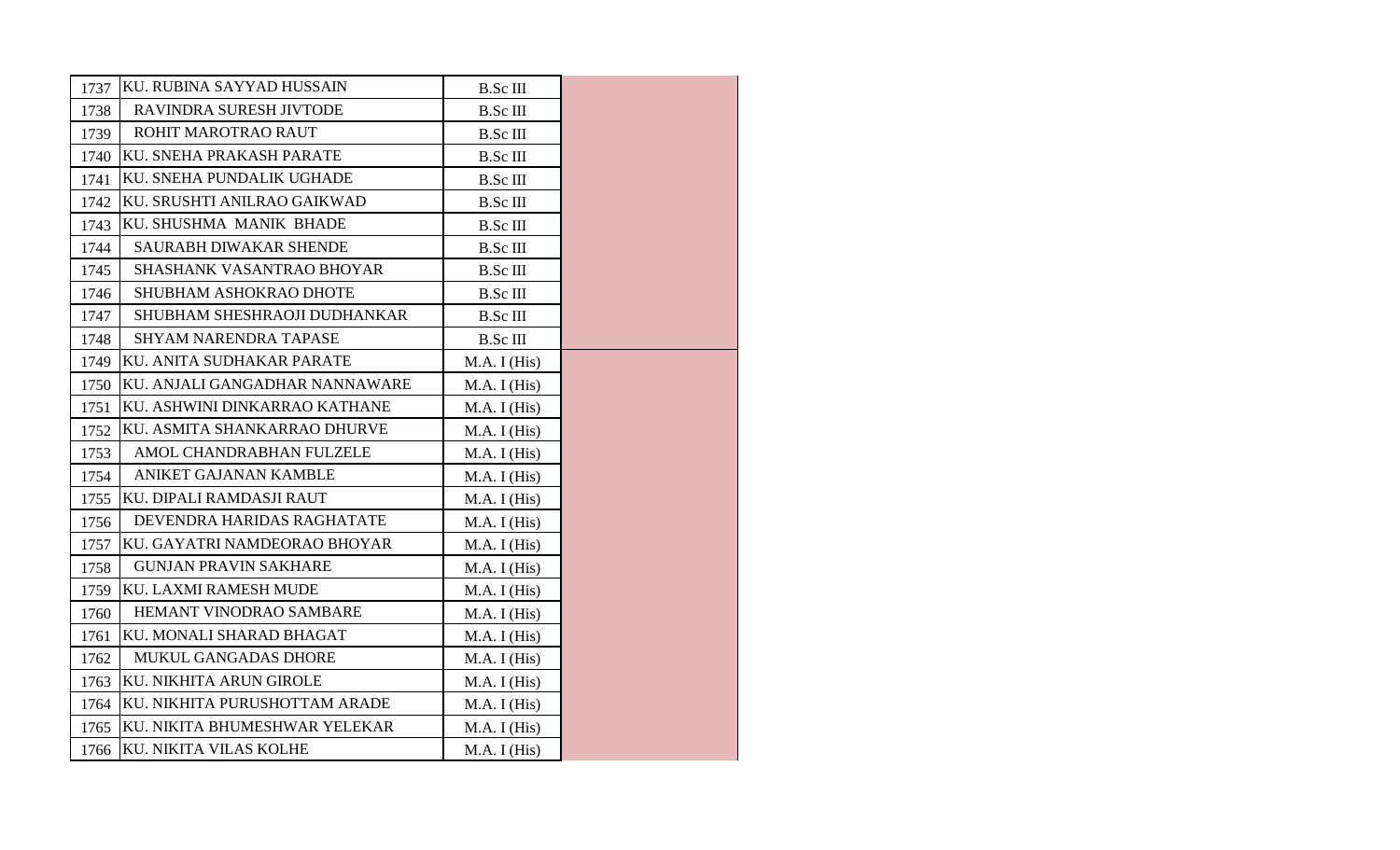| 1767 | KU. PAYAL KAWADU BHATE          | M.A. I (His)  |                        |
|------|---------------------------------|---------------|------------------------|
| 1768 | KU. POOJA KAWADUJI PAHUNE       | M.A. I (His)  |                        |
| 1769 | KU. PUNAM CHINDUJI TIMANDE      | M.A. I (His)  |                        |
| 1770 | PRAFUL VITTHALRAO TADAS         | M.A. I (His)  |                        |
| 1771 | KU. RUMANA RAHEMAN SHEIKH       | M.A. I (His)  |                        |
| 1772 | <b>RAHUL SANJAY YEDE</b>        | M.A. I (His)  |                        |
| 1773 | KU. SADHANA ARUNRAO GAULKAR     | M.A. I (His)  |                        |
| 1774 | KU. SWATI GANSHAMJI SONKUSARE   | M.A. I (His)  |                        |
| 1775 | SHUBHAM LONESHWAR MISAL         | M.A. I (His)  | Dr. V. M. Chnadankhede |
| 1776 | <b>VISHAL VASANTA TAJANE</b>    | M.A. I (His)  |                        |
| 1777 | KU. APEKSHA BALU MHAISKAR       | M.A. II (His) |                        |
| 1778 | AKASHAY SANDESH PUNVATKAR       | M.A. II (His) |                        |
| 1779 | KU. BHARTI DILIP DABHEKAR       | M.A. II (His) |                        |
| 1780 | <b>BHUSHAN RAMESH SHEGOKAR</b>  | M.A. II (His) |                        |
| 1781 | KU. DAMINI RAVINDRARAO DHURBADE | M.A. II (His) |                        |
| 1782 | DILIP KAWADUJI SHENDE           | M.A. II (His) |                        |
| 1783 | KU. KALYANI BHAURAO JIVTODE     | M.A. II (His) |                        |
| 1784 | KU. KOYAL RAJKUMAR MOON         | M.A. II (His) |                        |
| 1785 | KU. MONIKA MAROTI DEHARI        | M.A. II (His) |                        |
| 1786 | MAYUR SHANKARRAO LANDAGE        | M.A. II (His) |                        |
| 1787 | KU. PRATIBHA AMBADAS DODAKE     | M.A. II (His) |                        |
| 1788 | KU. PRATIKSHA PRABHAKAR KHATIK  | M.A. II (His) |                        |
| 1789 | KU. PRADNYA RAHULRAO MOON       | M.A. II (His) |                        |
| 1790 | KU. PUJA DADA MANKAR            | M.A. II (His) |                        |
| 1791 | PRADIP MAHADEO BAWANE           | M.A. II (His) |                        |
| 1792 | PRAVIN SAMBHAJI MAHAKALKAR      | M.A. II (His) |                        |
| 1793 | KU. RAJANI SURYABHAN BUTALE     | M.A. II (His) |                        |
| 1794 | RAJAT KAMLAKAR BHURE            | M.A. II (His) |                        |
| 1795 | RAJESH DEORAO NEHARE            | M.A. II (His) |                        |
| 1796 | ROSHAN LILADHAR WAGH            | M.A. II (His) |                        |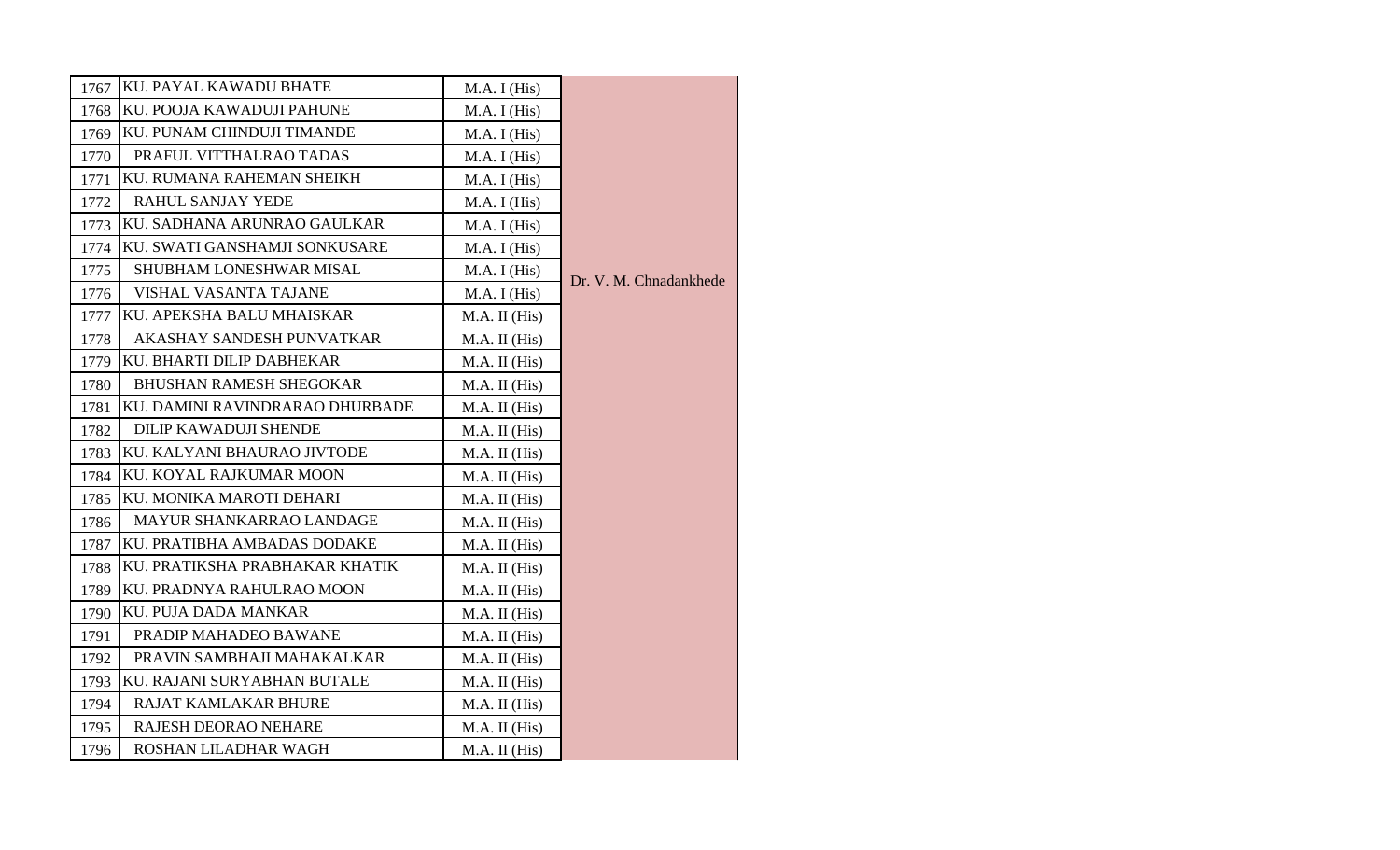| 1797 | ROSHAN MAROTI SURANKAR                | M.A. II (His) |  |
|------|---------------------------------------|---------------|--|
| 1798 | KU. SNEHAL BALIJI MHISKAR             | M.A. II (His) |  |
| 1799 | KU. SWATI DAMODHAR KUBDE              | M.A. II (His) |  |
| 1800 | SHUBHAM SHANTARAM DEHARI              | M.A. II (His) |  |
| 1801 | <b>VIVEK PURUSHOTTAM SHRIRAME</b>     | M.A. II (His) |  |
| 1802 | KU. VAISHNVI WASUDEO GAULKAR          | M.A. II (His) |  |
| 1803 | KU. ACHAL VILAS DHAIT                 | M.A. I (Soc)  |  |
| 1804 | KU. ASHWINI ANILRAO SUTE              | M.A. I (Soc)  |  |
| 1805 | KU. ASHWINI NARAYANRAO BAWANE         | M.A. I (Soc)  |  |
| 1806 | KU. ASHWINI PRAKASH BHAGAT            | M.A. I (Soc)  |  |
| 1807 | KU. ASMITA ARUNRAO MANDAOKAR          | M.A. I (Soc)  |  |
| 1808 | AJAY SHATRUGHNA RAUT                  | M.A. I (Soc)  |  |
| 1809 | AMIT PRABHAKAR GHUMADE                | M.A. I (Soc)  |  |
| 1810 | AMOL BABARAO DHABARDE (HANDICAP)      | M.A. I (Soc)  |  |
| 1811 | ANIKET SHANKARRAO HARDE               | M.A. I (Soc)  |  |
| 1812 | <b>ANKET BALA DHONGADE</b>            | M.A. I (Soc)  |  |
| 1813 | KU. BHAGYASHRI PUSARAMJI KARMORE      | M.A. I (Soc)  |  |
| 1814 | KU. DARSHANA KAWADUJI KAMBLE          | M.A. I (Soc)  |  |
| 1815 | KU. DEEPALI ANIL HATE                 | M.A. I (Soc)  |  |
| 1816 | DEEPAK SHALIK PATIL                   | M.A. I (Soc)  |  |
| 1817 | DIVESH SANJAY DESHMUKH                | M.A. I (Soc)  |  |
| 1818 | KU. GAYATRI SHARAD ZADE               | M.A. I (Soc)  |  |
| 1819 | KU. HARSHA DEORAOJI CHANDEKAR         | M.A. I (Soc)  |  |
| 1820 | KU. JAYA DIWAKAR YELMULE              | M.A. I (Soc)  |  |
| 1821 | KU. JAYSHRI CHINTAMAN SATPUTE         | M.A. I (Soc)  |  |
| 1822 | KU. JYOTI DHANRAJ LAMBAT              | M.A. I (Soc)  |  |
| 1823 | KU. KAJAL RAMAJI KOWE                 | M.A. I (Soc)  |  |
| 1824 | KU. KALYANI GANESH GAWAI              | M.A. I (Soc)  |  |
| 1825 | KU. KALYANI VITTHALRAO LEDE           | M.A. I (Soc)  |  |
|      | 1826 KU. MADHURI PURUSHOTTAM SONTAKKE | M.A. I (Soc)  |  |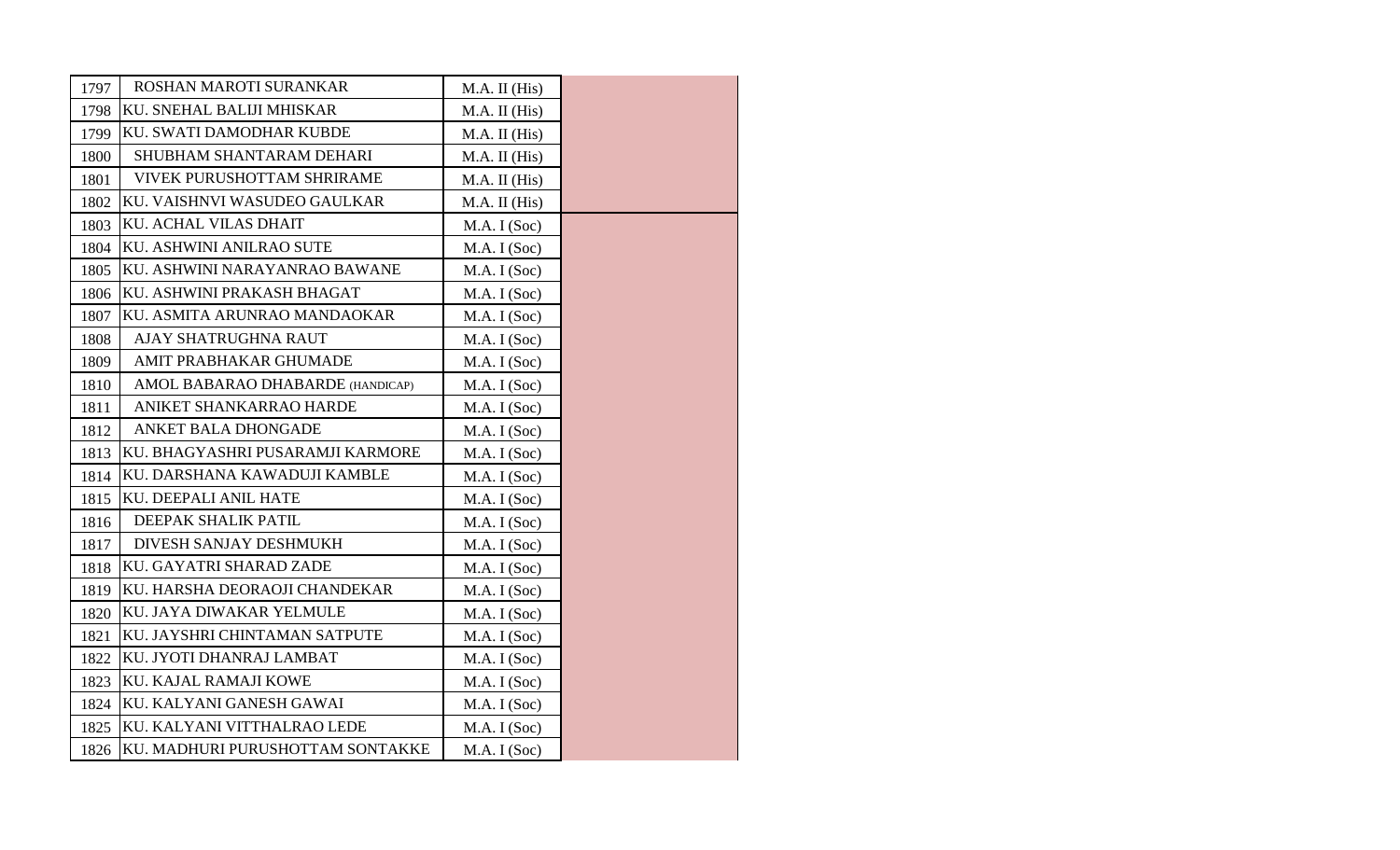| 1827 | KU. MAMTA BHALCHAND BHIMATE      | M.A. I (Soc) |                  |
|------|----------------------------------|--------------|------------------|
| 1828 | KU. MINAKSHI SURESHRAO FATING    | M.A. I (Soc) |                  |
| 1829 | KU. NAMRATA VITTHAL POFARE       | M.A. I (Soc) |                  |
| 1830 | KU. NEHA SUBHASHRAO LABHANE      | M.A. I (Soc) |                  |
| 1831 | KU. NIKHITA PANDURANG WASAKE     | M.A. I (Soc) |                  |
| 1832 | KU. NIKITA DHANRAJJI BHOYAR      | M.A. I (Soc) |                  |
| 1833 | NITESH VIJAY SATONE              | M.A. I (Soc) |                  |
| 1834 | KU. PAYAL KHUSHALRAO WANE        | M.A. I (Soc) |                  |
| 1835 | KU. PAYAL MAHADEORAO SHELKE      | M.A. I (Soc) |                  |
| 1836 | KU. PAYAL VILASRAO WAGHMARE      | M.A. I (Soc) |                  |
| 1837 | KU. POOJA MAROTI NIKHAR          | M.A. I (Soc) |                  |
| 1838 | KU. PRAGATI DNYANESHWAR BHOGEKAR | M.A. I (Soc) |                  |
| 1839 | KU. PRIYA GAUTAM BHASME          | M.A. I (Soc) |                  |
| 1840 | KU. PRIYANKA HEMRAJ MADAN        | M.A. I (Soc) |                  |
| 1841 | KU. PUJA NAMDEO PAWAR            | M.A. I (Soc) |                  |
| 1842 | KU. RADHA SURESH POGALE          | M.A. I (Soc) |                  |
| 1843 | KU. RAJANI NAMDEORAO MAHANT      | M.A. I (Soc) |                  |
| 1844 | KU. RAVINA MORESHWAR NEHARE      | M.A. I (Soc) |                  |
| 1845 | KU. RENUKA RAGHUNANDAN NANDURKAR | M.A. I (Soc) |                  |
| 1846 | KU. RUPA GULABRAO TIMANDE        | M.A. I (Soc) |                  |
| 1847 | RITESH PRAMOD KHOPAL             | M.A. I (Soc) |                  |
| 1848 | KU. SHALU RAJUJI MESHRAM         | M.A. I (Soc) |                  |
| 1849 | KU. SNEHA KAWDUJI KOTAMKAR       | M.A. I (Soc) |                  |
| 1850 | <b>SAGAR BABARAO KHAIRE</b>      | M.A. I (Soc) |                  |
| 1851 | SHUBHAM RAHUL KUTTARMARE         | M.A. I (Soc) | Mr. M. N. Dhakre |
| 1852 | <b>SUDHIR TEJRAO MOON</b>        | M.A. I (Soc) |                  |
| 1853 | SWAPNIL DAYARAM BHURE            | M.A. I (Soc) |                  |
| 1854 | SWAPNIL DINESHRAO ROKADE         | M.A. I (Soc) |                  |
| 1855 | SWAPNIL PANDURANG NIMJE          | M.A. I (Soc) |                  |
| 1856 | KU. THAMADEVI NAMDEORAO PANGUL   | M.A. I (Soc) |                  |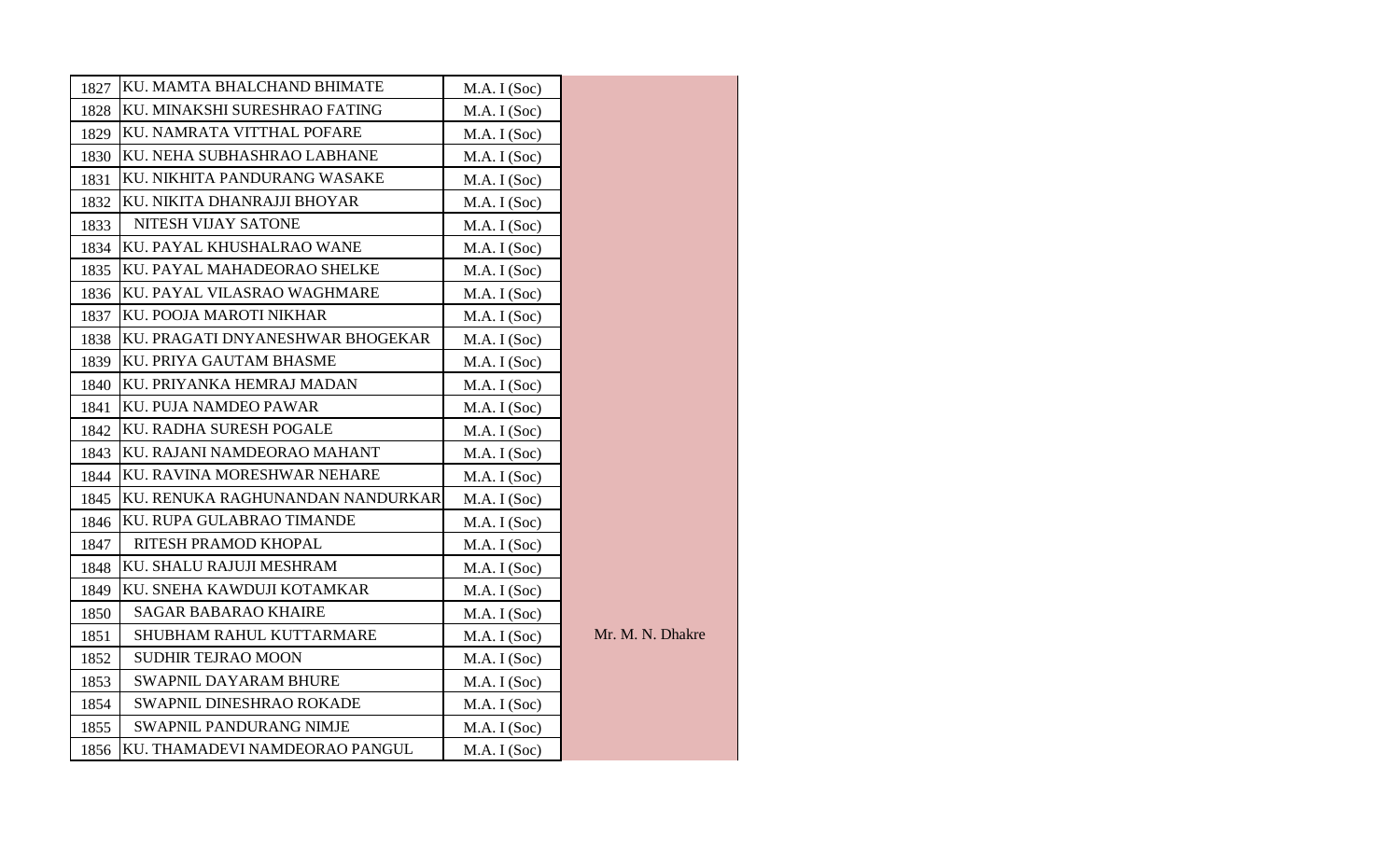| 1857 | KU. UJWALA UTTAM UMARKAR           | M.A. I (Soc)  |
|------|------------------------------------|---------------|
| 1858 | KU. VAISHALI SUNIL GHUMADE         | M.A. I (Soc)  |
| 1859 | KU. VISHAKHA DHARAMDAS SONTAKKE    | M.A. I (Soc)  |
| 1860 | VITTHAL DNYANESHWAR TIMANDE (HANDI | M.A. I (Soc)  |
| 1861 | KU. YOGITA BABARAO RAUT            | M.A. I (Soc)  |
| 1862 | YOGESH MOHAN MAHAKALKAR            | M.A. I (Soc)  |
| 1863 | KU. ABOLI KAWDUJI TIGHARE          | M.A. II (Soc) |
| 1864 | AKASH SUNILRAO BULKUNDE            | M.A. II (Soc) |
| 1865 | AKHIL VIKTUJI KSHIRSAGAR           | M.A. II (Soc) |
| 1866 | <b>AMAR AMRUTRAO JUDE</b>          | M.A. II (Soc) |
| 1867 | ASHISH NEMESHWAR NANDURKAR         | M.A. II (Soc) |
| 1868 | ATUL BHARATRAO CHANDANKHEDE        | M.A. II (Soc) |
| 1869 | KU. DIKSHA BALKRUSHNA THAKARE      | M.A. II (Soc) |
| 1870 | DNYANEDEO KHEMDEO MAHAJAN          | M.A. II (Soc) |
| 1871 | <b>GAURAV UTTAMRAO DHEKARE</b>     | M.A. II (Soc) |
| 1872 | KU. KARISHMA DIWAKAR TADAS         | M.A. II (Soc) |
| 1873 | KU. KARISHMA KAWDUJI MASKAR        | M.A. II (Soc) |
| 1874 | KU. LAXMI NAMDEO BATALE            | M.A. II (Soc) |
| 1875 | LALIT DEORAO MAHAJAN               | M.A. II (Soc) |
| 1876 | KU. MAMTA RAJU WAGHMARE            | M.A. II (Soc) |
| 1877 | KU. MANISHA SHANKAR KHUDSANGE      | M.A. II (Soc) |
| 1878 | KU. MAYURI ONKAR PAHUNE            | M.A. II (Soc) |
| 1879 | KU. MAYURI VITTHALRAO TADAS        | M.A. II (Soc) |
| 1880 | KU. MEGHA GAJANAN BHAJBHUJE        | M.A. II (Soc) |
| 1881 | KU. MINAKSHI VINAYAK CHITADE       | M.A. II (Soc) |
| 1882 | NITIN YESHWANT TAMGADGE            | M.A. II (Soc) |
| 1883 | KU. POONAM PRAVIN KHANDRE          | M.A. II (Soc) |
| 1884 | KU. PRANALEE BABARAO JIKAR         | M.A. II (Soc) |
| 1885 | KU. PRANJALI BHARAT BORKAR         | M.A. II (Soc) |
| 1886 | PANKAJ WALMIKRAO SABALE            | M.A. II (Soc) |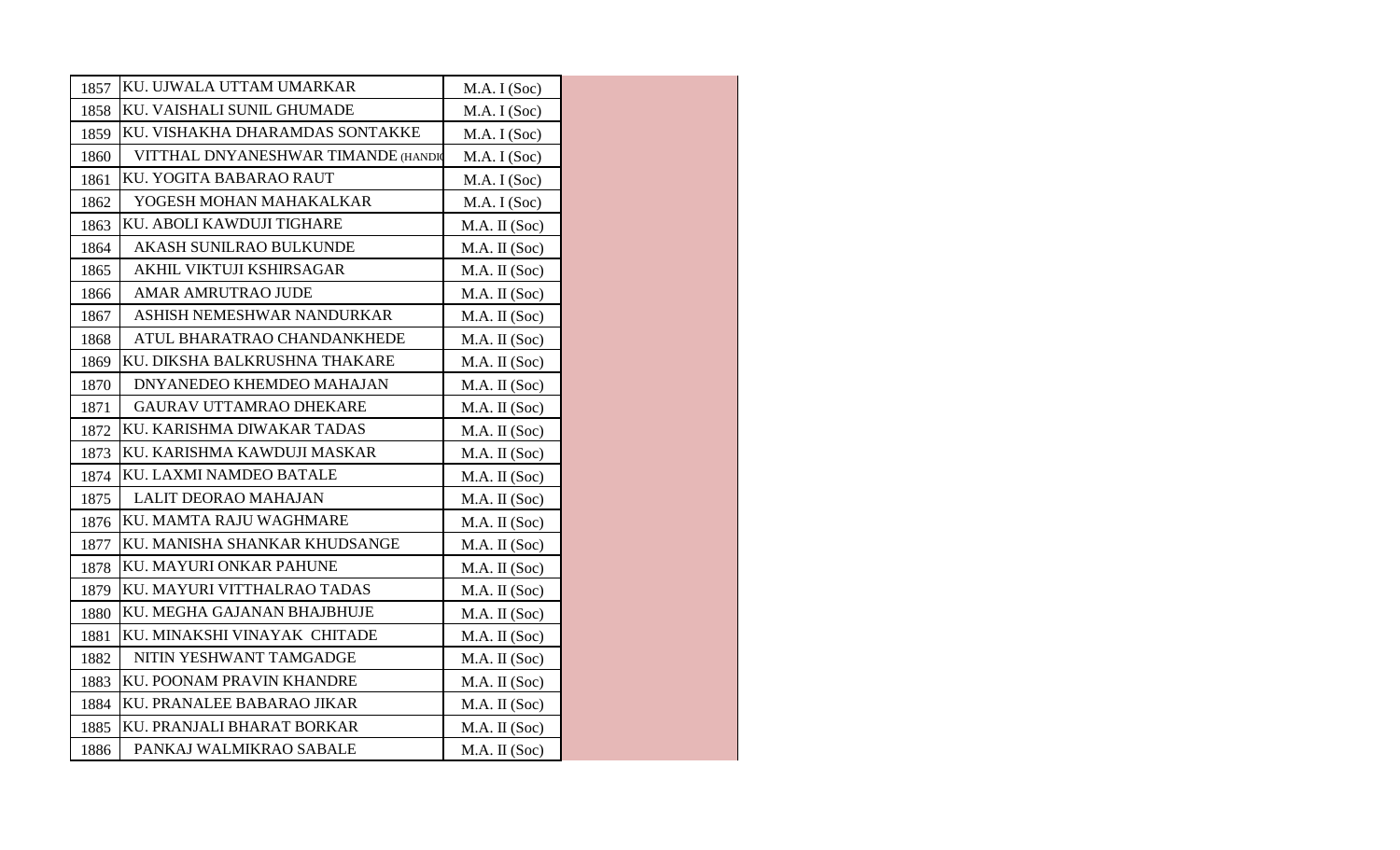| 1887 | PRAVIN SATISH THOOL             | M.A. II (Soc) |
|------|---------------------------------|---------------|
| 1888 | KU. RUPALI PRAKASH LADHI        | M.A. II (Soc) |
| 1889 | <b>RAM SHANKAR KARMORE</b>      | M.A. II (Soc) |
| 1890 | KU. SAPANA PRAKASH BURANDE      | M.A. II (Soc) |
| 1891 | KU. SHWETA NATTHUJI KINNAKE     | M.A. II (Soc) |
| 1892 | KU. SONALI PRAKASHRAO YENURKAR  | M.A. II (Soc) |
| 1893 | KU. SUJATA VIJAYRAO BHAGAT      | M.A. II (Soc) |
| 1894 | SANKET ANKUSHRAO SHETE          | M.A. II (Soc) |
| 1895 | SHUBHAM PRAKASH DHOKE           | M.A. II (Soc) |
| 1896 | <b>SURAJ ARUNRAO BHENDE</b>     | M.A. II (Soc) |
| 1897 | KU. TAPASVI KAILAS JIWANE       | M.A. II (Soc) |
| 1898 | VAIBHAO RAJENDRA GHULE          | M.A. II (Soc) |
| 1899 | VIKAS KHUSHALRAO BHOYAR         | M.A. II (Soc) |
| 1900 | KU. ANKITA GIRDHAR KAWALE       | M.Com I       |
| 1901 | KU. ASTHA KIRANRAO DANI         | M.Com I       |
| 1902 | ATUL GULABRAO NAVGHARE          | M.Com I       |
| 1903 | <b>GANESH YUVRAJ AVACHAT</b>    | M.Com I       |
| 1904 | KU. HEMA LAXMIKANT KALE         | M.Com I       |
| 1905 | KU. HIMANI RAJENDRARAO URKANDE  | M.Com I       |
| 1906 | KU. KARISHMA RAJESHKUMAR KOCHAR | M.Com I       |
| 1907 | KUNAL LAXMANRAO DEOGIRKAR       | M.Com I       |
| 1908 | KU. LAXMI DEVIDASJI VITALE      | M.Com I       |
| 1909 | LILADHAR AJAY MADAVI            | M.Com I       |
| 1910 | KU. MADHURA DEVIDAS VITALE      | M.Com I       |
| 1911 | MAYUR VIJAYKUMAR GANDHI         | M.Com I       |
| 1912 | NIKHIL RAJESH WANDILE (MAYAT)   | M.Com I       |
| 1913 | NIKHIL SHARAD PAPADKAR          | M.Com I       |
| 1914 | KU. PAYAL BHAGWANTRAO GULGHANE  | M.Com I       |
| 1915 | KU. PRAGATI GOVIND JACHAK       | M.Com I       |
| 1916 | KU. PRATIKSHA SANJAY PILLEWAR   | M.Com I       |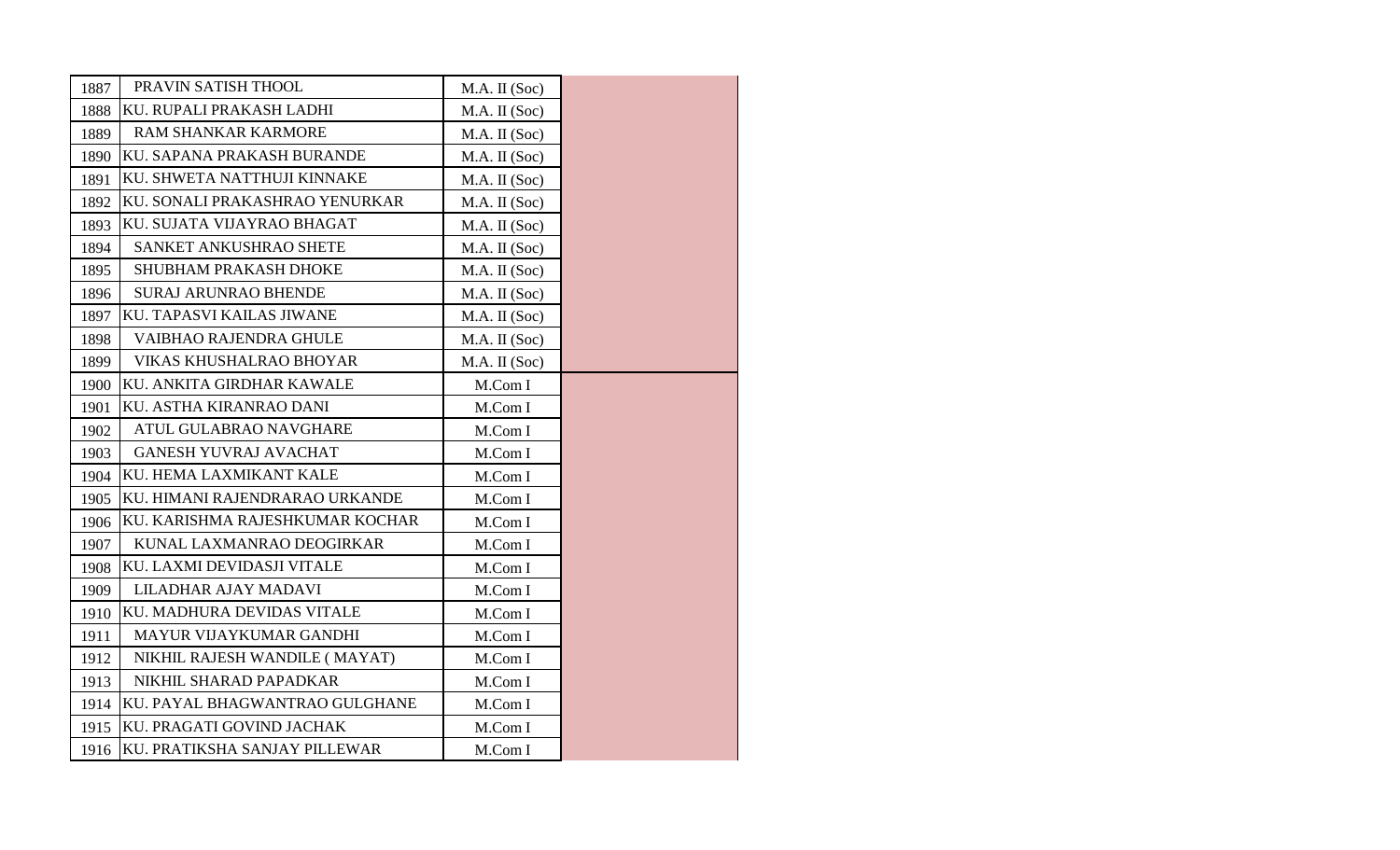| 1917 | KU. PRIYANKA DEVIDAS DAF            | M.Com I |                  |
|------|-------------------------------------|---------|------------------|
| 1918 | KU. PRIYANKA SHANKARRAO SHINGANE    | M.Com I |                  |
| 1919 | PANKAJ DNYANESHWAR DARUNKAR         | M.Com I |                  |
| 1920 | PANKAJ SHANKARRAO DORLE             | M.Com I |                  |
| 1921 | PAVAN DNYANESHWAR UMATE             | M.Com I |                  |
| 1922 | PAVAN PRAKASH GAVATE                | M.Com I |                  |
| 1923 | PIYUSH ASHOK PARATE                 | M.Com I |                  |
| 1924 | PRAFUL DATTUPANT PADDHYE            | M.Com I |                  |
| 1925 | PRANAY SANJAY KIRNAPURE             | M.Com I |                  |
| 1926 | KU. RADHIKA SATISH GALANDE          | M.Com I |                  |
| 1927 | KU. RADHA PANDURANG KALASKAR        | M.Com I |                  |
| 1928 | KU. RASHMI ABHAY RADKE              | M.Com I |                  |
| 1929 | KU. RESHMA SANTOSHRAO BELE          | M.Com I |                  |
| 1930 | RITESH MANIKRAO MODAK               | M.Com I |                  |
| 1931 | RUSHI SUNILRAO DEOGIRKAR            | M.Com I |                  |
| 1932 | KU. SHABANAM ANJUM KASAM SHEIKH     | M.Com I |                  |
| 1933 | <b>KU. SHITAL SUBHASHRAO NERKAR</b> | M.Com I |                  |
| 1934 | KU. SHITAL VITTHAL SHERKI           | M.Com I |                  |
| 1935 | KU. SNEHA MANIKRAO NANNAWARE        | M.Com I |                  |
| 1936 | KU. SNEHA TULSHIRAM THOOL           | M.Com I |                  |
| 1937 | <b>KU. SONU ANIL DHURVE</b>         | M.Com I |                  |
| 1938 | SADANAND RAJABHAU BHAIRWAR          | M.Com I |                  |
| 1939 | <b>SAGAR SUNIL MAHAJAN</b>          | M.Com I |                  |
| 1940 | SANKET GANPATRAO BACHALKAR          | M.Com I | Mr. P. Chaudhari |
| 1941 | SHUBHAM RAJENDRA BHANDE             | M.Com I |                  |
| 1942 | <b>SURAJ VINAYAK DAMBHARE</b>       | M.Com I |                  |
| 1943 | KU. TEJASVINI LAXMAN SAWANT         | M.Com I |                  |
| 1944 | TEJAS RAJU LALWANI                  | M.Com I |                  |
| 1945 | KU. VAISHNAVI RANJEET CHOUDHARI     | M.Com I |                  |
| 1946 | KU. YOGITA KISHOR BARDIYA           | M.Com I |                  |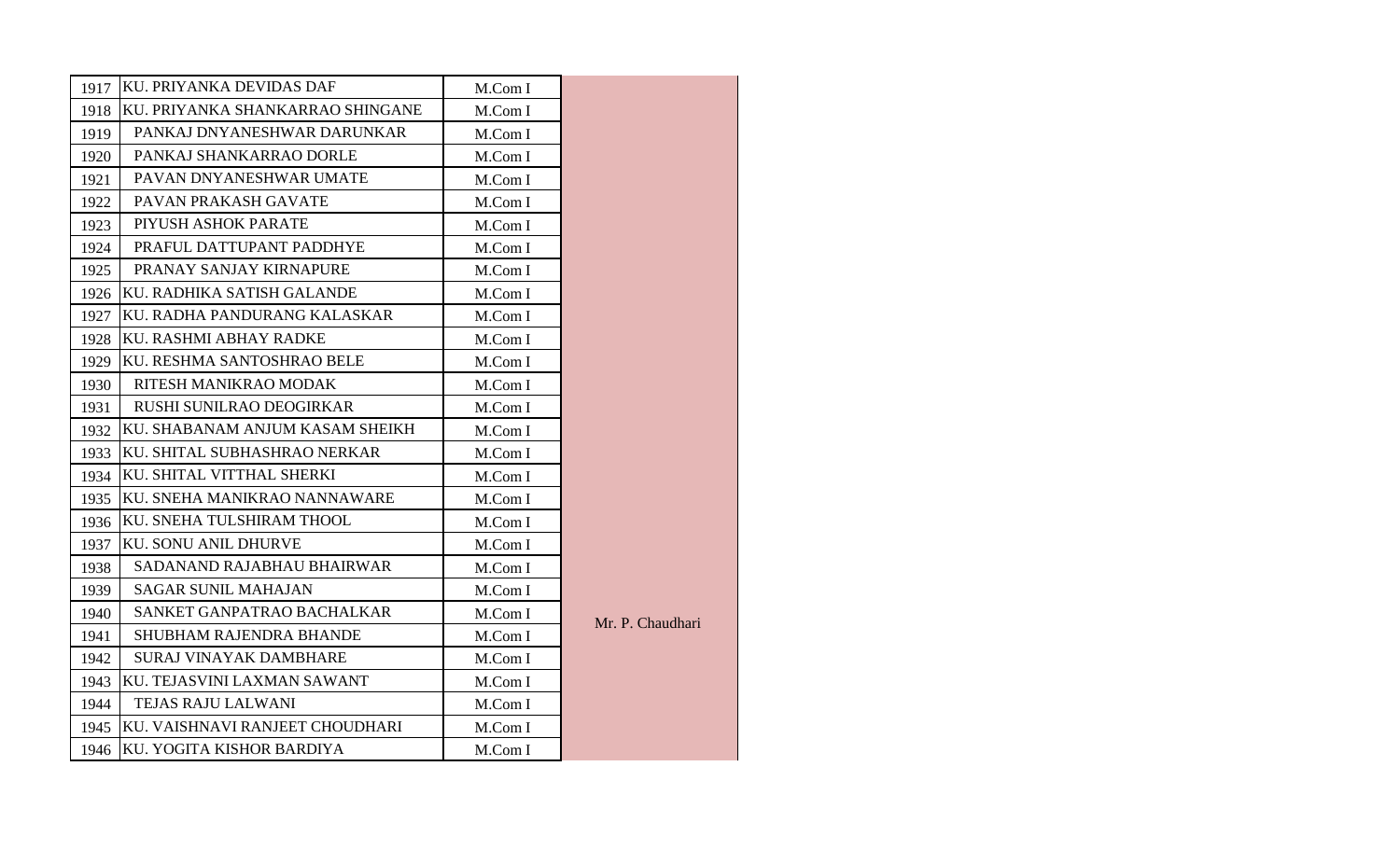|      | 1947 KU. ANJALI KIRAN KACHEWAR          | M.Com I |  |
|------|-----------------------------------------|---------|--|
| 1948 | KU. ANKITA SUBHASH DHOBALE              | M.Com I |  |
| 1949 | KU. ASHWINI ANILRAO KADWE               | M.Com I |  |
| 1950 | KU. ASHWINI TRYAMBAK DHOKPANDE          | M.Com I |  |
| 1951 | KU. ASMITA DEVIDASJI PAL                | M.Com I |  |
| 1952 | AKASH PRABHAKAR CHAUDHARI               | M.Com I |  |
| 1953 | AMIT CHINTAMAN BHAJBHUJE                | M.Com I |  |
| 1954 | ASHISH RAMKRUSHNA ZORE                  | M.Com I |  |
| 1955 | KU. DIKSHA SHANKAR MAHAJAN              | M.Com I |  |
| 1956 | <b>KU. DIPALI DILIP PISE</b>            | M.Com I |  |
| 1957 | KU. KALYANI PRALHAD ZORE                | M.Com I |  |
| 1958 | KAUSTUBH KESHAORAO BORKAR               | M.Com I |  |
| 1959 | <b>KIRAN BABARAO KOHAD</b>              | M.Com I |  |
| 1960 | KU. MAYURI PRAKASH GHUMDE               | M.Com I |  |
| 1961 | KU. MINAKSHI SURESH BAWANE              | M.Com I |  |
| 1962 | KU. NIKITA SUNILRAO GAHUKAR             | M.Com I |  |
| 1963 | NIKHIL RAMESH THAKARE                   | M.Com I |  |
| 1964 | KU. PALLAVI RAMESHRAO KOTEKAR           | M.Com I |  |
| 1965 | KU. PAYAL GAJANAN THAWARI               | M.Com I |  |
| 1966 | KU. PRACHI SURESHRAO PAMPANWAR          | M.Com I |  |
| 1967 | KU. PRIYA NILKANTH KUBADE               | M.Com I |  |
| 1968 | KU. PUJA RAVINDRAJI KALYANI             | M.Com I |  |
| 1969 | PRAMAL MAHENDRARAO LOHAKARE             | M.Com I |  |
| 1970 | KU. RUPALI SADASHIV LADHI               | M.Com I |  |
| 1971 | KU. SHRADDHA RAJENDRA WANI              | M.Com I |  |
| 1972 | KU. SHUBHANI CHANDRASHEKHAR DHENG.      | M.Com I |  |
| 1973 | KU. SWATI HANUMAN DHOTE                 | M.Com I |  |
| 1974 | SWAPNIL RAMBHAU BHASME                  | M.Com I |  |
| 1975 | KU. TEJAL PRADIP TAMGADGE               | M.Com I |  |
|      | 1976 KU. VAISHNAVI RAJENDRARAO DESHMUKH | M.Com I |  |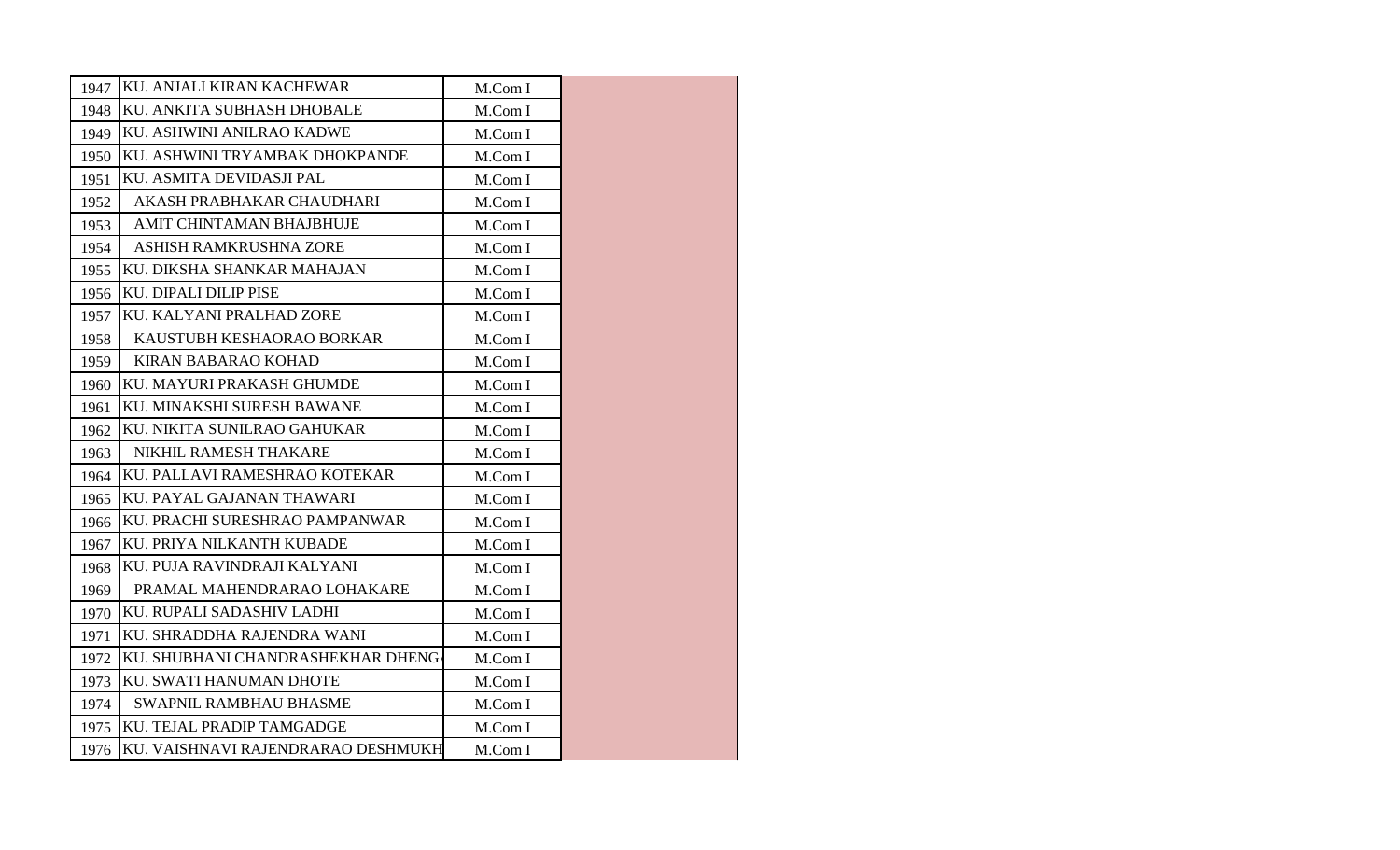| 1977 | KU. VISHAKHA SIDDHARTH BHAGAT     | M.Com I          |  |
|------|-----------------------------------|------------------|--|
| 1978 | VAIBHAV DEVRAOJI JENGTHE          | M.Com I          |  |
| 1979 | SHUBHAM ARUNRAO DEOGIRKAR         | M.Com I          |  |
| 1980 | <b>SHUBHAM RAJESH KOCHAR</b>      | M.Com I          |  |
| 1981 | KU. UTKARSHA ASHOKRAO SUPARE      | M.Com I          |  |
| 1982 | KU. ANKITA MUKUNDRAO DHOBE        | M.Com II         |  |
| 1983 | KU. ASHWINI AMRUTRAO SOMNATHE     | M.Com II         |  |
| 1984 | KU. ASHWINI ASHOK MELEKAR         | M.Com II         |  |
| 1985 | KU. ASHWINI RAJUJI RAUT           | M.Com II         |  |
| 1986 | <b>AKASH LILESHWAR TARALE</b>     | M.Com II         |  |
| 1987 | AKASH RAMAJI MENDHE               | $M_{\rm}$ Com II |  |
| 1988 | <b>AKASH VITTHAL MAHALLE</b>      | M.Com II         |  |
| 1989 | AKSHAY MADHUKAR KHADE             | M.Com II         |  |
| 1990 | <b>AKSHAY RAJUJI PATIL</b>        | M.Com II         |  |
| 1991 | AKSHAY VASANT PIMPALKAR           | M.Com II         |  |
| 1992 | <b>ARUN BABARAO KATGUBE</b>       | M.Com II         |  |
| 1993 | ASHWAJIT NIRANJAN SHELKE          | M.Com II         |  |
| 1994 | <b>AVEEL ASHOK NAGRALE</b>        | M.Com II         |  |
| 1995 | <b>IKU. BALI WAMANRAO NIBRAD</b>  | M.Com II         |  |
| 1996 | <b>BUDDHAGHOSH RATIRAM MOON</b>   | M.Com II         |  |
| 1997 | DHIRAJ ARUNRAO TAPASE             | M.Com II         |  |
| 1998 | DHIRAJ KAWADUJI MANDAOKAR         | M.Com II         |  |
| 1999 | GAJANAN PRABHAKAR PANBIHADE       | M.Com II         |  |
| 2000 | KU. HARSHALI UTTAMRAO MAHAJAN     | $M_{\rm}$ Com II |  |
| 2001 | KU. JUHI DHARMARAJJI MAUSKAR      | M.Com II         |  |
| 2002 | KU. KAJAL RASHTRAPAL LOHAKARE     | M.Com II         |  |
| 2003 | KU. KOMAL BHASKAR BHEDURKAR       | M.Com II         |  |
| 2004 | KU. KOMAL DINKARRAO LENDE         | M.Com II         |  |
| 2005 | KU. KOMAL GAJANAN DAWARE          | M.Com II         |  |
|      | 2006 KU. KOMAL GANESHRAO RAJANKAR | M.Com II         |  |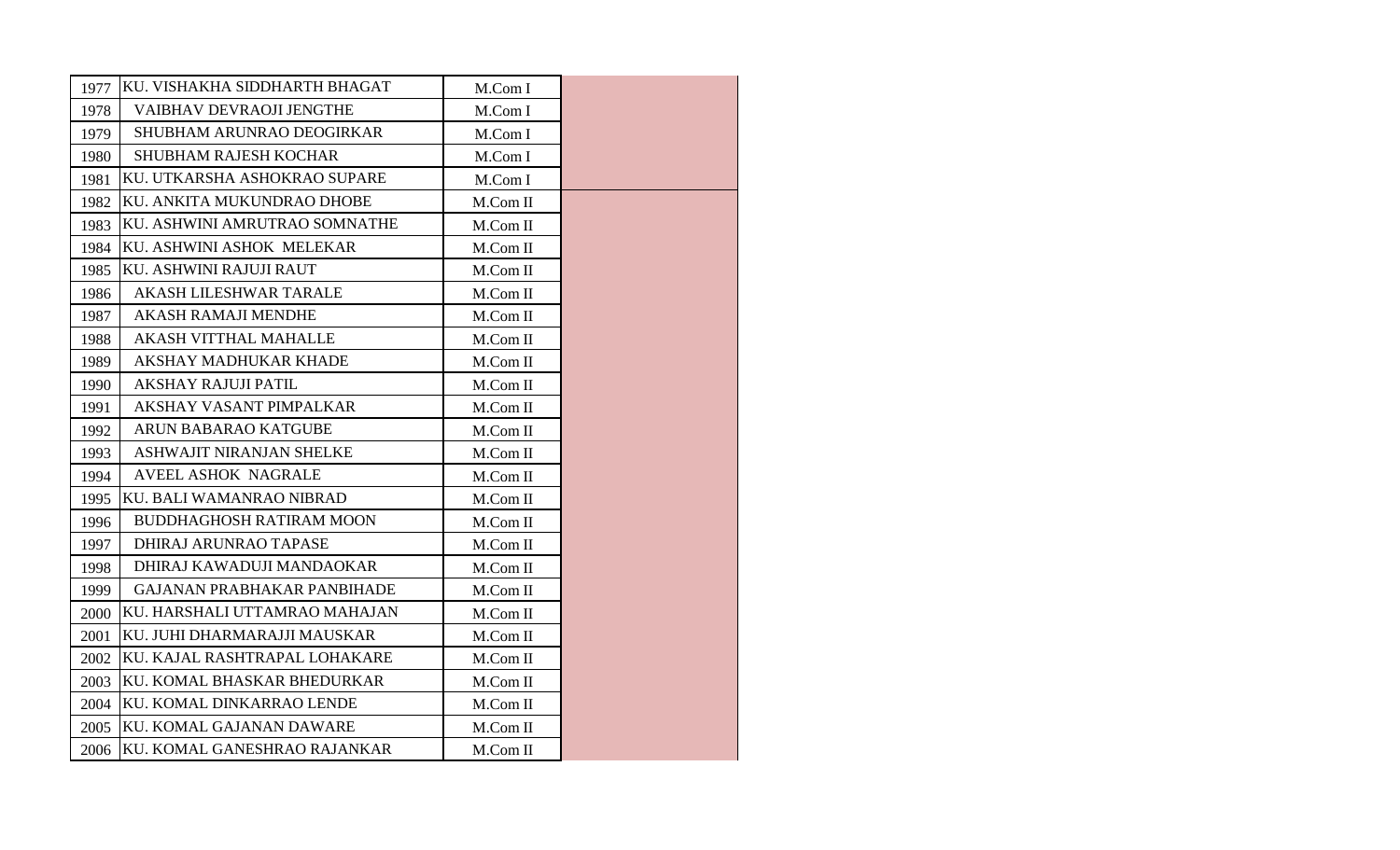| 2007 | KU. MINAL DIGAMBARRAO DABHIRE    | M.Com II         |                   |
|------|----------------------------------|------------------|-------------------|
| 2008 | KU. MONALI DNYANESHWAR WARATKAR  | M.Com II         |                   |
| 2009 | KU. MANISHA NARAYANRAO CHIRANGE  | M.Com II         |                   |
| 2010 | MOHIT TARACHAND SHARMA           | M.Com II         |                   |
| 2011 | KU. NIKITA RAJENDRA GUPTA        | M.Com II         |                   |
| 2012 | KU. NIKITA SUBHASH ATKAR         | M.Com II         |                   |
| 2013 | NIKHIL DAMODHAR WAGH             | M.Com II         |                   |
| 2014 | NIMISH PRAMODRAO DESHMUKH        | M.Com II         | Dr. R. R. Karmore |
| 2015 | KU. PALLAVI RAJU BUKANE          | M.Com II         |                   |
|      | 2016 KU. POOJA WAMAN MAHULIKAR   | M.Com II         |                   |
| 2017 | KU. PORNIMA PURUSHOTTAM WANKHEDE | M.Com II         |                   |
|      | 2018 KU. PRIYA BABANRAO KUMBHARE | M.Com II         |                   |
| 2019 | KU. PRIYA SAMBHAJI POLE          | M.Com II         |                   |
|      | 2020 KU. PRIYA VINODRAO ZADE     | M.Com II         |                   |
| 2021 | KU. PUJA VIJAYRAO CHINCHULKAR    | M.Com II         |                   |
| 2022 | KU. PUJA VIJAYRAO SALVE          | M.Com II         |                   |
| 2023 | KU. PUNAM DEORAOJI RAMTEKE       | M.Com II         |                   |
| 2024 | PRANAY VILASRAO BHENDE           | M.Com II         |                   |
|      | 2025 KU. RASHMI SUBHASRAO DHOTE  | M.Com II         |                   |
| 2026 | KU. RESHMA VITTHAL ADKINE        | M.Com II         |                   |
| 2027 | KU. RUPALI DIWAKAR TUMRAM        | M.Com II         |                   |
| 2028 | RAKESH JIVANRAO SATONE           | M.Com II         |                   |
| 2029 | <b>RUNAL RAJESHWAR POTE</b>      | M.Com II         |                   |
| 2030 | KU. SADHANA MOHANRAO BAILMARE    | $M_{\rm}$ Com II |                   |
| 2031 | KU. SHITAL ANKUSHRAO PICHKATE    | M.Com II         |                   |
| 2032 | KU. SHITAL HARIDAS NAWGHARE      | M.Com II         |                   |
| 2033 | KU. SHITAL NARENDRA FULKAR       | M.Com II         |                   |
|      | 2034 KU. SHITAL RAJU RAUT        | M.Com II         |                   |
|      | 2035 KU. SHITAL SUDHAKAR RAUT    | M.Com II         |                   |
|      | 2036 KU. SNEHAL MAHADEO BAILMARE | M.Com II         |                   |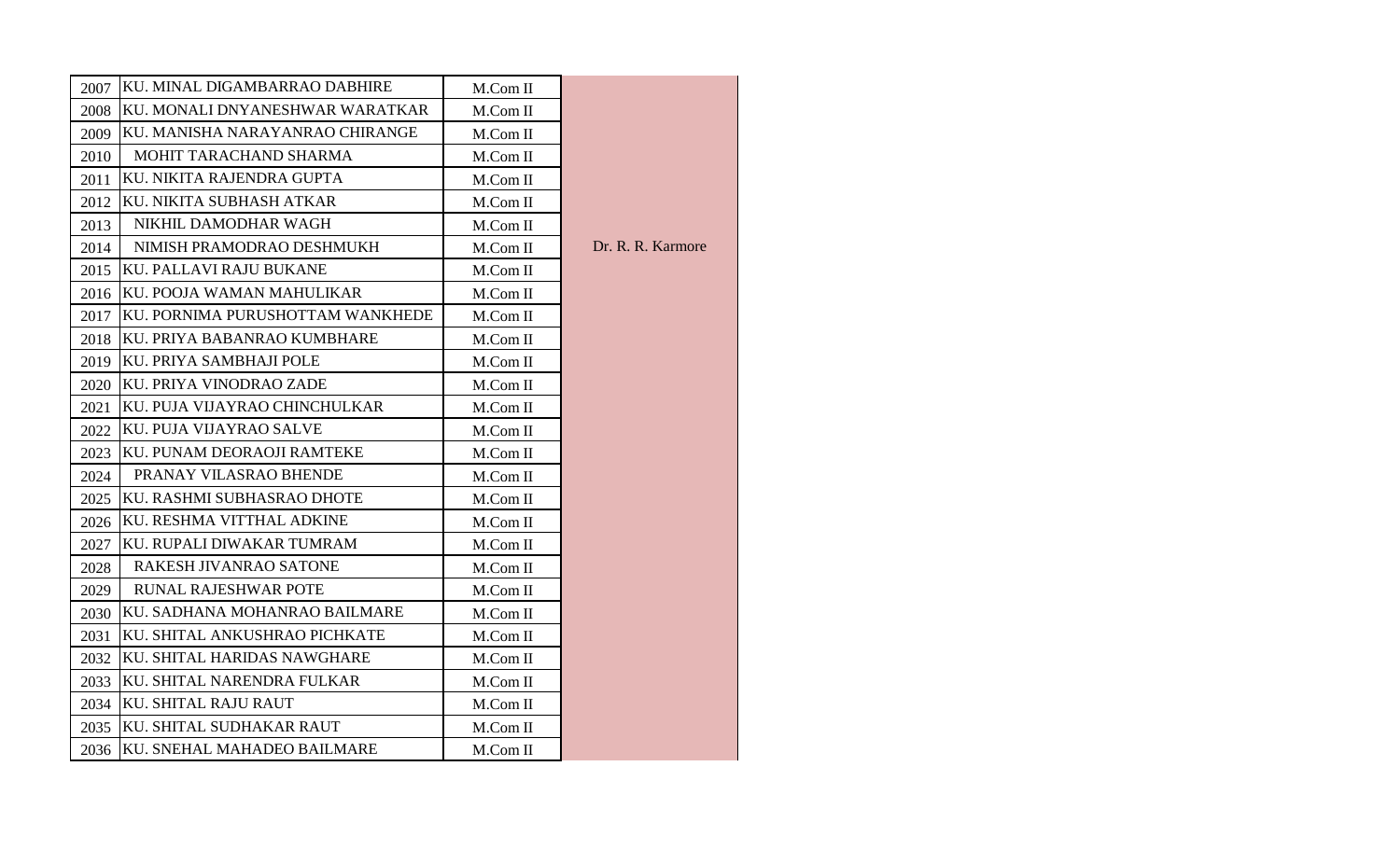| 2037 | KU. SONU VITTHALRAO LONARE          | M.Com II      |
|------|-------------------------------------|---------------|
| 2038 | KU. SUMAIYA AFRIN NAVAB AHETAJ KHAN | M.Com II      |
| 2039 | KU. SWEETI GOPALRAO THAKRE          | M.Com II      |
| 2040 | SHUBHAM GAJANAN WANKHEDE            | M.Com II      |
| 2041 | SHUBHAM KAMLAKARRAO BHAJBHUJE       | M.Com II      |
| 2042 | SWAPNIL VILAS SHERAKI               | M.Com II      |
| 2043 | KU. VIBHA RAMBHAU KHELKAR           | M.Com II      |
| 2044 | <b>VIKAS HAMUMANJI WAKE</b>         | M.Com II      |
| 2045 | VISHAL GANPAT RAUT                  | M.Com II      |
| 2046 | VIVEKANAND PRABHUJI DADMAL          | M.Com II      |
| 2047 | KU. ALQUISH NIDA MOHAMMAD HANNEF    | M.Sc I (Chem) |
| 2048 | KU. BHAGYASHREE BHARATRAO VITALE    | M.Sc I (Chem) |
| 2049 | KU. BHAGYASHREE VILASRAO WANKHEDE   | M.Sc I (Chem) |
| 2050 | <b>BADAL SHANKARRAO JOGE</b>        | M.Sc I (Chem) |
| 2051 | KU. CHNADA SUKHDEORAO BAGAWE        | M.Sc I (Chem) |
| 2052 | KU. DIPALI BABULALJI YEREKAR        | M.Sc I (Chem) |
| 2053 | DEEPAK RAMESHRAO LONKAR             | M.Sc I (Chem) |
| 2054 | KU. JAYASHRI MOHAN BHOYAR           | M.Sc I (Chem) |
| 2055 | KU. MEGHA ASHOKRAO KUNDEWAR         | M.Sc I (Chem) |
| 2056 | KU. MINAL ASHOK HANDE               | M.Sc I (Chem) |
| 2057 | KU. MONALI ANILRAO NAUKARKAR        | M.Sc I (Chem) |
| 2058 | KU. MRUNALI KAWDU MOON              | M.Sc I (Chem) |
| 2059 | <b>MAYUR PANDURANGJI DHOTE</b>      | M.Sc I (Chem) |
| 2060 | KU. PAYAL UTTAMRAO RAUT             | M.Sc I (Chem) |
| 2061 | KU. POOJA DILIPRAO SONTAKKE         | M.Sc I (Chem) |
| 2062 | KU. PRAJAKTA SHANKAR CHAFALE        | M.Sc I (Chem) |
| 2063 | ROSHAN SANJAYRAO BABHULKAR          | M.Sc I (Chem) |
| 2064 | KU. RAGINI SHANKAR DADMAL           | M.Sc I (Chem) |
| 2065 | KU. RUCHITA ARUN KARPE              | M.Sc I (Chem) |
| 2066 | KU. SAMIKSHA RAMRAO MAHAKALKAR      | M.Sc I (Chem) |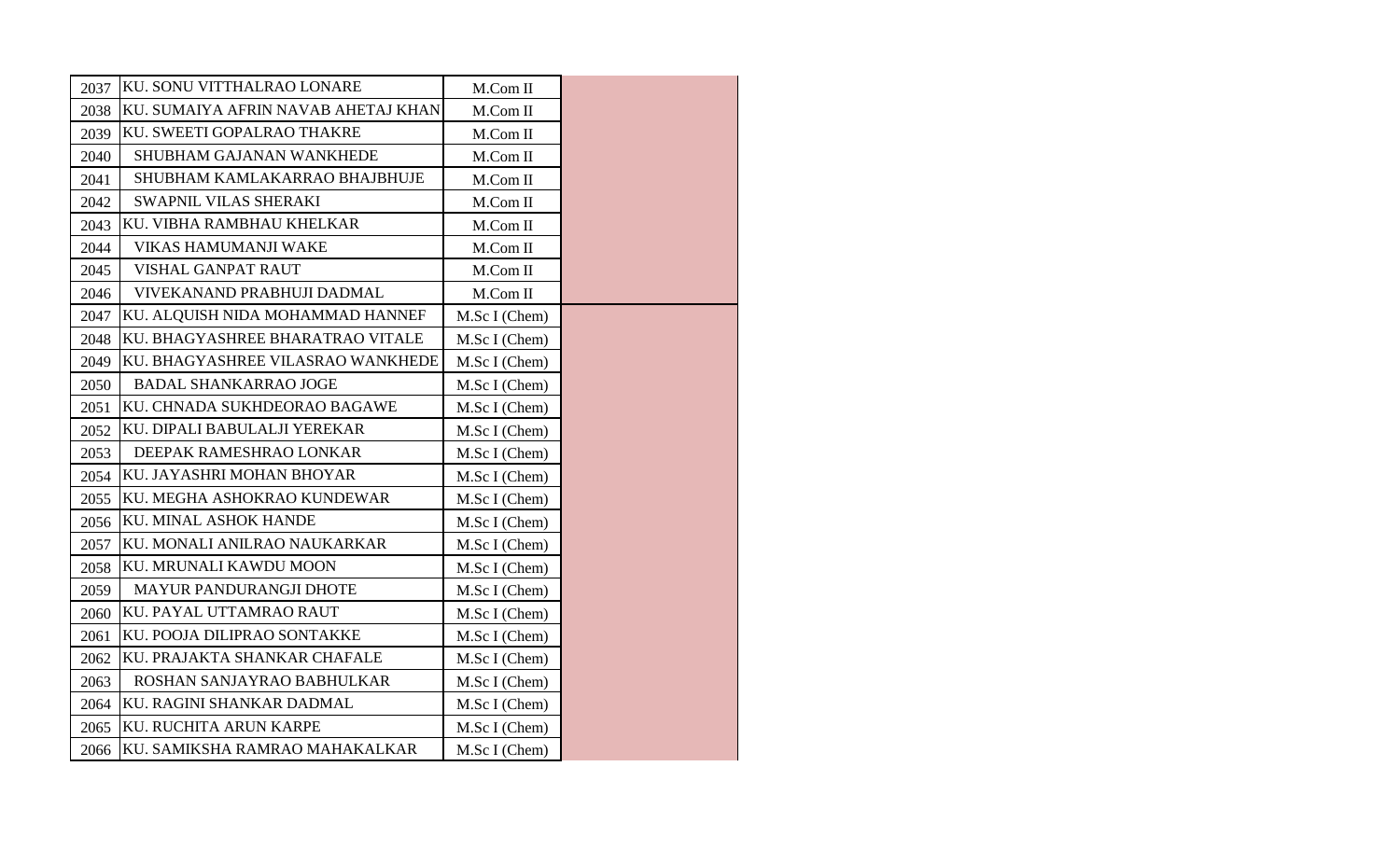| 2067 | KU. SNEHA RAMESHRAO WANKHEDE      | M.Sc I (Chem)  |                 |
|------|-----------------------------------|----------------|-----------------|
| 2068 | KU. SONAL KAILAS SONARGHARE       | M.Sc I (Chem)  | DR. S. Deshmukh |
| 2069 | SAURABH NARENDRA KADU             | M.Sc I (Chem)  |                 |
| 2070 | SHILWAN KRUSHNAJI SHELAKE         | M.Sc I (Chem)  |                 |
| 2071 | <b>SHRENIK MILIND INGALE</b>      | M.Sc I (Chem)  |                 |
| 2072 | <b>VAIBHAV NANDLAL RAUT</b>       | M.Sc I (Chem)  |                 |
| 2073 | KU. ADITI HUMESHKUMAR KATRE       | M.SC II (Chem) |                 |
| 2074 | KU. ARCHANA PRAMODRAO SARDAR      | M.SC II (Chem) |                 |
| 2075 | <b>AJAY MAHADEO PAHADE</b>        | M.SC II (Chem) |                 |
| 2076 | AKSHAY RAJENDRA SHRIKHANDE        | M.SC II (Chem) |                 |
| 2077 | KU. KRUSHNALI RAMDASJI MANGRULKAR | M.SC II (Chem) |                 |
| 2078 | KUNAL MANOHAR BHOGE               | M.SC II (Chem) |                 |
| 2079 | KU. MAMTA DEVIDAS LONDHE          | M.SC II (Chem) |                 |
| 2080 | MITHUN SHIVAJI CHORE              | M.SC II (Chem) |                 |
| 2081 | KU. PALLAVI ANIL DESHMUKH         | M.SC II (Chem) |                 |
| 2082 | KU. PRAJAKTA SUDHAKAR BABHARE     | M.SC II (Chem) |                 |
| 2083 | KU. PRAGATI GAJANANRAO GHUSE      | M.SC II (Chem) |                 |
| 2084 | KU. RUPALI PUNDLIK MOHARKAR       | M.SC II (Chem) |                 |
| 2085 | RAVINDRA SURENDRA BODKHE          | M.SC II (Chem) |                 |
| 2086 | KU. SAYLI DATTU SONTAKKE          | M.SC II (Chem) |                 |
| 2087 | KU. SHIWANI ADALATSINGH THAKUR    | M.SC II (Chem) |                 |
| 2088 | KU. SNEHA SANJAYRAO SHELKE        | M.SC II (Chem) |                 |
| 2089 | SIMIT RAJHANSA CHAUDHARI          | M.SC II (Chem) |                 |
| 2090 | VIKRANT KIRAN MOGARKAR            | M.SC II (Chem) |                 |
| 2091 | KU. ACHAL EHSWAR PAL              | M.SC I (Bot)   |                 |
| 2092 | KU. ANJANA DOMAJI THAWARI         | M.SC I (Bot)   |                 |
| 2093 | KU. ASHWINI VITHOBA RANE          | M.SC I (Bot)   |                 |
| 2094 | KU. DIKSHA ARUN NAIK              | M.SC I (Bot)   |                 |
| 2095 | KU. DHANSHRI VIVEKANAND PANBUDE   | M.SC I (Bot)   |                 |
| 2096 | KU. KALYANI RAMBHAU ZILPE         | M.SC I (Bot)   |                 |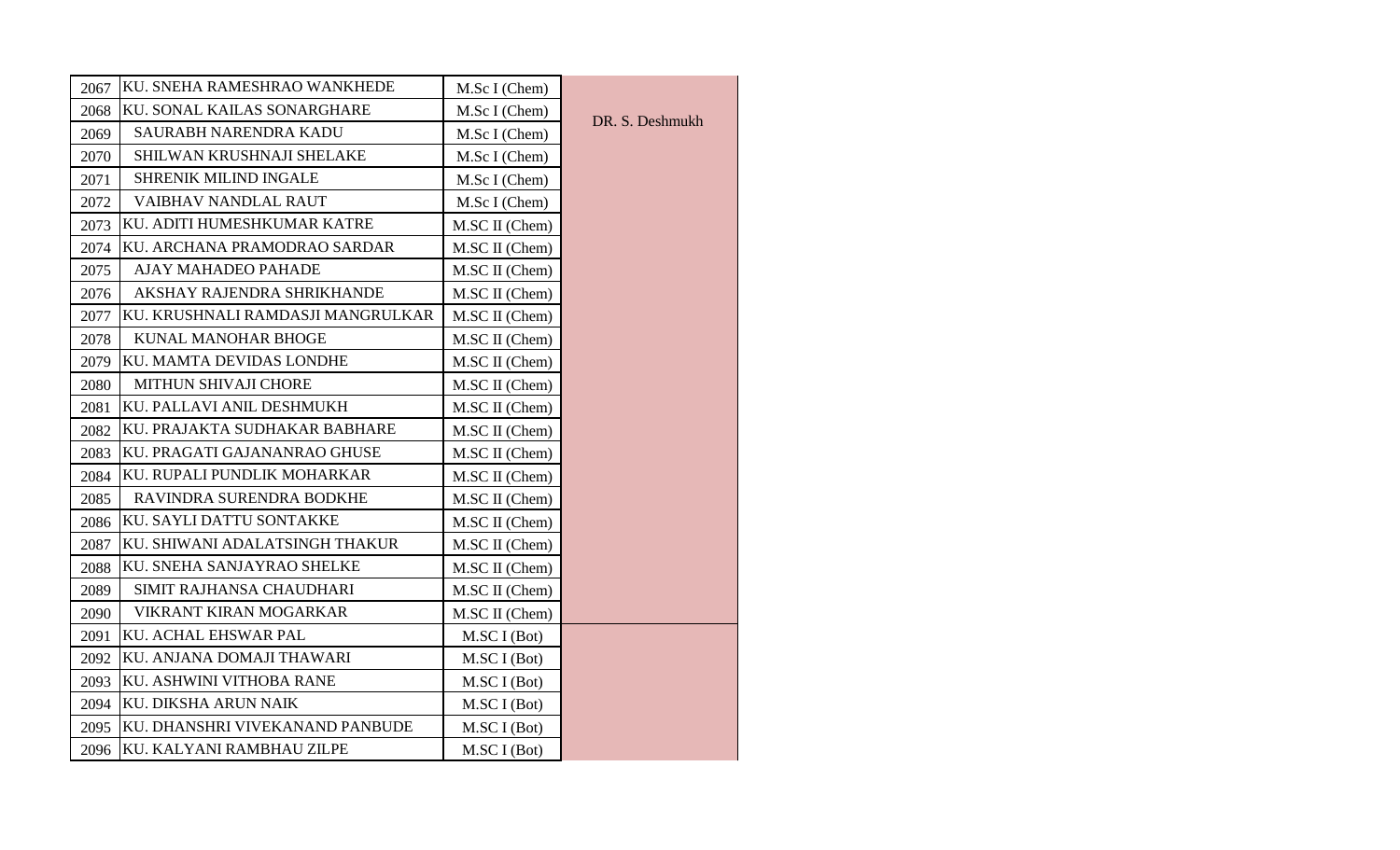| 2097 | KU. KALYANI VINOD BHUDE              | M.SC I (Bot)  |                     |
|------|--------------------------------------|---------------|---------------------|
| 2098 | KU. KOMAL GUNWANTRAO BABHULKAR       | M.SC I (Bot)  |                     |
| 2099 | KU. MARIYAM SHIFA FIROZ MALAK        | M.SC I (Bot)  |                     |
| 2100 | KU. MEGHA VINODRAO TELANG            | M.SC I (Bot)  |                     |
| 2101 | KU. NIKHAT HAFIZ SHEIKH              | M.SC I (Bot)  |                     |
| 2102 | KU. NILIMA ARUN BUCHAKE              | M.SC I (Bot)  |                     |
| 2103 | KU. NISHA BABARAO THAMKE             | M.SC I (Bot)  |                     |
| 2104 | KU. PRAJAKTA SANTOSH GALE            | M.SC I (Bot)  | Miss. S. W. Gulhane |
| 2105 | KU. PRATIKSHA ARUNRAO KUMBHEKAR      | M.SC I (Bot)  |                     |
| 2106 | KU. PRATIKSHA KRUSHNA WARDOLE        | M.SC I (Bot)  |                     |
| 2107 | KU. PRATIKSHA RAVINDRA TAYADE        | M.SC I (Bot)  |                     |
| 2108 | KU. PRITI VITTHALRAO TAMGADGE        | M.SC I (Bot)  |                     |
| 2109 | KU. PRIYA GAJANAN ZIBAD              | M.SC I (Bot)  |                     |
| 2110 | KU. PRIYA MANIKRAO SHINDE            | M.SC I (Bot)  |                     |
| 2111 | KU. PRIYANKA SHAMRAOJI LAMBAT        | M.SC I (Bot)  |                     |
| 2112 | KU. RANI GAJANAN GALANDE             | M.SC I (Bot)  |                     |
| 2113 | KU. RENUKA NARAYANRAO ASKAR          | M.SC I (Bot)  |                     |
| 2114 | KU. SHREEIN PARVEEN SAYED HUSAIN ALI | M.SC I (Bot)  |                     |
| 2115 | SANKET SURENDRAJI GAWALI             | M.SC I (Bot)  |                     |
| 2116 | SARANG DHANANJAYRAO MUNGAL           | M.SC I (Bot)  |                     |
| 2117 | KU. MAMTA DINKAR SHINDE              | M.SC II (Bot) |                     |
| 2118 | KU. MINAL SAJJAN MAHULKAR            | M.SC II (Bot) |                     |
| 2119 | KU. MONALI SHIODASJI PARBAT          | M.SC II (Bot) |                     |
| 2120 | KU. MONALI VINAYAK TIMANDE           | M.SC II (Bot) |                     |
| 2121 | KU. MONIKA WAMANRAO ZADE             | M.SC II (Bot) |                     |
| 2122 | KU. NIKITA GURUDEO BHAJIPALE         | M.SC II (Bot) |                     |
| 2123 | KU. NISHA OMKARJI KUDE               | M.SC II (Bot) |                     |
| 2124 | KU. PRAGATI RAVINDRA LOKHANDE        | M.SC II (Bot) | Dr. N. S. shirbhate |
| 2125 | KU. PRATIKSHA BALKRUSHNA KOTTAWAR    | M.SC II (Bot) |                     |
|      | 2126 KU. SHRADHA DIPAK SAKHARKAR     | M.SC II (Bot) |                     |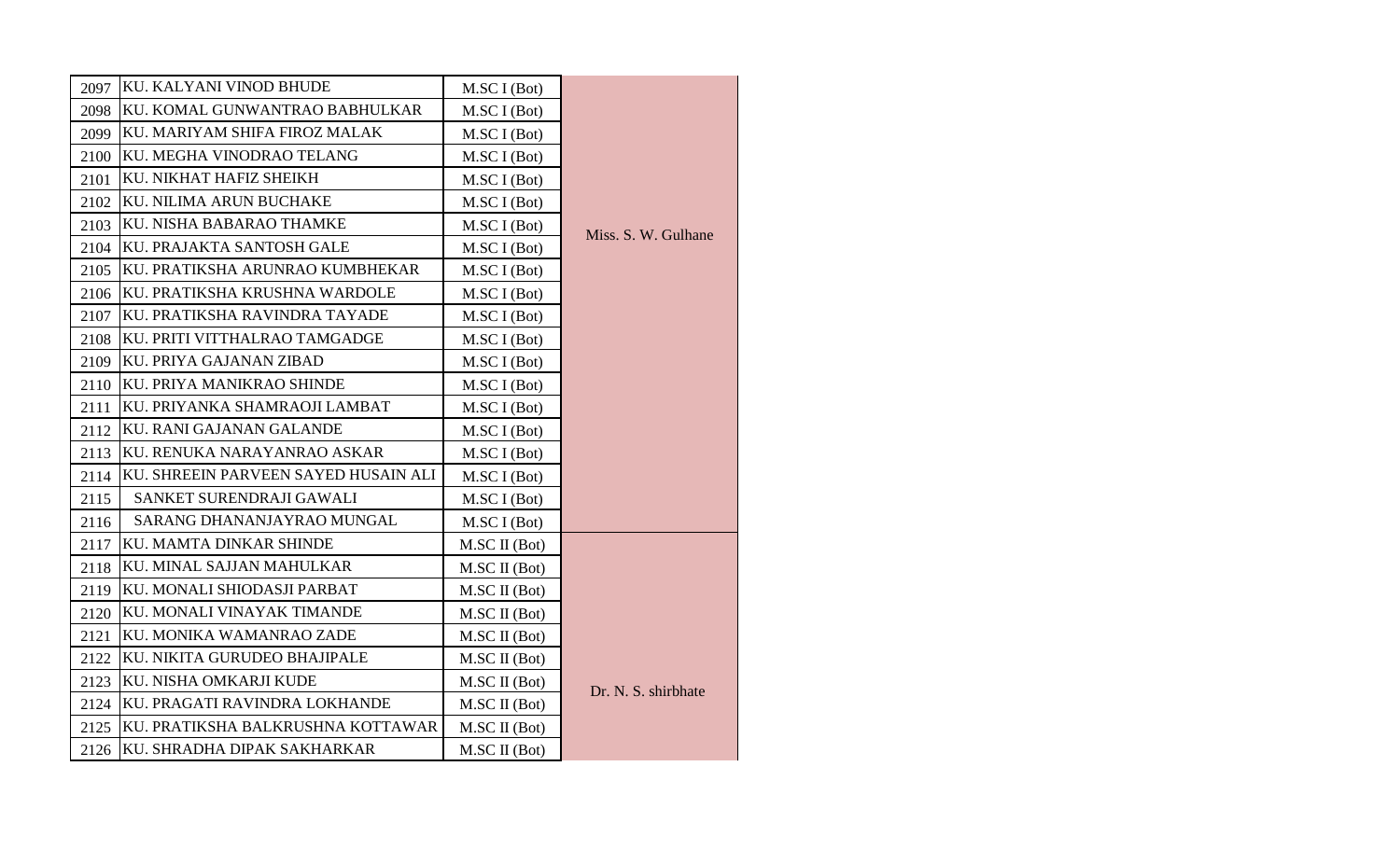| 2127 | KU. SHRUTIKA RAMESH KAWALE        | M.SC II (Bot)  |                   |
|------|-----------------------------------|----------------|-------------------|
| 2128 | KU. SONOBER RAHEEN HABIB KHAN     | M.SC II (Bot)  |                   |
| 2129 | <b>SHYAM BABARAO MADAVI</b>       | M.SC II (Bot)  |                   |
| 2130 | KU. VAIDARBHI VISHNU GHUNGRUD     | M.SC II (Bot)  |                   |
| 2131 | KU. ADHIKA RAVINDRA LOKHANDE      | M.SC I (Math)  |                   |
| 2132 | KU. ANKITA VASANTRAO KHILEKAR     | M.SC I (Math)  |                   |
| 2133 | KU. AYISHMA ARUNRAO WARGHANE      | M.SC I (Math)  |                   |
| 2134 | ABHILASH SUDHAKAR KAPKAR          | M.SC I (Math)  |                   |
| 2135 | AMOL NAMDEORAO SATPUTE            | M.SC I (Math)  |                   |
| 2136 | KU. JANHAVI YASHWANT DOLAS        | M.SC I (Math)  |                   |
| 2137 | <b>JUGAL GAJANAN SURJUSE</b>      | M.SC I (Math)  |                   |
| 2138 | KU. KIRAN DNYANESHWAR DARUNKAR    | M.SC I (Math)  |                   |
| 2139 | KUNAL GANESH WAGHMARE             | M.SC I (Math)  |                   |
| 2140 | KU. MANGALA DOMAJI THAWARI        | M.SC I (Math)  |                   |
| 2141 | KU. MAYURI DEVENDRA ZOTING        | M.SC I (Math)  |                   |
|      | 2142 KU. MINAL VILASRAO CHAUDHARI | M.SC I (Math)  |                   |
|      | 2143 KU. NIKHITA KAMLAKAR ARADE   | M.SC I (Math)  |                   |
|      | 2144 KU. PALLAVI NETRAM BHELAVE   | M.SC I (Math)  |                   |
| 2145 | KU. PRAGATI SURESH WANKHEDE       | M.SC I (Math)  |                   |
| 2146 | KU. PRANALI MADHUKAR MUDE         | M.SC I (Math)  |                   |
| 2147 | KU. PRATIBHA KHUSHALRAO YENURKAR  | M.SC I (Math)  |                   |
| 2148 | KU. PUJA UDDHAO JENEKAR           | M.SC I (Math)  |                   |
| 2149 | KU. RANJANA PRAMODRAO SARDAR      | M.SC I (Math)  |                   |
| 2150 | KU. RASIKA NAGOJI DHAGE           | M.SC I (Math)  |                   |
| 2151 | RAHUL MADHAV BANKAR               | M.SC I (Math)  |                   |
| 2152 | ROHIT OMPRAKASH BANTE             | M.SC I (Math)  |                   |
| 2153 | SHARAYU DURYODHAN DESHMUKH        | M.SC I (Math)  |                   |
| 2154 | SHUBHAM ARUN TULASKAR             | M.SC I (Math)  | Miss. R. Pathekar |
| 2155 | SWAPNIL CHANDRABHAN TEKADE        | M.SC I (Math)  |                   |
| 2156 | AMIT PRABHAKAR AMBATKAR           | M.SC II (Math) |                   |